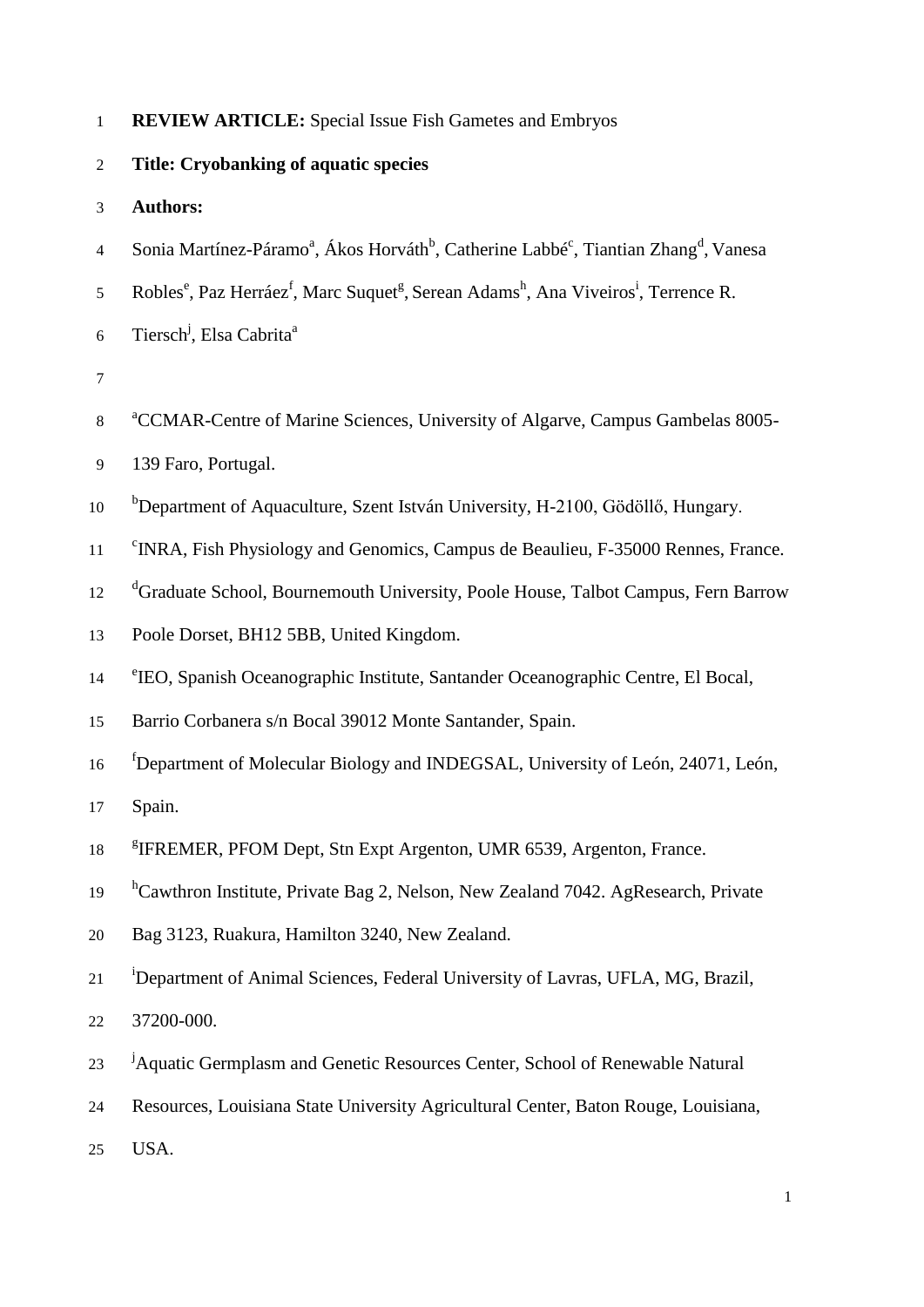- \*Corresponding author:
- Elsa Cabrita
- CCMAR-Centre for Marine Science
- University of Algarve, Campus Gambelas
- 8005-139 Faro, Portugal
- Phone: 00351 289 800 900 ext. 7532
- Fax: 00351 289 800 069
- Email: ecabrita@ualg.pt
-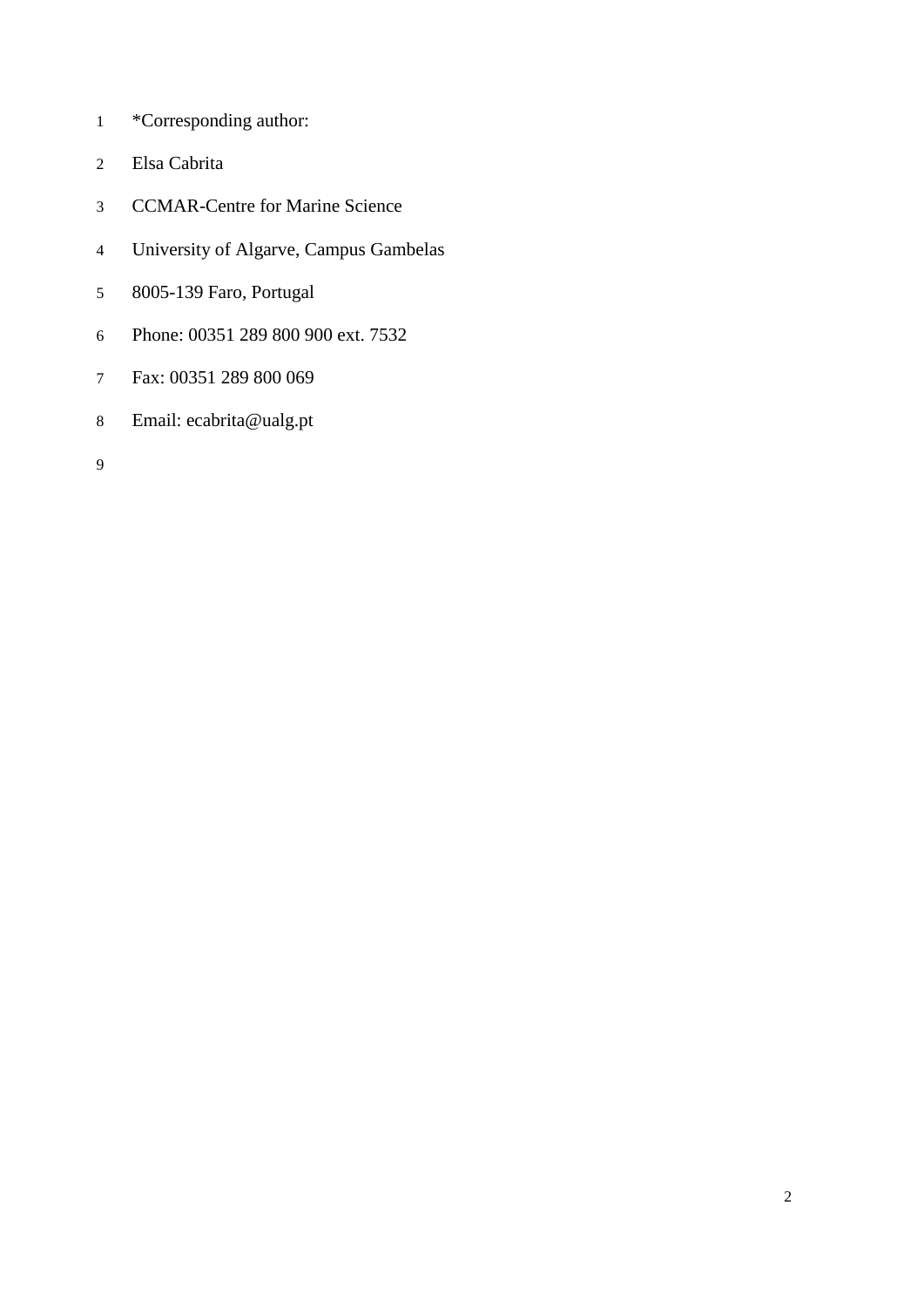### **Abstract**

 This review is focused on the applications of genome cryobanking of aquatic species including freshwater and marine fish, as well as invertebrates. It also reviews the latest advances in cryobanking of model species, widely used by the scientific community worldwide, because of their applications in several fields. The state of the art of cryopreservation of different cellular types (sperm, oocytes, embryos, somatic cells and primordial germ cells or early spermatogonia) is discussed focusing on the advantages and disadvantages of each procedure according to different applications. A special review on the need of standardization of protocols has also been carried out. In summary, this comprehensive review provides information on the practical details of applications of genome cryobanking in a range of aquatic species worldwide, including the cryobanks established in Europe, USA, Brazil, Australia and New Zealand, the species and type of cells that constitute these banks and the utilization of the samples preserved.

# **Key words**

Cryobanking, aquatic animals, fish gametes, germplasm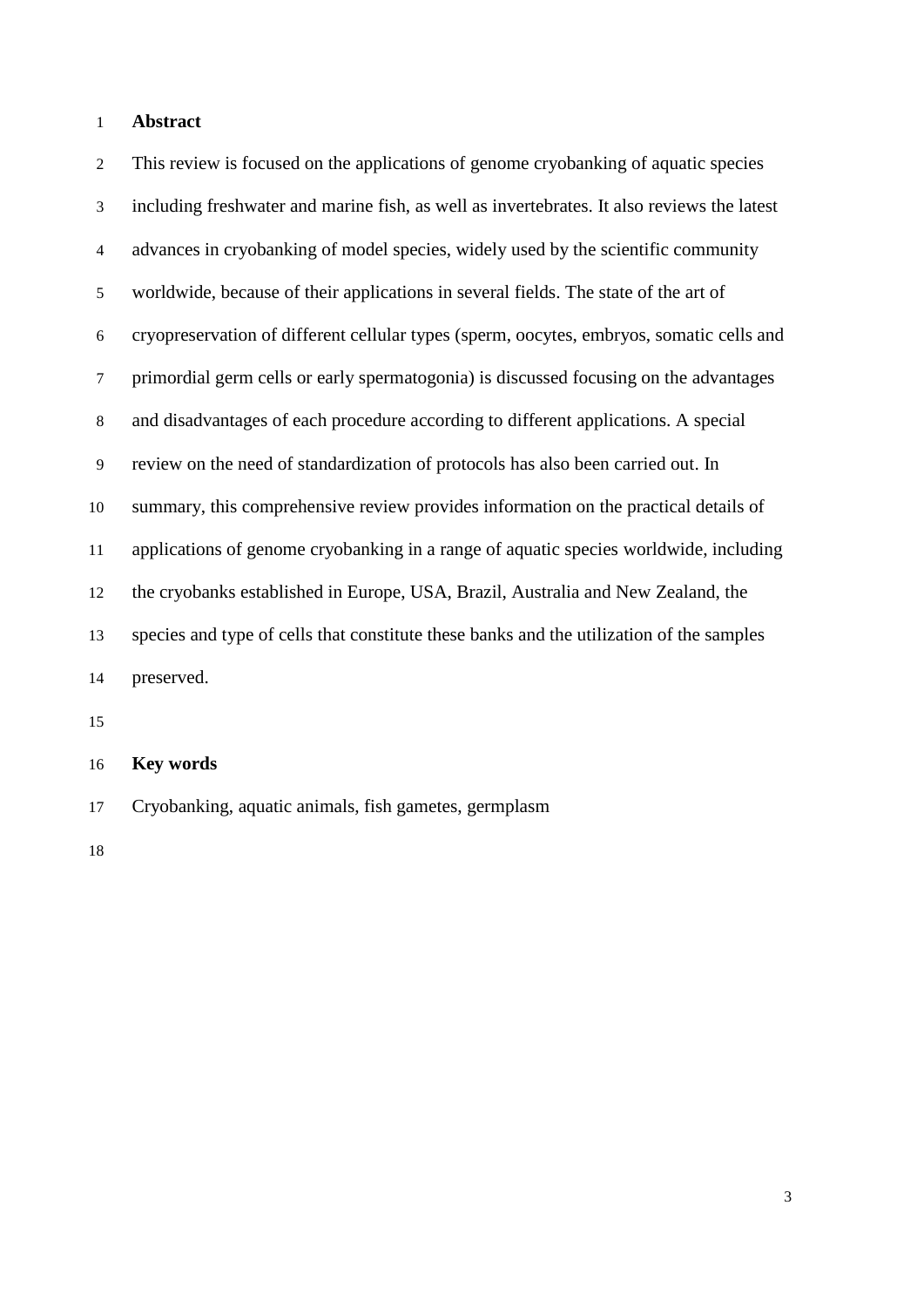### **1. Introduction to germplasm cryobanking**

 Germplasm cryobanking has important applications in reproductive practices in cultured marine and freshwater aquatic species by simplifying broodstock management. Its potential has also been evident in maintaining important strains of laboratory model fish species. Cryobanking has also been a valuable tool to preserve the genetic resources of a wide range of species and with the help of reproductive biotechnologies, such as germ cell xenotransplantation, it plays an important role in genetic selection programs, biodiversity preservation and assisted reproduction. According to the Red List of the International Union for Conservation of Nature and Natural Resources (IUCN, 2015), there are 5,161 threatened aquatic animal species in the world, including fishes, molluscs, crustaceans and corals, therefore, cryopreservation could be a secure method to preserve the genetic material of these species, providing the opportunity to preserve representative samples and further reconstruct the original strain, population or diversity. The management of these banks requires technical capacity in genetics, reproductive physiology, cryobiology and data administration. Cryopreservation protocols must be carefully designed for each species and each type of cells. This review will focus on the potential of cryobanking in aquatic animals, including freshwater and marine fish species as well as invertebrates.

#### **2. Fish sperm cryopreservation**

 Since the first attempts to cryopreserve fish sperm, the potential application of this methodology to freshwater and marine species has attracted the attention of researchers. Freezing protocols have been developed for many different species around the world, the numeriouse studies have focused on species from temperate climates and with seasonal reproduction. Among them, salmonids and cyprinids, are by far the most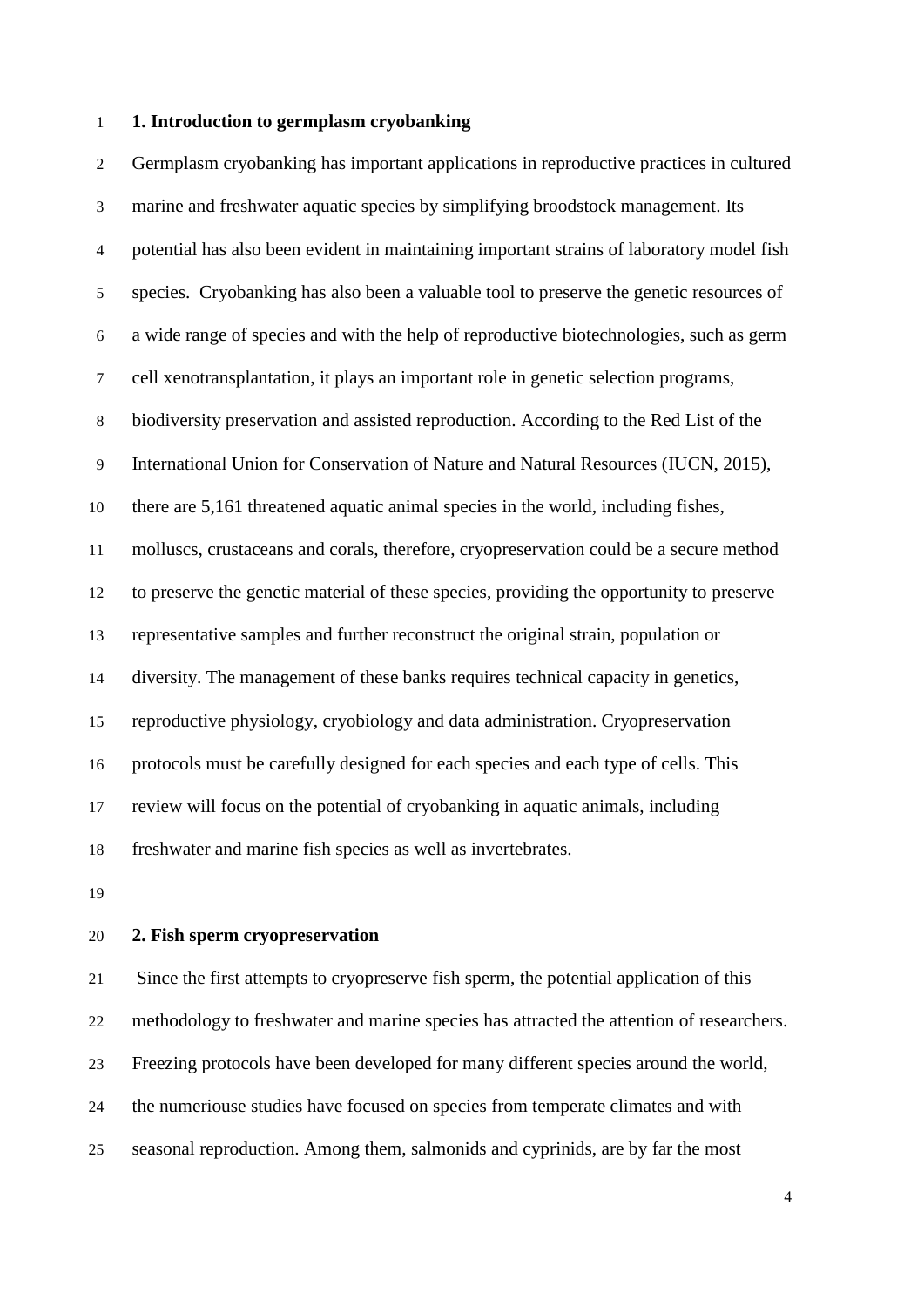extensively studied because of their high commercial value, either as food or for recreation purposes such as fishing. Research on fish germplasm cryobanking has been carried out on different cells types, including sperm, somatic cells, and more recently spermatogonia and primordial germ cells as well as fish oocytes and embryos. However, mainly due to their small size and relatively high resistance to chilling, spermatozoa present some advantages comparing to other cell types, resulting in sperm cryopreservation the most established technique in aquatic species.

## *2.1. Cryopreservation of sperm from aquaculture species*

 Extensive reviews, in some cases including detailed protocols for farmed species, have been published by different authors in recent years (Cabrita et al., 2008; Kopeika et al., 2007; Tiersch et al., 2007, 2011). Therefore, in this review we will focus on the research carried out in the last 5 years on commercial species.

2.1.1 Freshwater species

 Most of the recent reports are still focused on salmonids, cyprinids and sturgeons (Figure 1) but there is an increasing interest in designing cryopreservation protocols for species from tropical and subtropical areas (Maria et al., 2015; Viveiros and Godinho, 2009). Traditional empirical studies in a factorial experimental design testing a range of freezing rates, cryoprotectants or extenders are still conducted in order to develop cryopreservation protocols for species such as Atlantic salmon (Dziewulska et al., 2011), beluga sturgeon (Aramli et al., 2015), Siberian sturgeon (Judycka et al., 2015), perch (Bernáth et al., 2015) or tambaqui (Maria et al., 2015; Varela Junior et al., 2015). Nevertheless, the evaluation of sperm quality after freezing/thawing has evolved, allowing a better understanding of the mechanisms linking to the compromised quality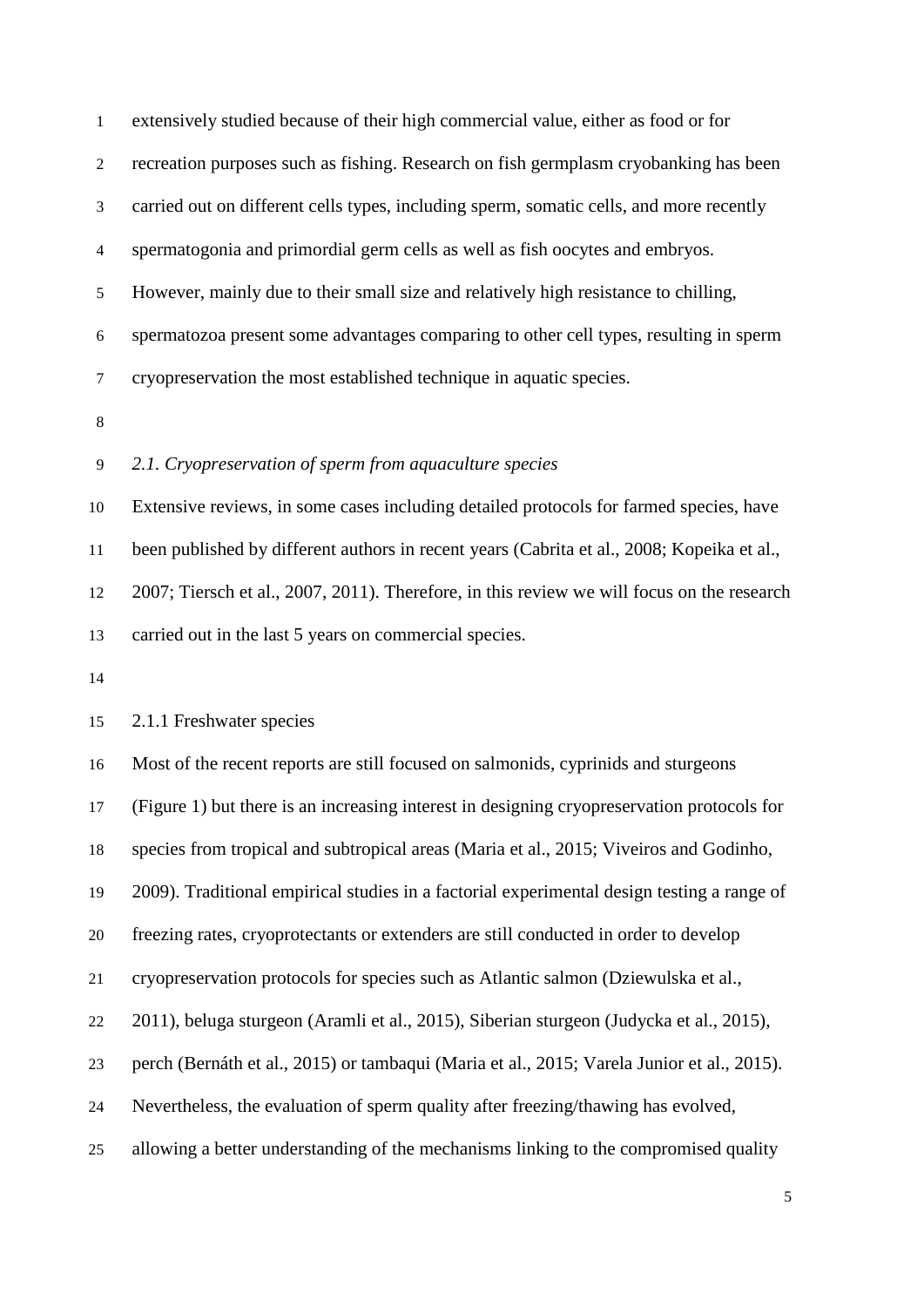during the cryopreservation process. The motility analysis is commonly performed using computerized systems. Flow cytometry is used to obtain reliable data about cell membrane or mitochondrial status, antioxidant status is evaluated using different methodologies, and chromatin integrity is also considered as an important checkpoint (reviewed by Cabrita et al., 2014). Moreover, proteome analysis contributes to deeper understanding in sperm physiology, revealing changes in proteins related to membrane traffick and organization, metabolism or signal transduction (Li et al., 2010,2013; Nynca et al., 2015a), providing valuable information on the nature of cryodamage (Figure 2). In addition, beyond fertilization rate, different studies have evaluated the long-term development of the progeny (Pérez-Cerezales et al., 2011; Viveiros et al., 2012). The objective of reducing oxidative stress has been achieved by adding different compounds into the freezing extender. There are a number of identified natural and synthetic antioxidants which showed varying level of efficiency depending on the species, concentration or if they were combined with other compounds. Lahnsteiner and his colleagues (2011), tested 10 antioxidant mixtures containing catalase, superoxide dismutase, peroxidase, reduced glutathione, reduced methionine, oxidized glutathione and oxidized methionine and did not show a significant improve on sperm post-thaw quality in *Salvelinus fontinalis* and *Oncorhynchus mykiss).* However, different results were obtained in *O. mykiss* in an experiment in which post-thaw motility increased with 5 of the 11 tested antioxidants, but the fertility and hatching rates were not enhanced (Kutluyer et al., 2014). Better results were obtained with beluga sturgeon, where the addition of a synthetic phosphorous-containing phenol to modified Stein's medium doubled the fertility of thawed sperm (Osipova et al., 2014). An analysis of oxidative stress in carp sperm revealed that sperm dilution in extenders containing either dimethyl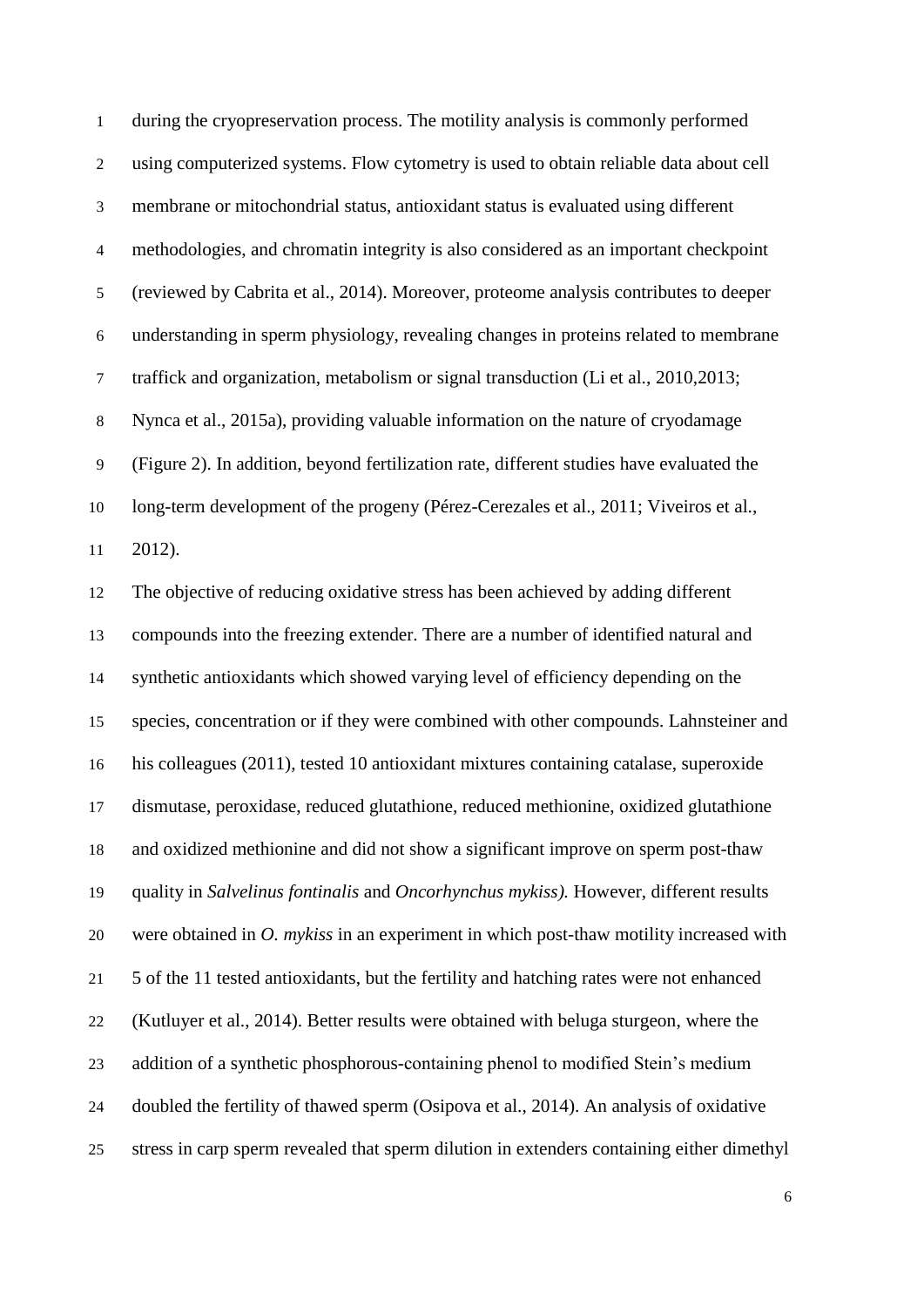sulfoxide (DMSO) or ethylene glycol did not show any oxidative effects, whereas freezing promoted a significant oxidative damage, mainly with the use of DMSO as cryoprotectant (Li et al., 2010). Comparing changes in protein phosphorilation occurring during cryopreservation with the same cryoprotectants also revealed that the use of DMSO affected the biochemical profile of carp spermatozoa more seriously than other cryoprotectants (Li et al., 2013).

 Progresses in carp sperm freezing include different modifications toconventional techniques and the addition of several compounds into the freezing media in order to increase cryoresistance. In these species, membrane protection has been improved using 10 1.5 mg per  $120 \times 10^6$  spermatozoa of cholesterol-loaded cyclodextrin, which promoted a significant increase in motility, viability and fertility (Yildiz et al., 2015). The addition of 20 mM cysteine rendered higher motility, fertility and hatching rates and lower level of DNA damage (Öğretmen et al., 2015). Extender supplementation with a variety of compounds, including butylated hydroxytoluene (BHT) (Öğretmen and İnanan, 2014b), Turkish pine honey (Öğretmen and İnanan, 2014a) and propolis (Öğretmen et al., 2014) has been evaluated with variable results. For salmonids, fertility rates similar to those obtained with control sperm were obtained with sperm to egg ratios as low as 50,000:1 for grayling (Horváth et al., 2015), 300,000:1 for brook and brown trout (Nynca et al., 2014, 2015b), 500,000:1 for huchen (Nynca et al., 2015c) and 600,000:1 for rainbow trout (Ciereszko et al., 2014). Vitrification is a rarely used technique in fish sperm but with promising aplications. Vitrification of sperm diluted in Cortland medium with 10% DMSO, 2% BSA, 0.13 M

sucrose and 50% seminal plasma was reported as an option in Atlantic salmon

cryopreservation (Figueroa et al., 2015). The authors reported good membrane integrity,

motility and fertility and low DNA fragmentation rates under these conditions.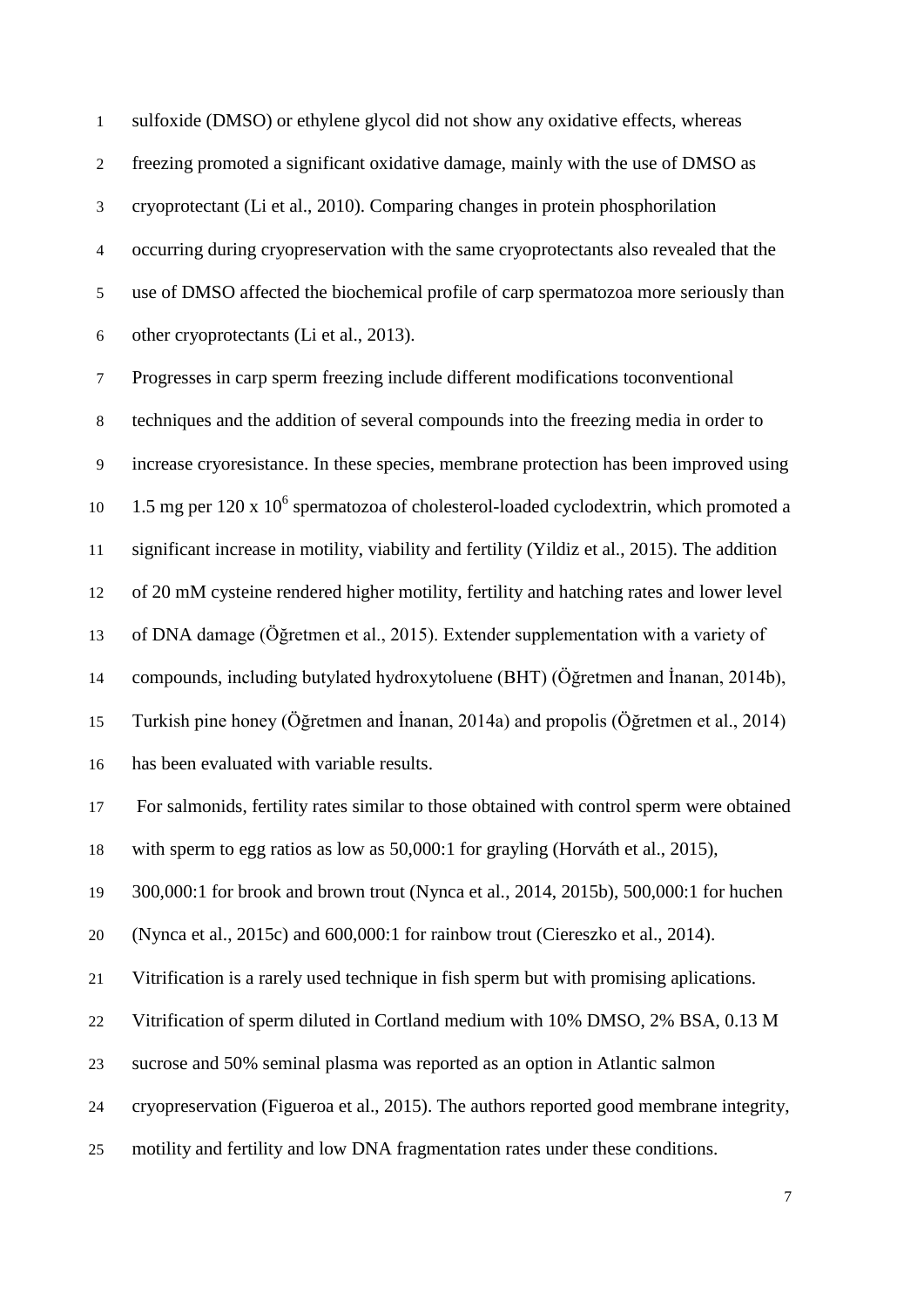2.1.2. Marine Species

 Cryopreservation of sperm from most marine fish species is not as developed as for freshwater species, and most of the work conducted in the recent years has been done on freshwater species (Figure 3). One of the reasons for the lack of research and application of cryopreservation technique at production level is the fact that the reproduction of most marine commercial species occurs naturally in the tank, where no artificial fertilization is required, thus reducing the need for gamete management techniques. There are of course exceptions, such as halibut (*Hypoglossus hypoglossus*) or turbot (*Scophthalmus maximus*), where important research on sperm cryopreservation has been carried out (Chereguini et al., 2003, Babiak et al., 2008). Most of the work conducted in new species is targeting conservation of stocks for guaranteeing culture production, genetic improvement programs and broodstock management. Successful cryopreservation of male gametes of marine species would contribute to the success of these programs. Despite great interest in optimising genetic resources or limiting risks associated with horizontal disease transmission, there has been limited reports on sperm cryopreservation of new species introduced in aquaculture industry. In flatfish species, successful cryopreservation of Atlantic halibut sperm was first reported by Bolla et al. (1987. Since then, several studies reported the improved the quality of cryopreserved sperm as well as the technology needed for applications in industry (Babiak et al., 2006a; Ding et al., 2011). The methods developed allow the storage of large amount of sperm produced by each male (5-100 ml), maintaining a high fertilization capacity. This has increased the applicability of cryopreservation for commercial operators, and provided a useful tool for seedstock production and broodstock management (Ding et al., 2011, 2012), solving some of the problems of non-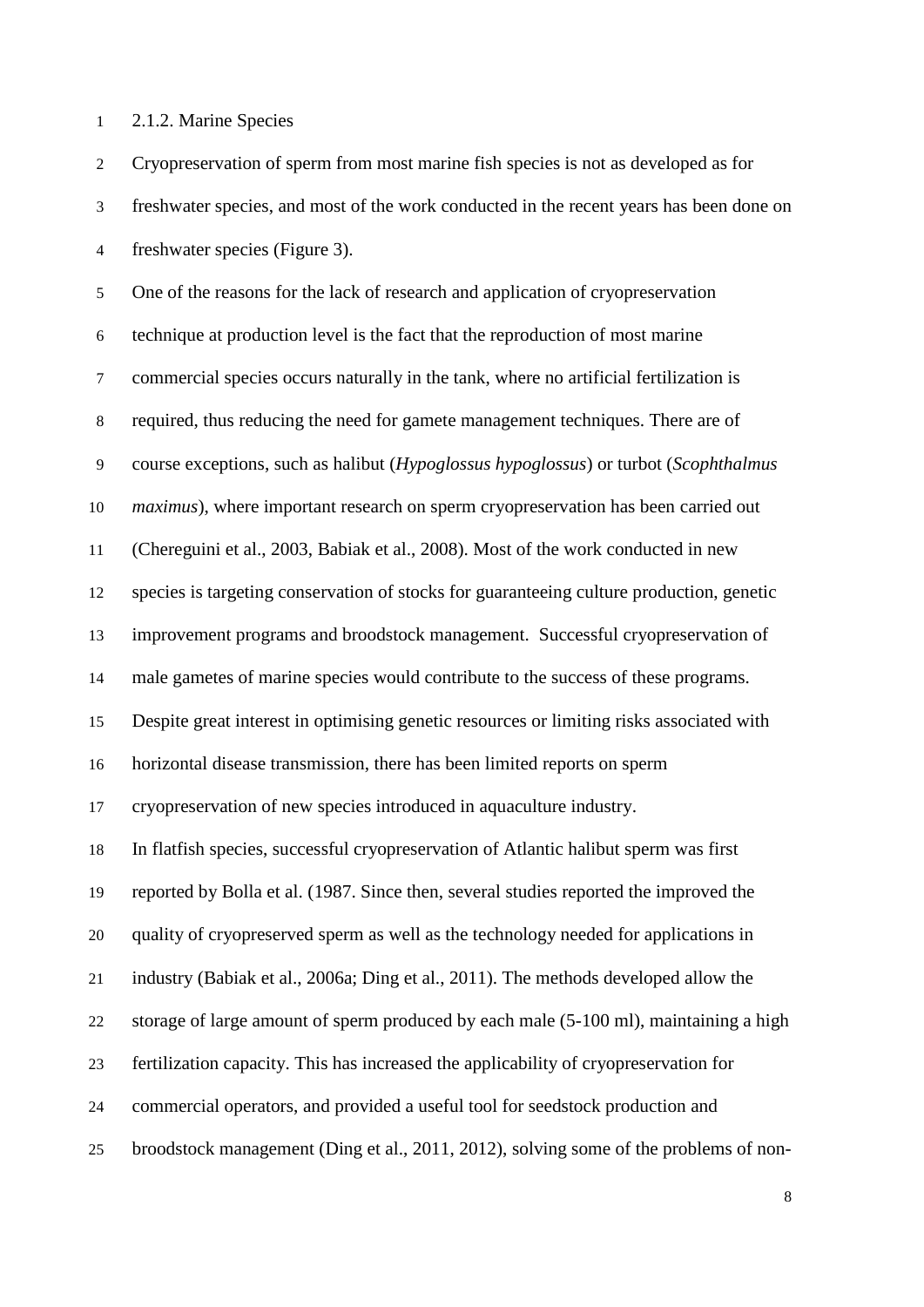synchronization between both sexes at the end of spawning (females still have good eggs where males produce bad sperm quality with high viscosity) and allowing a reduction of manipulation of breeders for spawning (Babiak et al., 2006a; b). Protocols for other flatfish species were also recently developed, such as for Senegalese sole (*Solea senegalensis)* and summer flounder (*Paralichthys dentatus*). For Senegalese sole protocols were adapted from turbot (Rasines et al., 2013) and the work is still ongoing to improving the quality of post-thaw samples (Morais et al., 2014). There are also protocols for new species being introduced in aquaculture in order to address the problems associated with overexploitation of existing fisheries resources. Commercial culture of snappers (*Lutjanus* genus) is increasing worldwide and cryopreservation of spermatozoa is a vital procedure for facilitating the controlled reproduction of fish, overcoming some of the problems associated with broodstock supply (Vuthiphandchai et al., 2009). Research has been conducted in this fish group in order to develop protocols for cryopreservation of sperm in several species of this genus (Gaitán-Espitia et al., 2013). Some snappers (*Lutjanus analis)* are also listed as vulnerable by the IUCN and have been cultured in experimental farms in the Caribbean,

Colombia and Brazil and protocols for sperm cryopreservation are under development

(Sanches et al., 2013).

 Research has also been conducted for groupers in the recent years in Asian countries such as Korea, China, Taiwan, Vietnam, Philippines and Thailand showing the potential of cryopreservation of sperm from some species for production. Sperm cryopreservation would guarantee seed production since these species are protogynous hermaphrodites and size-selective fishing has significantly reduced male populations, making it extremely difficult to obtain wild male breeders for aquaculture. In the Mediterranean and in the Southeast Asian coast, the dusky grouper (*Epinephelus marginatus*) and the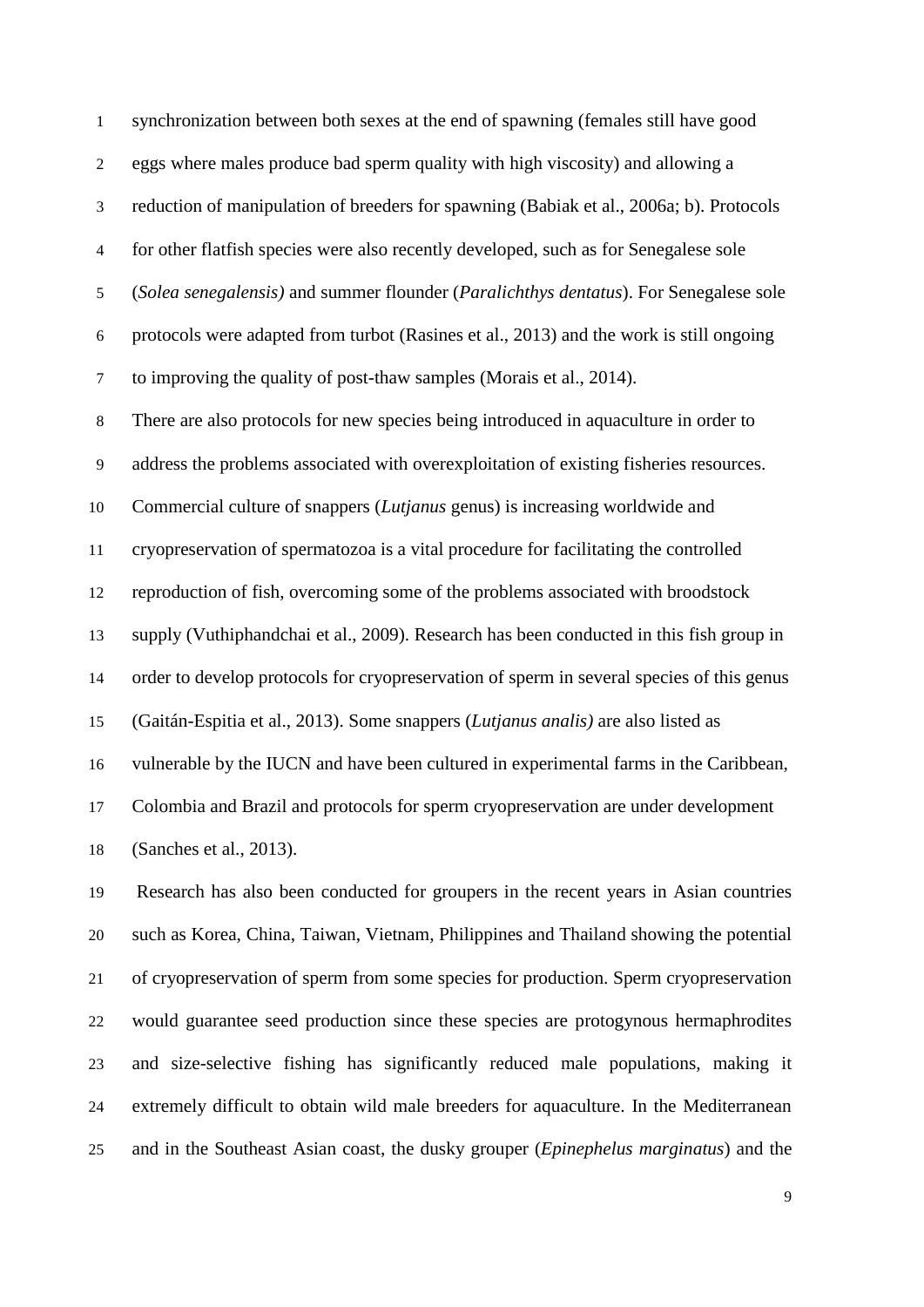red-spotted grouper (*Epinephelus akaara*) are two endangered species (IUCN red list) and cryopreservation of sperm would guarantee the development of breeding strategies and restocking programs (Cabrita et al., 2009). Several studies were conducted on sperm cryopreservation of this group as a way to synchronize gamete availability between species. Studies on hybridization, favouring the cultivation of specific fish characteristics such as rapid growth (giant grouper, *E. lanceolatus*) or tolerance to crowding (orange-spotted grouper, *E. coioides*) (Kiriyakit et al., 2011) have been carried out.

 Gadiforms form the basis of large, intensive fishing industries both in the Southern and Northern hemisphere, leading to over-exploitation of stocks in some areas with consequences in reduced catches (Groison et al., 2010). There is therefore a need for research in order to develop captive breeding of some of these species. The genus *Merluccius* has been shown to have potential interest to aquaculture worldwide and techniques such as cryopreservation can significantly contribute to its development. However, very limited studies have been conducted so far. There is a growing interest in farming of European hake, *Merluccius merluccius* and *Merluccius australis* (Chile). Thus, knowledge of sperm biology is of importance not only for broodstock management, but also for the development of sperm preservation techniques (Effer et al., 2013; Groison et al., 2010). Atlantic cod, *Gadus morhua* is another gadiform species where research on cryopreservation protocols has been developed*.* Presently, cod aquaculture production is primarily based on spawning from wild-caught stocks (Butts et al., 2010). Broodstock selection programs are currently underway for cod (http://www.genomecanada.ca), in combination with genomic technologies, will lead to the identification of cod with traits of commercial importance (Symonds and Bowman,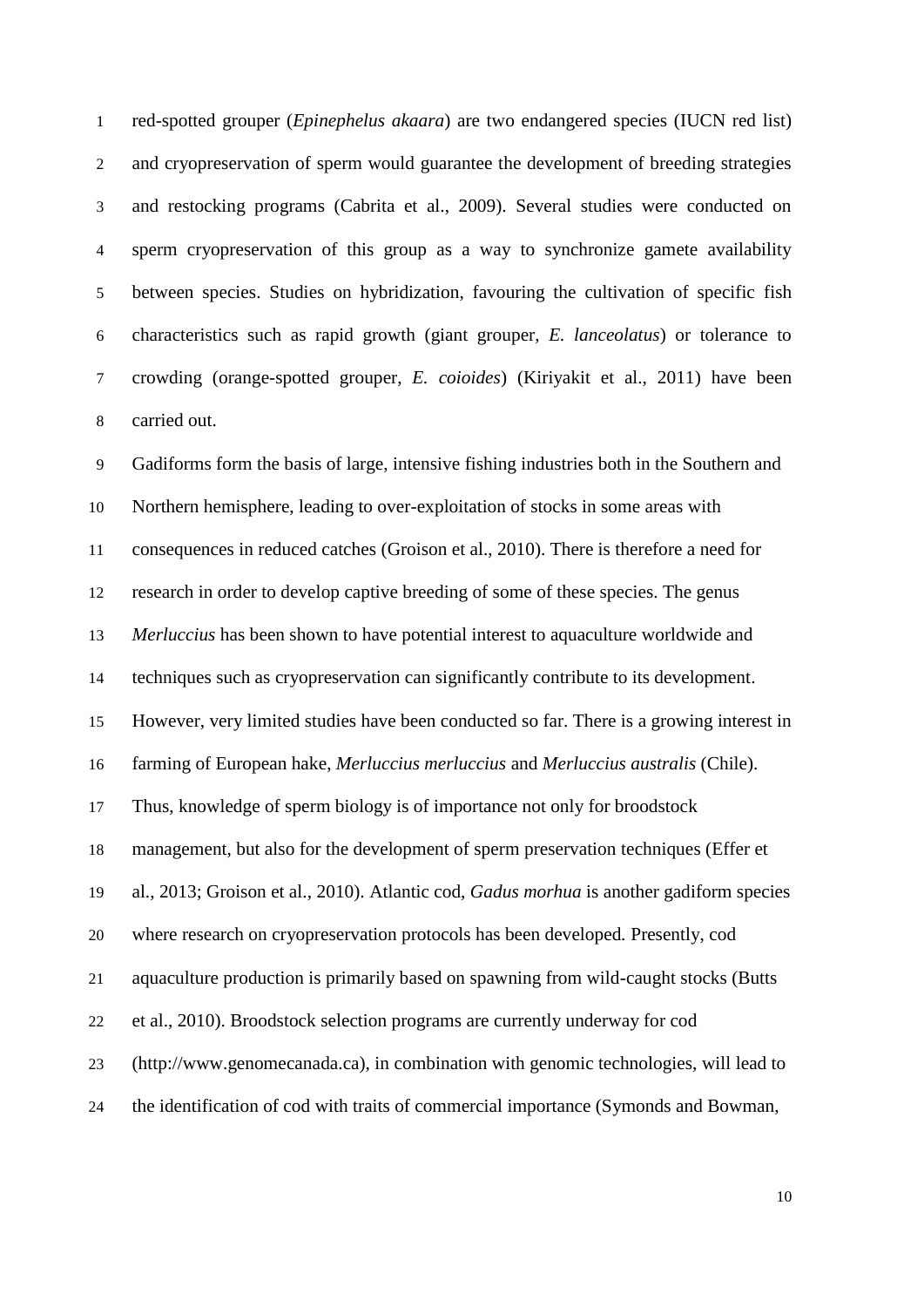2007). Cryopreservation of male gametes will be an important element in the creation of families for laboratory and hatchery production (Butts et al., 2010) in such programes. For all these fish groups, the successful cryopreservation protocols included a number of cryoprotectants but for most of the species, 10% DMSO produced the best results in terms of motility and fertility rates. In grouper species, 15% trehalose (giant grouper, Kiriyakit et al., 2011) and 10% glycerol (longtooth grouper, Lim and Le, 2013) also provided good results. The incorporation of other compounds which interact with plasma membrane such as BSA and cholesterol yielded high fertility rates (Cabrita et al., 2009; He et al., 2011). For flatfish sperm, DMSO has been producing the best results in terms of post-thaw quality, although 15% propylene glycol produced similar fertility rates in summer flounder, *Paralichthys dentatus* (93%, Liu et al., 2015). Research on sperm cryopreservation has been conducted at several levels, from application in laboratories to commercial production, incentivising biotechnological companies to invest in studies of some of these species (www.cryogenetics.com). There are other species where research on sperm cryopreservation has been more developed in terms of post-thaw quality control. This is the case in most of the marine species with high production demand in Europe, such as gilthead seabream (*Sparus aurata*) and European seabass (*Dicentrarchus labrax*). Studies in these two species reported specific damage to sperm due to cryopreservation. In European seabass, from the first reports in the late nineties by Fauvel et al. (1998), several improvements were made to the protocols using different extender solutions (Fauvel et al., 2012), 22 successfully incorporating antioxidants such as taurine, hypotaurine and  $\alpha$ -tocopherol in the freezing media (Martínez-Páramo et al., 2012, 2013). Sperm quality was assessed by determining damage associated with cell metabolism, peroxidation events, DNA fragmentation and changes in protein profiles (Martínez-Páramo et al., 2013; Zilli and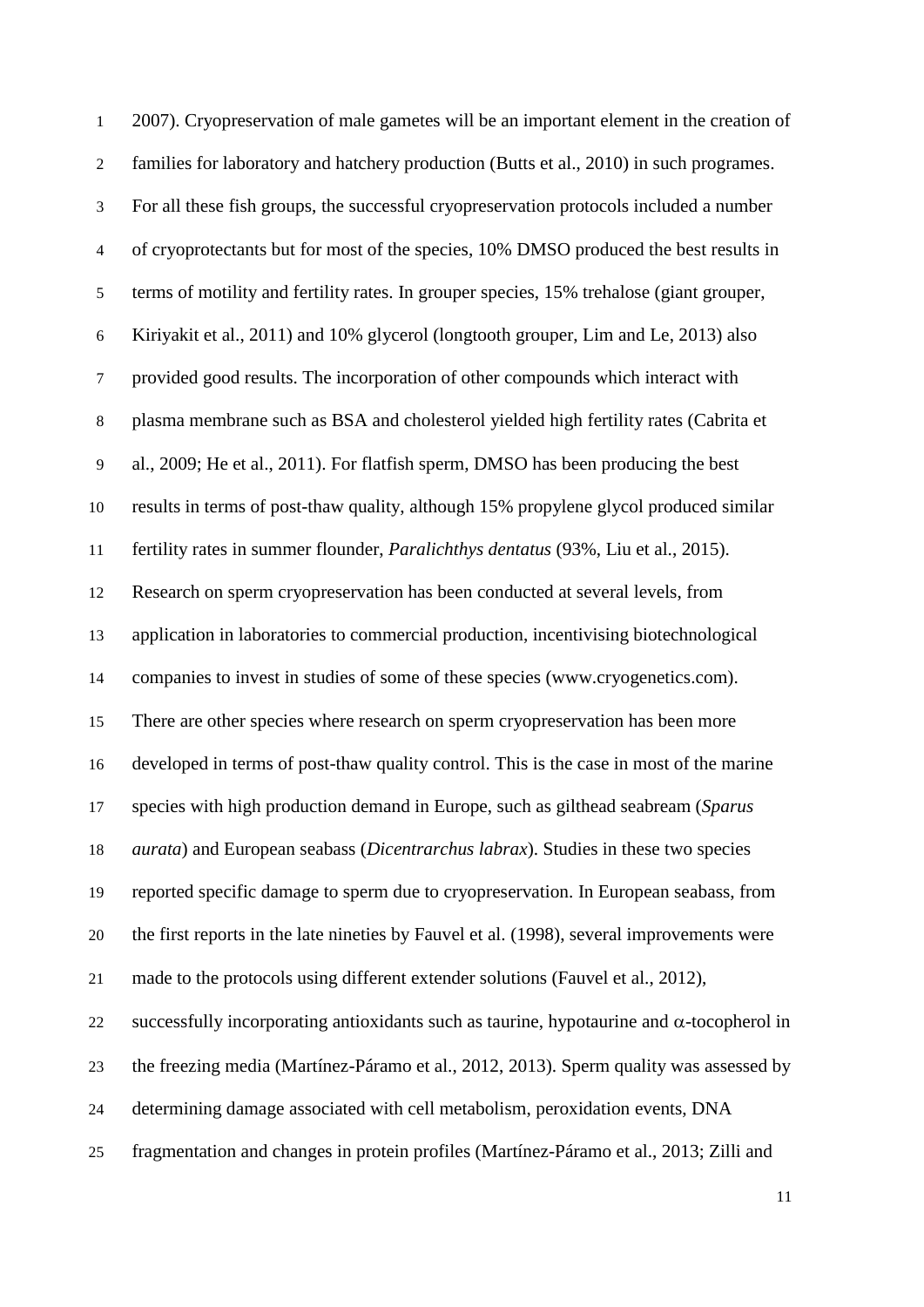Vilella, 2012). In the same line of research, specific regions in gilthead seabream sperm genome were also studied after cryopreservation, as well as the presence of specific mRNAs associated with gamete quality and fertilization events (Cartón-García et al., 2013; Guerra et al., 2013). Specific genome regions were found to be more vulnerable to cryodamage. Consequently, researchers focused on the possible effects of sperm cryodamage on fertilization and future progeny and demonstrated that the protocol for gilthead seabream sperm cryopreservation developed and used by several authors (Beirão et al., 2011; Cabrita et al., 2005; Fabbrocini et al., 2000) does not affect mRNA levels nor it induces telomere shortening. This fact could be attributed in part to the efficient preservation of DNA integrity (% DNAt lower than 2.47%), avoiding any serious effect on fertilization or even on the offspring (Cartón-García et al., 2013; Guerra et al., 2013).

 *2. 2. Cryopreservation of fish sperm for conservation and restocking programs* An important purpose of developing fish sperm cryopreservation protocols is their application in restocking and conservation programs. Conservation-oriented methods have been developed for various taxa, including acipenseriform fish (Ciereszko et al., 2006; Horvath et al., 2005), salmonids (Martínez-Páramo et al., 2009b; Nynca et al., 2015c; Sarvi et al., 2006), cyprinids (Basavaraja and Hegde, 2004; Tiersch et al., 2004) and other fish species (Asturiano et al., 2003; Maria et al., 2006; Orfão et al., 2011). In addition, studies have been carried out to assess the effect of cryopreservation on the genetic diversity of some species (Martínez-Páramo et al., 2009b; Van Der Walt et al., 1993). All these provide an important background for the application of developed methods in conservation actions.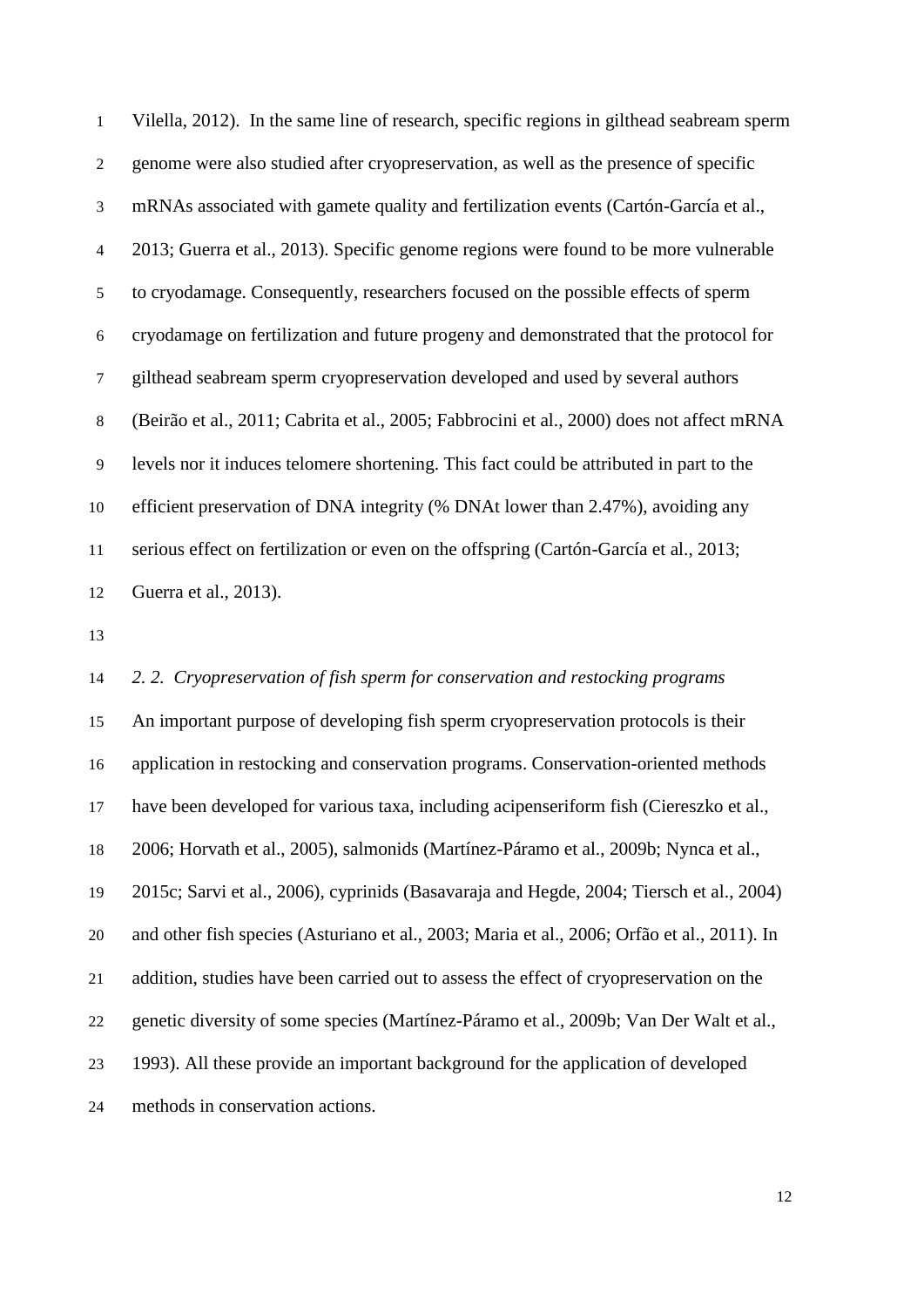| 1              | There has been very limited information on the actual application of succefful             |
|----------------|--------------------------------------------------------------------------------------------|
| $\mathbf{2}$   | cryopreservation protocols in aquaculture practice or conservation programs. Some          |
| $\mathfrak{Z}$ | studies explore the possibility of application in conservation actions such as in the case |
| $\overline{4}$ | of North-American salmonids (Cloud et al., 1990), but do not describe application in       |
| $\mathfrak s$  | details. In aquaculture practice, cryopreserved sperm banks have been developed for the    |
| $\sqrt{6}$     | common carp in Hungary (Horváth, 2007) and in Israel (Lubzens et al., 1997). The           |
| $\tau$         | United States Department of Agriculture (USDA) runs the National Animal Germplasm          |
| $8\,$          | Program (NAGP, http://ars.usda.gov/research/projects/projects.htm?accn_no=423549)          |
| $\mathbf{9}$   | which includes conservation of cryopreserved samples from several fish species. A          |
| 10             | good example of combination of aquaculture and species conservation application is the     |
| 11             | cryopreserved gene bank of Atlantic salmon (Salmo salar) in Norway which contained         |
| 12             | sperm from 6,500 individuals from 169 populations in 2007 (O'Reilly and Doyle, 2007).      |
| 13             | The importance of cryopreserved sperm banks in countries with a diverse freshwater         |
| 14             | fish fauna such as Brazil has also been recognized (Viveiros and Godinho, 2009) and a      |
| 15             | cryopreserved germplasm repository of the species tambaqui (Colossoma                      |
| 16             | macropomum) and cachara (Pseudoplatystoma reticulatum) has been created (Streit Jr.        |
| 17             | et al., 2013). Regarding direct conservation programs, cryopreservation has successfully   |
| 18             | been applied to the restocking program of the Adriatic lineage of the grayling             |
| 19             | (Thymallus thymallus) in Slovenia because its gene pool has been compromised by            |
| 20             | hybridization with introduced non-native stocks (Horváth et al., 2012).                    |
| 21             | The lack of information on the application of sperm cryopreservation to conservation       |
| 22             | actions in aquatic species can be attributed to several factors. In terms of conservation- |
| 23             | oriented cryopreservation, cultured and "wild" aquatic species share some similarities.    |
| 24             | Cryopreserved sperm banks are typically created for the conservation of genetic            |
| 25             | resources of rare breed, threatened or endangered species. In the case of cultured fish,   |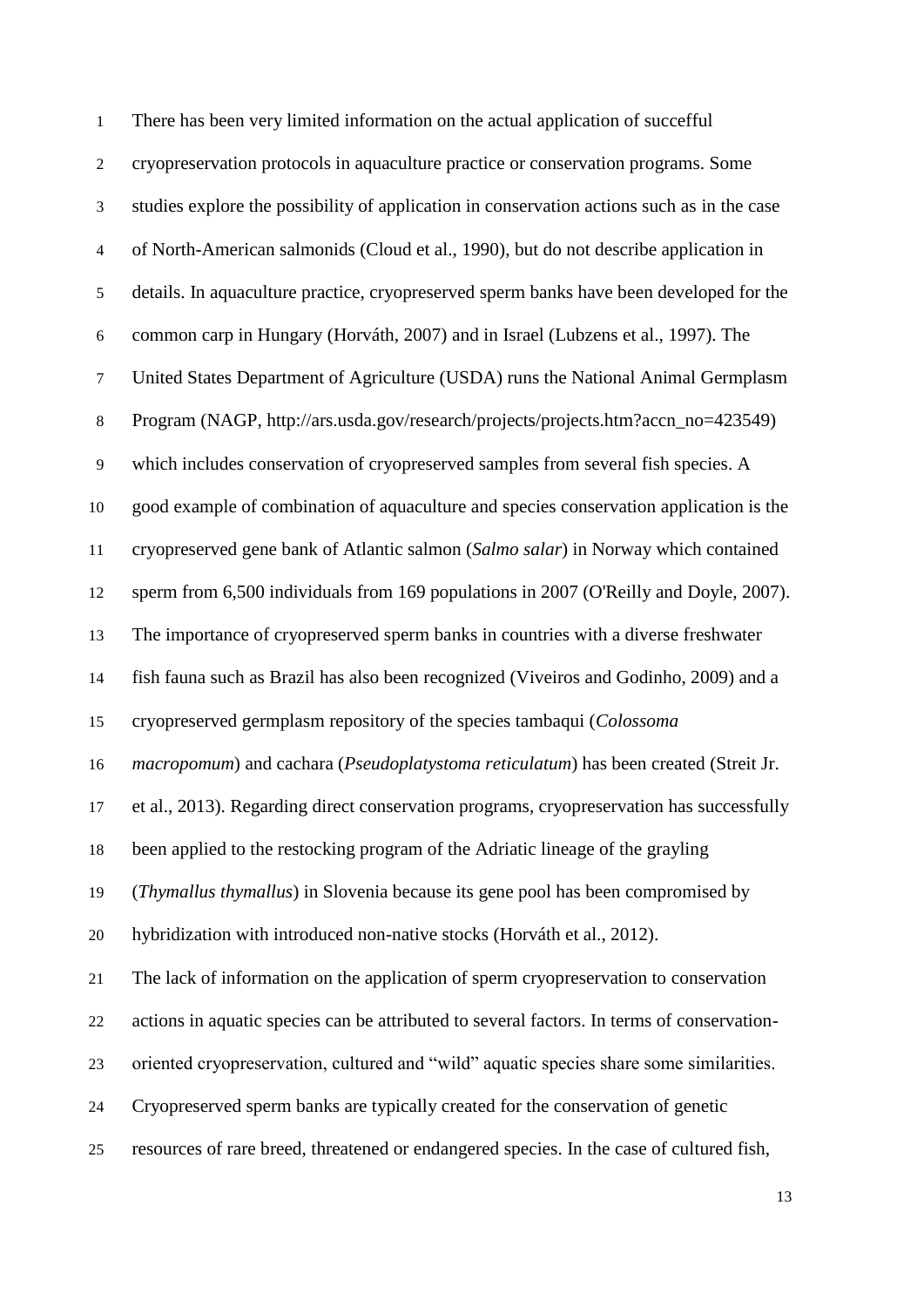these gene banks can be used for the genetic improvement of population diversity. when it faces the problems of low genetic variability. However, in all cases this means further human intervention on fish culture practice.

 On the other hand, human intervention is considered more controversial for wild populations which are the primary target of conservation programs. In these programs, captive broodstocks are maintained and spawned in order to supply wild populations by the means of restocking. This activity is considered problematic although the advantages of cryopreservation are acknowledged (Fraser, 2008). For example, sperm cryopreservation can conserve a large portion of the genetic variation of the founder generation of a captive broodstock. It can also minimize the effects of inbreeding and domestication (O'Reilly and Doyle, 2007). Problems associated with cryopreserved gene banks in species conservation include the possibility of outbreeding depression if the founding generation (the sperm donors), the generation providing the eggs are genetically distant and changes in environmental conditions during cryopreservation which reduces the chances of survival of a restored population (Fraser, 2008). The most problematic aspect of applying sperm cryopreservation to species conservation is the lack of specific objectives regarding its use in conservation programs. Development of cryopreserved sperm banks for the "worst-case-scenario" is a typical example of poor planning. It does not define the period of storage time and proposes the use of cryopreserved samples only when the population is in imminent danger of extinction or extirpation. If the conservation program is ultimately successful, these samples might never be used. On the other hand, in a really critical situation, cryopreserved sperm alone will not save the population if females are not available. In addition, indefinite storage of cryopreserved samples increases the associated costs which can be problematic for the sponsors of the program. Thus, careful planning and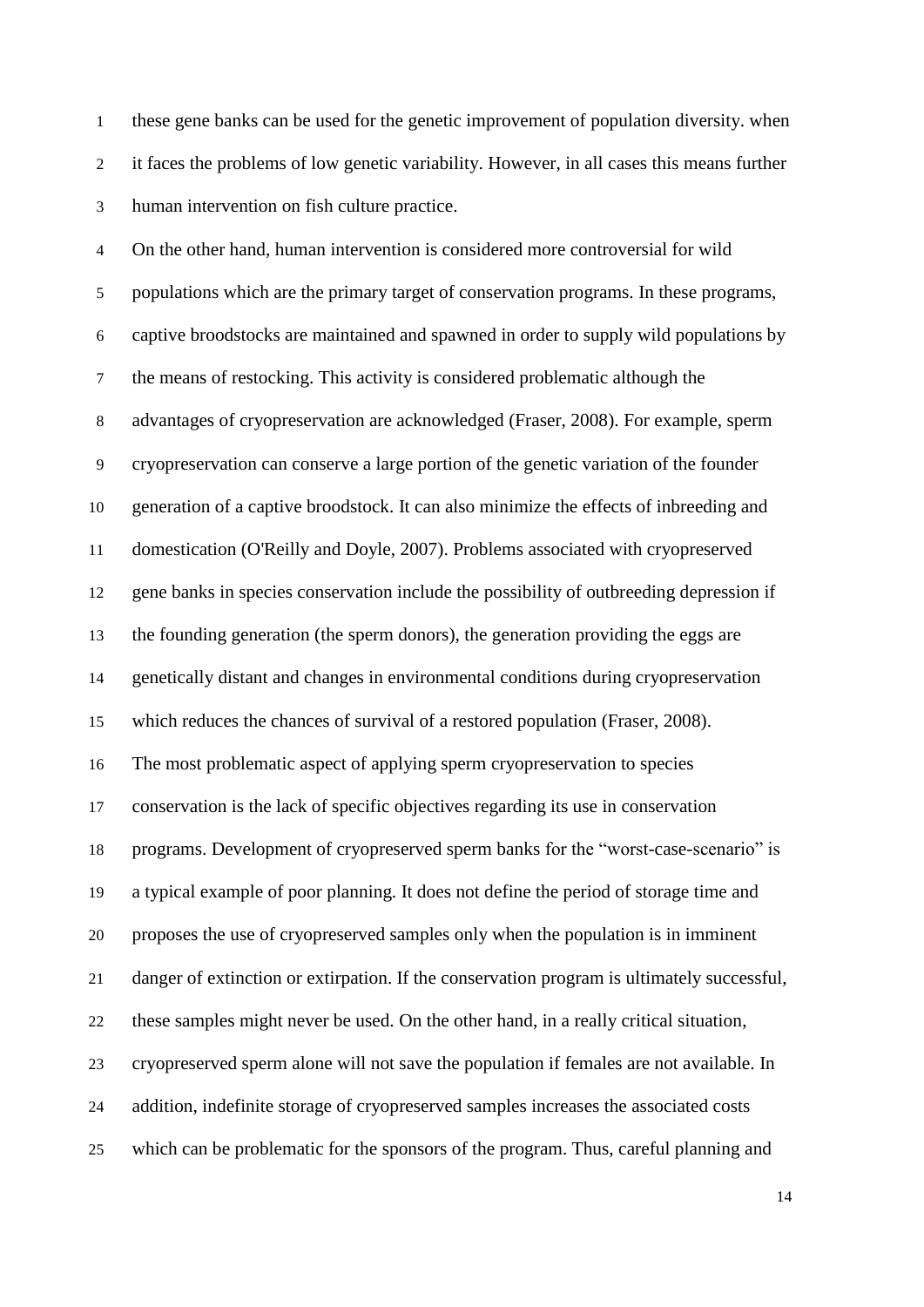cooperation among various parties involved in a given conservation program is a key factor for the successful use of sperm cryopreservation.

 Androgenesis is one of the chromosome set manipulation techniques that can be helped by cryopreservation techniques for the restoration of a given species. It involves inactivation of the oocyte genome through irradiation, fertilization of these eggs with the sperm of the donor species and restoration of the diploid (or rather doubled haploid) state of the embryo using a shock (cold, heat or pressure shock) applied during the first mitotic division (Dunham, 2004; Horváth and Orbán, 1995; Komen and Thorgaard, 2007). In principle, androgenesis allows the restoration of a species from the cryopreserved sperm of a single individual using the eggs of a related species. Cryopreserved sperm has been successfully used in androgenesis on sturgeon species (Grunina et al., 2006), rainbow trout (Babiak et al., 2002; Scheerer et al., 1991) and in interspecific androgenesis between common carp and goldfish (Bercsényi et al., 1998), demonstrating the potentials of this technique. On the other hand, the efficiency of androgenesis is low with yields of androgenetic diploid offspring typically below 20% (Komen and Thorgaard, 2007). In addition, androgenetic offspring will inherit their mitochondria (and mitochondrial DNA) from the female parent, making them hybrids in spite of the paternal origin of their nuclear DNA. Thus, androgenesis is currently rarely considered as an effective means of application of cryopreservation to conservation programs. A viable alternative to sperm cryopreservation and androgenesis is the cryopreservation and transplantation of primordial germ cells, spermatogonia or somatic cells, which are also mentioned briefly in this review. Sperm cryopreservation should find niches in conservation programs for successful

applications. These can include species where the spawning of females and males is

difficult to synchronize such as in the case of the European eel (Asturiano et al., 2007)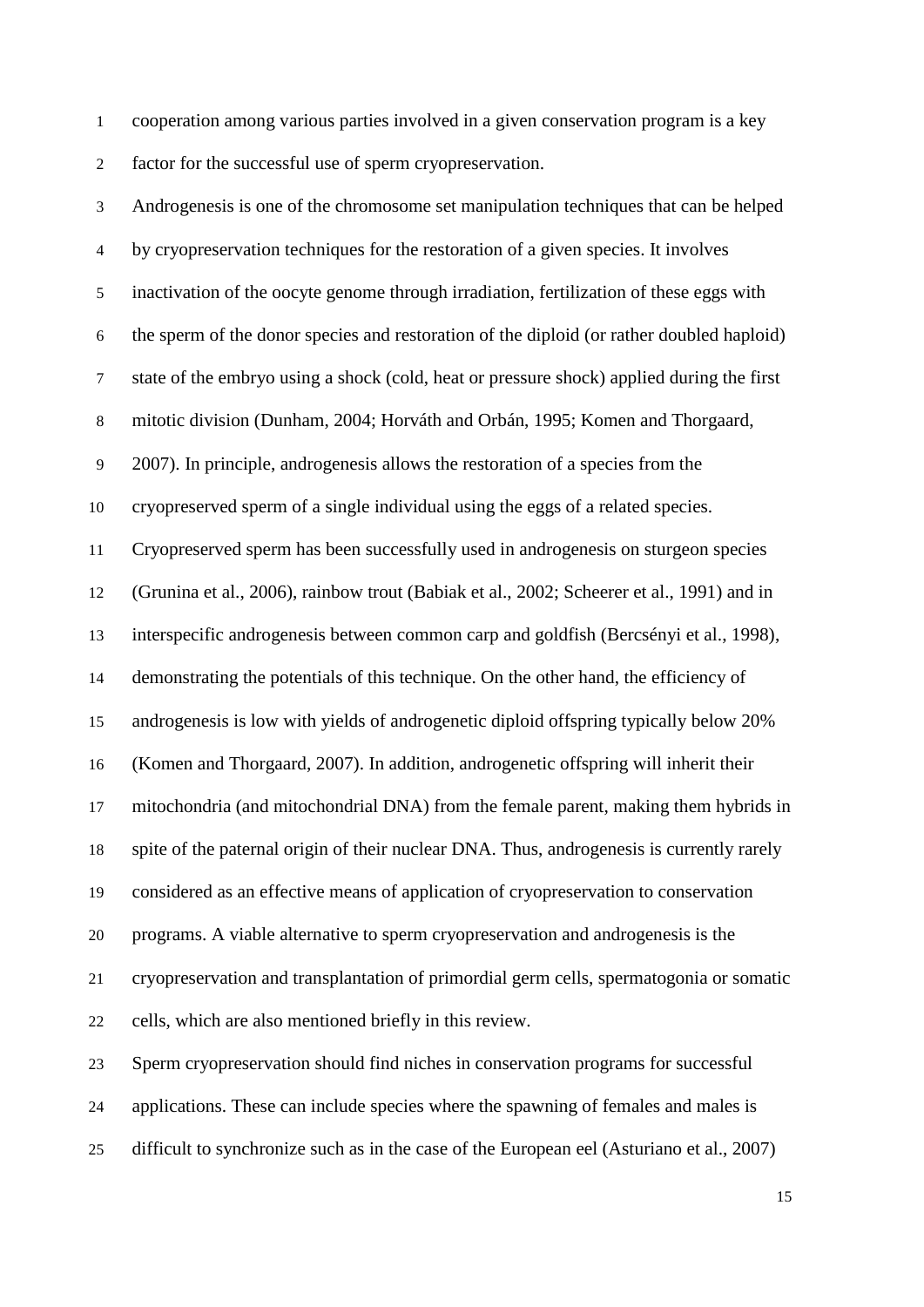or where the probability of capturing both sexes simultaneously is low, i.e. European sturgeon, *Acipenser sturio* (Williot et al., 2011). Sperm cryopreservation can be used to facilitate the the time needed for the genetic analysis of a given individual and confirmation of its suitability for use in conservation programs (Horváth et al., 2012). Cryopreservation is applied to the conservation program of the marble trout (*Salmo marmoratus*) in Slovenia, where populations of this species were endangered by hybridization and introgression with the introduced non-native brown trout. Only a few non-introgressed pure populations of the species remained in isolated streams that represented a special environmental value which had to be preserved. The Angling club of Tolmin has developed an action plan for the preservation of genetic resources of the marble trout that included the creation of "sanctuary" streams by translocating fish from pure populations to isolated fishless watercourses, thus, increasing the chances of their survival (Crivelli et al., 2000). Currently, cryopreservation of sperm is applied to this activity by freezing the sperm of wild males in one of the pure populations one month prior to the spawning season. This cryopreserved sperm is then used for the fertilization of eggs from captive females of the identical population in the spawning season. Eyed eggs of these fish are then stocked into the "sanctuary" stream. The captive broodstock can be limited to a few females and fish are not disturbed in their spawning during the spawning season.

 Thus, cryopreservation of sperm continues to be an integral part of fish conservation programs. However, successful application of this technique requires a close cooperation of cryobiologists with other researchers and managers.

# *2.3. Cryopreservation of sperm from aquarium model species*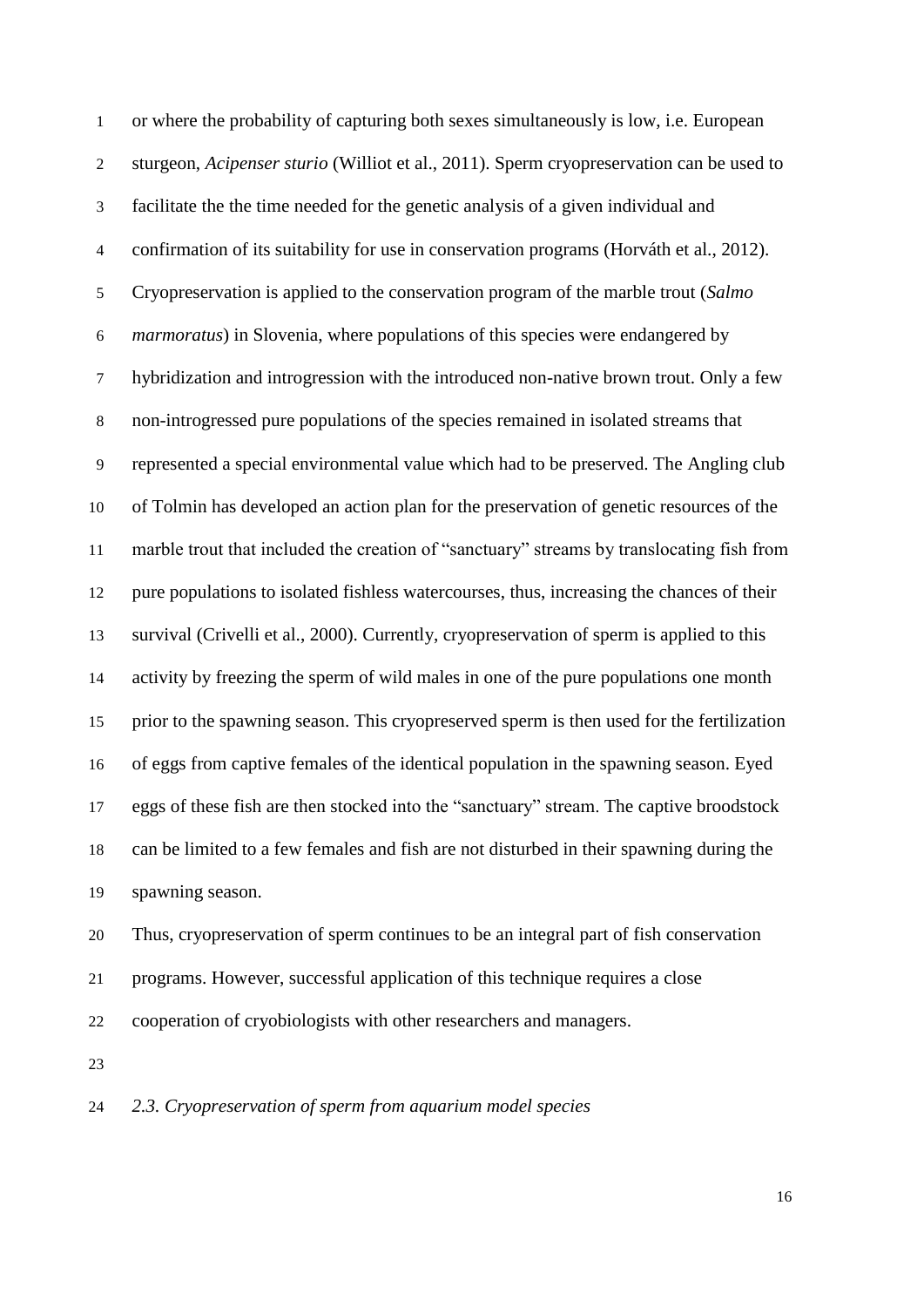As the largest class of vertebrates, fishes offer unlimited versatility for biomedical research. With extensive studies using aquarium fish models, tens of thousands of specific strains and lines have been created, discovered, and catalogued, and are currently housed worldwide as live animals in resource centres, such as the Zebrafish International Resource Center (University of Oregon, Eugene, OR, USA) which holds around 9,000 inbred, transgenic, knockout and mutant strains. However, with the increasing accumulation of new strains every day, it is becoming more difficult to maintain these valuable genetic resources as live animals. Large-scale sperm cryopreservation is needed to preserve these genetic resources. Sperm banking of these fishes can allow the creation, maintenance, and transport of the associated genetic materials more easily and safely, and can represent a readily transferable form of bankable wealth with the ability to accumulate, archive, and catalogue germplasm. In contrast to the large-sized food fishes and mammals, biomedical research model fishes are characterized by small body sizes (>5 cm), and thus have limited volumes of sperm available from each fish (1–2 μl) (Tiersch, 2001; Yang and Tiersch, 2009). This constrains the use of automated processing equipment, especially for samples from individual males. Successful cryopreservation and repository development requires proper arrangement of a sequence of procedures, and the balancing of inputs and outputs between connected steps. For any sequence developed, the production utility and processing costs can be evaluated. Based on the procedures of sperm cryopreservation for major biomedical model fishes such as zebrafish (Yang et al., 2007a), medaka *Oryzias latipes* (Yang et al., 2010), and *Xiphophorus* fishes (Yang et al., 2009, 2007b), four major steps can be identified in a basic sequence: i) sample collection and processing, ii) freezing and sorting, iii) frozen storage, and iv) thawing, utilization, and quality assessment.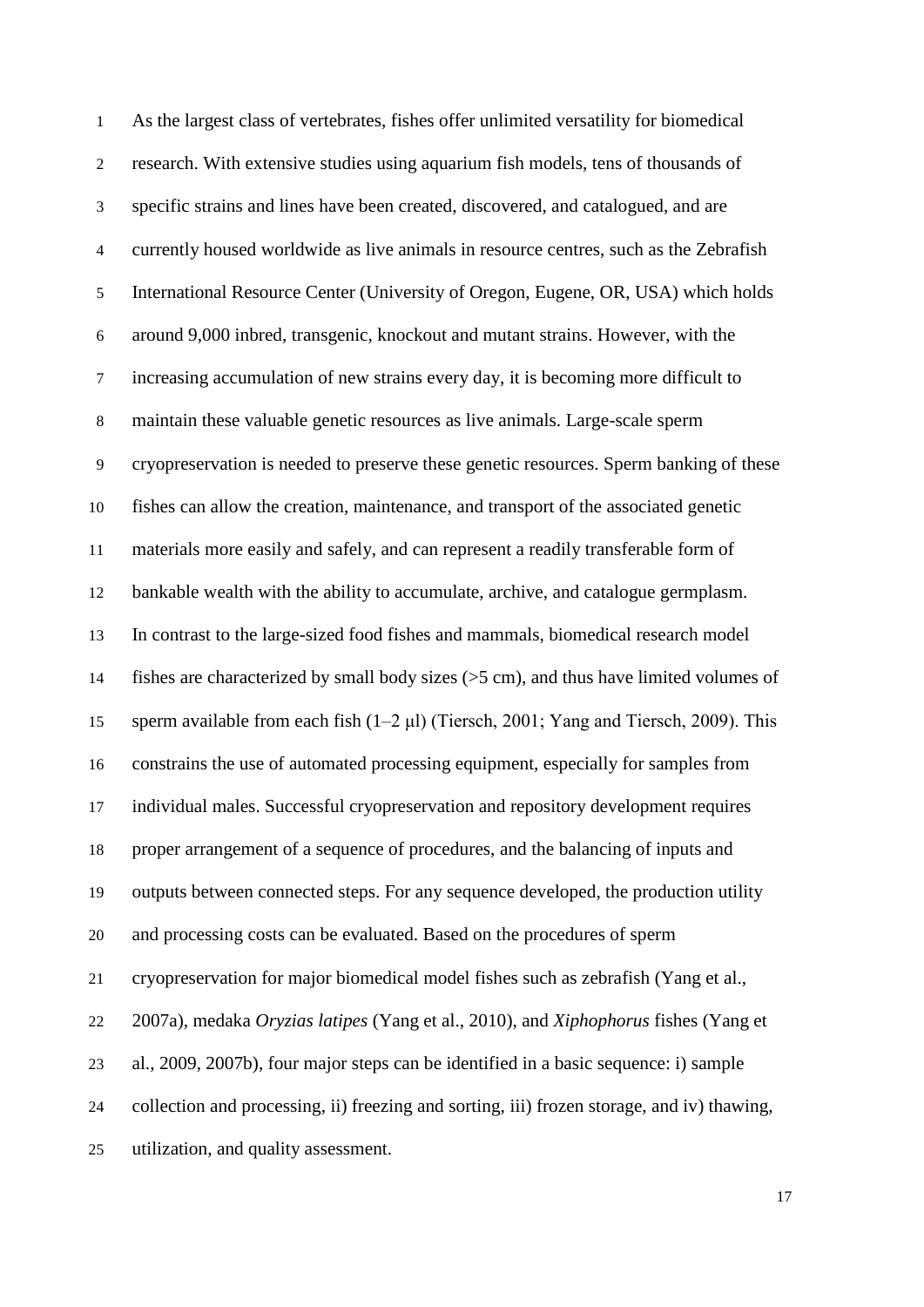# 2 2.3.1- Sample collection and processing

 Sample processing includes sample collection, suspension of sperm in extender, concentration adjustment, and quality assessment. The first two steps can currently be improved only in terms of technical training and increasing the number of personnel involved. Sperm concentration determination is an important factor to be standardized during cryopreservation and *in vitro* fertilization. However, small sample sizes from aquarium fishes limit standardization because determination methods such as a hemocytometer require a relatively large amount (~10 μl). Micro-spectrophotometric methods to determine sperm concentration have been developed (Tan et al., 2010), which require less time (seconds per sample), and minimal sample volume (1–2 μl of diluted sperm). Equations relating concentration and absorbance have been established for samples collected by stripping, and by crushing of dissected testis of zebrafish, medaka, and *Xiphophorus*, and the accuracy of these relationships were verified (Tan et al., 2010).

2.3.2-Sperm freezing and sorting

 Sample packaging can influence the cooling rate during freezing, storage efficiency after freezing, sample identification, and biosecurity. In zebrafish and medaka, glass capillary tubes or cryovials were first used in sperm cryopreservation (Aoki et al., 1997; Draper and Moens, 2009; Krone and Wittbrodt, 1997). To standardize protocols with potential for high-throughput automation, French straws were chosen for sperm packaging with the smallest commercially available volume (0.25 ml) (Yang et al., 2007a, 2010), and were also used with *Xiphophorus* fishes (Yang et al., 2007b, 2009). The different materials and shapes of these containers result in different heat transfer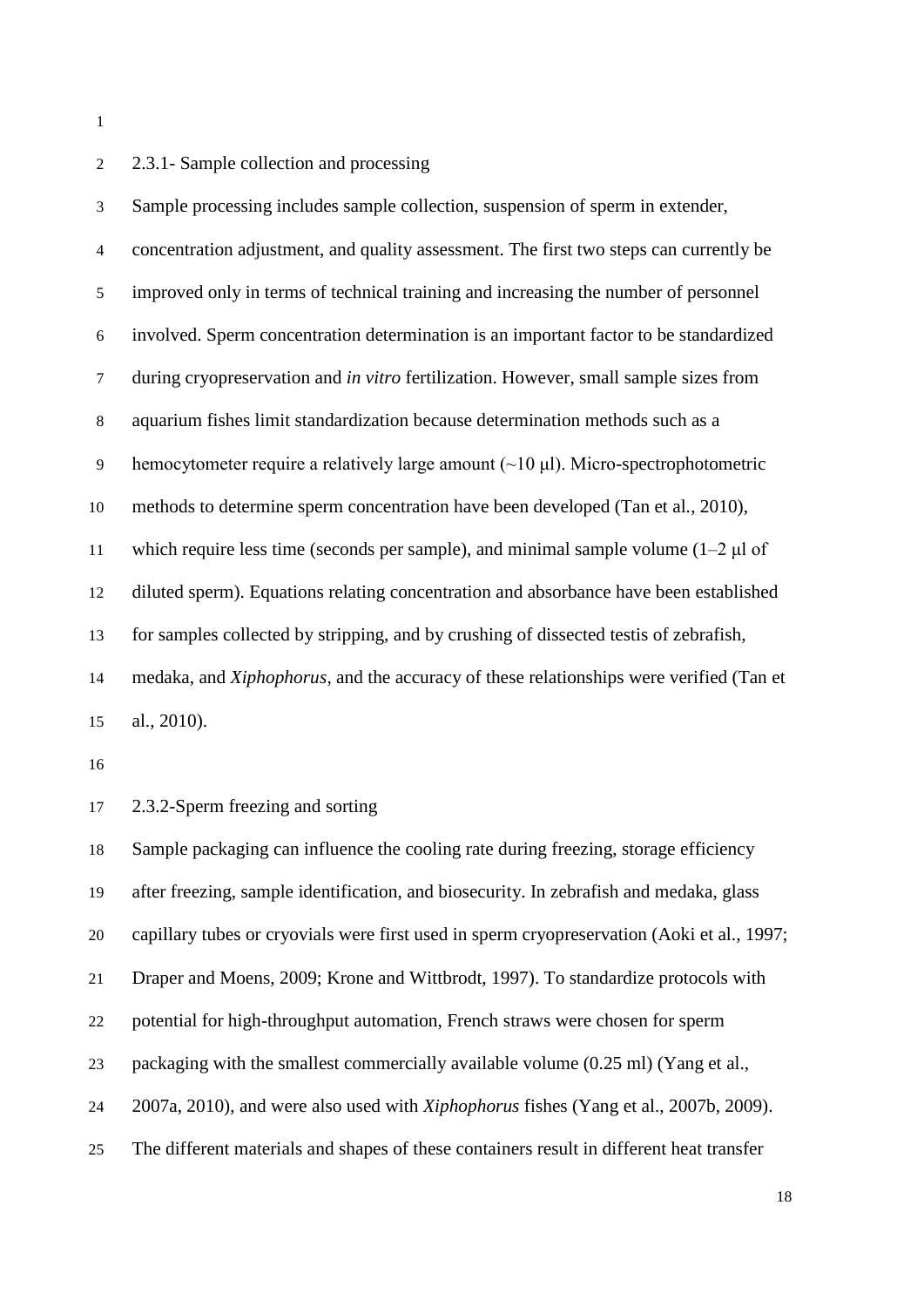properties during freezing and thawing. Even for the same style of container, differences can exist with products from different manufacturers, which can result in variability of cooling or thawing rates. Therefore, it is necessary to standardize the packaging method to ensure that protocols will be repeatable especially in different laboratories. Also, the choice of packaging container should consider the potential for high-throughput processing, permanent labelling, reliable sealing, efficient storage, shipping, and inventory. Cryotubes (0.5 ml and 1 ml) have become available for cell banking with compatibility for automated handling in 96-well plates and labelling with two- dimensional laser etching. It is possible that systems such as these could be used for sperm cryopreservation for model fishes, although more investigation is needed. There is no established coding system for aquatic germplasm. Unlike the dairy industry, the variety of taxa and protocols encompassed by aquatic species would challenge the format applied by the dairy and beef industries (www.naab-css.org). If a universal code for aquatic germplasm is to be developed, it should provide comprehensive procedure descriptions. Sample freezing can be accomplished for biomedical fishes by methods including placement on dry ice, suspension in liquid nitrogen vapour, and controlled cooling with a programmable freezer. The first two methods are inexpensive and do not need expensive equipment, and thus can be used in field situations. Programmable freezers are typically used to produce accurate and repeatable cooling rates, especially for sperm that are sensitive to small variations in cooling rate during freezing. For example, for medaka sperm, a change of 5°C/min in cooling rate yielded a significant change in post-thaw sperm motility (Yang et al., 2010). Therefore, strict control of cooling rate can

assure quality and uniformity of cryopreserved sperm.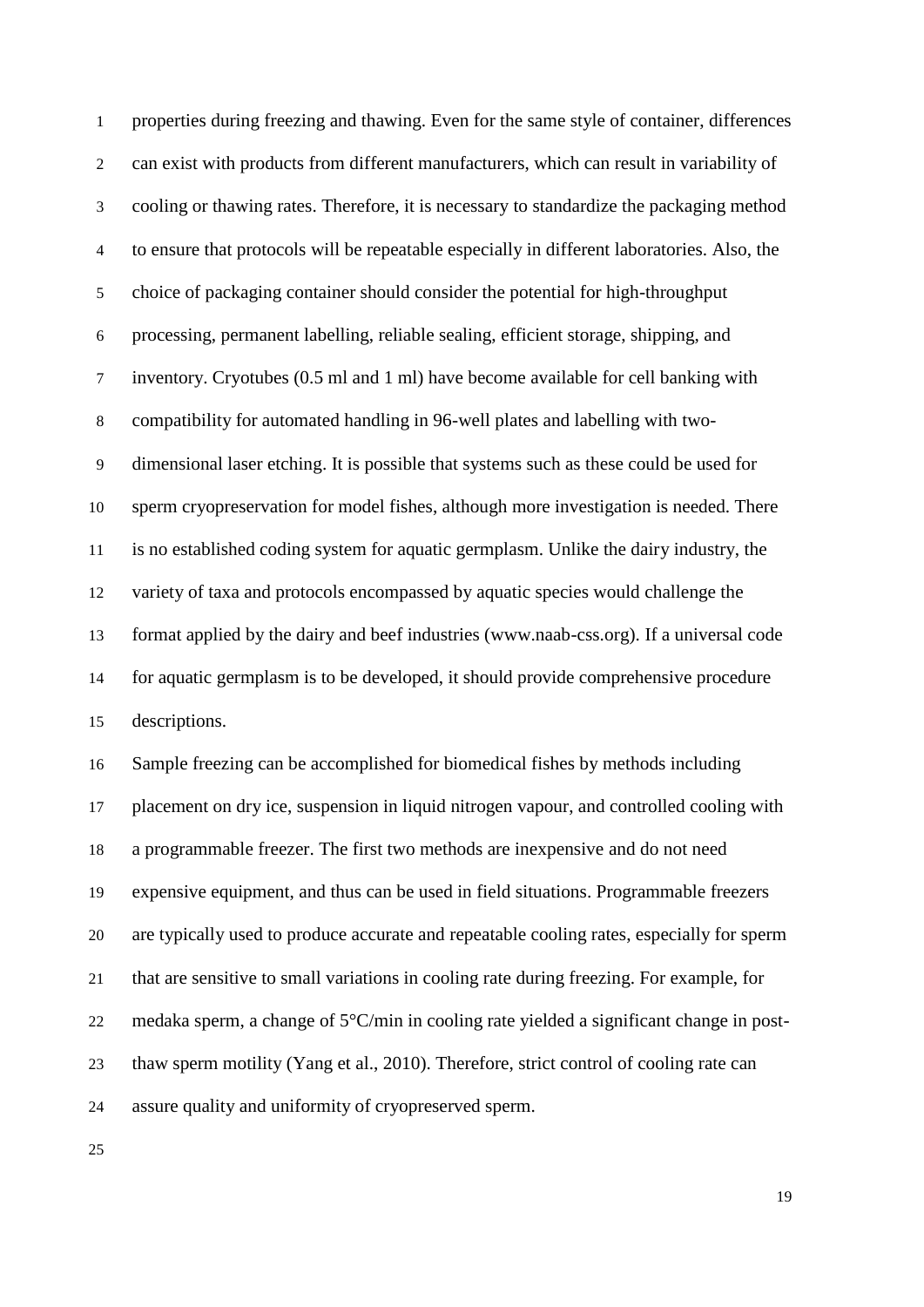### 2.3.3- Samples frozen storage

 Storage of frozen samples in vapour-phase (−120°C) or liquid-phase nitrogen (−196°C) in a storage dewar is a standard method. During frozen storage, the important considerations are sample identification, potential contamination, and ease of sample inventory. The use of French straws for packaging offers the advantages of permanent alphanumeric and barcode labelling by printer, and complete sealing which prevents transfer of materials (e.g., sperm cells or bacteria) among samples stored in the same dewar (Morris, 2005). When storage is in the liquid phase of nitrogen, another important consideration is floating of frozen samples, especially when small volumes are packaged in lightweight containers with a large air space. Sample sorting into bulk containers for long-term storage is often needed after freezing. This process should be done under liquid nitrogen, and can be time consuming if the labelling is not easily discernible. If samples can be frozen in storage containers without affecting the cooling process, the sorting step could be skipped or minimized, and the process can be accelerated.

2.3.4- Thawing and quality assessment.

 Standardization of the use of thawed samples for fertilization can increase offspring production, minimize variability, and minimize waste of cryopreserved samples. Fertilization can be standardized and quantified in terms of the sperm number used for specific numbers of eggs (e.g. sperm-to-egg ratio), the associated water volumes and concentrations, gamete holding times, and protocols used for activation of the gametes. In addition, age, body weight, body length, and culture conditions of fish need to be evaluated with respect to identifying correlations with fertilization success. Optimization of these conditions can greatly improve the efficiency of fertilization and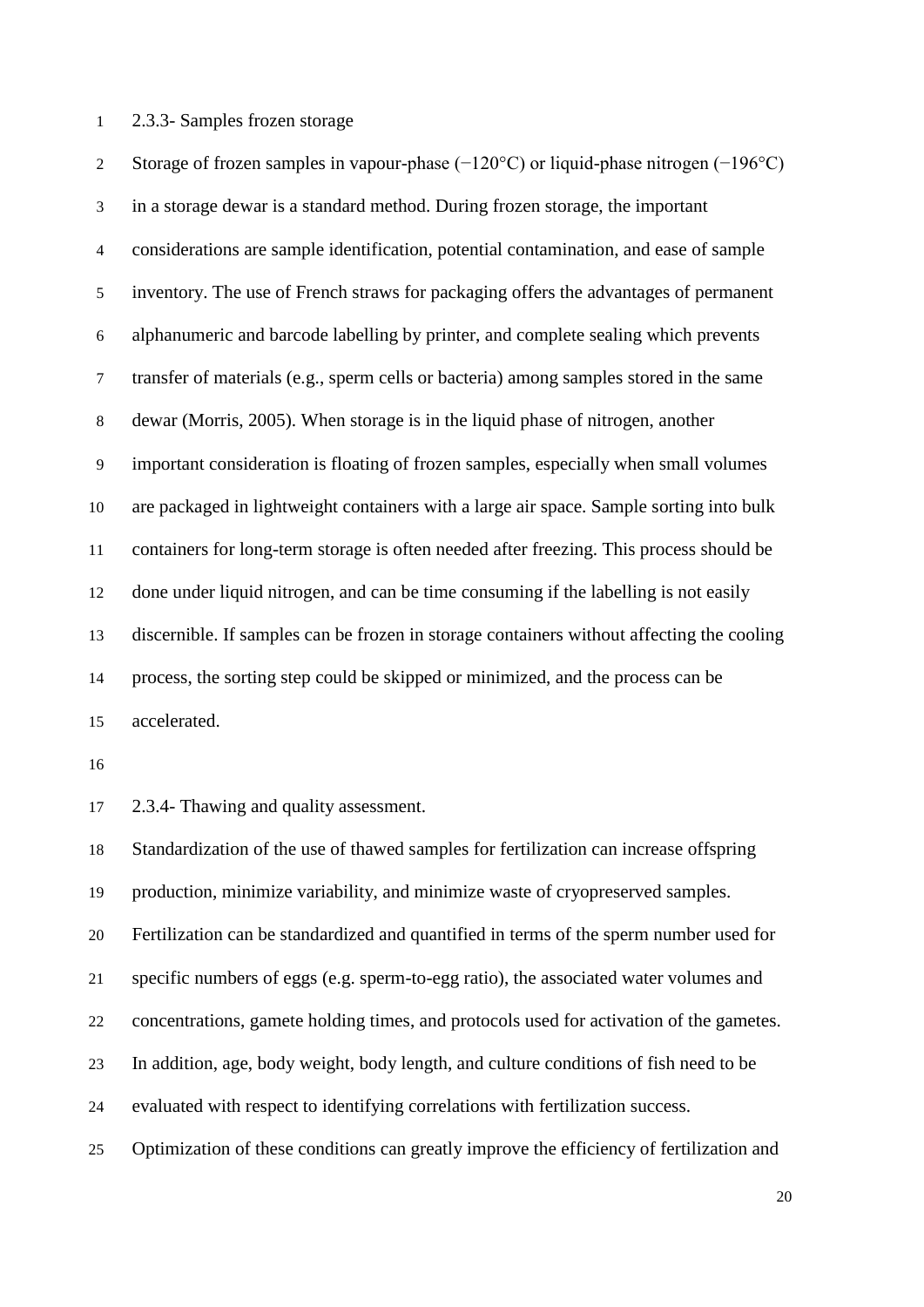| offspring production. Due to the small sample volumes available from most model                  |
|--------------------------------------------------------------------------------------------------|
| fishes, increases in volume need to come from pooling of samples from different                  |
| individuals. This would enable processing with a high-throughput approach, minimize              |
| male-to-male variation, and provide uniform batches of cryopreserved samples that can            |
| receive rigorous quality control and evaluation. More importantly, the pooling of                |
| samples can greatly reduce the time needed at certain procedure steps such as motility           |
| estimation and sperm concentration determination to achieve the goal of high                     |
| throughput, and substantially reduce the time and sample volume necessary for quality            |
| assessment of fresh and thawed samples.                                                          |
| Quality assessment of gametes is an essential component for successful                           |
| cryopreservation and repository development. A quality assurance program would                   |
| include assessment at all relevant steps along the process. For example, sperm motility          |
| could be assessed at the time of collection, after suspension in extender, after                 |
| refrigerated storage or shipping of the diluted samples, after cryoprotectant                    |
| equilibration, and after thawing. This information can be related to fertilization success.      |
| Typical quality assessment methods for biomedical fishes include motility estimations            |
| by experienced technicians or by use of computer-assisted sperm analysis (CASA),                 |
| evaluation of various cellular properties by flow cytometry (Daly and Tiersch, 2011),            |
| and estimates of DNA damage has been studied by methods such as comet assay.                     |
| Aquarium fishes have displayed a wide variety of sperm activation modes that range               |
| from hypotonic activation (e.g., freshwater fishes such as zebrafish), isotonic activation       |
| (e.g., live-bearers such as <i>Xiphophorus</i> ) and hypertonic activation (estuarine and marine |
| fishes). This range of sperm behaviours is one of the factors that make it difficult to          |
| generalize quality assessment methods for aquarium fishes. Despite this, standardization         |
|                                                                                                  |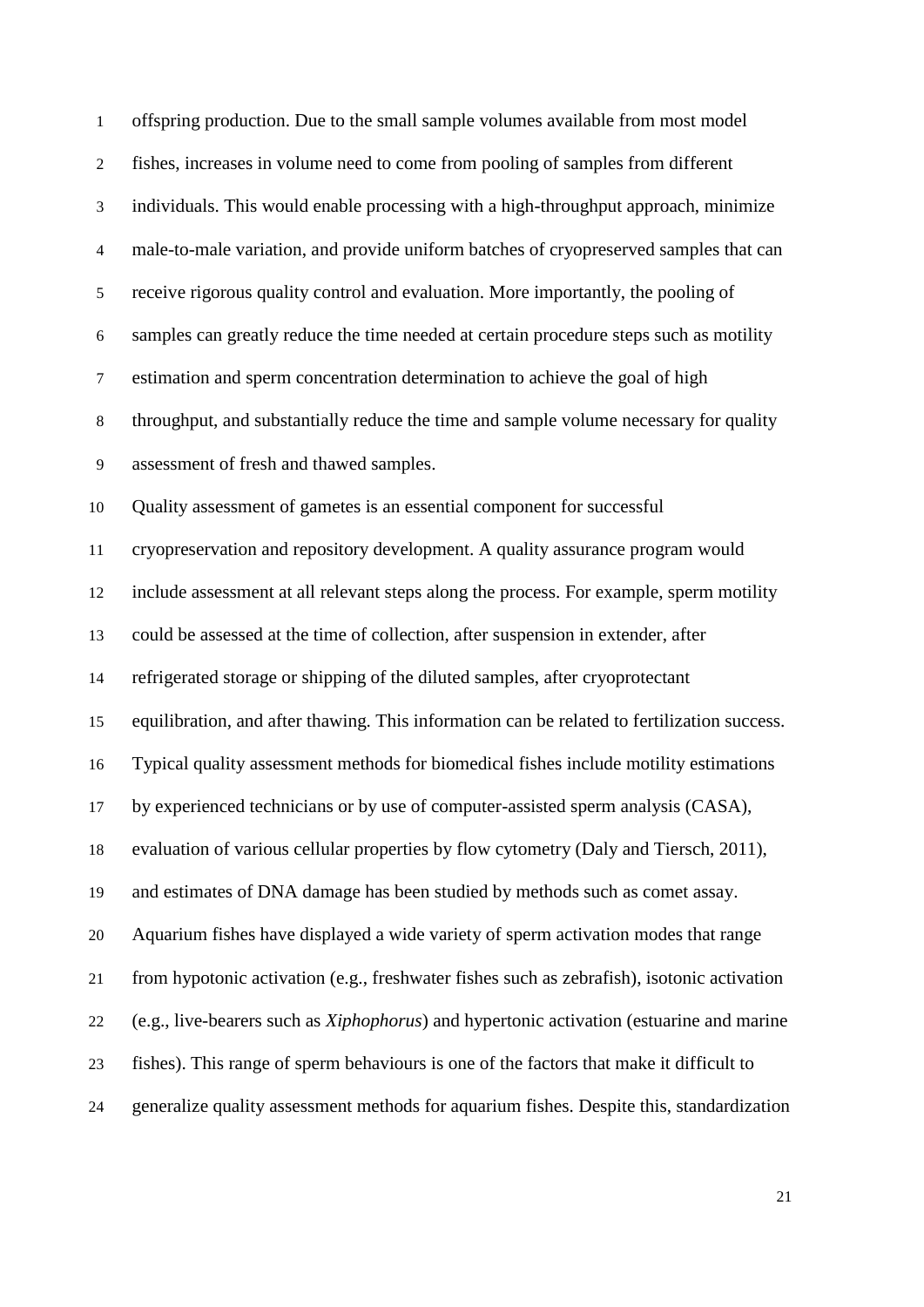of methods and reporting are necessary for optimizing protocols and approaches for use with biomedical fishes.

 The large number of research strains of small-bodied model fishes held at stock centres or laboratories is continuously growing, and expanded capabilities are needed to preserve these valuable genetic resources. As we move forward, the steps involved in large-scale repository of model species or of any other species are summarized in table 1 (Tiersch et al., 2011).

## *2.4. Cryopreservation of sperm from other aquatic species*

 There are currently 5,161 threatened aquatic species (IUCN Red List 2015), where cryopreservation could benefit from *ex situ* programs for restocking or even for conservation of wild populations. Aquatic mammals are good examples where research has been conducted with the aim of increasing population in captivity, especially in sea aquaria, as well as monitoring the effects of anthropogenic contamination of wild populations in order to preserve those species in the future. Killer whales (*Orcinus orca)* are at risk due to bioaccumulation of environmental contaminants and this risk is already associated with adverse effects in sperm motility, sperm production, sperm chromatin integrity and, consequently fertility. A simple methodology for cryopreservation of killer whale sperm was described by Robeck et al. (2004), and more recently a critical evaluation of extenders and freezing methods was performed by the same group (Robeck et al., 2011). Sperm was cryopreserved by these authors using glycerol and cryoprotectants and directional solidification technology, producing a high recovery rate of motile sperm and motility longevity (Robeck et al., 2011). This technology can be used to develop a gamete resource bank for *ex situ* population management. For the same purpose a program was developed to store sperm from the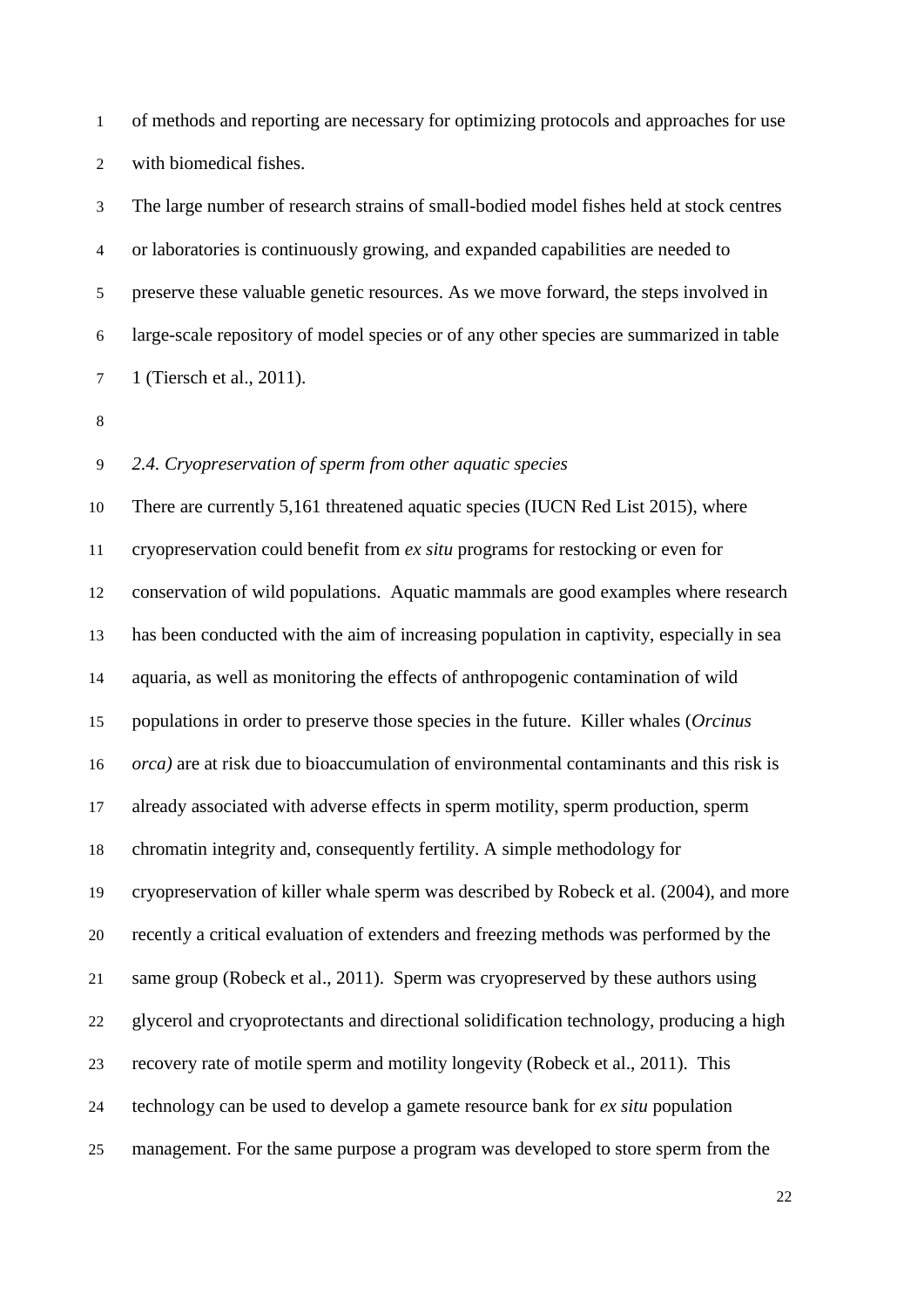bottlenose dolphin (*Tursiops truncatus*). Although management tools to ensure the long- term sustainability of *ex situ* bottlenose dolphin populations have been under development for the last 30 years (reviewed in O'Brien and Robeck, 2010), only recently several reproductive tools (assisted reproductive technologies-ART, artificial insemination –AI, sperm sorting and sex pre-selection) have been combined with a successful protocol for cryopreservation in this species (O'Brien and Robeck, 2010; Robeck et al., 2013).

### **3. Fish oocyte cryopreservation**

 Fish embryo cryopreservation is difficult because of their large size, low membrane permeability and chilling sensitivity (Zhang and Rawson, 1995, 1998; Zhang et al., 2003). More recent studies have been focused on cryopreservation of fish oocytes and ovarian follicles as they are better candidates than embryos for cryopreservation, e.g. they are smaller in size, have higher membrane permeability, less chilling sensitive and have a less complex membrane system (Isayeva et al., 2004; Zhang et al., 2005a). Studies carried out so far associated to fish oocyte cryopreservation have been mainly focused on model species such as zebrafish (*Danio rerio*) (Anil et al., 2011; Godoy et al., 2013; Guan et al., 2010) although other marine and freshwater species has also been studied e.g. gilthead seabream (*Sparus aurata*) (Zhang et al., 2007) and some South American freshwater species (Streit Jr. et al., 2014). Earlier studies on late stage oocyte cryopreservation were focused on cryoprotectant toxicity studies (Plachinta et al., 2004), oocyte chilling sensitivity studies (Isayeva et al., 2004), oocyte membrane permeability studies (Zhang et al., 2005a) and cryopreservation studies using zebrafish and gilthead seabream with both controlled

slow cooling and vitrification (Guan et al., 2008, 2010; Zhang et al., 2007). More recent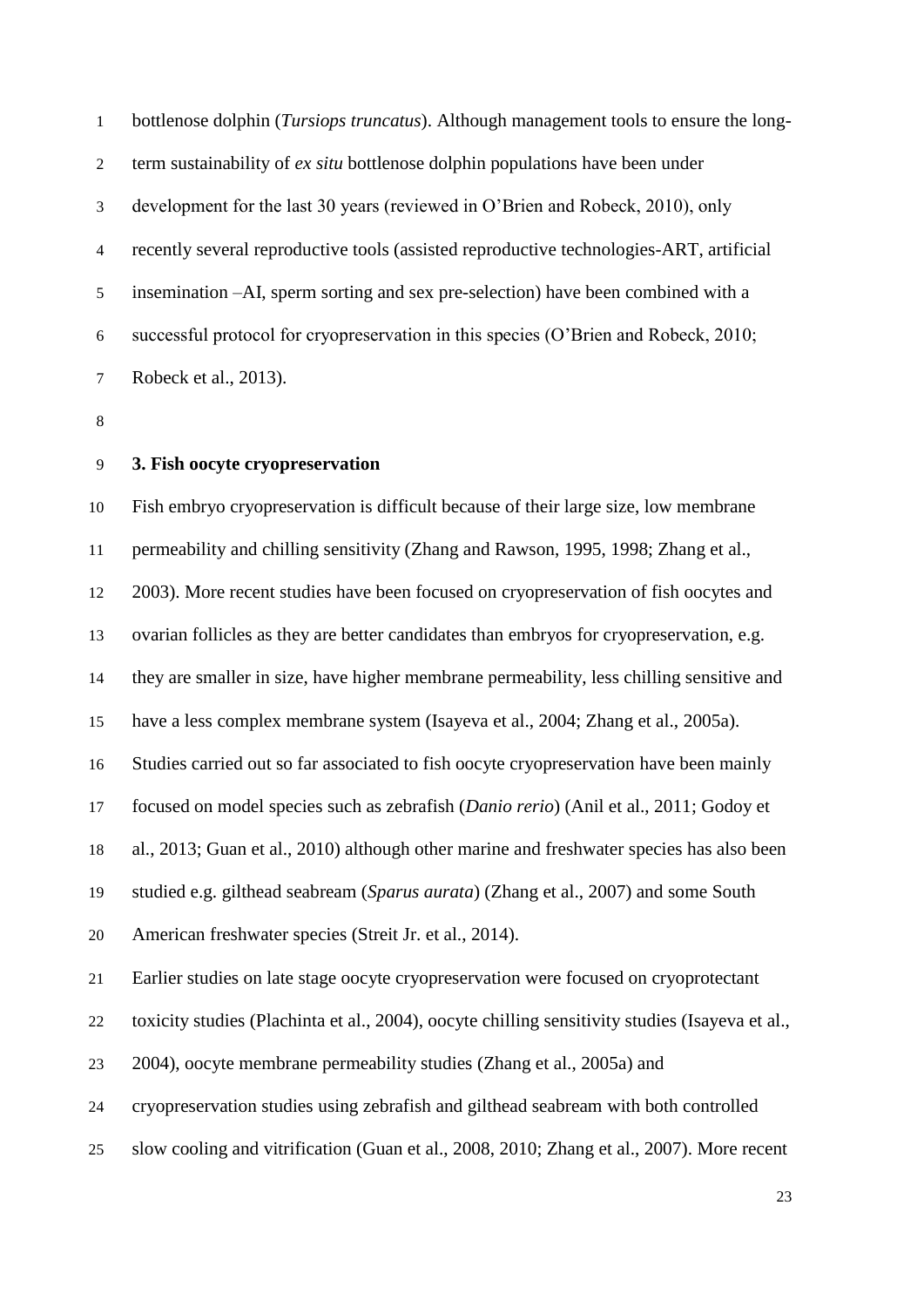| $\mathbf{1}$             | studies have been carried out on both controlled slow cooling and vitrification of              |
|--------------------------|-------------------------------------------------------------------------------------------------|
| $\overline{c}$           | isolated oocytes at early stages (Guan et al., 2010; Tsai et al., 2009a; b), studies of         |
| 3                        | controlled slow cooling and vitrification of ovarian follicles in ovarian tissues (Anil,        |
| $\overline{\mathcal{A}}$ | 2013; Godoy et al., 2013), and development of protocols for in vitro culture and                |
| 5                        | maturation of ovarian follicles at late (Seki et al., 2008) and early stages (Anil, 2013;       |
| $\sqrt{6}$               | Tsai et al., 2010). Since a review on cryopreservation of fish oocytes was carried out for      |
| $\boldsymbol{7}$         | the work before 2007 (Zhang et al., 2007), this present review will mainly focus on             |
| $8\,$                    | more recent developments in fish oocyte cryopreservation using controlled cooling and           |
| $\overline{9}$           | vitrification and especially of early stage ovarian follicles together with developments in     |
| 10                       | in vitro culture and maturation of ovarian follicles.                                           |
| 11                       | The studies on cryopreservation of isolated late stage (stage III) zebrafish oocytes using      |
| 12                       | controlled cooling showed that the viability of oocytes frozen in KCl buffer was                |
| 13                       | significantly higher than oocytes frozen in L-15 medium. The results also showed that           |
| 14                       | fast thawing and stepwise removal of cryoprotectant improved oocyte survival                    |
| 15                       | significantly, with highest viability of 88.0% being obtained immediately after rapid           |
| 16                       | thawing when assessed by trypan blue staining. However, after 2 h incubation at 22 $^{\circ}$ C |
| 17                       | the viability of freeze-thawed oocytes decreased to 29.5%. Results also showed that the         |
| 18                       | ATP level in oocytes decreased significantly immediately after thawing (Guan et al.,            |
| 19                       | 2008). Studies on cryopreservation of stage III zebrafish oocytes by vitrification              |
| 20                       | produced similar results to those obtained from controlled slow cooling in relation to          |
| 21                       | oocyte viability (Guan et al., 2010). Vitrification of stage III zebrafish ovarian follicles    |
| 22                       | in ovarian fragments was also studied by Godoy et al. (2013). The results showed that           |
| 23                       | although membrane integrity of stage III ovarian follicles in ovarian fragments was             |
| 24                       | slightly lower than in those obtained from isolated stage III ovarian follicles after           |
| 25                       | vitrification, the follicles remained opaque and morphologically intact when compared           |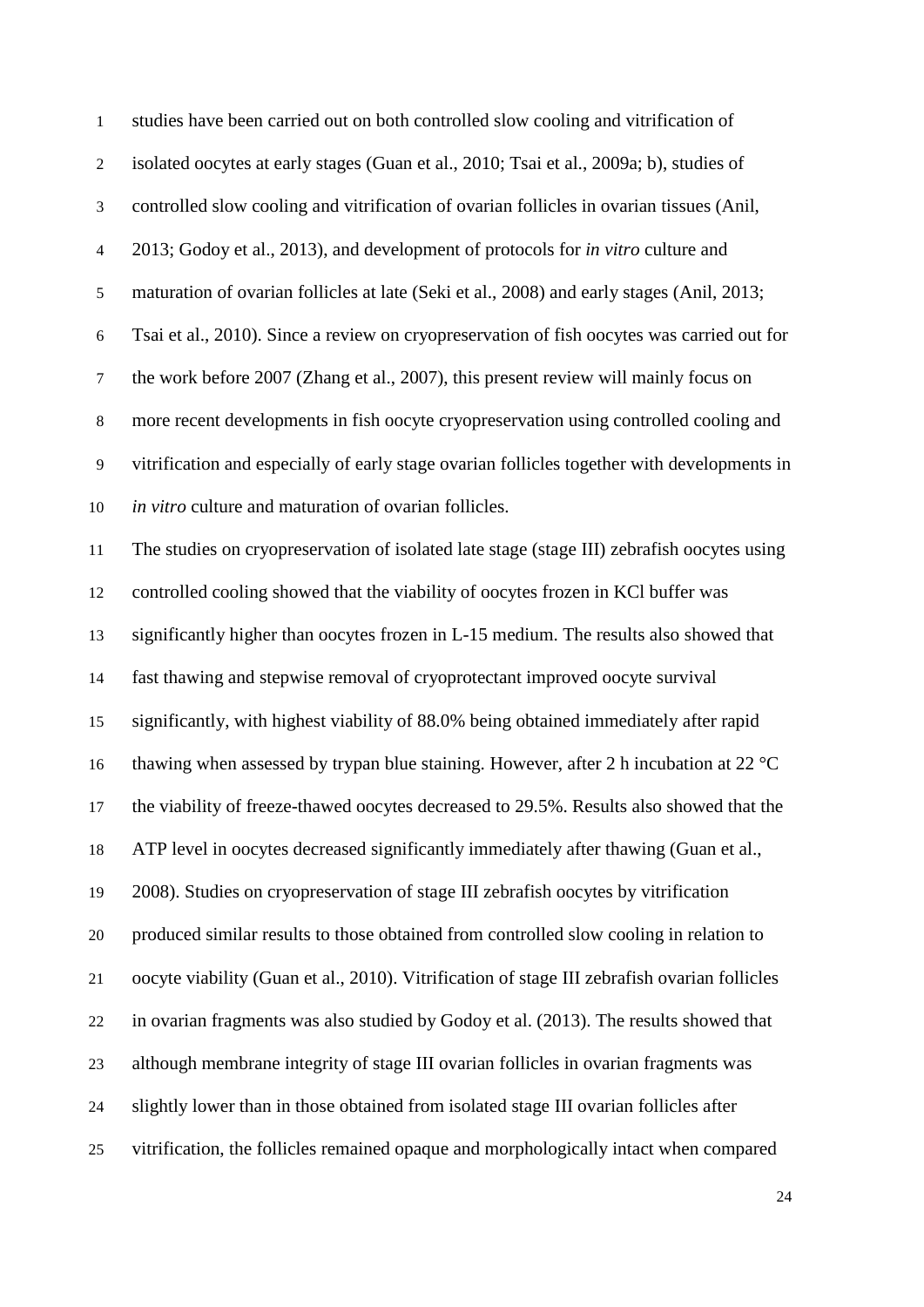with isolated follicles described by Guan et al. (2010) as became swollen and

translucent after vitrification.

 Studies on early stage zebrafish oocytes indicated that early stage ovarian follicles (stage I and II) are less sensitive to chilling injury than late stage ovarian follicles (Tsai et al., 2009a). The results from cryopreservation of isolated follicles using controlled slow cooling showed that ovarian follicle viability for early stages was higher (41.7% and 65.8% for stage I and II respectively) than stage III (29.5%) after cryopreservation and 2 hour culturing but ADT:ATP ratios were significantly increased (Tsai et al., 2009b). Cryopreservation of zebrafish ovarian tissue fragments containing ovarian follicles at different stages has also been studied (Anil, 2013). The optimal cryopreservation protocol for the ovarian tissue fragments was found to be 2 M methanol + 20% FBS in 90% L-15 medium with the cooling rate of 4°C/min. The highest survival rate obtained for stage II follicles within the fragments was 68% and stage I follicles within the fragments was 55% using trypan blue staining. These studies, performed by Anil (2013), provided an improved cryopreservation protocol since it 16 enhanced the viability of stage I and II follicles with the use of 2 M methanol  $+20\%$  FBS in 90% L-15 medium when compared to the previous protocols developed by Guan et al. (2008) and Tsai et al. (2009b). However, the results obtained from ATP assay also showed compromised survival of the ovarian follicles after cryopreservation (Anil, 2013).

 Another challenge associated with developing cryopreservation protocols for fish oocytes is the development of successful protocol for *in vitro* maturation of oocytes after cryopreservation. Although a successful protocol has been developed for *in vitro* maturation of late stage III zebrafish oocytes which supported their ability to be fertilized and to develop until hatching (Seki et al., 2008, 2011), *in vitro* maturation of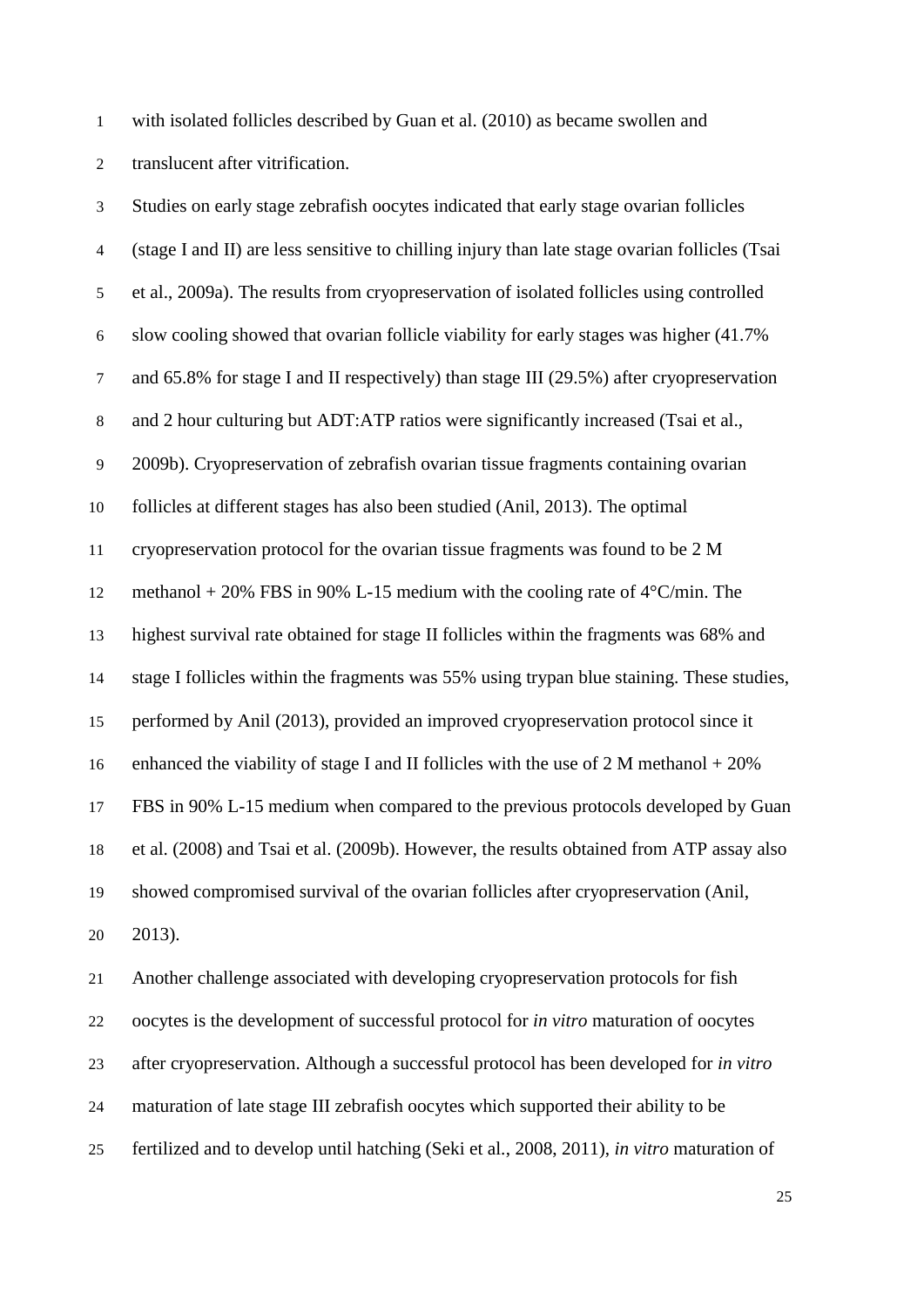| $\mathbf{1}$     | earlier stages of ovarian follicles has not been studied until more recently. Studies on in   |
|------------------|-----------------------------------------------------------------------------------------------|
| $\overline{c}$   | vitro culture of stage I and stage II ovarian follicles demonstrated that early stage         |
| $\mathfrak{Z}$   | zebrafish ovarian follicles can be cultured in vitro for 24 h, stage I and II ovarian         |
| $\overline{4}$   | follicles can grow to the sizes of early stage II and early stage III ovarian follicles after |
| $\sqrt{5}$       | hCG treatment (Tsai et al., 2010). More recent studies have been focusing on the              |
| $\sqrt{6}$       | development of in vitro culture methods for ovarian tissue fragments containing stage I       |
| $\boldsymbol{7}$ | and stage II follicles. The results showed that stage I and II follicles can be cultured in-  |
| $8\,$            | vitro for 24 h, treated in 90% L-15 medium (pH 9) containing 100 mIU/ml FSH with              |
| $\overline{9}$   | 20% FBS. It showed ovarian follicle growth competence from stage I to stage II and            |
| 10               | from stage II to stage III respectively. The growth assessment was also confirmed by          |
| 11               | determining the expression of P450arom A and Vtg1 gene which were used as                     |
| 12               | biomarkers for stage II and stage III ovarian follicle development (Anil, 2013).              |
| 13               | Some recent studies have also been carried out on other species such as South American        |
| 14               | fish species <i>Colossoma macropomum</i> . Digmayer (2013) assessed the viability of          |
| 15               | Colossoma macropomum oocytes in 1.6 M methanol and glucose, sucrose, trehalose or             |
| 16               | fructose (0.25 and 0.50 M) using controlled slow cooling. The SEM analyses following          |
| 17               | cryopreservation showed that oocytes maintained some intact morphological structures,         |
| 18               | such as the micropyle when 1.6 M methanol and 0.25 M sucrose was used.                        |
| 19               | In summary, studies carried out so far on cryopreservation of fish oocytes indicated that     |
| 20               | better results were obtained with early stage ovarian follicles such as stage I and stage II  |
| 21               | with stage II ovarian follicles being the most promising candidates. Vitrification of         |
| 22               | these ovarian follicles also produced some initial promising results. More work needs to      |
| 23               | be carried out in optimising the protocols for both cryopreservation and in vitro             |
| 24               | maturation of fish ovarian follicles.                                                         |
|                  |                                                                                               |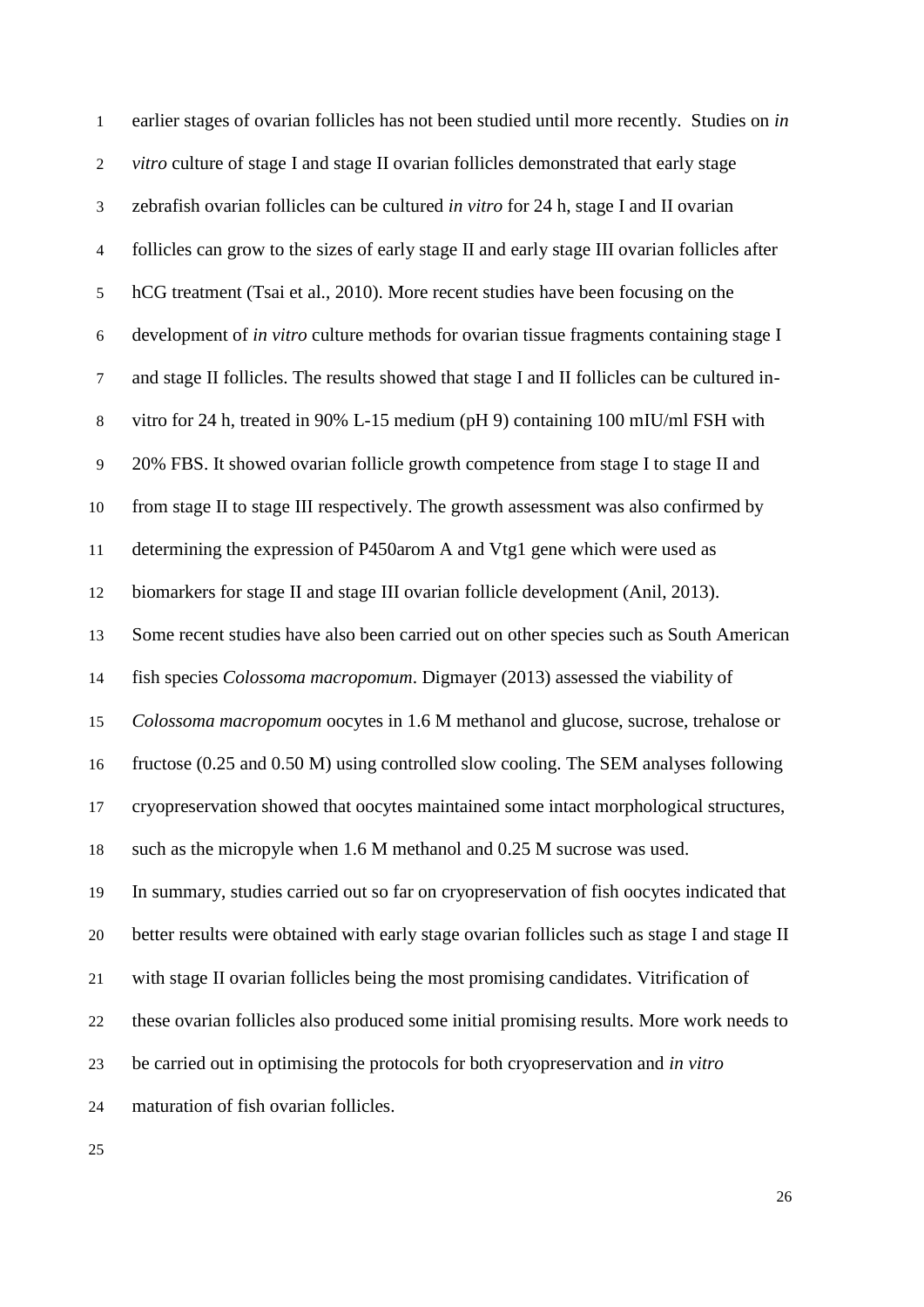#### **4. Fish embryo cryopreservation**

 Fish embryo cryopreservation has been a challenging objective for decades and is yet to be achieved. Persistence of scientists in developing protocols for fish embryo cryopreservation after a number of unsuccessful trials can be explained by the advantages associated with successful fish embryo cryopreservation. From a conservation point of view, successful cryopreservation of fish embryos would ensure the preservation of both paternal and maternal genome; from an aquaculture point of view, successful fish embryo cryopreservation would significantly simplify the establishment and management of genetic selection programs in fish farms. Challenges hindering fish embryo cryopreservation are well known and could be summarized in four areas: fish embryos have low surface-to-volume ratio, large size of yolk, low membrane permeability and high chilling sensitivity (Hagedorn et al., 1997a,b; Zhang and Rawson, 1998; Zhang et al., 2003). In this section, different approaches used during the last decades for fish embryo cryopreservation will be reported including limited success reported together with future perspectives. Embryo sensitivity to chilling and cryopreservation has been studied in over 20 teleost species (Table 2). However, only embryo chilled storage has resulted in successful embryo development in different species (Fornari et al., 2014; Liu et al., 2001b; Pessoa et al., 2014; Robles et al., 2007). Reports on embryo survival after cryopreservation (controlled slow freezing or vitrification) has been very limited (Chen and Tian, 2005; Robles et al., 2005) although Chen and Tian's results have been disputed (Edashige et al., 2006). Fish embryo cryopreservation studies can be grouped into four main categories: i) studies involving cryopreservation protocol development such as toxicity of different cryoprotectants, freezing/thawing rates, optimium species or embryo developmental stage for cryopreservation, ii) studies on membrane permeability and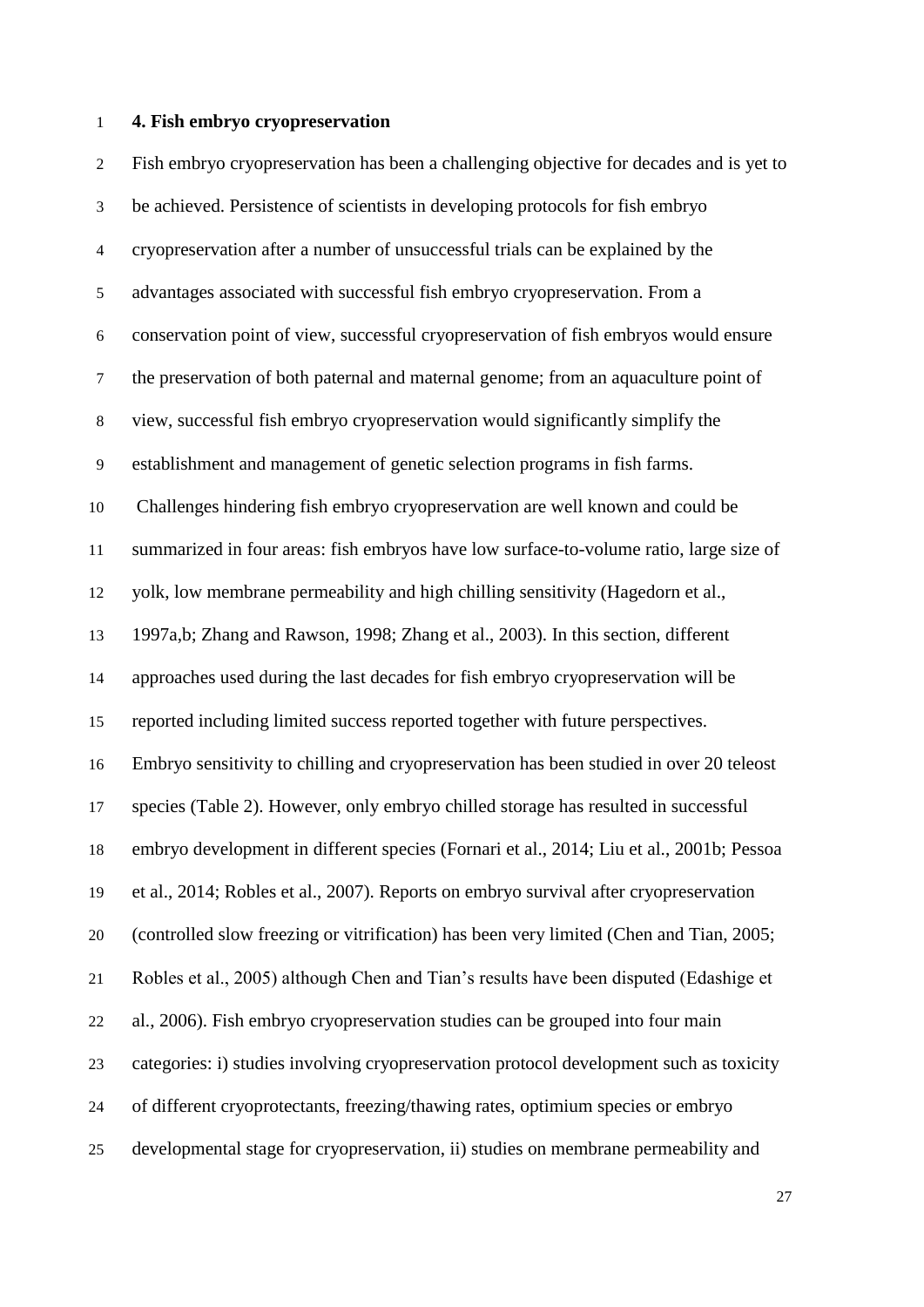cryoprotectant penetration, iii) studies that aim to provide new methods or tools for evaluating embryo viability/survival after freezing/thawing, and iv) studies that aim to provide new technologies or procedures that improve fish embryos' ability to be cryopreserved. A recent systematic review on fish embryo vitrification protocols established that, in most of the studies, the major aspects to be considered for the development of new vitrification protocols are cryoprotectant toxicity, embryo developmental stage, conditions under which embryos were exposed to cryoprotectants and vitrification devices (de Carvalho et al., 2014). Most of the studies on fish embryo vitrification fall within the area of toxicity of vitrification solutions. Considering that fish embryos at different stages possess different barriers to cryoprotectant penetration, some studies have also been carried out using different methods to evaluate cryoprotectant flux or concentration within the embryos at diferent stages. Impedance spectroscopy (Zhang et al., 2006), magnetic resonance microscopy (Hagedorn et al., 1996), HPLC (Cabrita et al., 2003) and scanning calorimetry studies (Liu et al., 2001a) have all been used for this purpose. The scarce report of embryo survival after freezing/thawing has pushed some researchers to explore different methods for evaluating cryopreservation protocols. These studies intend to combine observational methods (morphological studies) with molecular biological methods in order to provide more information on embryo metabolism at enzymatic level (Robles et al., 2004) or molecular level (Desai et al., 2011). Finally, studies have also been carried out with the aim of modifying the embryos in order to overcome some of the problems associated with their cryopreservation. These studies explored the use of microinjection in delivering cryoprotectants into the embryos (Janik et al., 2000), incorporation of antifreeze proteins (AFP I, AFP III) within the embryos (Martínez-Páramo et al., 2008, 2009a; Robles et al., 2007), partial yolk removal to reduce chilling sensitivity (Liu et al.,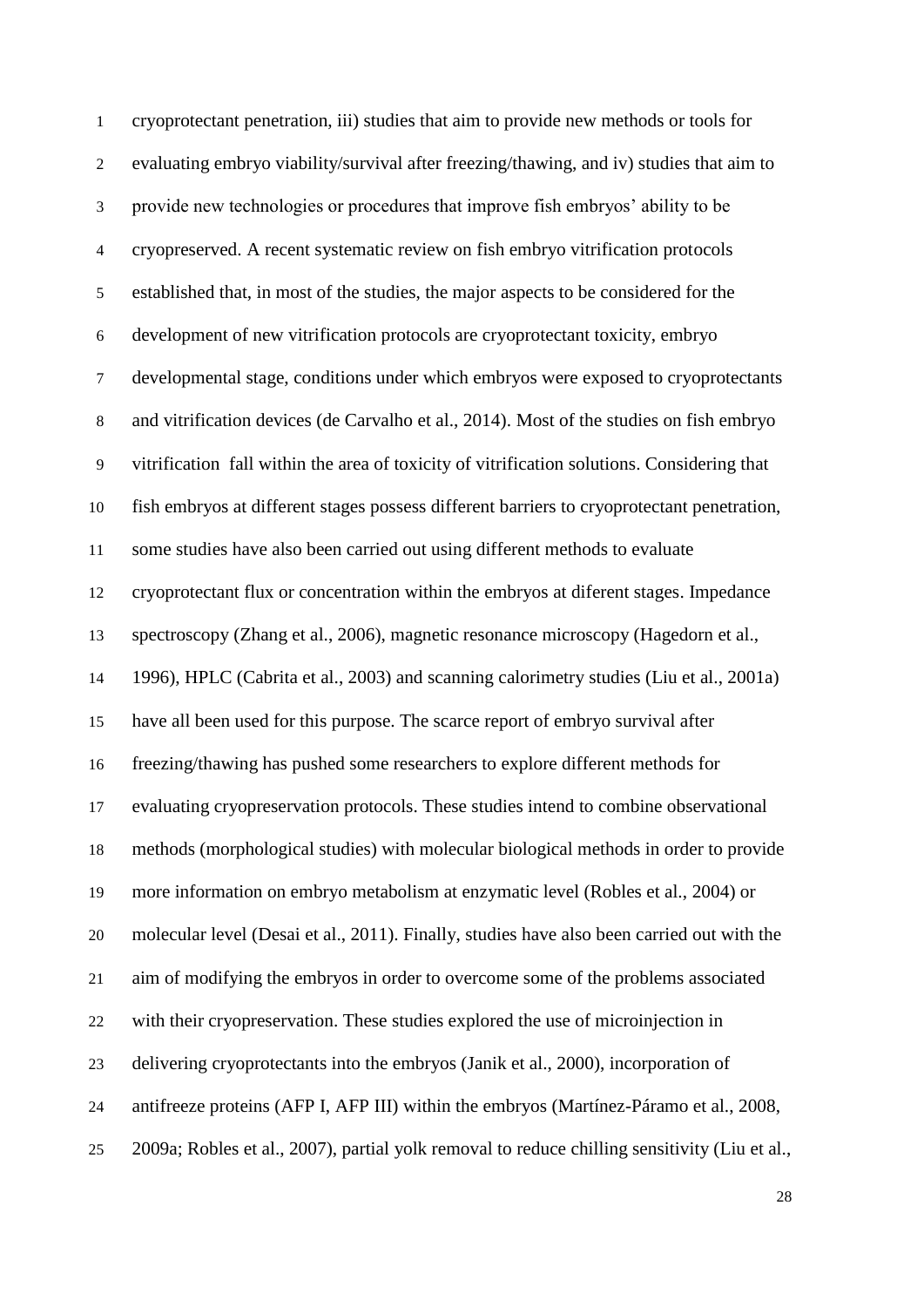2001b), the use of ultrasounds to increase cryoprotectant penetration (Wang et al., 2008) or even altering fish embryo membranes with aquaporin 3 to increase permeability (Hagedorn et al., 2002).

 Despite all these efforts, successful fish embryo cryopreservation remains elusive. However recent studies on cryopreservation of primordial germ cells have provided a promising alternative for the cryopreservation of both paternal and maternal genomes. By recovering the primoridal germ cells from vitrified embryos, and transplanting them into sterile recipient larvae, Higaki and collaborators (2009, 2010, 2013) achieved the production of fertile zebrafish. This is undoubtedly a promising area of study, which must be explored until fish embryo cryopreservation can be achieved.

### **5. Spermatogonia and primordial germ cell cryopreservation**

 From the successful cryopreservation of sperm from numerous fish species, allowing the preservation of the paternal genome to the several studies on fish oocytes and embryo cryopreservation, still representing a bottleneck in the preservation of the maternal genome, several attempts have been made to search and preserve other type of cells that could guarantee all individual genome cryobanking. Primordial germ cells, spermatogonia and oogonia have been explored as an alternative reproductive material to answer this problem and have been cryopreserved successfully in several fish species (Robles et al., *in press*; Yoshizaki et al., 2011). These cells can represent a good opportunity to store individual genome, being possible, with the application of reproductive biotechnological tools, such as transplantation, to restore and individual or a species. There are several applications of cryopreservation of stem germ cells that have been reviewed elsewhere (Robles et al., *in press*; Yoshizaki et al., 2011).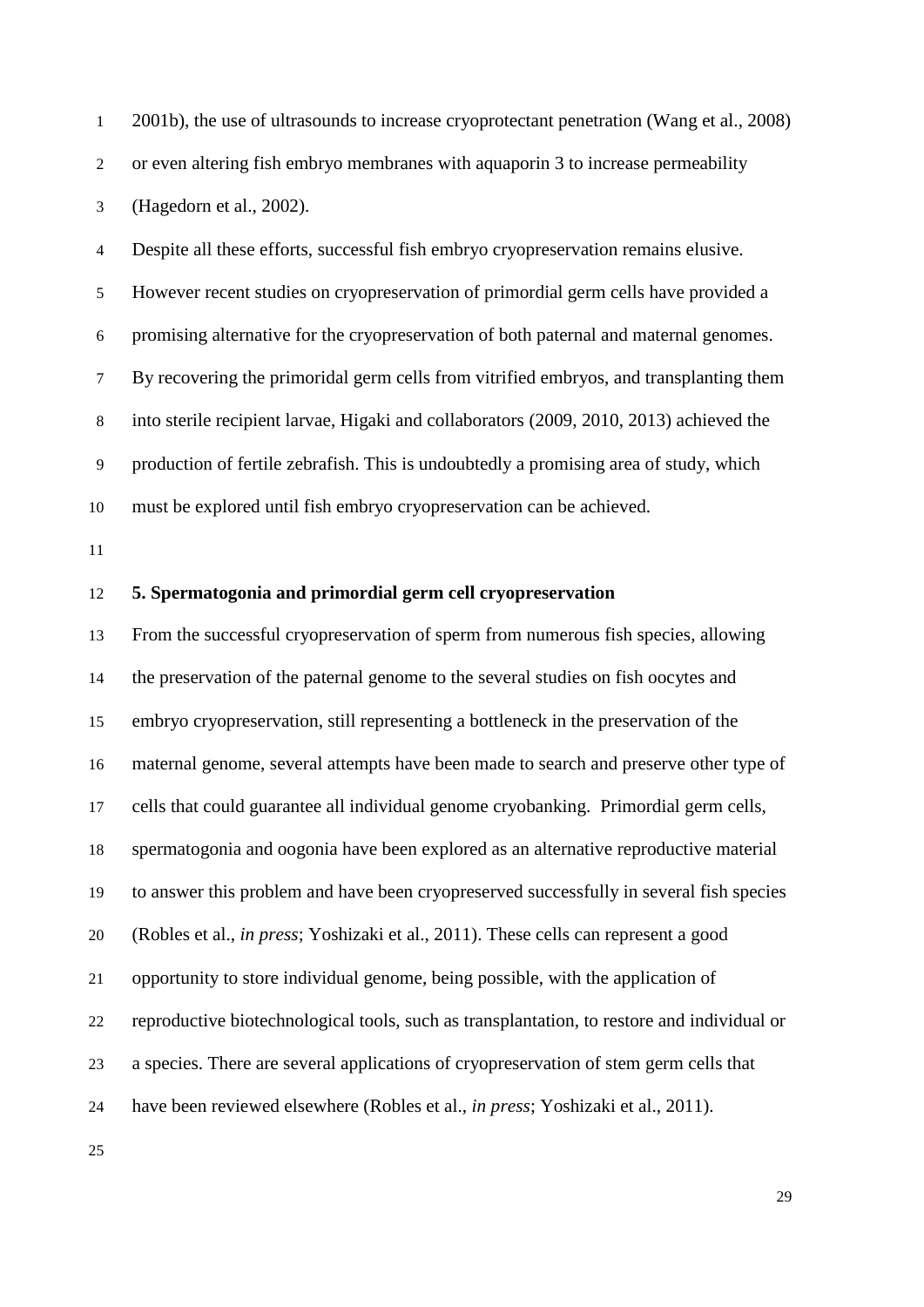#### **6. Somatic cells: strength and pitfalls of preservation and regeneration**

 The use of differentiated somatic cells for genome preservation, including the cryopreservation, the culture, and fish regeneration by nuclear transfer were reviewed previously (Chenais et al., 2014), and the reader is referred to this review for comprehensive description and discussion of the different steps at stake. The present subsection will emphasize the main bottlenecks and the research efforts still necessary to make the involved technologies more reliable.

 In the context of genome preservation, somatic cells can be limited to differentiated cells which are collected on adult fish or on developing embryos after epiboly. This excludes the embryonic fish cells collected before the embryonic genome activation. The main outcome in using those early embryonic cells is to recover primordial germ cells either directly within the blastula or after culture (Riesco et al., 2014). Some reviewed information on embryonic stem cells which have been studied for more than 20 years (Ma et al., 2001; Sun et al., 1995; Wakamatsu et al., 1994) can be found in Barnes et al., (2008), Hong et al., (2011), Labbé et al., (2013), and Robles et al., (2011). Somatic cells are diploid, so their advantage in genome preservation is that they transmit both maternal and paternal genome. Besides, somatic cells can be collected independently of the sex or age of the fish and still bear the same interest for genome preservation. Skin and fin in fish are good candidates for tissue collection because of their regenerative capacity (Akimenko et al., 2003; McDonald et al., 2013; Poss et al., 2003). This is especially important in the case of endangered fish or unique specimen, where no drastic injury should impair the precious individual. Besides, fin cells are among the best donor cells for fish regeneration by nuclear transfer (Siripattarapravat et al., 2011). Collection of somatic cells from developing embryos can be trickier as it will require chorion removal (by enzymatic digestion or mechanical shearing) and that after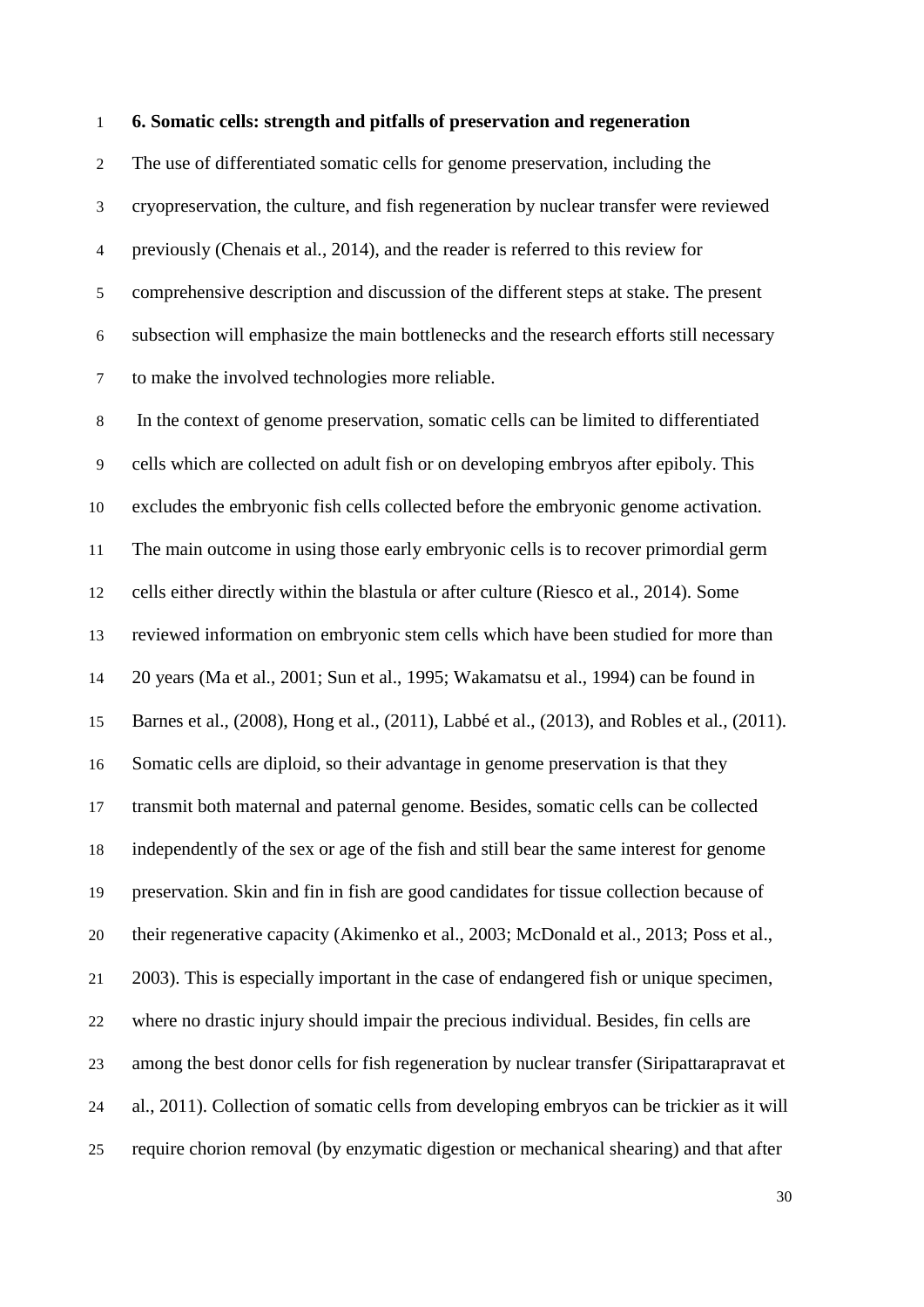collection of few cells, the embryo is incubated into media with specific ion composition before reaching the hatching stage, in order to cope with the loss of the chorion barrier.

*6.1. Tissue collection and cryopreservation*

 Once the tissue is collected, it must be maintained in culture in order to increase the cell number before cryopreservation, or frozen to store the tissue piece until the regeneration of the fish is necessary. When many fish are collected at the same time, it can become costly and practically impossible to set cell culture for all samples. One alternative is to cryopreserve tissue pieces just after collection, as successfully explored in Moritz and Labbe (2008). In all cases, although it is common to freeze cultured cells or tissue pieces in cryovials, we advice to set up procedures where the samples can be cryopreserved in straws. Indeed, almost every fish sperm cryobank is equipped for straws (cryopreservation, straw printing, storage tanks), and it should be foreseen that the somatic samples will incorporate the same banks. Apart from this requirement, cryopreservation of fin pieces or of cultured cells does not raise specific difficulties (Chenais et al., 2014).

 In the context of fish regeneration, enough cells can be recovered from a few milligrams of tissue. However, in some cases optimization of the culture conditions should be planned, and this can be made separately from the sampling and cryopreservation process. Methods to obtain cultured cells from fish tissues have been developed for many species (Lakra et al., 2011), but the culture quality and the growth capacity of the cells can be variable (Chenais et al., 2014). This may require some culture conditions adjustments which are not always handy. For example, the yield of cell production may be better with thin pieces than with thicker ones, likely because of a more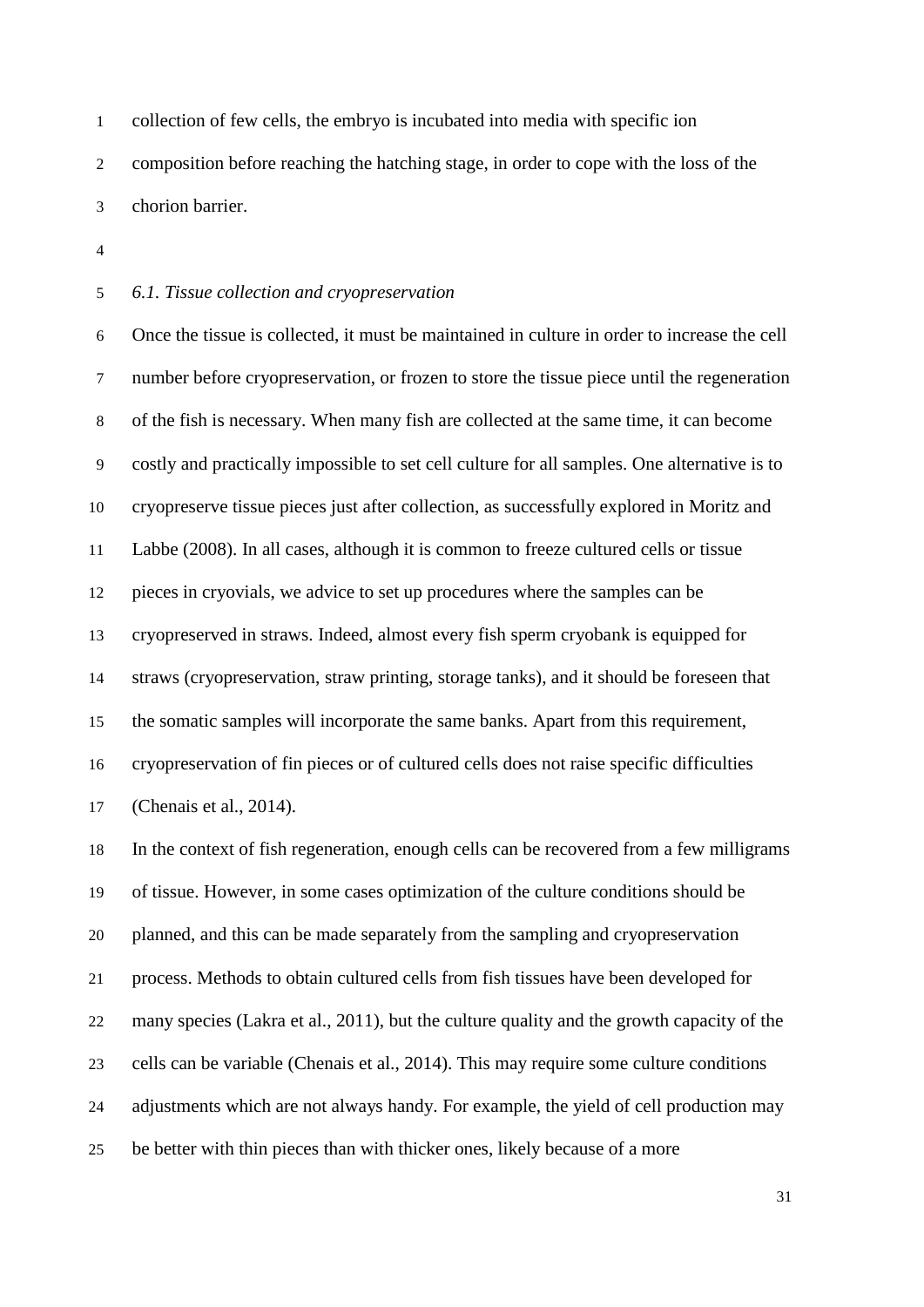heterogeneous cell population in the later (Labbe et al., 2011). Also, although most species can be cultured with quite standard culture conditions, some are more demanding and specific growth factors may be needed (Collodi et al., 1992).

### *6.2. Fish regeneration by nuclear transfer*

 The main method to regenerate a fish from somatic cells is nuclear transfer (Chenais et al., 2014), also called cloning. In the most efficient conditions (Bail et al., 2010; Hattori et al., 2011; Siripattarapravat et al., 2009), nuclear transfer in fish consist in injecting the whole cell, or only the nucleus, into an oocyte previously enucleated, or not, and previously activated, or not. The whole purpose of the procedure is that the recipient oocyte will reprogram the injected chromatin so that a proper embryonic development will take place. Nuclear transfer allows that the offspring bear the nuclear DNA from the donor animal. It is important to understand that the embryo is developing thanks to the oocyte material (proteins, mRNA, mitochondria), and that in most cases, mitochondrial DNA from the donor animal is lost in the offspring (reviewed in Chenais et al., 2014). The extent and consequences of this mitochondria loss have not been explored yet in fish. A better understanding of the consequences, or of the lack of, may help to identify to which extent the produced clones are truly nucleo-cytoplasmic hybrids.

 The strength of regeneration by nuclear transfer is that the recipient can belong to a species which is different from that of the donor one (Sun et al., 2005; Yan et al., 1985). This ability raises the major question of the best recipient species for an array of donor, in a situation where few species easily obtained in aquaculture could provide good quality oocytes for a high number of donor. Some research is still needed to understand the requirement for embryo development in such nucleo-cytoplasmic hybrids (Chenais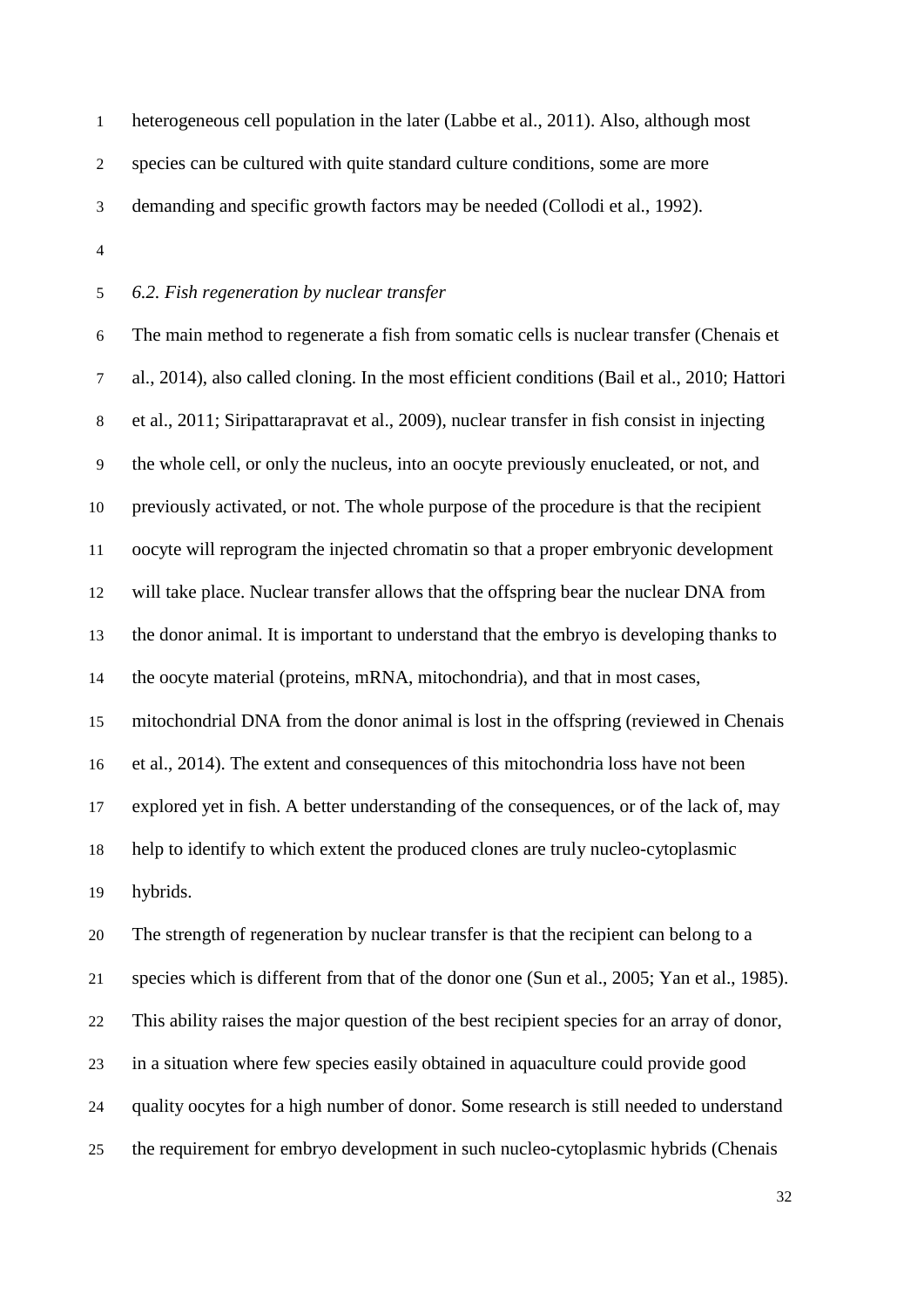et al., 2014). For example, the number of mitochondria and the yolk composition and quantity in the oocyte should meet the energy requirement of the developing embryo. We also know too little about the epigenetic influence of the oocyte cytoplasm on gene regulation of the foreign donor chromatin.

# *6.3. The challenge of somatic cell reprogramming*

 As previously reviewed (Chenais et al., 2014), many embryos showing a normal early development after nuclear transfer are dying at the onset of embryonic genome activation, or show some malformations once the organs are developing. Because most abnormal clones show aberrant gene expression (Biddle et al., 2009), including in fish (Luo et al., 2009; Pei et al., 2007), it was hypothesized that the epigenetic control of silencing the right set of genes or of allowing expression of another set of genes is flawed. Indeed, during early development, the parental chromatin undergoes extensive epigenetic reprogramming driven by the oocyte factors in order to allow the proper establishment of the gene expression pattern in the embryo (Robles et al., *in press*). Failure in clones means that the gene expression pattern of the differentiated cell is not faithfully reset towards an embryonic pattern.

 This reasoning led to investigate the benefit of treating the donor cells and the clones with epigenetic drugs which were initially developed to understand cancer mechanism and stem cell pluripotency. Some drugs are targeting inhibition of DNA methylation (Eilertsen et al., 2007), with the 5-aza-2' deoxycytidine (aza-dC) among the most used. Aza-dC acts as an analogue of the cytosine base with the loss of methylation ability. However, the most efficient drugs for reprogramming donor cells for nuclear transfer are targeting histone acetylation, by way of HDAC (histone deacetylase) inhibitors (Biran and Meshorer, 2012; Gaspar-Maia et al., 2011) with trichostatin A (TSA) as the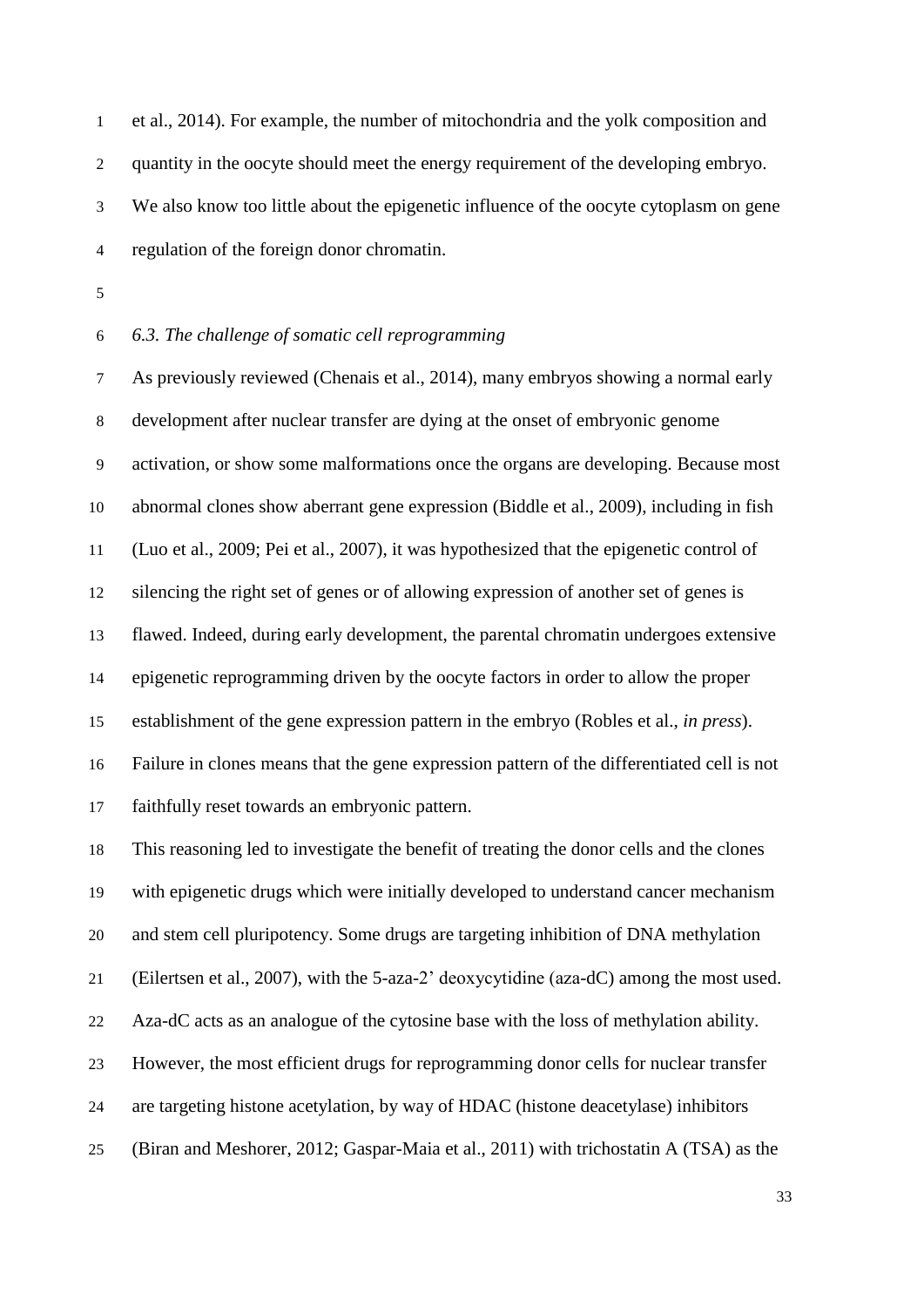most widely tested molecule (Enright et al., 2003; Luo et al., 2013). Another

 reprogramming strategy in mammal is to use oocyte extracts, mainly from *Xenopus* (Liu et al., 2014). These reprogramming treatments are to be tested on fish cells, either before or after cryobanking. The fact that the embryonic genome activation takes place after up to 10 mitoses in fish (Kane and Kimmel, 1993) (when it takes 1 to 3 mitoses only in mammals) should favour the positive action of the reprogramming treatment in those species.

 One last reprogramming strategy for somatic cells lies in their trans-differentiation into germ cells, so that they can be used to produce gametes after transplantation (see Robles et al., *in press*). This strategy finds its roots in the work of Takahashi and Yamanaka (2006), where adult mouse fibroblasts in culture could be reprogrammed into pluripotent cells (iPSC for induced pluripotent stem cells), the later being able to develop into the three embryonic germ layers. From then on, many groups tried to reprogram differentiated cells into other types of differentiated cells *via* iPSCs, including germ cells (Ishii, 2014). The most advanced works are found in mouse (Cai et al., 2013; Imamura et al., 2010) and human (Ishii, 2014). Although fully functional gametes could not be obtained yet, this strategy should not be forgotten among the panel of biotechnologies for fish regeneration from somatic cells.

# **7. Germplasm cryobanking of invertebrates**

 As in other species, germplasm cryobanking of invertebrates has a twofold benefit: it is the perfect tool to preserve genetic diversity and it has evident benefits for aquaculture industry. Coral reefs are a clear example of the need of cryopreservation for conservation purposes. Human activities have a deep impact in coral reefs degradation, and successful cryopreservation protocols could guarantee genotypes preservation until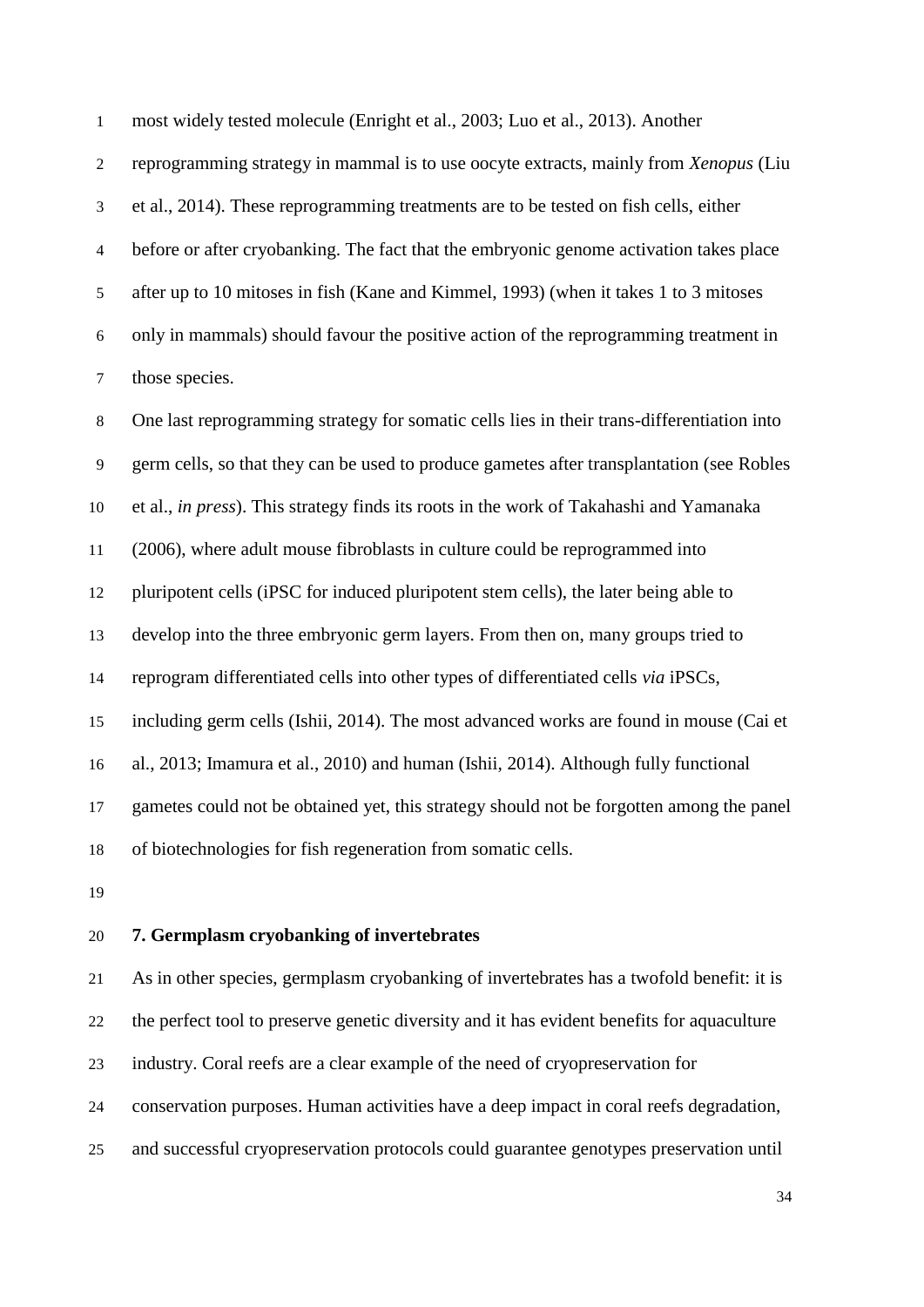habitats could be rehabilitated (Hagedorn et al., 2012). Regarding aquaculture industry, cryopreservation would contribute to reduce broodstock cost and to have a fine control of several reproductive aspects (Adams et al., 2004). As in fish, there are several biological materials that can be preserved including germ cells (spermatogonia and sperm), and contrarily to fish there are successful attempts to cryopreserve other materials such as spermatophore (capsule containing sperm cells), oocytes, embryos and larvae.

### *7.1. Sperm and spermatophores of invertebrates*

 Sperm cryopreservation has been studied in several species of invertebrates. Several species of oysters have been the main focus of such studies: pearl oyster (*Pinctada margaritifera*) (Acosta-Salmón et al., 2007); Japanese pearl oyster (*Pinctada fucata martensii*) (Kawamoto et al., 2007); Pacific oyster (*Crassostrea gigas*) (Dong et al., 2005; Dong et al., 2006); Eastern oyster (*Crassotrea virginica*) (Paniagua-Chavez and Tiersch, 2001); *Ostrea edulis* (Vitiello et al., 2011) and Portuguese oyster (*Crassostrea angulata*) (Riesco et al., *in press*). Different studies on cryopreservation and cold storage of spermatozoa from Echinoderms have also been performed during more than three decades (Adams et al., 2004; Dunn and McLachlan, 1973; Spiegler and Oppenheimer, 1995). Mussels (*Mytilus galloprovincialis*) (Di Matteo et al., 2009); abalones (*Haliotis laevigata*) (Liu et al., 2014); tunicates (*Ciona intestinalis*) (Sorrenti et al., 2014); and shrimps (*Sicyonia ingentis*) (Anchordoguy et al., 1988) and (*Litopenaeus vannamei*) (Lezcano et al., 2004) have also been considered important targets for sperm cryopreservation. All these studies are mainly focused in designing a cryopreservation protocol successful in terms of sperm viability and motility, and are basically centred in studying different cryoprotectants and freezing rates (Acosta-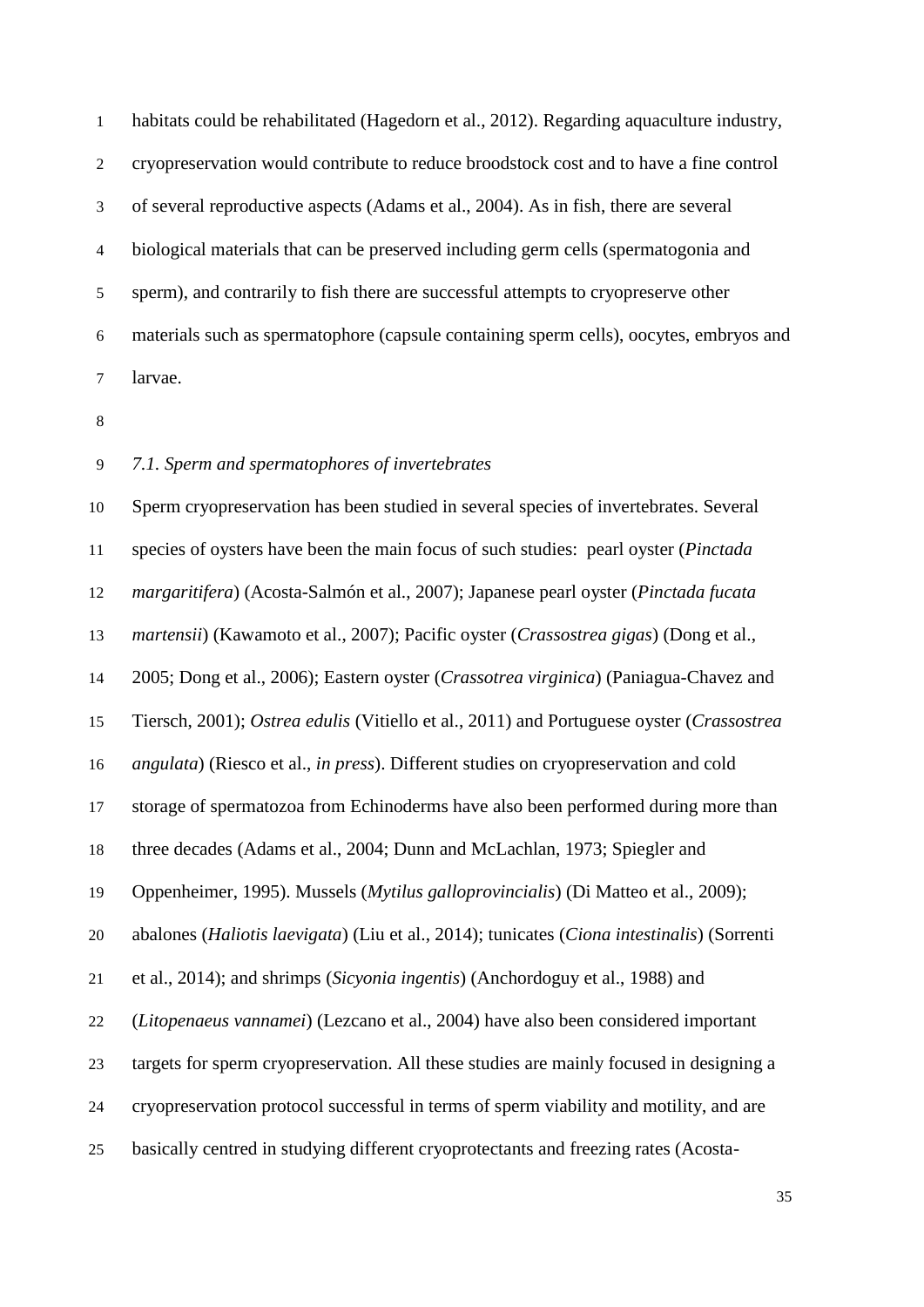| $\mathbf{1}$             | Salmón et al., 2007; Ieropoli et al., 2004), different equilibration times in            |
|--------------------------|------------------------------------------------------------------------------------------|
| $\boldsymbol{2}$         | cryoprotectants or different types and sizes of straws (Dong et al., 2005, 2006).        |
| 3                        | Fluorescent dyes have been used in some of these studies to evaluate sperm cell          |
| $\overline{\mathcal{L}}$ | membrane integrity and mitochondrial function (Lezcano et al., 2004; Paniagua-Chávez     |
| $\mathfrak s$            | et al., 2006). Comet assay (Single cell gel electrophoresis assay) has been successfully |
| $\boldsymbol{6}$         | used in oyster to detect DNA damage after cryopreservation (Gwo et al., 2003).           |
| $\boldsymbol{7}$         | Spermatophore cryopreservation has been tried in some invertebrate species, from         |
| $8\,$                    | shrimps (Penaeus monodon) to cephalopods (Illex coindetii). The first case reported      |
| 9                        | viable spermatozoa for up to 210 days (Vuthiphandchai et al., 2007). However,            |
| 10                       | cephalopod spermatophore cryopreservation is challenging. The study performed in the     |
| 11                       | squid, Illex coindetii determined by flow cytometry sperm post-thaw viability and        |
| 12                       | mitochondrial activity using Mitotracker deep red, YOPRO1 and Hoechst 33342 after        |
| 13                       | testing different cryoprotectants, concentrations and freezing/thawing rates. This study |
| 14                       | pointed to DMSO as an appropriate cryoprotectant for this species, and represented the   |
| 15                       | first approach on spermatophore cryopreservation in this group of molluscs (Robles et    |
| 16                       | al., 2013). DMSO has also been suggested as a good cryoprotectant for gorgonian coral    |
| 17                       | sperm sacs by testing mitochondrial activity by an ATP luminescence assay (Tsai et al.,  |
| 18                       | 2014).                                                                                   |
| 19                       | Despite the remarkable effort in developing successful sperm cryopreservation            |
| $20\,$                   | protocols for all these species, much work has still to be done, particularly in         |
| 21                       | standardization (Dong et al., 2005), before most of these protocols could be used on a   |
| $22\,$                   | commercial scale. From a conservation point of view, efforts towards coral biodiversity  |
| 23                       | preservation yield promising results, and the first frozen repository of coral has been  |
| 24                       | created (Hagedorn et al., 2012). The establishment of genetic banks will undoubtedly     |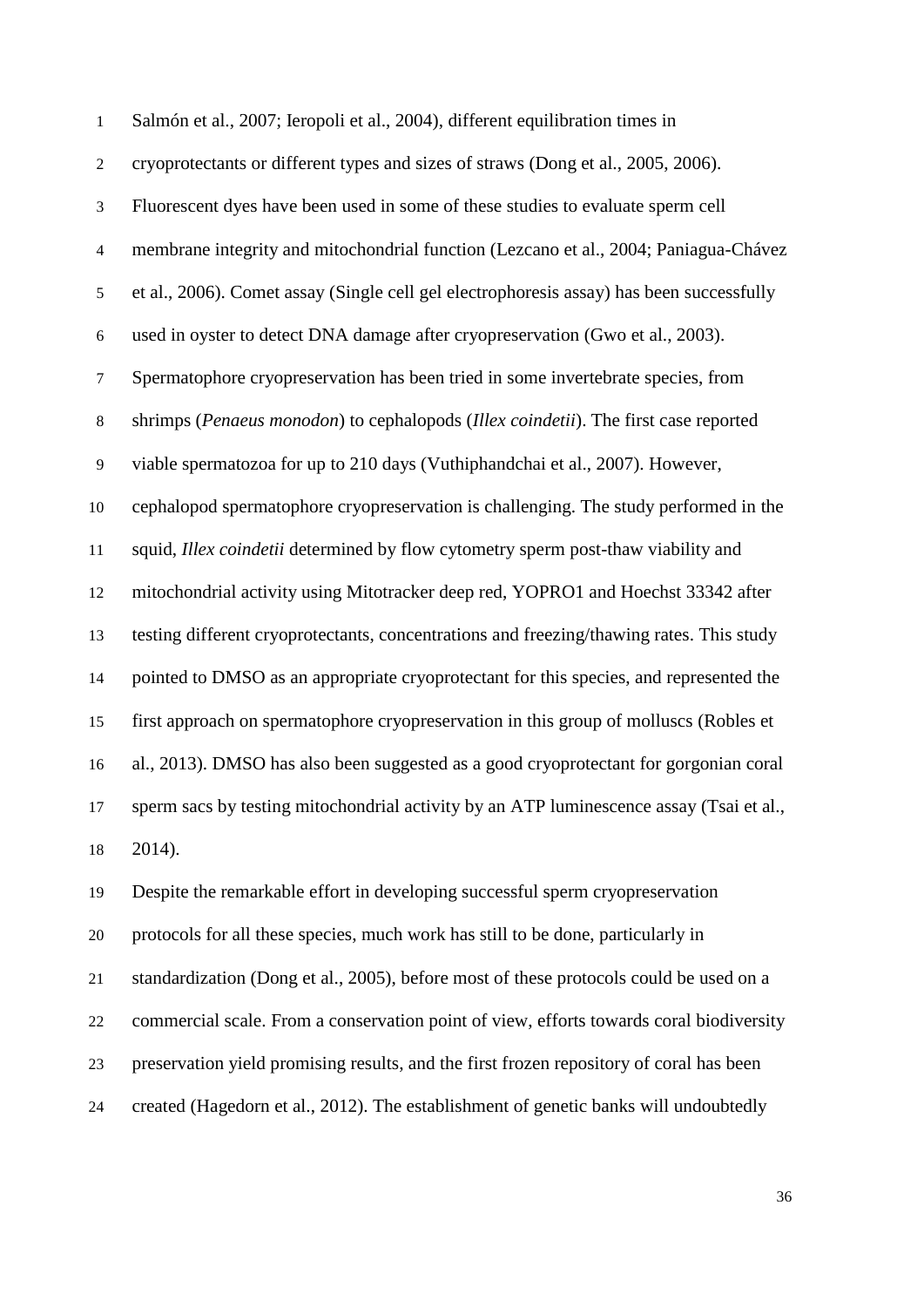help in the conservation of valuable areas such as the Great Barrier Reef (Hagedorn and

Spindler, 2014).

*7.2. Embryos and larvae of invertebrates*

 Contrary fish species, the success of the cryopreservation of invertebrate embryos or larvae is favoured by some biological characteristics such as a limited embryo size improving water and cryoprotectant exchange, a low yolk content in the oocyte and a holoblastic cleavage improving cryoprotectant penetration (Robles et al., 2008). Since the pioneering work published by Renard (1991), 40 studies have been published in few invertebrate species (Figure 4).

 The increasing interest in embryo cryopreservation in invertebrate species may be explained by the recent improvement of farming techniques, including breeder selection and creation of special lines such as tetraploids: the genome of these embryos must be preserved. Embryo or larva cryopreservation studies have mainly focused on Pacific oyster because of its high commercial value. Whatever the species, the survival remains limited (<1%) but promising because of the high quality of surviving thawed larvae observed in a few long-term studies.

 Most published studies aim at defining a cryopreservation protocol, including the main points classically investigated: cryoprotectant nature and concentration, freezing rate, embryo concentration in straws and thawing conditions. Preliminary studies investigate the cryoprotectant toxicity tolerance of embryos at room temperature: compared to ethylene glycol (EG), DMSO appeared to be less toxic for Pacific oyster embryos (Chao et al., 1994). On the contrary, EG gave a better survival than DMSO after freezing and thawing (Choi and Chang, 2014). Furthermore, EG was less toxic to sea urchin (*Evechinus chloroticus*) larvae than DMSO, while no larvae survived after freezing and thawing using EG (Adams et al., 2006). These contradictory results suggest that toxicity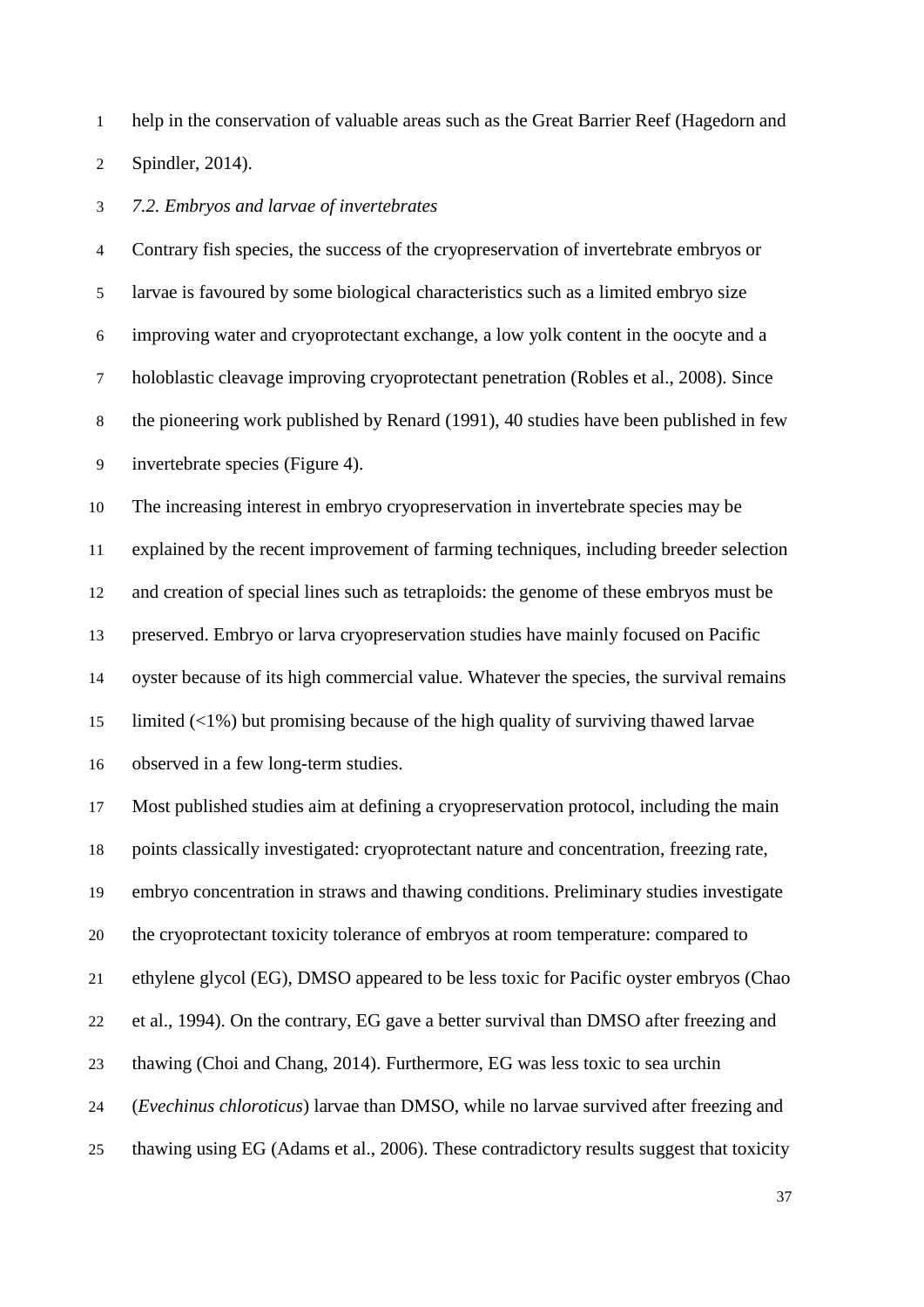| $\mathbf{1}$   | studies do not take into account the possible interactions of the cryoprotectant with the  |
|----------------|--------------------------------------------------------------------------------------------|
| $\overline{c}$ | following steps of the cryopreservation process. Adding sugars (glucose or sucrose)        |
| 3              | improved the post-thaw survival of Pacific oyster (Renard, 1991) and of pearl oyster       |
| $\overline{4}$ | (Choi and Chang, 2003) by reducing the toxicity of cryoprotectants and decreasing          |
| $\mathfrak s$  | injuries of thawed embryos. However, adding trehalose did not improve the post-thaw        |
| $\sqrt{6}$     | survival of blue mussel embryos (Wang et al., 2011). Regarding embryo development          |
| $\tau$         | stage, the consensus view is that the trochophore stage is best adapted to                 |
| $\,8\,$        | cryopreservation in Pacific oyster (Gwo, 1995; Usuki et al., 2002), but not in pearl       |
| $\overline{9}$ | oyster, the best survival being observed at the D-larval stage (Choi and Chang, 2003).     |
| 10             | However, from thawing up to the adult stage, the survival of Pacific oysters               |
| 11             | cryopreserved at the trochophore stage was lower than the results observed after           |
| 12             | cryopreservation at the D-larval stage: 0.05 and 0.15%, respectively (Suquet et al.,       |
| 13             | 2014).                                                                                     |
| 14             | Particular attention must be paid to three questions which are not strictly related to the |
| 15             | basic cryopreservation technique: i) the problem of the assessment of embryonic or         |
| 16             | larval survival, ii) the inter-female variations of embryo survival after thawing and iii) |
| 17             | the long-term rearing performances of thawed larvae. The survival of thawed mollusc        |
| 18             | embryos was generally estimated by assessing the percentage of motile larvae: just after   |
| 19             | thawing, 20 to 40% Pacific oyster larvae are motile, while only one larva succeed to       |
| 20             | settle after 29 days rearing (Usuki et al., 2002). The decrease of larval movement         |
| 21             | velocity observed using a CASA system, is suggested to be a more reliable estimation       |
| 22             | of the quality of thawed Pacific oyster larvae (Suquet et al., 2012).                      |
| 23             | Inter-female variations of embryo survival after thawing were first suggested by Renard    |
| 24             | (1991), showing the higher the development rate of the control (non cryopreserved          |
| 25             | embryos), the better the survival of thawed Pacific oyster embryos. More precisely,        |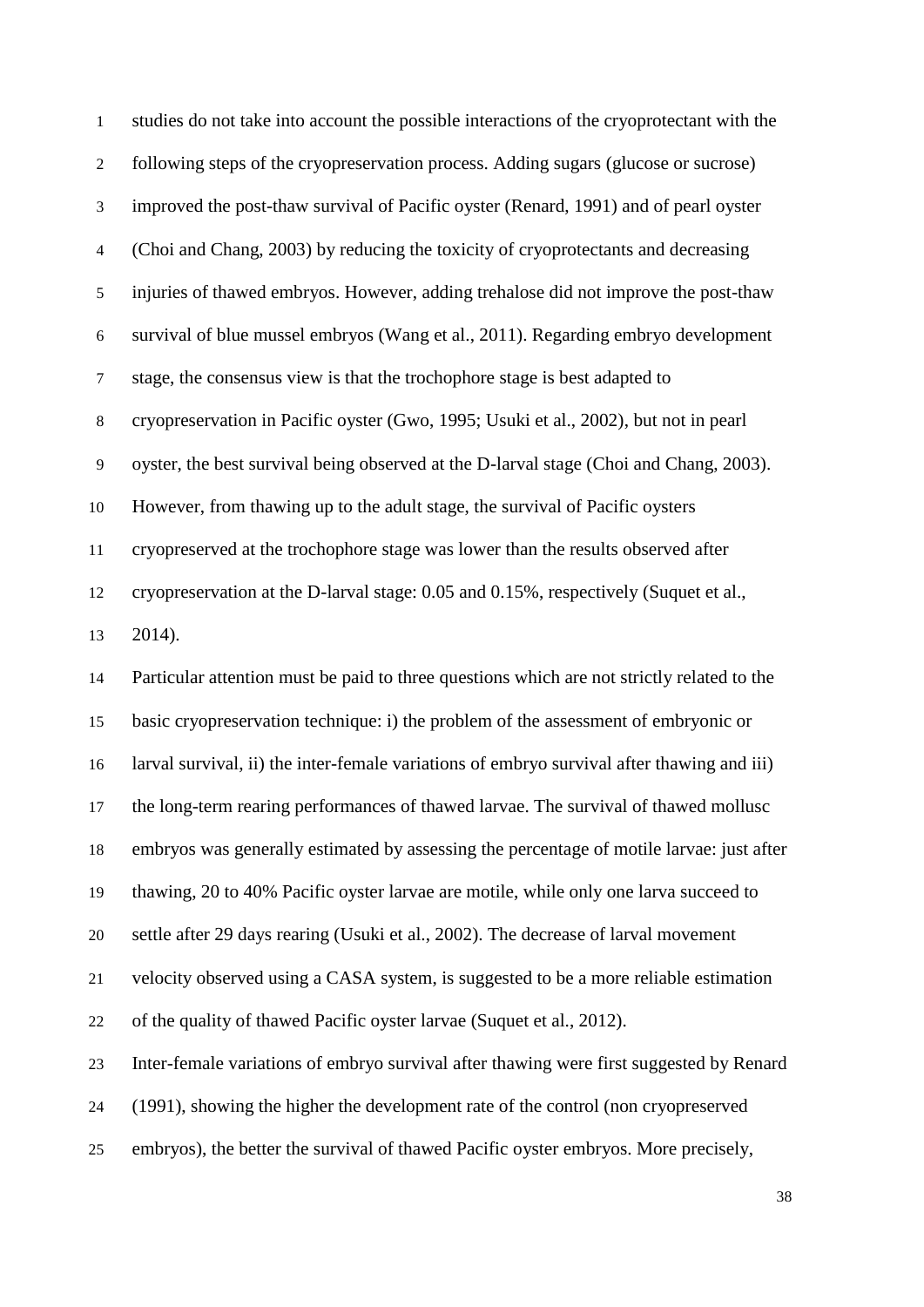Paniagua-Chavez and Tiersch (2001) observed that control Eastern oyster larvae having a low survival rate (<40%), also have a low cryopreservation ability. The survival after thawing can be improved by broodstock conditioning regime (Adams et al., 2013). However, the effect of several factors (genetic, physiological, environmental) which can be responsible for such individual variations must be investigated. Studying the long-term rearing performances of thawed embryos is a prerequisite to the development of embryo cryobanking. Four month after thawing, the survival of oysters was not different from the control (Paniagua-Chavez et al., 2000). Close to three years after embryo thawing, the growing-out and reproductive capacities of Pacific oysters were similar to those observed for unfrozen ones (Suquet et al., 2014). Both examples suggest an absence of genome alterations of thawed embryos, allowing subsequent development of these oysters and their use in cryobanks. In conclusion, although the survival of thawed mollusc embryos remains low, this technique looks promising because this result may be largely increased by further technical improvements, sustained by a better knowledge of biological characteristics of mollusc larvae. Then, this technique can be applicable for the establishment of mollusc embryo cryobanks in species for which high long-term rearing performances have been confirmed.

## **8. The need for standardization**

 Cryopreservation methods are developed by scientists for various purposes; however, the main objective of the development of this methodology is application to practice. Cryopreservation is essentially an applied area of science, cells are rarely cryopreserved only for the sake of novel biological information on their behaviour at ultra-low temperatures. The purpose of methodical development in fish sperm cryopreservation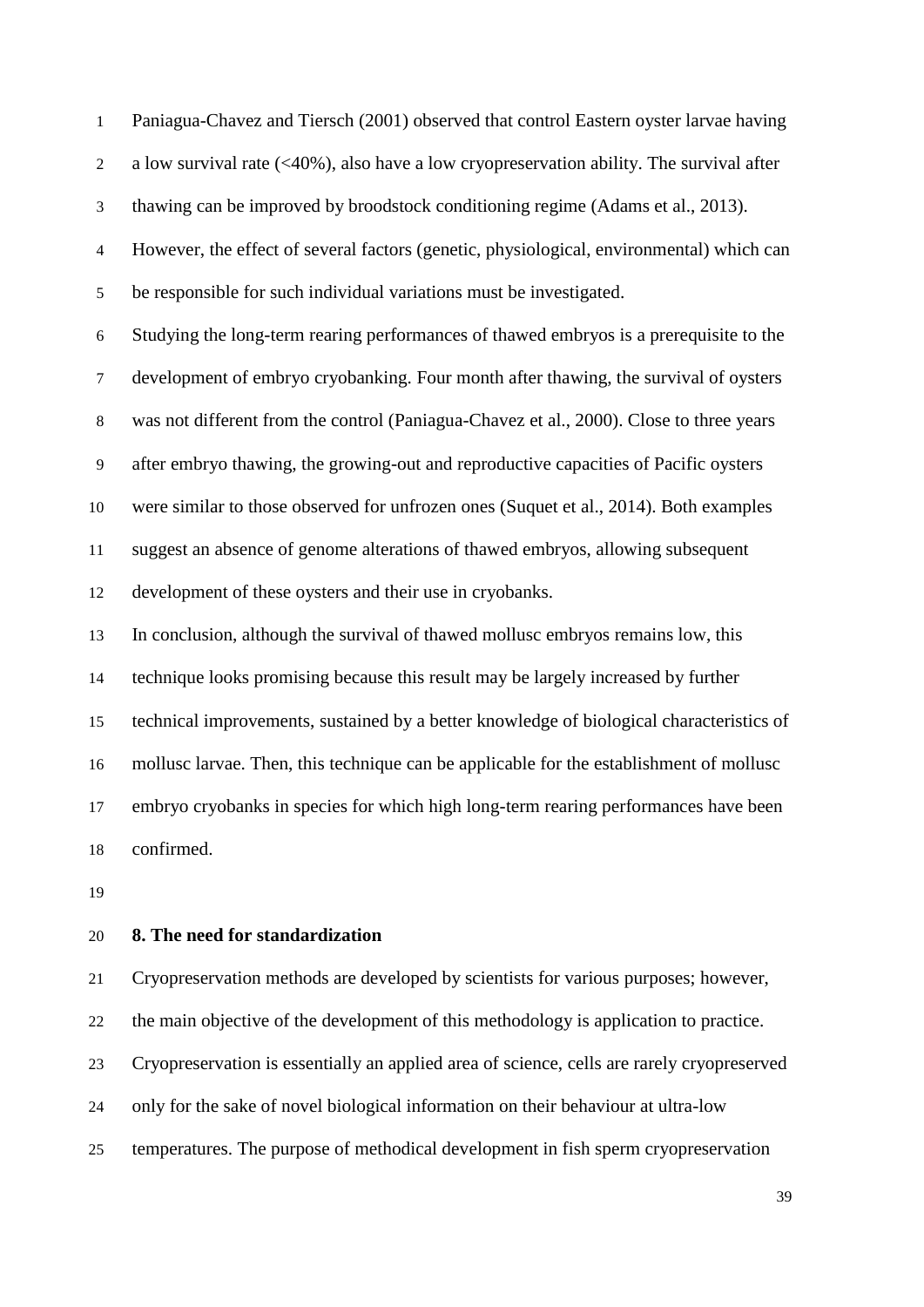| $\mathbf{1}$             | can be $-$ among others $-$ to assist reproduction in aquaculture (Bokor et al., 2010;      |
|--------------------------|---------------------------------------------------------------------------------------------|
| $\mathbf{2}$             | Linhart et al., 2005), to apply in selective breeding programs (Adams et al., 2008) or to   |
| 3                        | apply in species conservation actions (Viveiros and Godinho, 2009).                         |
| $\overline{\mathcal{A}}$ | Nevertheless, the use of cryopreservation methods in aquaculture is very limited or is      |
| $\mathfrak s$            | applied on individual basis, not systematically as part of a greater industry. The reasons  |
| $\boldsymbol{6}$         | for this rejection can be various: sperm is seldom a limiting factor in induced fish        |
| $\tau$                   | spawning, selective breeding is applied only to a handful of aquaculture species and        |
| $8\,$                    | finally, sperm cryopreservation methods are not standardized or universally accepted as     |
| 9                        | they are in the cryopreservation industry serving domestic livestock farming.               |
| 10                       | Adoption of cryopreservation into aquaculture practice is further hindered by the lack of   |
| 11                       | consensus among scientists on standard protocols in a given species. For instance,          |
| 12                       | cryopreservation of eel sperm has been reported for the first time in the Japanese eel      |
| 13                       | Anguilla japonica (Tanaka et al., 2002). In the European eel (A. anguilla), two teams       |
| 14                       | started to work on the species independently of each other, a Spanish team building on      |
| 15                       | the experiences of the previously mentioned experiments on the Japanese eel and             |
| 16                       | developing their own media for cryopreservation (Peñaranda et al., 2009) and a              |
| 17                       | Hungarian team building on their previous experience in common carp (Magyary et al.,        |
| 18                       | 1996) and later developing their methods based on those of Tanaka et al. (2002) (Müller     |
| 19                       | et al., 2012). This demonstrates the abundance of cryopreservation methods developed        |
| 20                       | by several teams independently for a single species without intercalibration or             |
| 21                       | standardization of their protocols.                                                         |
| $22\,$                   | Standardization of existing methodologies can be achieved by systematic optimization        |
| 23                       | of factors affecting the quality of the product, intercalibration of methods by a reference |
| 24                       | laboratory or by the simple adoption of one of the methods by the industry. Systematic      |
| 25                       | optimization of methodologies has been carried out in a number of species including the     |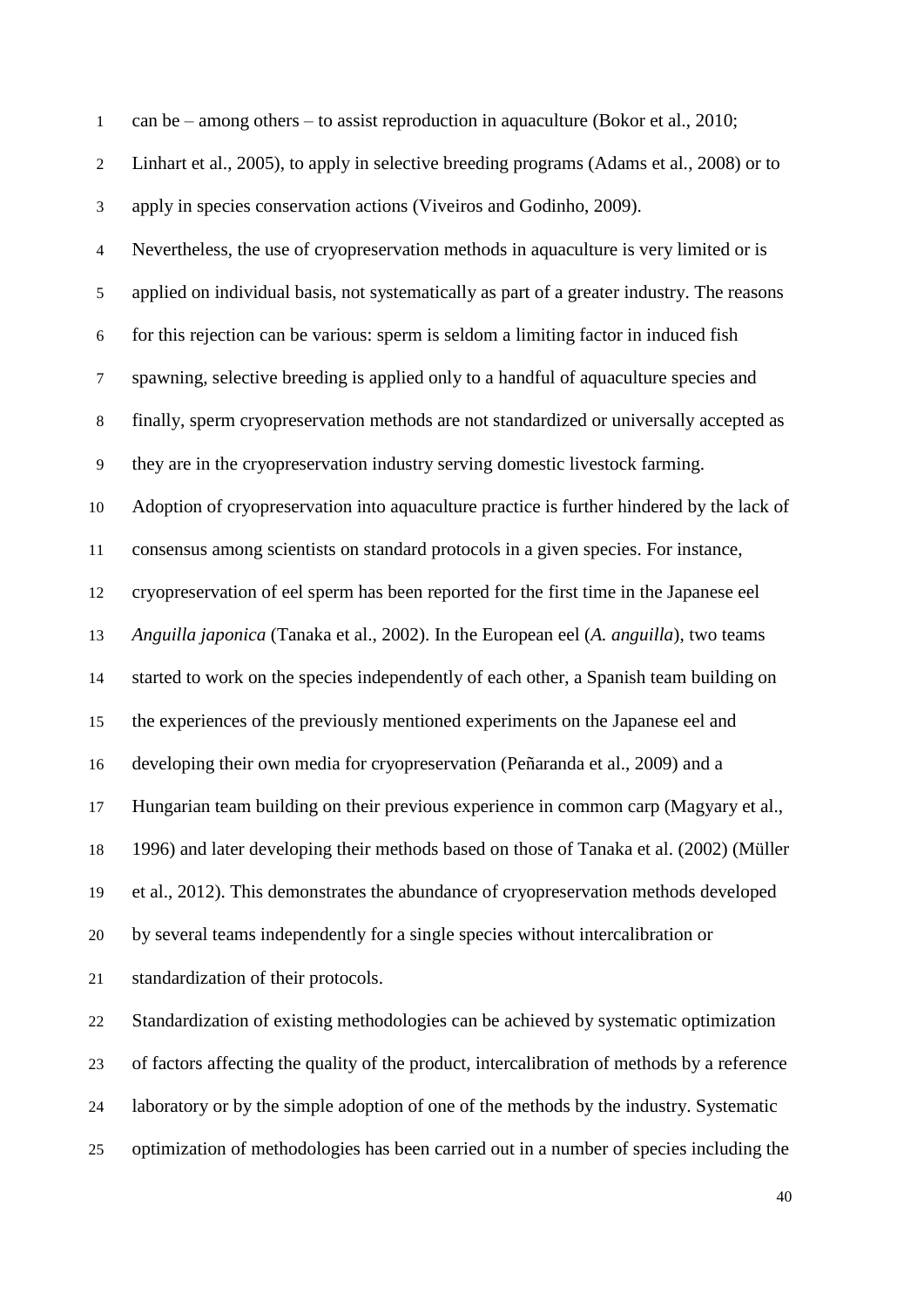Pacific oyster, *Crassostrea gigas* (Dong et al., 2005, 2006) or the zebrafish (Yang et al., 2007a) and includes careful analysis of factors such as cooling rates, cryoprotectants and their concentrations as well as sperm concentration. Intercalibration of existing methods can be a complicated process that may take several decades to complete (Poikane et al., 2014), and to the best of our knowledge this has not been carried out in cryopreservation science. This type of standardization is typically monitored by international organizations such as FAO (EIFAC, 1986) or WHO (WHO, 2010) and can later serve as a gold standard for scientists and professionals of the given area. Adoption of a given protocol by the industry is simpler procedure. The adoption of the Tris-egg yolk-glycerol method to bull sperm freezing has resulted in its acceptance as a standard industry protocol (Walters et al., 2009). Adoption by the industry also involves quality control to reduce variability in the use of standardized protocols and branding of the protocol or its components as a product. Quality control of high-throughput cryopreservation of sperm has been described in detail for the blue catfish *Ictalurus furcatus* (Hu et al., 2013). Standardization in reporting the results of cryopreservation studies is also an important factor that can affect the reproducibility of the given protocol. There is a significant variation in the use of terminology in cryopreservation science. A typical example is the interchangeable use of the terms "extender" and "diluent" which may (Cabrita et al., 2001; Ciereszko et al., 2014; Lahnsteiner et al., 1996) or may not (Kurokura and Hirano, 1980; Kusuda et al., 2005) contain cryoprotectants. There is also a lack of consensus whether cryoprotectant concentrations should be given relative to the extender (Lahnsteiner et al., 1996; Robles et al., 2003a; Rurangwa et al., 2001) or to the final dilution with sperm (Linhart et al., 2000; Rodina et al., 2007). A significant effort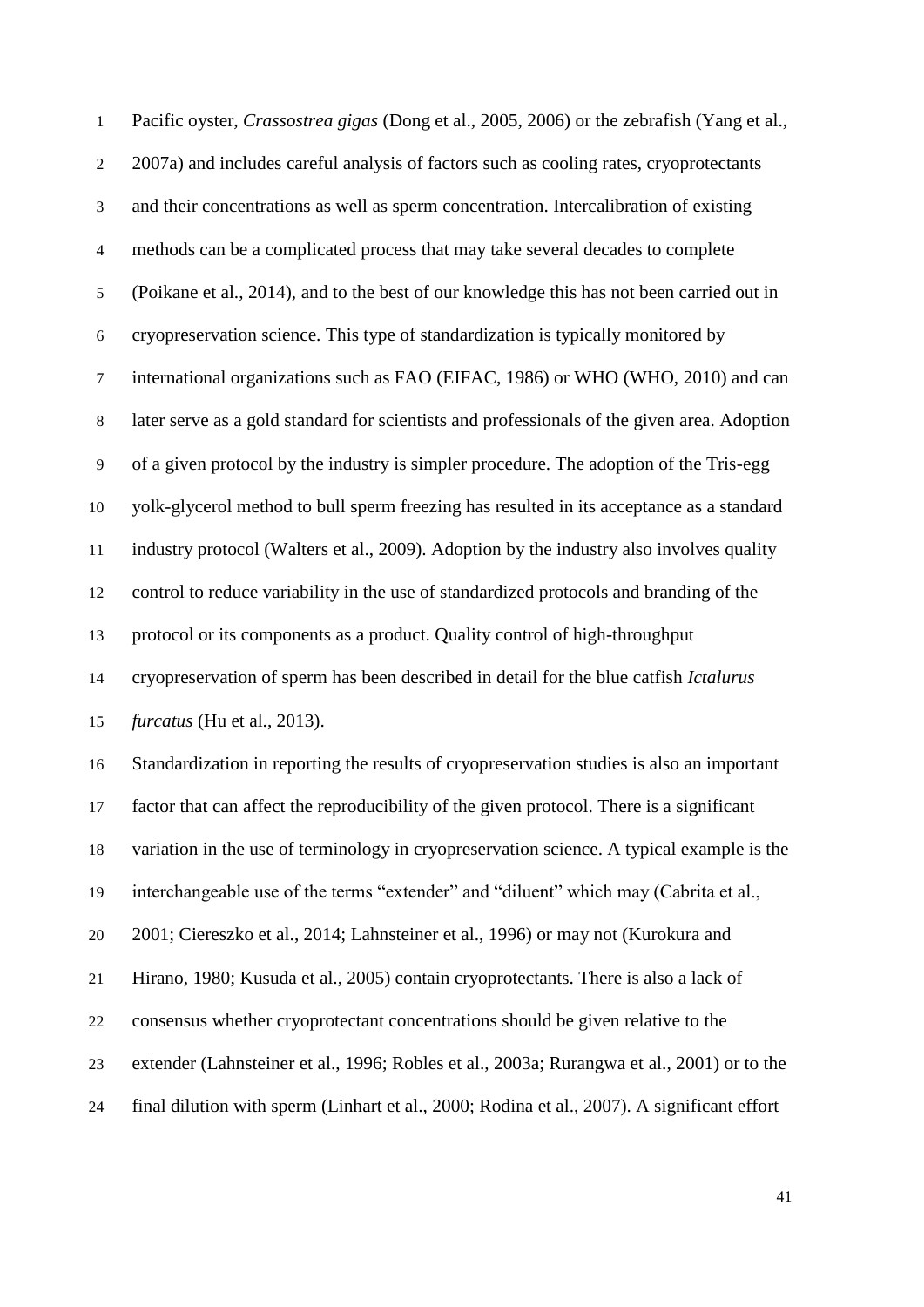has been made to reduce these ambiguities in reporting cryopreservation results (Benson

et al., 2013), however, more specific guidelines might be necessary for aquatic species.

#### **9. The cryopreservation industry**

 In mammals, the cryopreservation of gametes and embryos has been developed as a very profitable business; however, in aquatic species this technique is far to reach this level. In the last years, the increasing need of reproductive assisted treatments in humans have promoted the use of cryopreserved oocytes and sperm (Rodriguez- Wallberg, 2015). Recent findings have demonstrated the multiple applications of stem cells, leading to the apearance of cryobanks for cord blood stem cells used for medical purposes (Pineault and Abu-Khader, 2015). In other non-human mammals, similar companies have been developed with the aim of using cryopreservation as a tool in selective breeding programs. For instance, in cattle, the use of cryopreserved sperm from selected breeders is extensively used to maintain the genetic traits in a selected population (Thurston and Watson, 2002). In fish, the idea to develop selective breeding programs to improve productivity in aquaculture has been taking special attention during the last years (Lind et al., 2012). Thus, biotechnological companies have realized the profitable point of view of this field, and their growing offer in cryobanking services for fish sperm is increasing. Problems associated with disease-free control of horizontal pathogens transmission help to understand that cryopreservation of sperm could be one of the solutions to guarantee safety use of biological material for the production of new generations. Another target market is in the recovery of endangered species by cryopreserving sperm from individuals with low effectives or in fish model organisms, such as zebrafish, to preserve genetic material of selected strains with biotechnological interest. All procedures are standardized for an effective fish reproduction, including development of media to increase sperm and egg quality, to ensure optimal activation of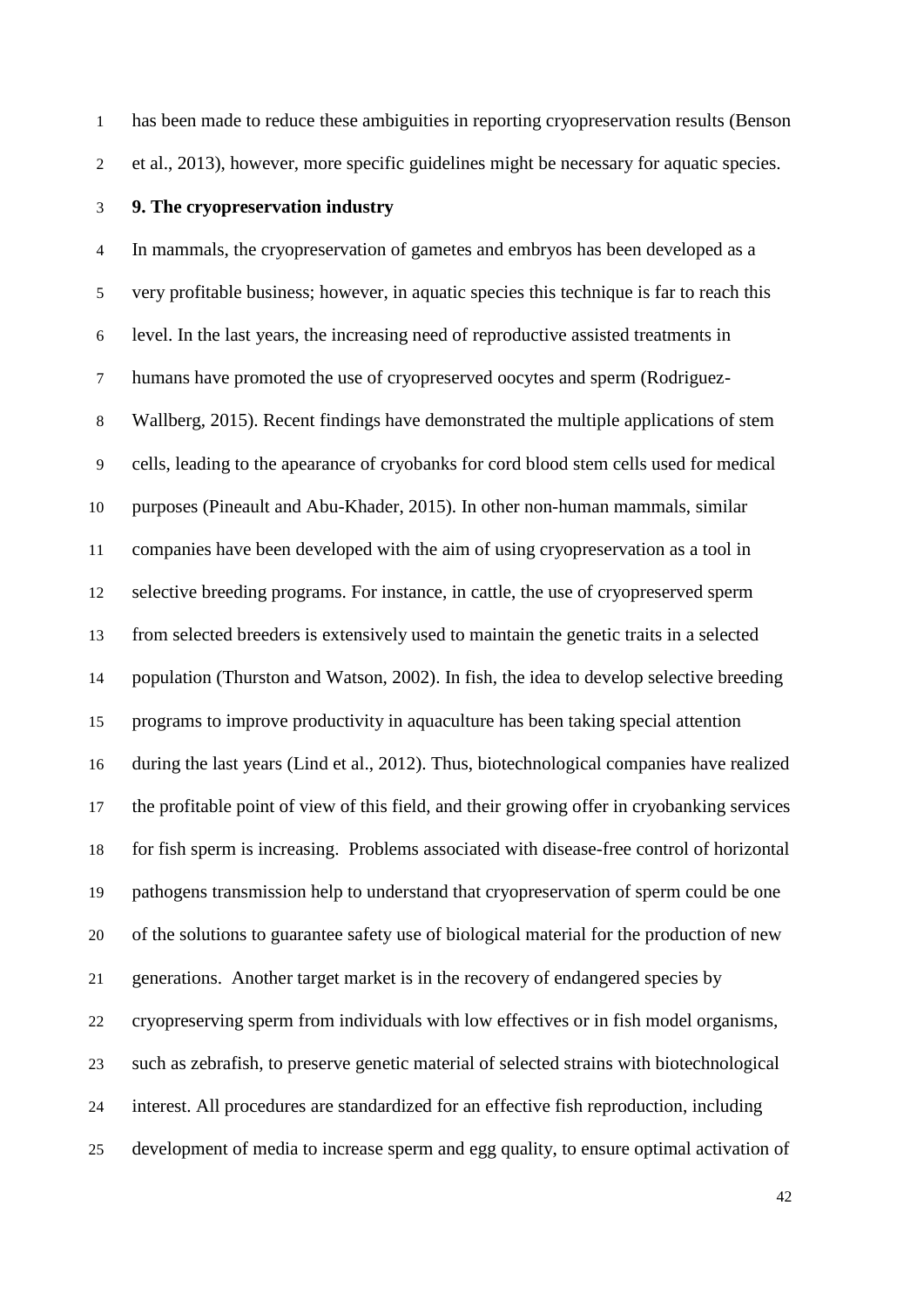| $\mathbf{1}$             | the sperm cells, or for short-term storage of milt when cryopreservation is not needed.  |
|--------------------------|------------------------------------------------------------------------------------------|
| $\overline{c}$           | Presently, cryopreservation services are available for several fish species              |
| 3                        | (http://www.cryogenetics.com/), specially salmonids like Atlantic salmon (Salmo          |
| $\overline{\mathcal{A}}$ | salar), rainbow trout $(O.$ mykiss), coho salmon $(O.$ kisutch), chinook salmon $(O.$    |
| 5                        | tshawytscha), Arctic char (Salvelinus alpinus), sockeye salmon (O. nerka), brown trout   |
| 6                        | (Salmo trutta), brook trout (Salvelinus fontinalis), and other species like sablefish    |
| $\tau$                   | (Anoplopoma fimbria), zebrafish (D. rerio), and lumpsucker (Cyclopterus lumpus).         |
| $8\,$                    | Tailoring your needs could be also done by developing specific protocols based on        |
| 9                        | customer demands. Specific media have also been commercialized for gamete                |
| 10                       | preparation (http://www.imv-technologies.com/). Thus, there are companies providing      |
| 11                       | different media to dilute sperm for short-storage or cryopreservation, or to optimize    |
| 12                       | motility activation. According to manufacturers, these media can be used for a wide      |
| 13                       | range of species like salmonids, turbot, gilthead seabream or tilapia.                   |
| 14                       | Despite that cryopreservation industry in aquatic species is scarce compared with the    |
| 15                       | one in mammals, a significant increase is expected in the next decade, since research in |
| 16                       | aquatic species and aquaculture industry are probably two areas that have been suffering |
|                          | 17 technological advancements in recent years. Thus, considering the usefulness of       |
| 18                       | cryopreservation as a tool for selective breeding programs, more market and business     |
| 19                       | opportunities can appear in the near future.                                             |
|                          |                                                                                          |

## **10. Cryobanking worldwide**

*10.1. European cryobanks* 

Several cryobanks were developed in Europe over the last 30 years, with a common

purpose of conservation of the genetic diversity from wildlife and from farmed

resources (Table 3). Because no shared European repertoire is available, an exhaustive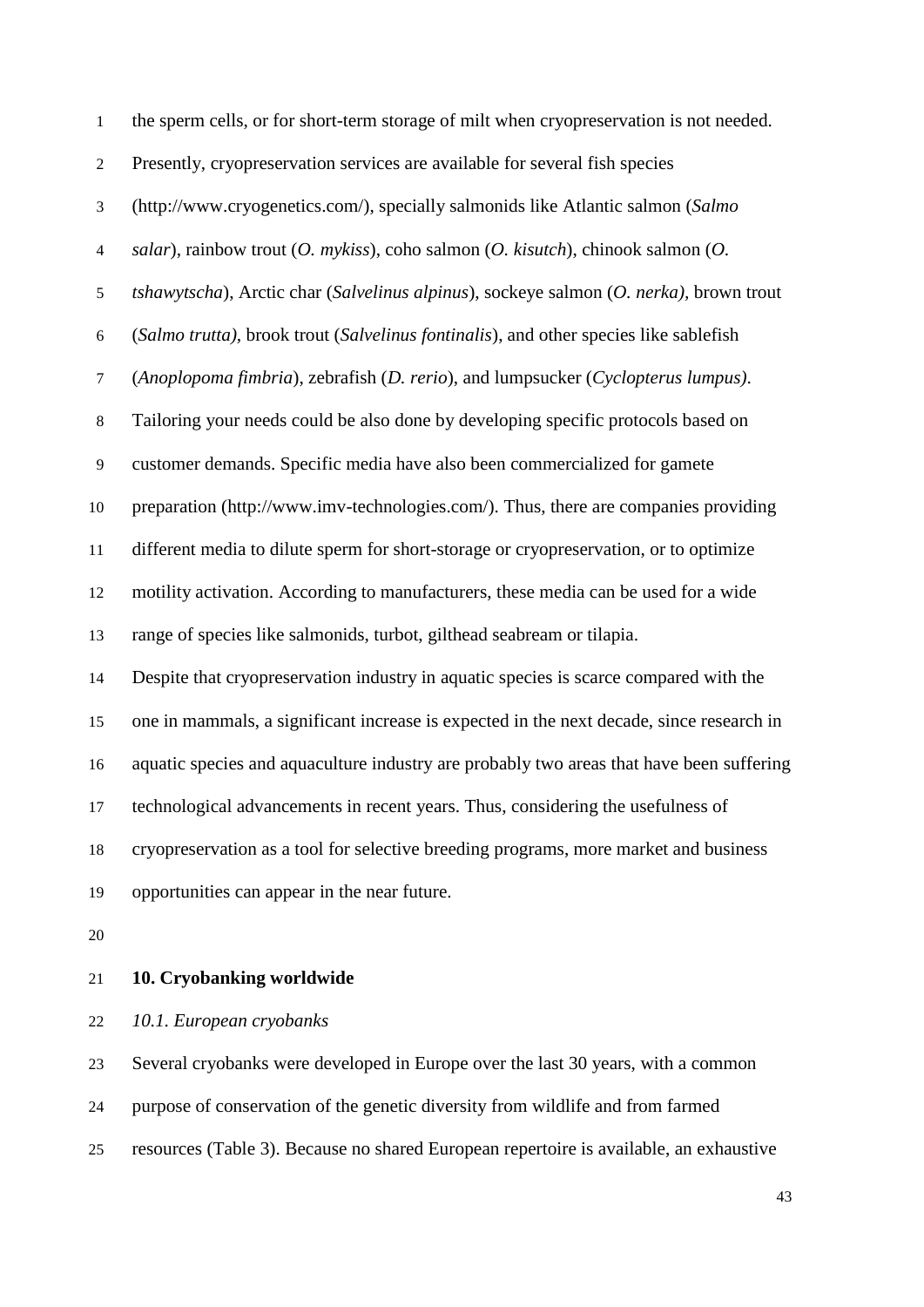list of those banks is difficult to establish. Additionally, because each bank was established independently in every country, the way they are run is very heterogeneous, and the quality of the collections is impossible to state on a general scale. In the COST Action AQUAGAMETE (FA 1205; http://aquagamete.webs.upv.es/), some common and standardized cryopreservation procedures should be proposed to these cryobanks, but a lot is to be done before the different collections can be displayed and proposed to the European community of researchers, breeders, or conservation biologists. So far, we have only few examples where these collections are used, either because the bank is not organized for collection providing, or because the information on the genetic resource is difficult to find for the putative user. 10.1.1. European cryobanks for wildlife conservation To our knowledge, one of the oldest fish cryobank in Europe was established in the former USSR, under the supervision of Dr E. Kopeika (Head of the Department of Reproductive System Cryobiology Institute for Problems of Cryobiology and Cryomedicine of National Academy of Science of Ukraine). Back in 1981, the head of the department of animal breeding and genetics VNIIPRKh (All-Union Scientific Research Institute of Pond Fisheries, Moscow district), Dr Katasonov signed with the Ukrainian Institute an economic agreement (1981-1985) to create the Cryobank of Carp sperm. The VNIIPRKh was developing different new breeds of carp and asked the Ukrainian Institute to cryopreserve sperm of all these lines. Besides breeds from that institute, they also cryopreserved sperm of carps from different regions of the former USSR (Krasnodarsky region, Tula region, Habarovsky region, and other areas). They also had sperm from German, Romanian, Hungarian, Zagorski, Parsky and Cherepetsky carp breeds. Very importantly, all collected samples at the time were brought into two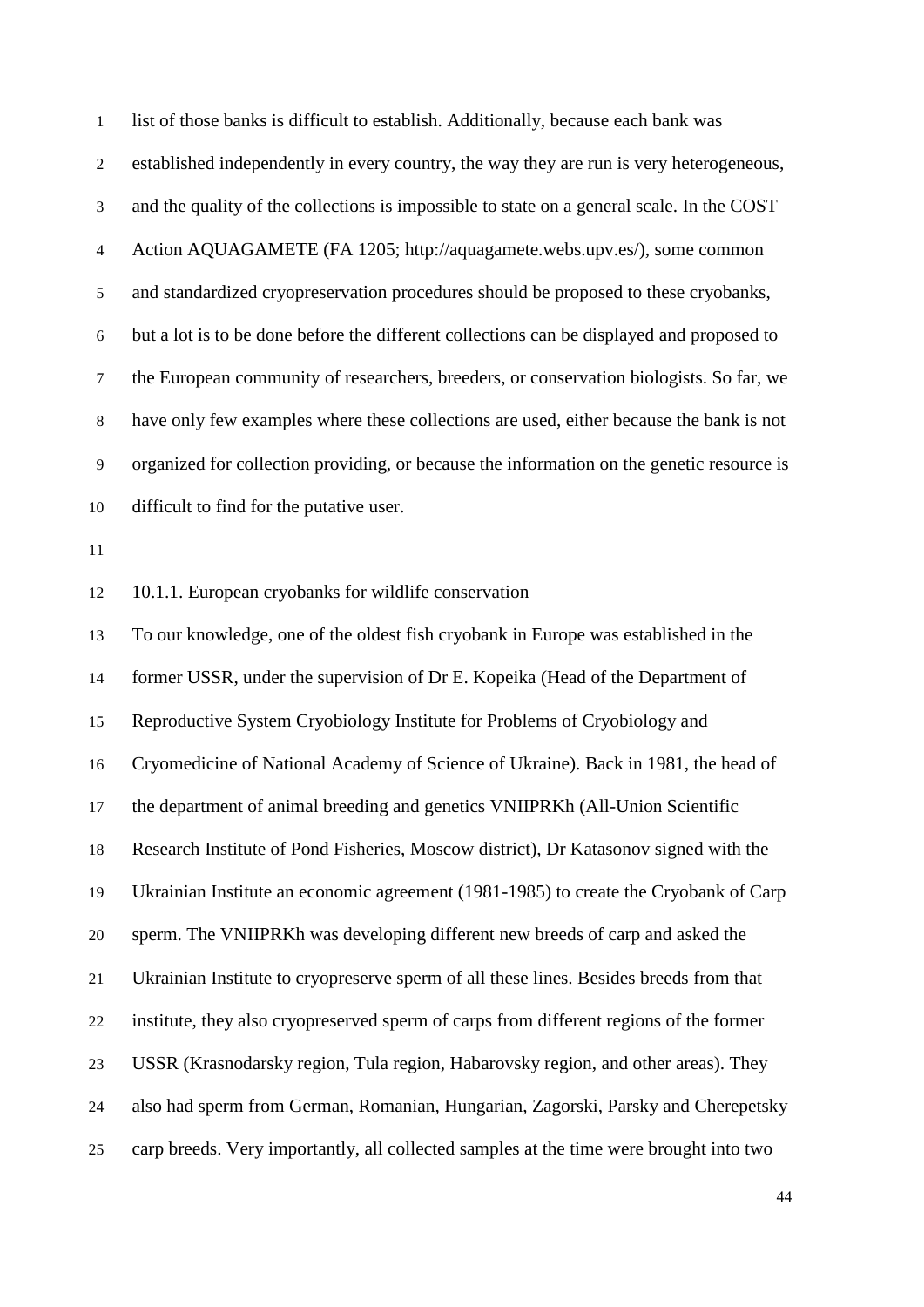| $\mathbf{1}$   | locations. One location was in the Cryobank at VNIIPRKh (Moscow suburban) and the         |
|----------------|-------------------------------------------------------------------------------------------|
| $\mathbf{2}$   | second was in the Ukrainian Institute in Kharkov. By 1985, the bank was officially        |
| $\mathfrak{Z}$ | established, and more samples were added to both banks until 1990. However, starting      |
| $\overline{4}$ | from 1990, any newly collected samples were taken only to the Ukrainian Institute.        |
| $\mathfrak s$  | Today, the Ukrainian Cryobank is still there with 500 litre storage space filled          |
| $\sqrt{6}$     | completely with cryopreserved sperm from different fish species, although the latest      |
| $\tau$         | samples were cryopreserved in 2010. Liquid nitrogen is supplied by a weak budget of       |
| $\,8\,$        | the Institute. The stored resources are utterly valuable, with some of the samples more   |
| $\overline{9}$ | than 30 years old. The bank contains frozen sperm of species that are close to extinction |
| 10             | such as aral thorn or ship Acipenser nudiventris Lovetzky, 1828, Huso huso Linne,         |
| 11             | 1758, from Azov Sea, green sturgeon (A. medirostris Ayres, 1854) from the Far East,       |
| 12             | stellate sturgeon (Acipenser stellatus Pallas, 1771), sterlet (Acipenser ruthenus Linne   |
| 13             | 1758) from the Caspian Sea, Russian sturgeon (Acipenser guldenstadti colchicus            |
| 14             | Brandt., 1833) sperm from Berdyansk, troepera (Tripterygion tripteronotus Russo,          |
| 15             | 1810), species from the Black Sea. Other species include trout from the river Rioni,      |
| 16             | pink salmon (Oncorhynchus gorbuscha Walbaum, 1792) caught in Kamchatka,                   |
| 17             | different carps from the Khabarovsk territory (wild form Cyprinus carpio                  |
| 18             | haematopterus temminck Schlegel, 1842), and mullet (Mugil cephalus Linnaeus, 1758)        |
| 19             | from Azov Sea. This bank is a unique resource for either agricultural breeding program,   |
| 20             | when some crossing of species is required, or restoration programs for endangered         |
| 21             | species.                                                                                  |
| 22             | More recently, the Frozen Ark project (http://www.frozenark.org/) was launched in the     |
| 23             | 2000 in the UK, with the establishment of a major new cryofacility at the Natural         |
| 24             | History Museum in London. Although not dedicated to reproductive tissues and cells,       |
| 25             | the project aims to conserve the genetic resources of the world's endangered species      |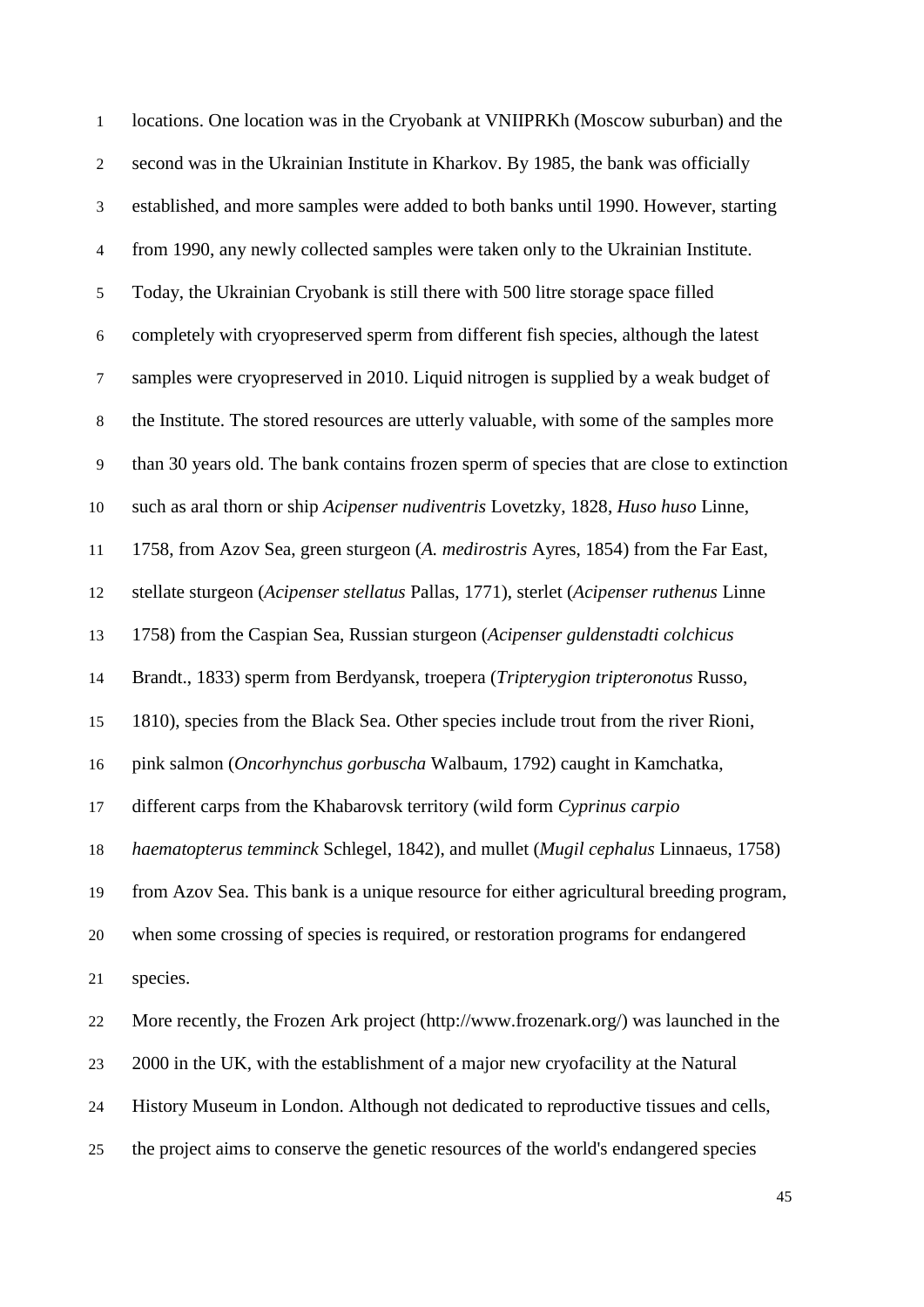| $\mathbf{1}$   | with an international consortium of centres that hold frozen tissues, cells and DNA      |
|----------------|------------------------------------------------------------------------------------------|
| $\overline{2}$ | samples of many animal species. As part of the frozen Ark project, University of         |
| $\mathfrak{Z}$ | Bedfordshire (UK) has established a cryobank for critically endangered fish species as   |
| $\overline{4}$ | well as a specimen cryobank for UK fish species. The specimen collection of the          |
| $\sqrt{5}$     | cryobank began in June 2008 and the collection of the specimens of freshwater species    |
| $\sqrt{6}$     | was made in collaboration with the Environment Agency in England, the collection of      |
| $\tau$         | specimens of marine species was in collaboration with the Centre for Environment,        |
| $\,8\,$        | Fisheries & Aquaculture Science (Cefas) and the collection of non-UK species was in      |
| $\overline{9}$ | collaboration with Zoos and Aquariums in the UK. The cryobank currently holds 112        |
| 10             | species of fish - 94 marine and 8 freshwater from UK waters, and 10 tropical species.    |
| 11             | None of the samples are related to farmed fish lines. In total 624 vials of tissues and  |
| 12             | cells have been banked and in all cases fin clips have been banked to preserve cell      |
| 13             | viability and cell lines have been established from 24 of the 112 species. Muscle tissue |
| 14             | has also been cryopreserved to ensure long-chain DNA integrity, and in the case of       |
| 15             | marine species, blood samples are held on Whatman FTA cards.                             |
| 16             | The Cryo-Brehm project in Germany is a member of the Frozen Ark consortium. The          |
| 17             | common aim is to secure a variety of scientific samples of wild animals before they      |
| 18             | become extinct. Cryo-Brehm was initiated in 2007 by the Fraunhofer-Gesellschaft zur      |
| 19             | Förderung der angewandten Forschung e.V. with its Research Institution for Marine        |
| 20             | Biotechnology (EMB), the Fraunhofer Institute for Biomedical Engineering (IBMT),         |
| 21             | the Zoo Rostock and the "Tierpark Hagenbeck" zoo of the city of Hamburg. Recently,       |
| 22             | the Sea-Life Centre Timmendorfer Strand joined the consortium. Cryo-Brehm has            |
| 23             | conservation purposes, but with the additional aim to establish cell lines from the      |
| 24             | collected samples, for research or veterinary purposes. More than 80 cell cultures were  |
| 25             | collected from 20 fish species, 8 freshwater and 12 marine species. Vials of untreated   |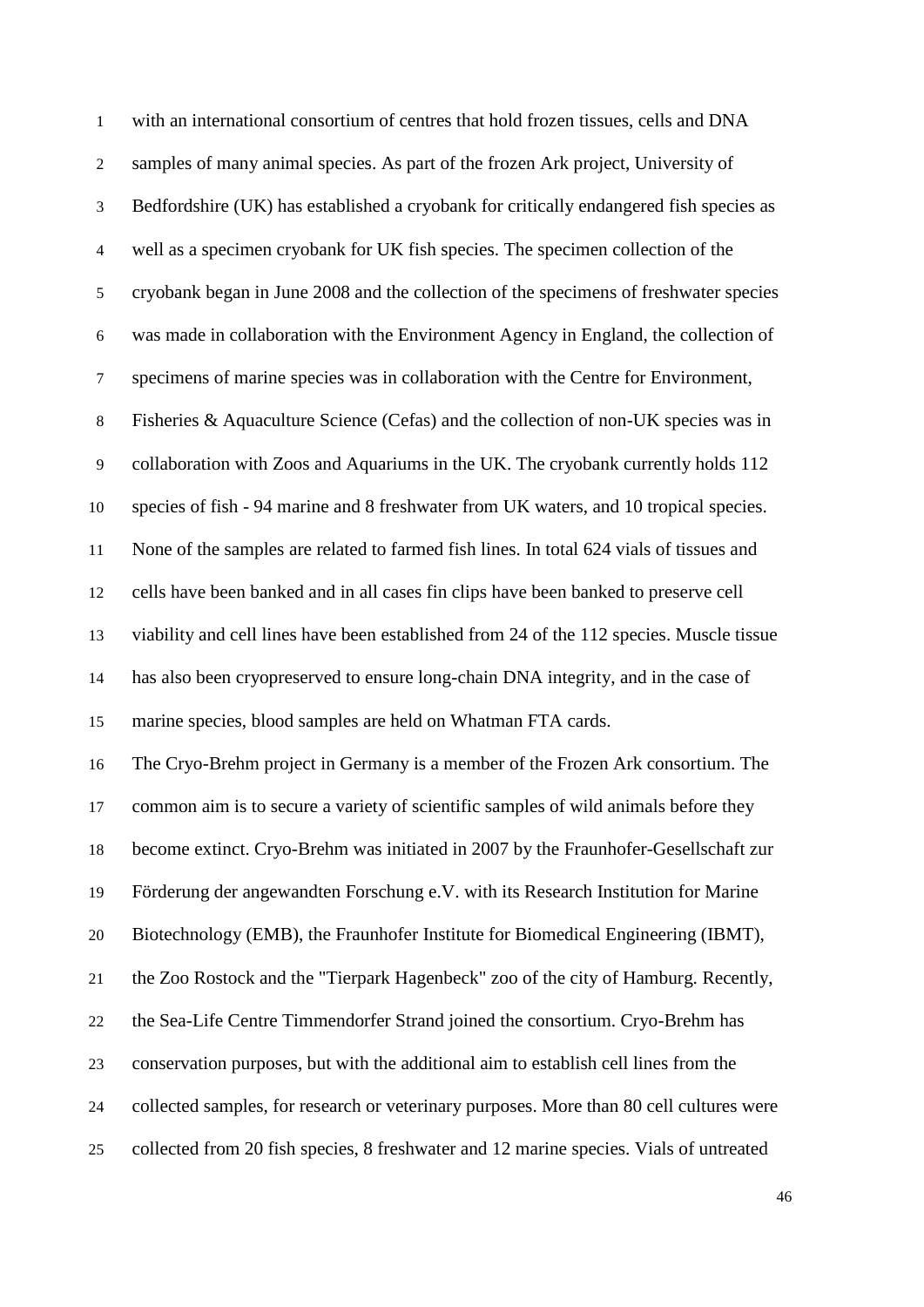tissues from even more fish species are banked at Cryo-Brehm. The collected cell cultures derive from organs like heart, skin, spleen, head-kidney, liver, brain, testis, pancreas, pylorus or pituitary gland. More recently, the project initiated the cryopreservation of reproductive material (sperm, blastula cells). Under the EMB leadership, sperm samples of many carp breeders in Germany will soon be incorporated to the cryobank.

10.1.2. European cryobanks for farmed species

 Among the fist in Europe, cryobanking of farmed fish sperm was launched in the Czech Republic in 1996 as a part of the National program of conservation and use of farm animal genetic resources. The objective was to keep old less productive breeds as a part of national heritage and a source of genes for contemporary breeding. The Cryobank was established in the Research Institute of Fish Culture and Hydrobiology (RIFCH), part of the nowadays Faculty of Fisheries and Protection of Waters in Vodnany. The cryobank activity is oriented to the maintenance and storage of 6,833 frozen insemination doses of farmed common carp, tench, wels, rainbow- and brown trout, whitefishes and sturgeon, as well as on extending the number of doses. Altogether, sperm samples from 11 breeds of carp, 7 breeds of tench, 3 breeds of wels, 3 breeds of trouts and 2 species of sturgeons are stored. Besides genetic resources, fish sperm cryopreservation is also used for international scientific cooperation and commercial purposes. Until now, the samples were not used for any reconstruction of a breed. In France, it was the development of breeding programs in trout fish farms in the nineties which prompted the need for genetic resource preservation at the production level. First, each breeding farm started to store its own cryopreserved resources thanks to the help of the non-profit professional association SYSAAF (Union of French poultry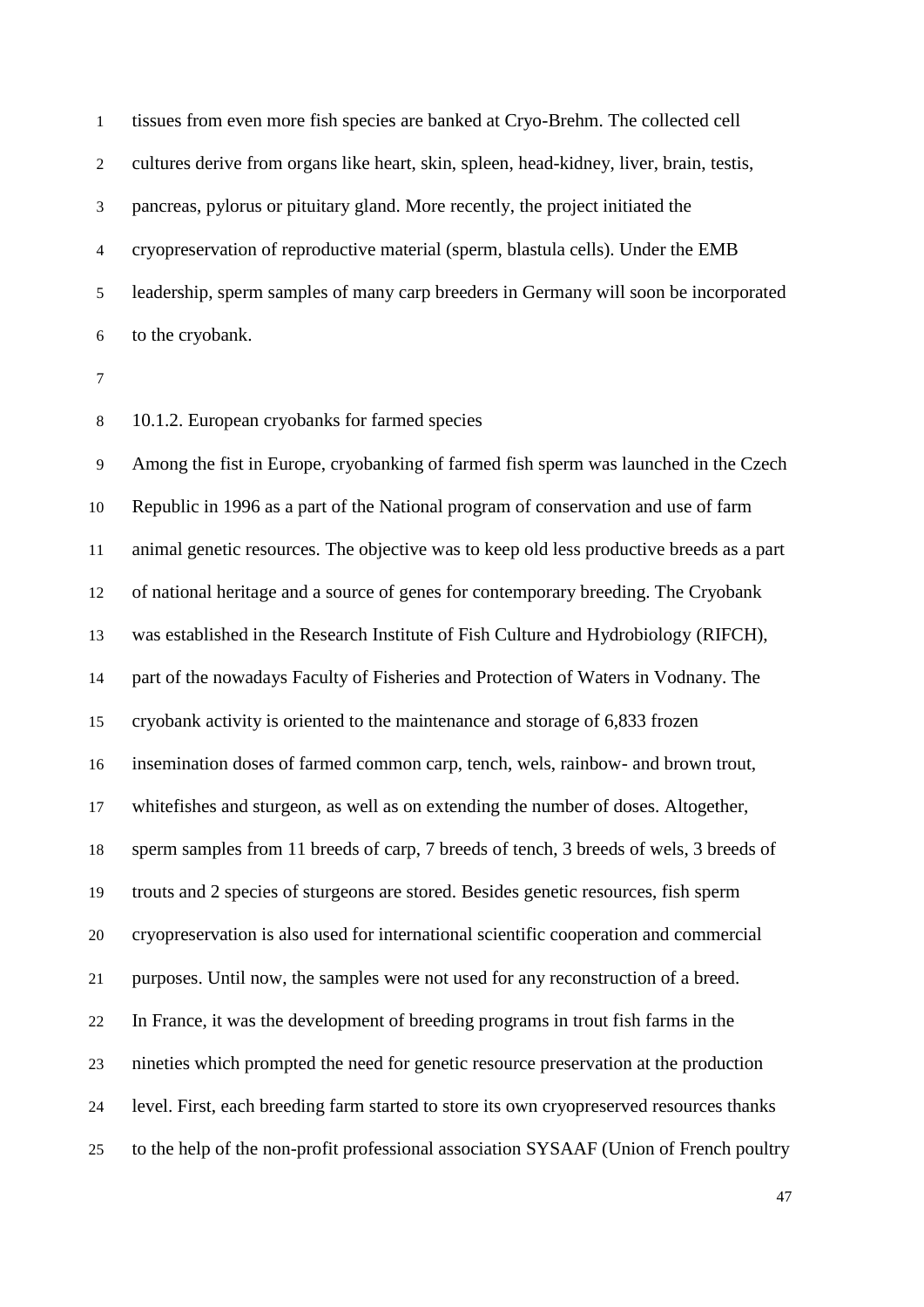and aquaculture breeders) and the INRA research institute. Almost 10 years later, the CryoAqua bank was set up under the leadership of SYSAAF, INRA and IFREMER: this more secured bank dedicated to French aquatic resources is housed in a bovine genetics cooperative, Evolution (www.evolution-xy.fr), equipped for farmed animal gamete cryopreservation and management. The setting up of CryoAqua was entirely covered by public funding (CCRB/IBiSA 2008), while Evolution provided the lab, storage room and the staff.

 Another function of CryoAqua is that this cryobank is the fish and shellfish secondary site of the French National Cryobank (FNCb), a member of the CRB-Anim network since 2012 (national infrastructure connecting reproductive and genomic collections for domestic animals). The National Cryobank was set up in 1999 with three main objectives: preserving genetic diversity, restoring rare genotypes of endangered lines, and monitoring French farmed animal genetic resources. Thanks to the CRB-Anim network, the collections are being enriched and are also intended to be used more broadly, for economic and research purposes.

 Today, any private or public organization in France can benefit from CryoAqua service: fresh milt is sent from fish farms to CryoAqua where it is cryopreserved and stored by

Evolution's staff. The costs are covered by the collection owner. The straws have a

unique number ensuring reliable traceability of the male. Today, CryoAqua houses

resources from 9 breeding companies, 2 research institutes and the FNCb, with up to 12

species and lines from fish to molluscs, stored mainly as sperm. As for the Czech bank,

CryoAqua is benefiting from the research input via INRA and IFREMER institutes.

A specificity of the aquatic collections at CryoAqua is the very strict sanitary

regulation: farms or research institutes should obtain a disease-free status before they

are allowed to send any sample to CryoAqua. As a consequence, many collections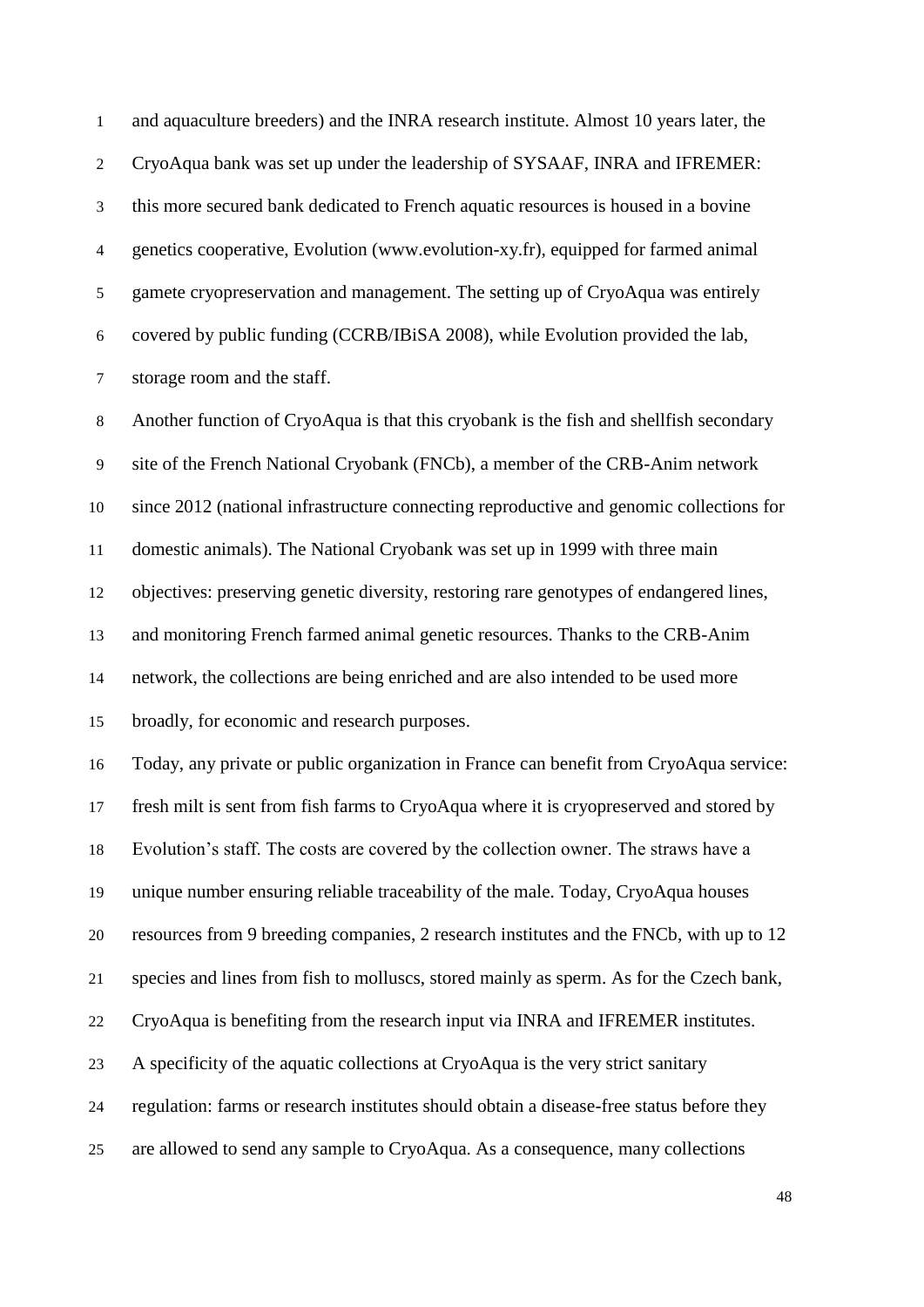| $\mathbf{1}$   | without this status are at risk to be lost. A strictly controlled quarantine system of the       |
|----------------|--------------------------------------------------------------------------------------------------|
| $\overline{2}$ | live fish prior to sperm or cell collection is one mean currently set up to circumvent this      |
| 3              | limitation, although it increases a lot the cost of the cryobanking procedure.                   |
| $\overline{4}$ | A cryobank for common carp in Szarvas, Hungary, is managed by the National                       |
| 5              | Agricultural Research and Innovation Centre, Research Institute for Fisheries and                |
| 6              | Aquaculture (NAIK HAKI, Dr Jeney). The cryobank was created in 2005 in order to                  |
| $\tau$         | serve as a backup to the live common carp gene bank. Originally it was created from              |
| $8\,$          | sperm samples of 15 Hungarian and 8 foreign carp varieties and 2 more were added in              |
| 9              | 2007. The basic policy was to cryopreserve 40 straws from 10 males of each variety.              |
| 10             | Some compromises in the numbers had to be made as the right male number was not                  |
| $11\,$         | always available. The research department of Aquaculture at Szent Istvan University in           |
| 12             | Gödöllö cooperated with HAKI in the creation of the cryobank for the freezing                    |
| 13             | procedure and random analysis of the sample quality. In May, 2013, stored sperm                  |
| 14             | samples were used to refresh the gene pool of one of the varieties.                              |
| 15             |                                                                                                  |
| 16             | 10.1.3. European cryobanks for model species:                                                    |
| 17             | The European Zebrafish Resource centre (EZRC, http://www.ezrc.kit.edu/index.php)                 |
| 18             | was officially opened in July 2012 at the Karlsruhe Institute of Technology (KIT,                |
| 19             | Germany), to provide permanent repository for zebrafish lines from European                      |
| $20\,$         | researchers and to provide access to those lines for the research community. In the              |
| 21             | EZRC, zebrafish stocks are maintained mostly as frozen sperm, and when a frozen line             |
| 22             | is requested, embryos are produced by <i>in vitro</i> fertilization and shipped to the customer. |
| 23             | The EZRC could therefore be considered as a cryobank whose service starts from                   |
| 24             | receiving the breeders and ends up with the providing of embryos sired by the frozen-            |
| 25             | thawed sperm. The costs are partly covered by the customer. Because this service is at           |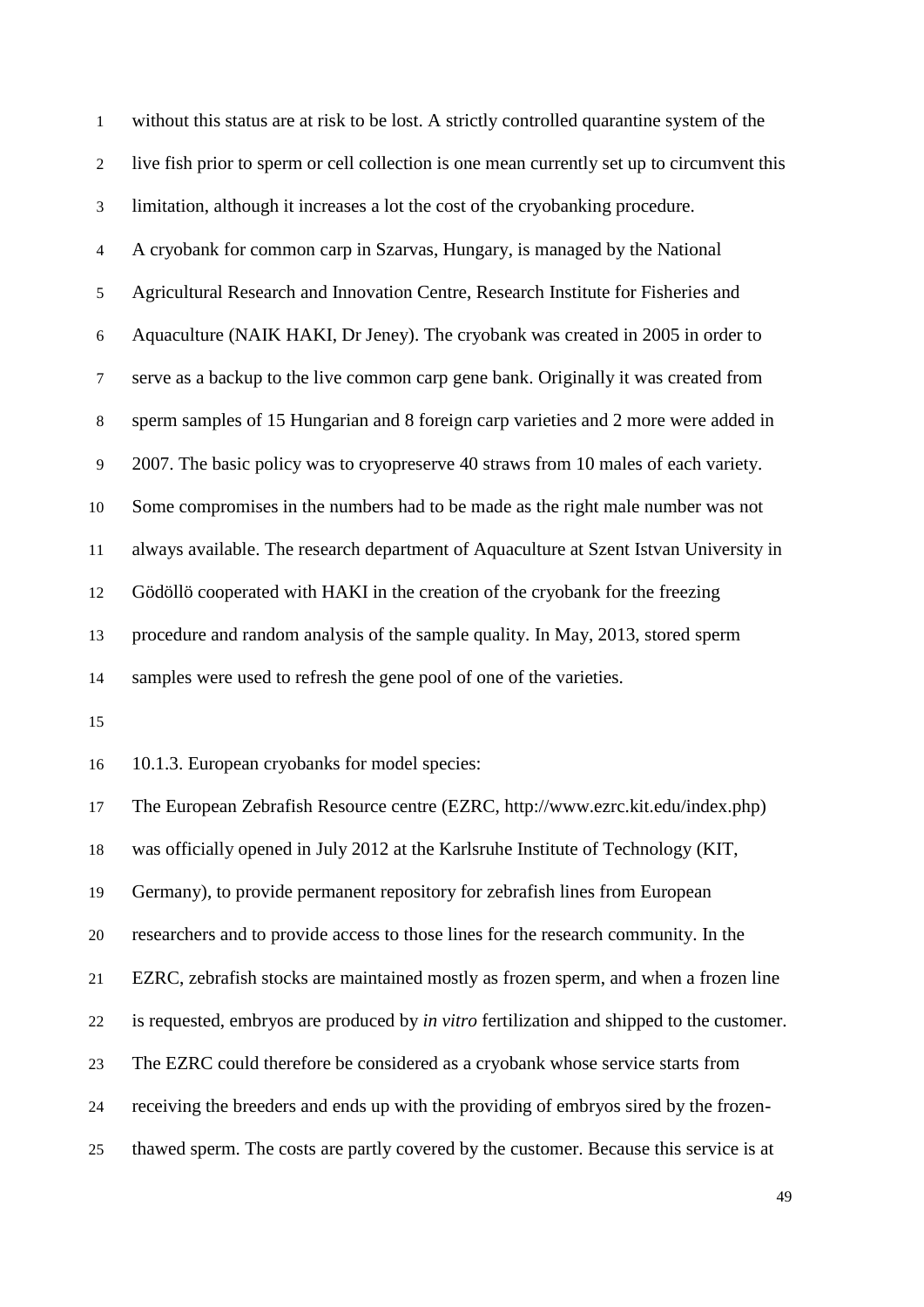the heart of research, one limitation to this open access centre is that the original provider must agree to make the strain freely available to the whole community for non- commercial purposes. Any commercial licensing is negotiated directly between the recipient and the provider. To add up to this open service, some laboratories are in the process of developing local cryobanking to secure their newly made transgenic lines (before they feel ready to release them to the scientific community). The difficulty is that gametes from model species (especially zebrafish and medaka) are more difficult to obtain than naturally fertilized embryos, and cryopreservation and *in vitro* fertilization requires some experience and high quality breeders that are not always available in every research lab (see 2.3 subsection). We believe that such cryobanking should be centralized at a national or regional scale, so that the expertise can be shared between actors, and the equipment and storage costs reduced.

10.1.4. European cryobanks for research

 Beyond all the above-described banks, it is well known that almost every fish research institute has its own cryobank, very often reduced to few liquid nitrogen tanks. These banks often house the breeds and lines developed by the research groups within one department. Some of these banks can also develop some biodiversity conservation purpose, such as the bank at the Department of Gamete and Embryo Biology in Olsztyn (PL) where wild whitefish or farmed carp strains are cryopreserved. These banks are the most difficult to track because of course, the intrinsic purpose of these banks is to provide a local service. It is usually run by the researcher themselves, with very variable traceability systems and security systems. One work package of the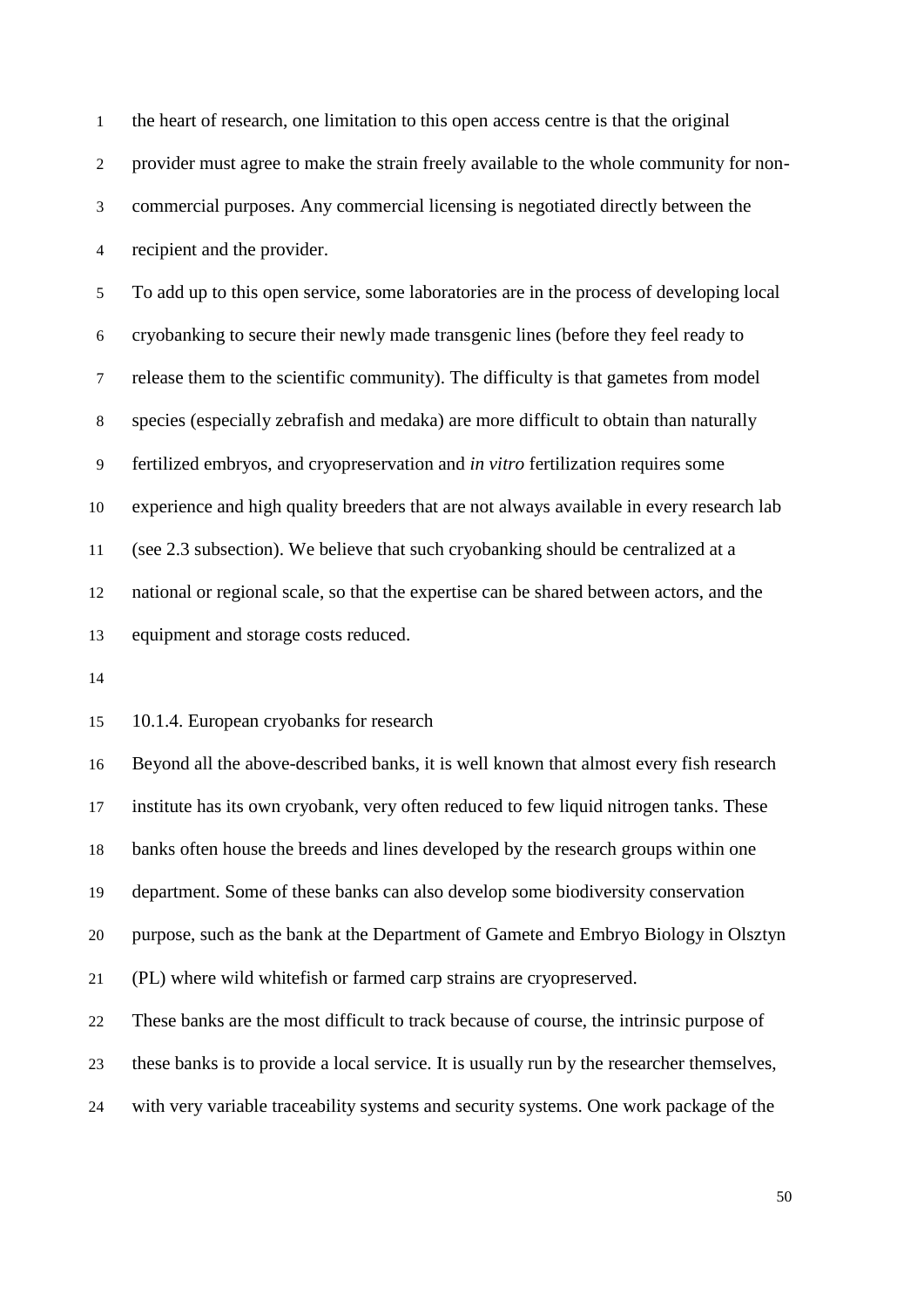H2020 AquaExcel project (http://www.aquaexcel.eu/) is to establish a network of these scattered cryobanks, to standardize the cryobanking pipeline, and to enlarge the availability of the resources to a broader research community.

*10.2. Cryobanking in USA* 

 The following summary provides a short overview of cryobanking with examples of various activities. It is not intended to be a comprehensive listing of efforts or facilities in the United States. At present, there is no formal central or national planning authority in the US for germplasm repositories of aquatic species. A broad array of cryopreservation activities have taken place over the past six decades across the country with earliest efforts relating to research of techniques, mostly in salmonids. As such, some collections were informally accrued by researchers using a wide variety of containers and labelling methods, and using diverse cryopreservation protocols. For example, the Aquatic Germplasm and Genetic Resources Center at Louisiana State University Agricultural Center in Baton Rouge, Louisiana, has an inventory of around 65,000 French straws from a wide range of aquatic species. These samples are utilized as a research resource for various studies and projects rather than as a germplasm repository *per se*. Over the years, with the establishment of working cryopreseration techniques, emphasis

broadened to applications directed at repository development. These included

conservation efforts with imperilled species such as chinook salmon, *Oncorhynchus* 

*tshawytscha* and rainbow trout, *O. mykiss* (Cloud et al., 2011; Harvey et al., 1998),

razorback sucker, *Xyrauchen texanus* (Tiersch et al., 1998), Colorado pikeminnow,

*Ptychocheilus lucius* (Tiersch et al., 2004), and pallid sturgeon, *Scaphirhynchus albus*

(Wayman, 2011). Work with threatened or endangered species has continued with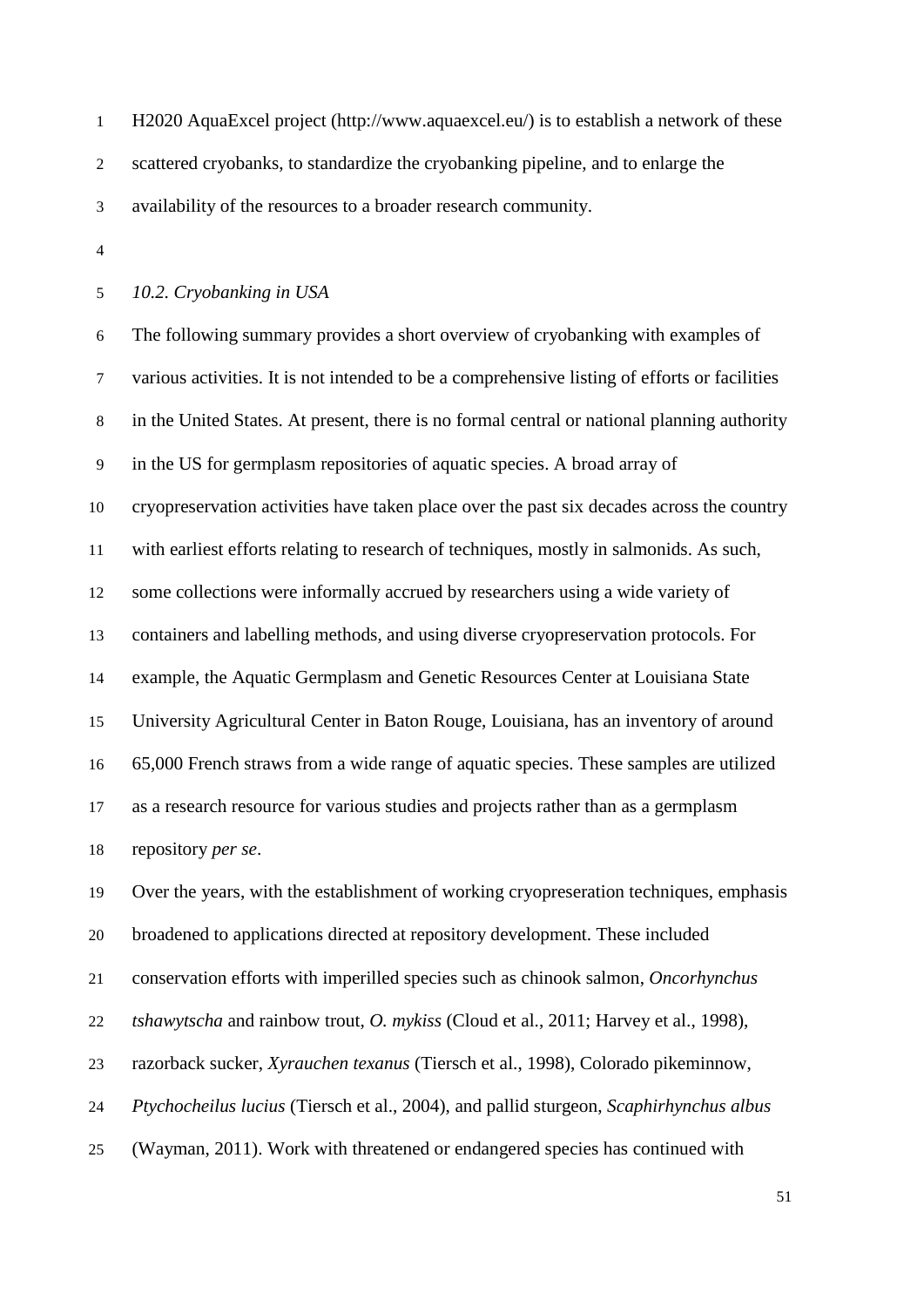| $\mathbf{1}$             | support of the US Fish and Wildlife Service and a repository exists at the USFWS Fish  |
|--------------------------|----------------------------------------------------------------------------------------|
| $\boldsymbol{2}$         | Technology Center in Warms Springs, Georgia, largely for pallid sturgeon, but          |
| 3                        | including sperm from salamanders, and sperm and glochidia from freshwater mussels      |
| $\overline{\mathcal{A}}$ | (Wayman, 2011). This collection currently comprises around 26,000 straws (W.           |
| 5                        | Wayman, personal communication).                                                       |
| 6                        | Another main thrust has been in forming repositories for biomedical research model     |
| $\tau$                   | fishes such as zebrafish (Varga and Westerfield, 2011), and <i>Xiphophorus</i> species |
| 8                        | (Walter, 2011). This work has been supported largely by the US National Institutes of  |
| $\overline{9}$           | Health (NIH), and in April 2007, the National Center for Research Resources of the     |
| 10                       | NIH held a meeting entitled Achieving High Throughput Repositories for Biomedical      |
| 11                       | Germplasm Preservation Workshop in which a large-scale overview was developed for      |
| 12                       | current status and needs for development of germplasm resources for biomedical model   |
| 13                       | species (Rall et al., 2011). The final report is available at: www.esi-                |
| 14                       | bethesda.com/ncrrworkshops/Biomedical/index.aspx. Programmatic development has         |
| 15                       | proceeded in the past few years at the Zebrafish International Resource Center (ZIRC)  |
| 16                       | housed at the University of Oregon in Eugene, Oregon (Varga and Westerfield, 2011).    |
| 17                       | Currently the ZIRC holds the largest biomedical collection in the US with around       |
| 18                       | 60,000 samples from zebrafish representing some 9,000 lines and 26,000 characterized   |
| 19                       | single alleles. To exclude redundancies, a curator-approved name must be established   |
| $20\,$                   | with the Zebrafish Model Organism Database called ZFIN (www.zfin.org). A similar,      |
| 21                       | but smaller repository is being developed for live-bearing fishes held at the          |
| 22                       | Xiphophorus Genetic Stock Center (XGSC) housed at Texas State University in San        |
| 23                       | Marcos, Texas (http://www.xiphophorus.txstate.edu/).                                   |
| 24                       | A major national-level advance for aquatic germplasm resources came in 1990 when       |
| 25                       | national legislation was passed that provided the US Department of Agriculture         |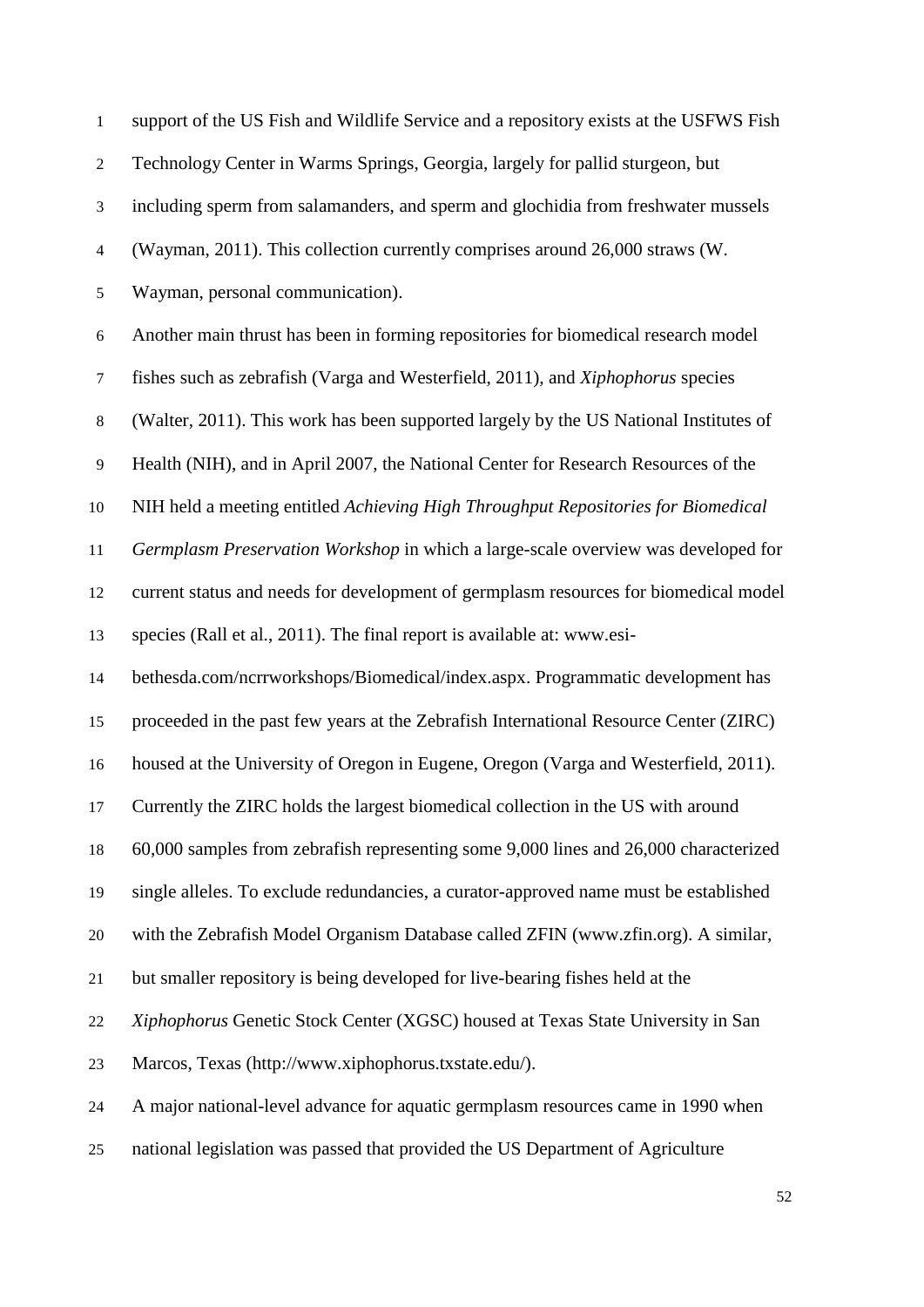(USDA) with a mandate to conserve animal genetic resources (Blackburn, 2011). This legislation provided support for public and private sector initiatives to address conservation of genetic resources (National Research Council, 1993). In 1999, the USDA formed the National Animal Germplasm Program (NAGP) housed in Ft. Collins, 5 Colorado (http://nrrc.ars.usda.gov/A-GRIN/main\_webpage/ars?record\_source=US). The NAGP is patterned after the well-established USDA National Plant Germplasm System, and has essentially unlimited storage capabilities available based on current national usages of aquatic germplasm. The NAGP is organized around permanent species committees for beef and dairy cattle, swine, goats and sheep, poultry, and aquatic species. The Aquatic Species Committee brings together members from universities, industry, and federal agencies, and is responsible for providing an interface for parties that wish to place material into the NAGP collection or to remove it. The current inventory is maintained in a database that can be viewed at: www.ars- grin.gov:8080/j2ee/nagppub/jsp/nagp/drilldown2.jsp. At present the core collection at NAGP has an inventory of 32,500 samples from around 3,000 individual animals representing major groupings of freshwater and marine fishes, and marine invertebrates. Aquatic species comprise 4.4% of the entire NAGP collection based on number of samples, but comprise 15% of the entire collection based on number of individuals. This program, database, its collection, and core capabilities are a tremendous resource for aquatic germplasm conservation in the United States, and has been developing relationships with other countries such as Brazil and Canada. Samples from other collections, such as those mentioned above from the LSU Agricultural Center, USFWS, XGSC, and ZIRC are routinely transferred into the collection at NAGP. Large collections such as those from the Nez Perce tribe, University of Idaho and Washington State University (some 50,000 samples) of chinook salmon and rainbow trout (also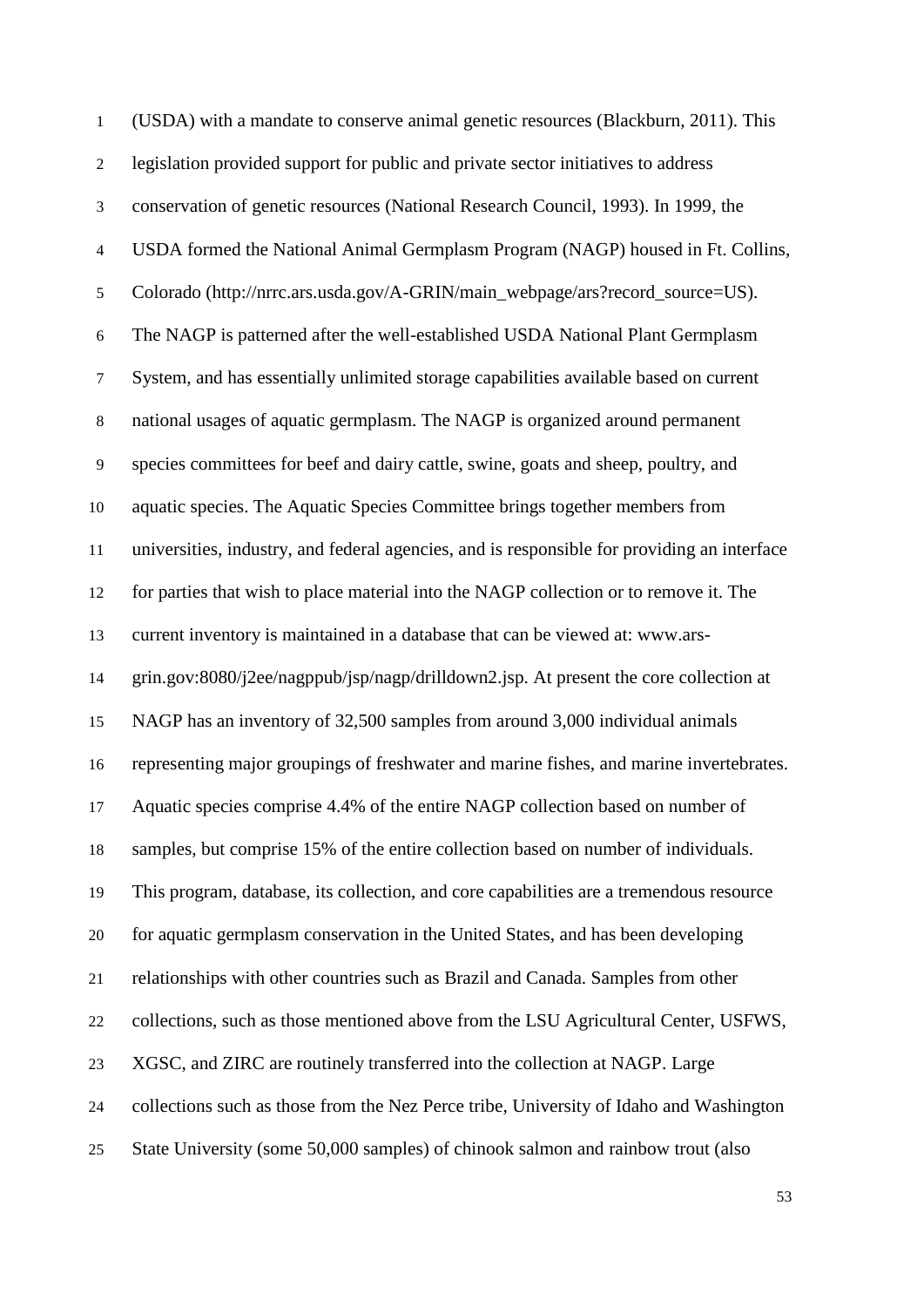| $\mathbf{1}$     | mentioned above, Cloud et al., 2011) have been transferred to NAGP because resources        |
|------------------|---------------------------------------------------------------------------------------------|
| $\boldsymbol{2}$ | became unavailable for archival storage at the facilities that performed the original       |
| $\mathfrak 3$    | collections. These samples are being catalogued into the database for inclusion in the      |
| $\overline{4}$   | core collection (H. Blackburn, personal communication). The NAGP can provide a              |
| $\mathfrak{S}$   | useful model for aquatic species in general for the development of an integrated            |
| 6                | repository system that incorporates a single or a few well-equipped, experienced central    |
| $\boldsymbol{7}$ | facilities that carry out most of the cryopreservation work using samples or broodstock     |
| $\,8\,$          | sent to the facility (Caffey and Tiersch, 2011). Other facilities can serve as satellite    |
| 9                | repositories to protect backup samples, or as user endpoints for the samples, such as in    |
| 10               | working hatcheries.                                                                         |
| 11               | Overall, application of cryopreservation and development of cryobanking for fishes or       |
| 12               | other aquatic species constitutes a balancing act of attempting to generalize observations  |
| 13               | into basic principles while recognizing the considerable diversity that exists across these |
| 14               | organisms. To address this, the Aquatic Species Committee of the NAGP has employed          |
| 15               | the following concepts: i) be aware of the differences among entities such as species and   |
| 16               | user groups; ii) focus on the commonalities across groups and technologies; iii)            |
| 17               | generalize technology development to the extent possible; iv) target broad application of   |
| 18               | findings; v) work to reduce barriers to communication and integration across                |
| 19               | communities (e.g., species, commodity groups, or private and public sectors), and vi)       |
| 20               | work to establish standardization and harmonization in protocols, terminology, and          |
| 21               | reporting in the aquatic species cryopreservation literature. Future expansion of           |
| 22               | cryobanking in the US will likely rest upon advances in high-throughput                     |
| 23               | cryopreservation and commercial-scale application (Hu and Tiersch, 2011; Tiersch,           |
| 24               | 2011).                                                                                      |
|                  |                                                                                             |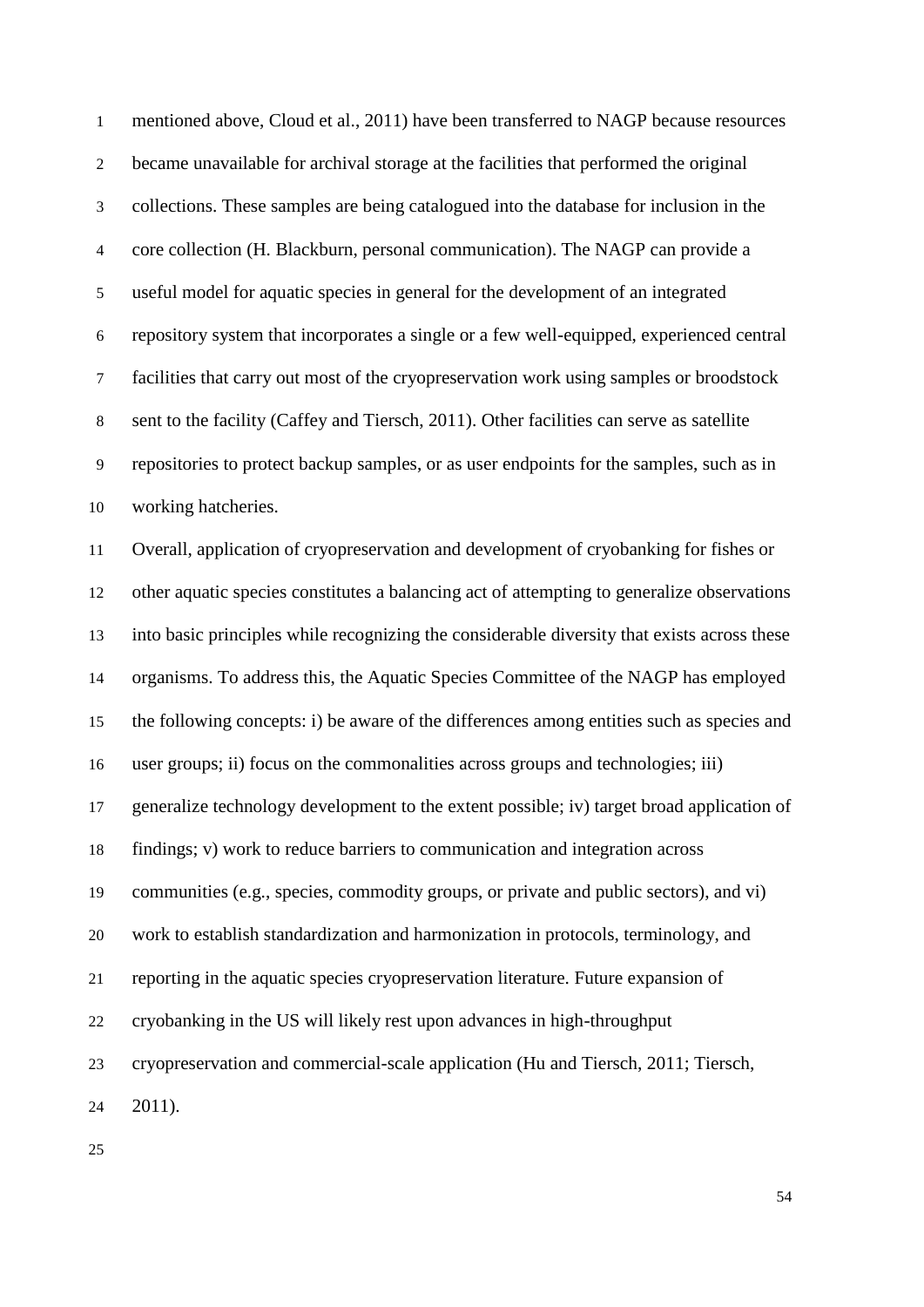### *10.3. Cryobanking in Brazil*

Brazil contains the largest number of hydrographic basins, the largest amount of

freshwater available in the world and more than 8,000 km of coastal regions.

 Consequently, Brazil holds the incredible number of 885 marine species and more than 2,100 freshwater species (Buckup and Menezes, 2003), corresponding to almost 21% of the total number of fish species in the world (Reis et al., 2003), and probably higher due to the large diversity and a considerable number of hydrographic basins that has not yet been studied (Agostinho et al., 2005).

 Due to environmental changes mostly caused by human activities such as hydroelectric dams, pollution and overfishing, many fish species and especially those that migrate during the spawning season, are set as endangered. The use of sperm cryobanking could be an alternative to protect this species from extinction by preserving genetic diversity. Many Brazilian fish species have been subjected to sperm cryopreservation studies mainly during the past decade, and these studies have been compiled in recent reviews (Godinho and Viveiros, 2011; Viveiros et al., 2014). However, data on post-thaw sperm quality are highly heterogeneous even for the same species; some reports are incomplete and, given that only positive results are usually published, the true variability of results remains unknown (Viveiros, 2005). Thus, development of reliable cryopreservation protocols for fish sperm are often performed on a species-by-species basis and it differs from one region to another.

 In Brazil, the routine use of sperm cryobanks in hatchery production is very limited, if present, but for conservational purposes it is a feasible alternative. The Brazilian Agriculture Research Corporation (EMBRAPA) is in charge of holding germplasm banks of different species of plants, animals and microorganisms of the whole country. The Unit of Pantanal, in the city of Corumbá, holds a sperm cryobank of *Piaractus*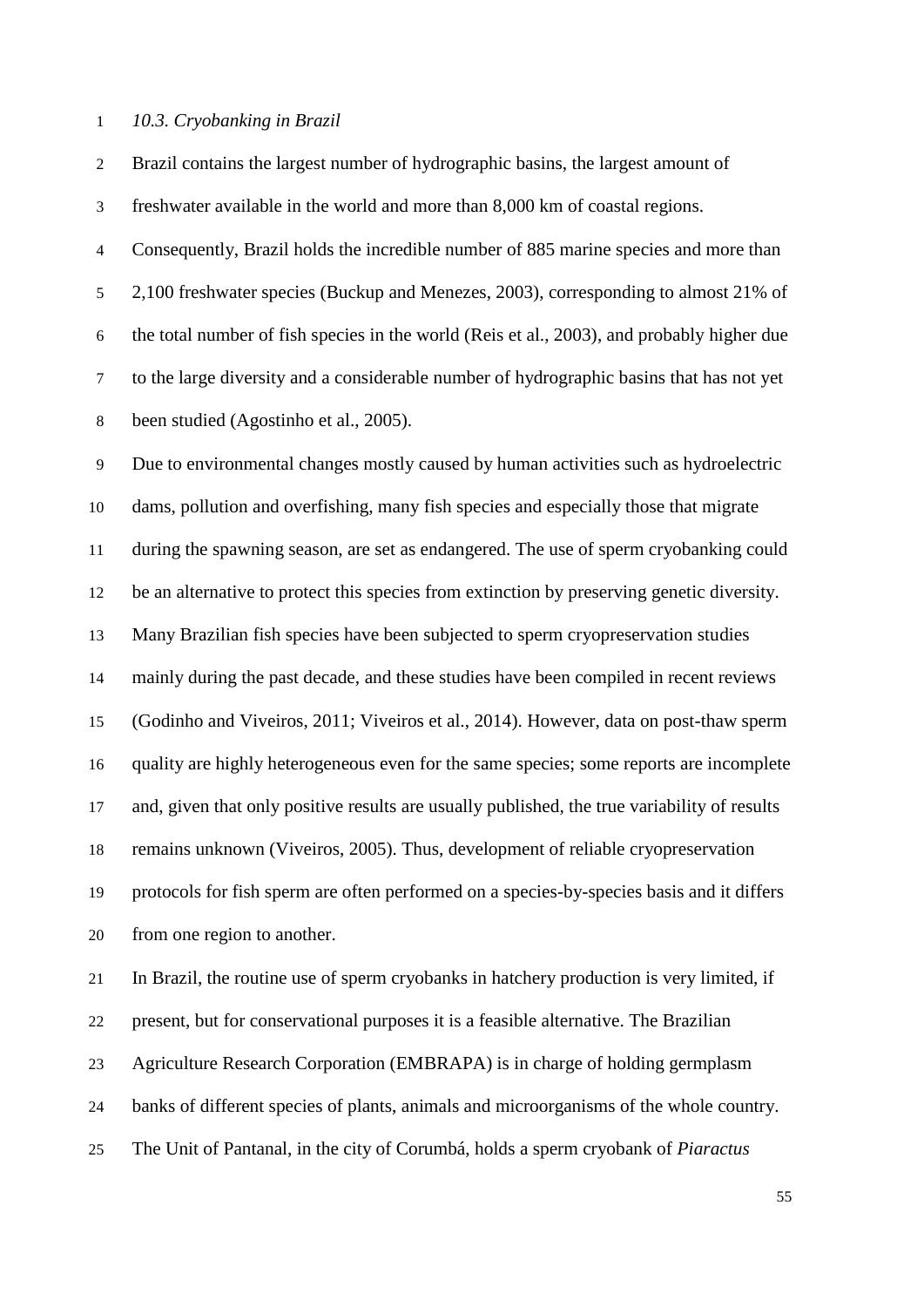| $\mathbf{1}$             | mesopotamicus, Salminus brasiliensis, Brycon hilarii, Pseudoplatystoma corruscans                     |
|--------------------------|-------------------------------------------------------------------------------------------------------|
| $\boldsymbol{2}$         | and Pseudoplatystoma reticulatum, from the rivers Taquari and Miranda (Resende and                    |
| 3                        | Marques, 2009). Since 2012, the Unit of Fisheries and Fish Culture, in the city of                    |
| $\overline{\mathcal{L}}$ | Palmas, is organizing a DNA cryobank in order to allow identification and conservation                |
| 5                        | of fish species native to Araguaia-Tocantins basin. This bank stores DNA samples from                 |
| 6                        | 68 Amazonian fish species, including some important commercial species such as                        |
| $\tau$                   | Colossoma macropomum, Brycon amazonicus, Piaractus brachypomus and Arapaima                           |
| $\,8\,$                  | gigas (Barroso et al., 2013). Finally, the Unit of Tabuleiros Costeiros, in the city of               |
| $\overline{9}$           | Aracajú, holds DNA and sperm cryobanks of C. macropomum (Dr. A.N. Maria,                              |
| 10                       | personal communication).                                                                              |
| 11                       | Besides EMBRAPA, there are some cryobanks at Institutes and Universities in Brazil.                   |
| 12                       | At the Institute Chico Mendes for Biodiversity Conservation (CEPTA/ICMBio), in the                    |
| 13                       | city of Pirassununga, sperm of Brycon orbignyanus, Brycon vermelha, P.                                |
| 14                       | <i>mesopotamicus</i> , among other species, are stored for both conservational and restocking         |
| 15                       | purposes (Dr J.A. Senhorini, personal communication). Among the Universities, just to                 |
| 16                       | name a few, UFLA, in the city of Lavras, holds sperm cryobanks of <i>Brycon insignis</i> , <i>B</i> . |
| 17                       | orbignyanus, Prochilodus lineatus, Steindachneridion parahybae, S. brasiliensis,                      |
| 18                       | among other species, and UEM in the city of Maringá holds samples of B. orbignyanus,                  |
| 19                       | Leporinus sp, Leporinus elongates, P. lineatus, P. mesopotamicus, Pseudoplatystoma                    |
| 20                       | reticularum, Salminus brasiliensis, Schizodon spp, among other species (Dr. R.P.                      |
| 21                       | Ribeiro, personal communication), for both research and restocking purposes.                          |
| 22                       |                                                                                                       |
| 23                       | 10.4. Cryobanking in Australia and New Zealand                                                        |
| 24                       | In both New Zealand and Australia there are only a handful of cryobanks for aquatic                   |

species and cell types. The banks have been created and maintained for a variety of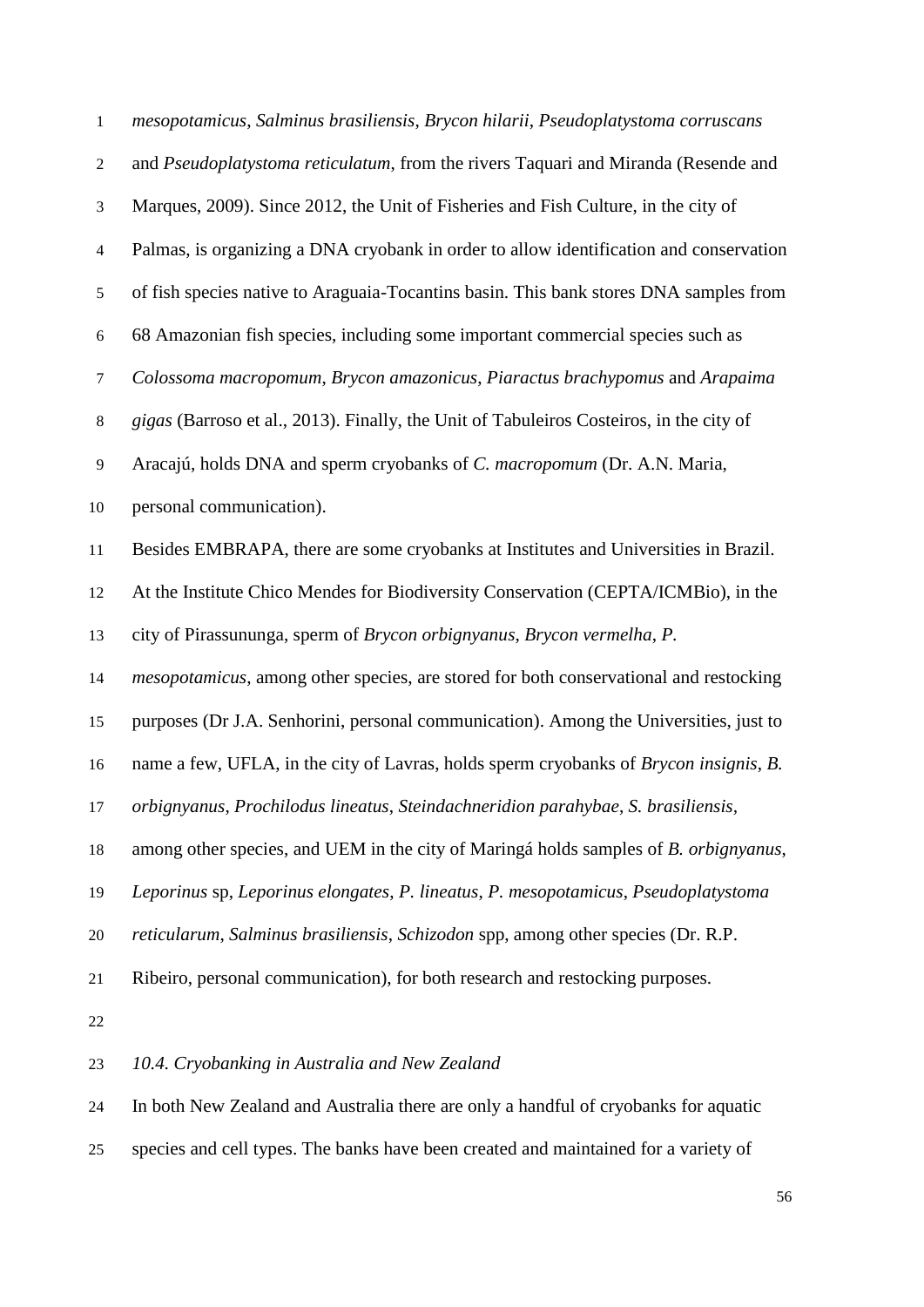purposes from fundamental to applied research, and from conservation to commercial applications.

10.4.1. Cryobanks of molluscs

 Cryopreservation is potentially a powerful tool for selective breeding and hatchery production of molluscs (Adams et al., 2011, 2015; Tiersch et al., 2007). It can enable breeders to have complete control over parental crosses and provide a resource for breeders to return to when breeding programme objectives change. In hatchery production, it can reduce broodstock conditioning costs and allow excess gametes from a spawning to be stored for later use. The benchmarks for incorporating cryopreservation in selective breeding and in hatchery production differ. For hatchery 12 production,  $\sim$ 350 million – 1 billion early D-stage larvae are required for each commercial batch. However, selective breeding requires only ~100 000 larvae per family. Cryopreserving mollusc gametes and early embryos can also be useful in ecotoxicology for carrying out direct toxicity assessments outside the natural spawning season (Adams et al., 2015). Cryopreservation methods have been developed for the sperm of New Zealand's commercially important shellfish species including the greenshell™ mussel (*Perna canaliculus*), Pacific oyster (*Crassostrea gigas*) and abalone (paua; *Haliotis iris*) (Adams et al., 2008, 2011, 2015; Smith et al., 2012). The Cawthron Institute runs selective breeding programs for greenshell™ mussel and Pacific oyster for the New Zealand aquaculture industry. As part of these programs, sperm collected from individuals used to make family crosses in a breeding run is banked. Methods have also been developed for cryopreserving Pacific oyster oocytes and for larvae of greenshell™ mussels and Pacific oyster (Paredes et al., 2012, 2013; Tervit et al., 2005). These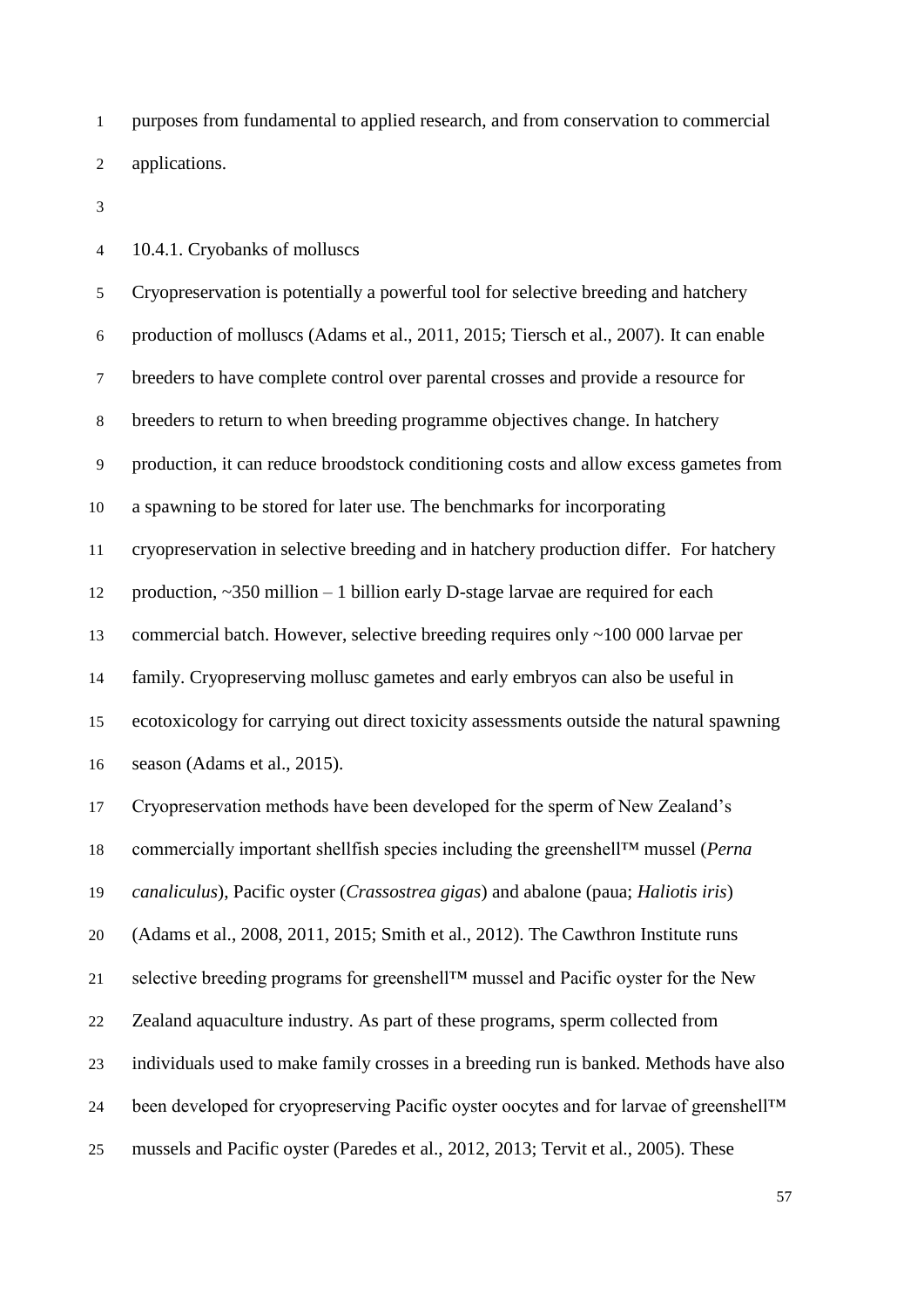| $\mathbf{1}$ | methods have not yet been incorporated in either selective breeding or hatchery              |
|--------------|----------------------------------------------------------------------------------------------|
| 2            | production and further research is needed to improve the reliability of these methods for    |
| 3            | both purposes. The current methods for sperm are also being continually refined and          |
| 4            | methods for emerging species such as geoduck (Panopea zelandica) are being                   |
| 5            | developed (Adams et al., 2012).                                                              |
| 6            | In Australia, gametes and embryos of the blue mussel, <i>Mytilus galloprovincialis</i> , are |
| $\tau$       | banked for out of season commercial production (Xiaoxu Li, SARDI, personal                   |
| 8            | communication) but presently there is no banking for selective breeding (Liu and Li,         |
| 9            | 2015; Paredes et al., 2013).                                                                 |
| 10           |                                                                                              |
| 11           | 10.4.2. Microalgae cryobanks                                                                 |
| 12           | In New Zealand, the Cawthron Institute maintains the Cawthron Institute Culture              |
| 13           | Collection of Microalgae (CICCM) - a collection of over 400 strains of freshwater and        |
| 14           | marine microalgae as well as cyanobacteria collected from New Zealand waters                 |
| 15           | (Krystyna Ponikla, Cawthron Institute, personal communication). Over 250 of these            |
| 16           | strains are held cryopreserved in liquid nitrogen. The collection includes a number of       |
| 17           | unique species and strains and underpins applied and fundamental research including:         |
| 18           | characterisation of algal toxin producers and their toxins, phytoplankton monitoring,        |
| 19           | validation of molecular-based detection tools, as well as research for bioactive and         |
| 20           | novel compounds (Rhodes et al., 2006; Woods et al., 2008).                                   |
| 21           | In Australia, CSIRO maintains the Australian National Algae Culture Collection.              |
| 22           | Although the collection contains over 1000 strains of microalgae, almost all are             |
| 23           | maintained in liquid/agar cultures with only a few, mainly thraustochytrids, maintained      |
| 24           | at -80°C (Ian Jameson, CSIRO National Facilities and Collections, personal                   |
| 25           | communication). The University of Queensland has its own cryobank of microalgae              |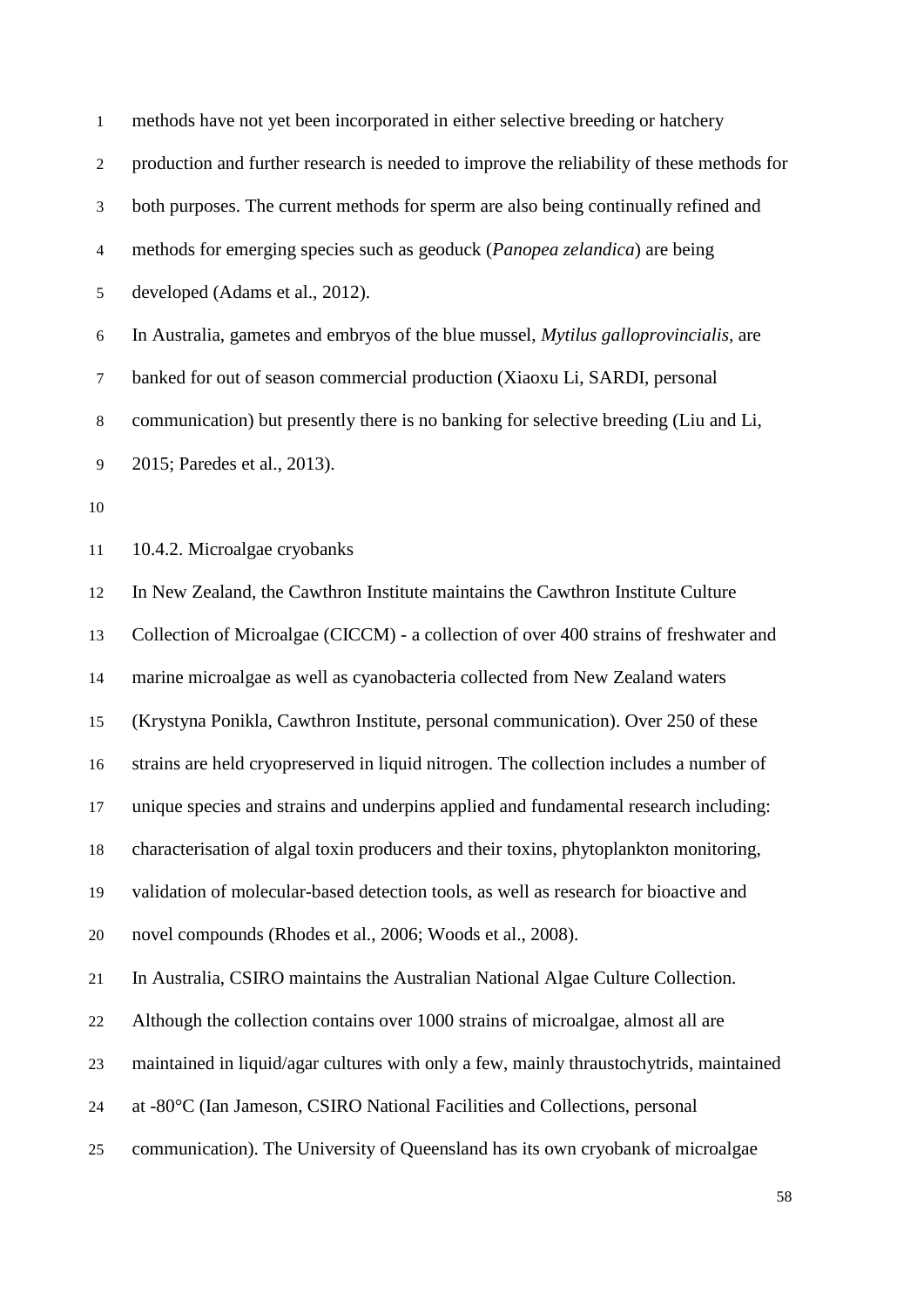| $\mathbf{1}$   | containing over 200 strains (Ben Hankamer, University of Queensland, personal              |
|----------------|--------------------------------------------------------------------------------------------|
| $\overline{2}$ | communication) (Bui et al., 2013) and is used for algal biotechnology research             |
| 3              | including sustainable production of biodiesel, protein-rich animal feed and other high     |
| 4              | value products from microalgae (http://www.schenklab.com/research-groups/algae-            |
| $\mathfrak s$  | biotechnology/).                                                                           |
| $\sqrt{6}$     |                                                                                            |
| $\tau$         | 10.4.3. Cryobanking of fish                                                                |
| 8              | Sperm cryobanks are maintained in some fish hatcheries as part of their selective          |
| 9              | breeding programmes. New Zealand King Salmon has a selective breeding programme            |
| 10             | for the King salmon (also known as chinook salmon; Oncorhynchus tshawytscha) that it       |
| 11             | farms. It maintains a cryobank of sperm dating back to 1996 frozen using a method          |
| 12             | developed in house (Jon Bailey, New Zealand King Salmon; Jane Symmonds, NIWA,              |
| 13             | personal communication). Each year New Zealand King Salmon selects around 10               |
| 14             | males with different traits, often unusual, or low incidence ones to add to its bank. This |
| 15             | year they will trial a different method using cryogenetics' square packs.                  |
| 16             | In Australia, the CSIRO and Salmon Enterprises of Tasmania Pty Limited (SALTAS)            |
| 17             | run a joint project to enhance selective breeding of Atlantic salmon (Salmo salar) for     |
| 18             | the Australian salmon farming industry.                                                    |
| 19             | (http://www.csiro.au/en/Research/AF/Areas/Aquaculture/Premium-breeds/breeding-             |

- salmon/ ). This program also cryopreserves milt (Peter Kube, CSIRO, personal
- communication).

10.4.4. Cryobanking of other species

With increasing pressure from climate change, habitat loss, over fishing and

anthropogenic inputs, many aquatic species are now threatened or endangered. In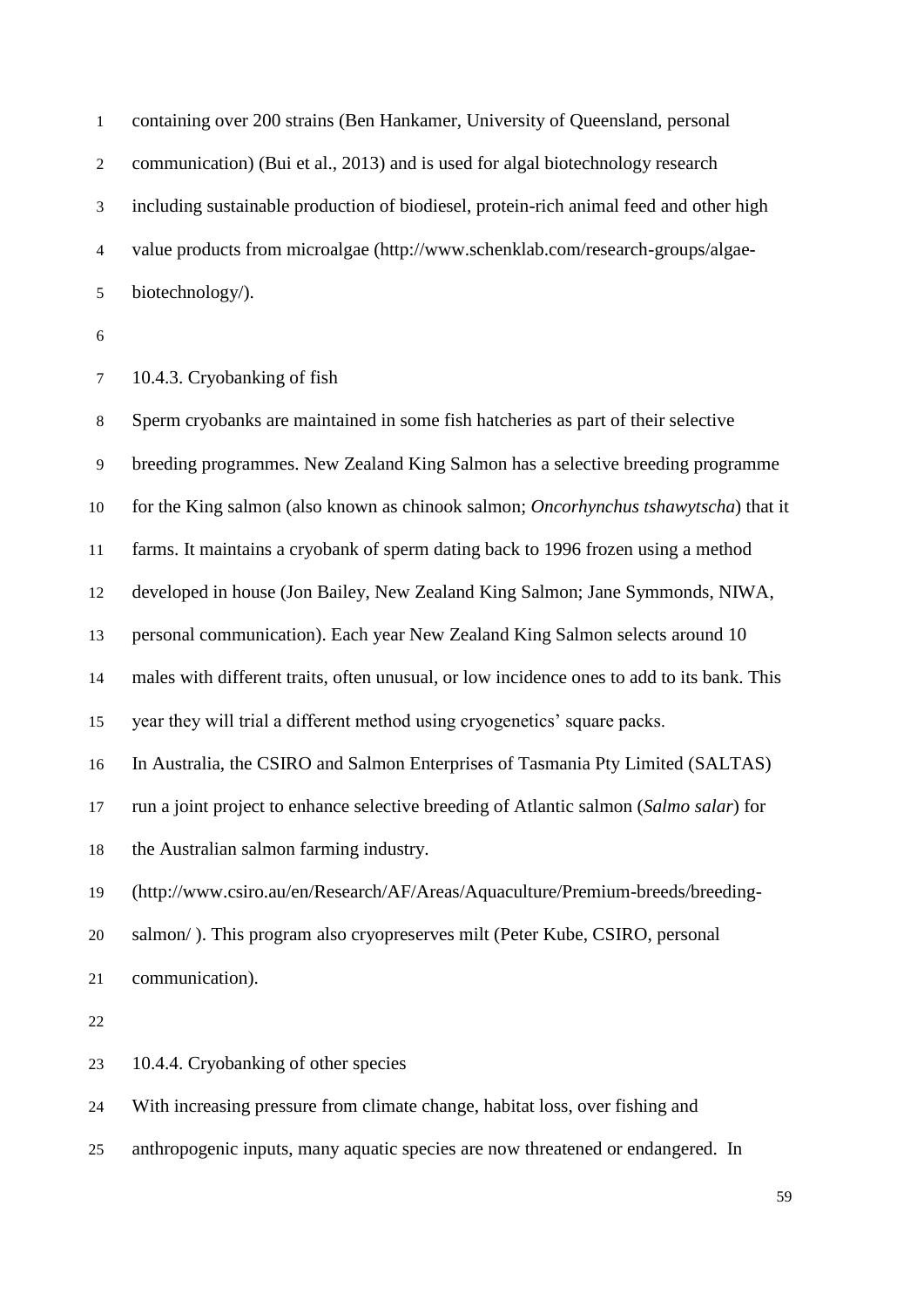| $\mathbf{1}$ | Australia and New Zealand, cryopreservation research is being carried out on            |
|--------------|-----------------------------------------------------------------------------------------|
| 2            | germplasm from a range of species from frogs to elasmobranchs (Jonathan Daly, The       |
| 3            | Australian Frozen Zoo; Rebecca Hobbs, Taronga Conservation Society Australia,           |
| 4            | personal communication) (Browne et al., 2002).                                          |
| 5            | The Taronga Conservation Society Australia maintains the Taronga CryoReserve $-a$       |
| 6            | bank that stores germplasm from "at risk" species (Rebecca Hobbs, Taronga               |
| 7            | Conservation Society Australia, personal communication). At this time, the bank         |
| 8            | maintains germplasm from a number of coral species from the Great Barrier Reef          |
| 9            | (Hagedorn and Spindler, 2014; Hagedorn et al., 2012) as well as from Dugong (Dugong     |
| 10           | <i>dugon</i> ) and these are the only aquatic species in the bank. The CryoReserve also |
| 11           | participates in projects investigating sperm cryobiology of other "at risk" species.    |
| 12           |                                                                                         |
| 13           | 11. Concluding remarks                                                                  |

 Cryopreservation of germ cells has a huge potential, especially concerning sperm research that has been quite developed. Research on germplasm cryobanking of aquatic species embrace diverse cell types including sperm, oocytes, somatic cells, spermatogonia and primordial germ cells, besides cryopreservation of embryos and larvae, both successfully developed in invertebrate species. In fish species, sperm cryopreservation has been quite developed mainly due to the handicaps presented by other cell types such as oocytes or embryos, which needs the optimization of protocols for both cryopreservation and oocyte *in vitro* maturation. Recent studies have arisen on cryopreservation of primordial germ cells as an alternative for the cryopreservation of both paternal and maternal genomes. However, more work needs to be carried out in the development of reproductive biotechnological tools, such as transplantation, to restore an individual or a species. Cryopreservation of fish tissues, especially fin pieces, can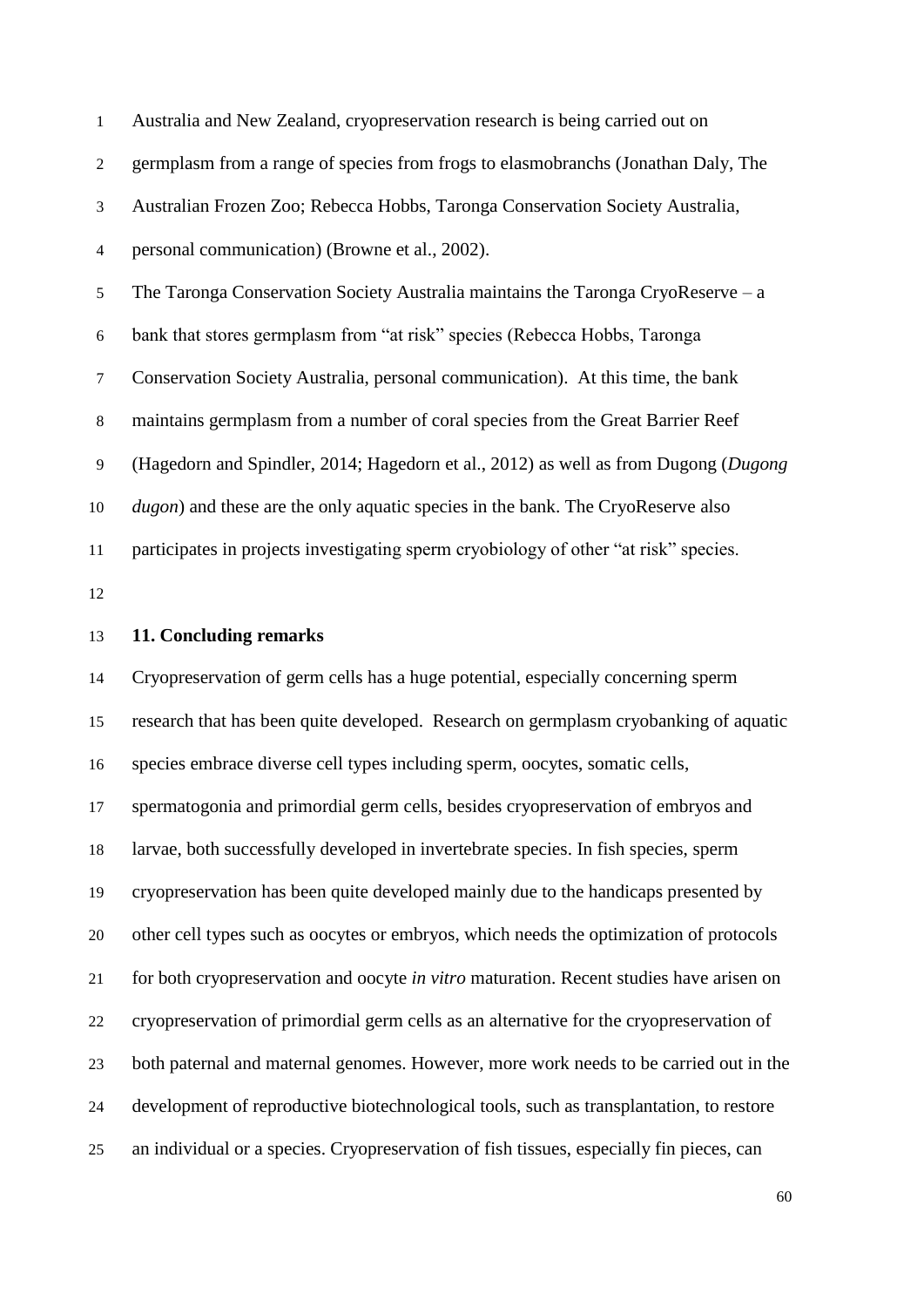easily be considered for cryobanking with some minor technical adjustments. However, the regeneration methods necessary to recover the fish are still at the level of research development: although the nuclear transfer technology is globally mastered in fish, the reprogramming of the somatic gene expression into an embryonic pattern has to be extensively studied in order to yield higher development rates. The limitations to interspecific nuclear transfer have to be explored as well. Last, reprogramming of somatic cells into primordial germ cells is an open field with still very little data in fish. Cryopreservation methods are developed for various purposes: to assist reproduction in aquaculture, to be applied in selective breeding programs or to be applied in species conservation actions. In the recent years, the aquaculture industry has been suffering technological advancements accompanied by an increased interest on sperm cryopreservation. However, the application of cryopreservation methods as part of the greater fish farming industry is still limited in comparison to the cryopreservation industry serving domestic livestock farming. This is mainly due to the absence of standardized methods for fish sperm cryopreservation. To solve this issue, cryobiologists are doing a huge effort to reduce ambiguities in reporting cryopreservation results, but more specific guidelines might be necessary for aquatic species to establish protocols universally accepted. Germplasm cryobanking of aquatic species has significant potential, but to optimize the management of these banks a multidisciplinary team with skills in genetics, reproductive physiology, cryobiology and data administration is required. Thus, careful planning and cooperation among various disciplines involved in a given conservation program, and a close cooperation of cryobiologists with other representatives of science and management, is a key factor for the successful use of cryopreservation.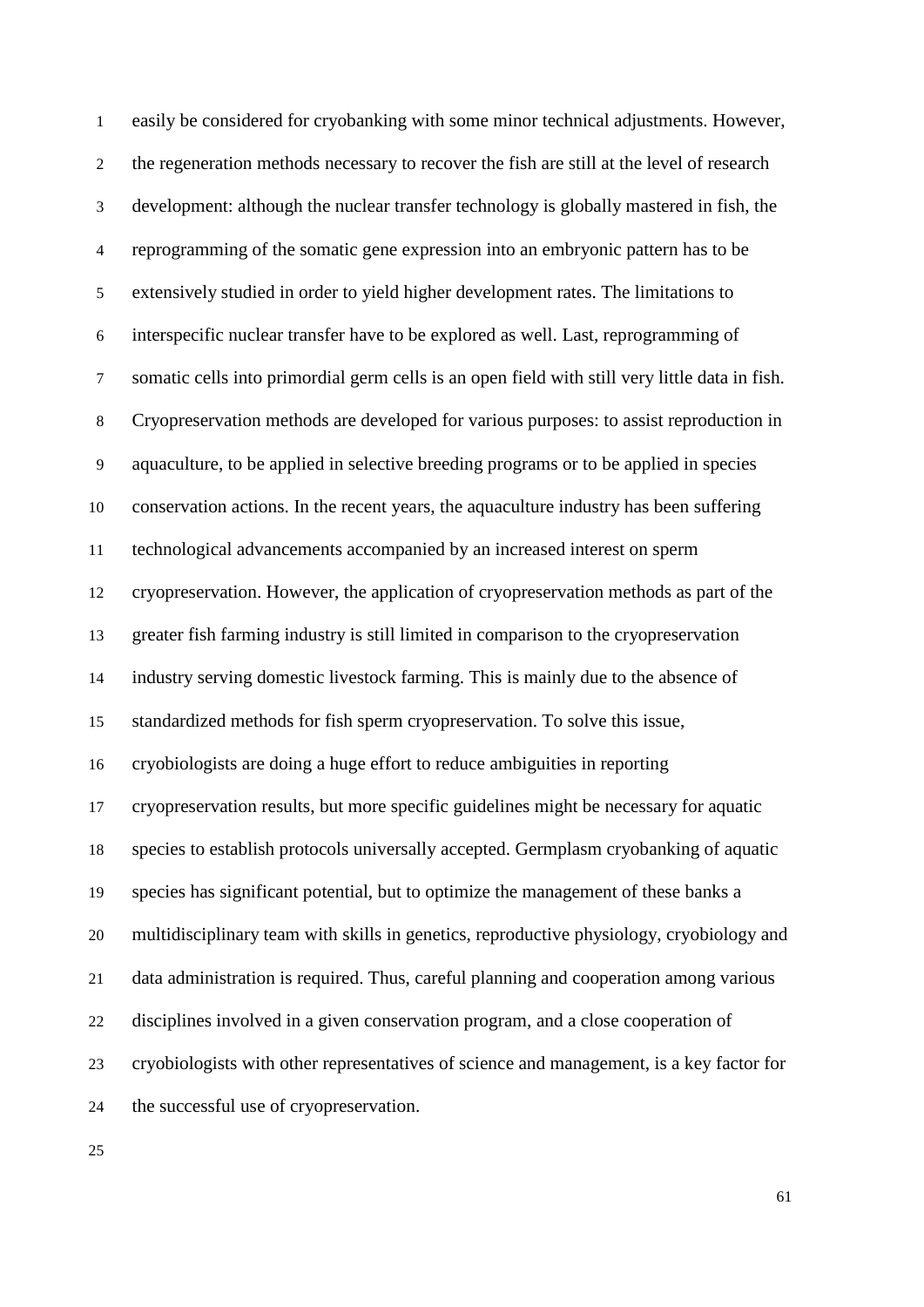# **Acknowledgements**

| 2  | The authors thank Dr E. Kopeika, Dr M. Flajšhans, Dr B. Dzyuba, Dr S. Rakers, Dr A.     |
|----|-----------------------------------------------------------------------------------------|
| 3  | Ciereszko and Dr R. Geisler for their help in tracking the history of the European      |
| 4  | cryobanks. This work was partially funded by COST Office (Food and Agriculture          |
| 5  | COST Action FA1205: AQUAGAMETE) and projects KLING 31-03-05-FEP-73,                     |
| 6  | CRIOBIV 31-03-05-FEP-59, REPLING 31-03-05-FEP-69 financed by Portuguese                 |
| 7  | PROMAR program; grants AGL2011-27787 and AGL2014-53167-C3-3-R from the                  |
| 8  | Spanish Ministry of Economy and Competitiveness; NKFIH grant K109847,                   |
| 9  | 9878/2015/FEKUT of the Ministry of Human Resources of Hungary awarded to Szent          |
| 10 | István University; French program "Investissements d'Avenir" ANR-11-INBS-0003           |
| 11 | (CRB-Anim 2013-2019), and Creche (Ofimer 136/08/C) and CRB anim (ANR-11-                |
| 12 | INBS-0003); National Institutes of Health of U.S. (5R24OD010441); New Zealand           |
| 13 | Ministry of Business, Innovation and Employment (CAWX1315); Brazilian funding           |
| 14 | agencies FAPEMIG and CNPq; and FCT postdoctoral fellowship                              |
| 15 | (SFRH/BPD/48520/2008) funded by Portuguese National Funds (MEC).                        |
| 16 |                                                                                         |
| 17 |                                                                                         |
| 18 | <b>References</b>                                                                       |
| 19 | Acosta-Salmón, H., Jerry, D.R., Southgate, P.C., 2007. Effects of cryoprotectant agents |
| 20 | and freezing protocol on motility of black-lip pearl oyster (Pinctada                   |
| 21 | margaritifera L.) spermatozoa. Cryobiology. 54, 13-18.                                  |
| 22 | Adams, S.L., Hessianand, P.A.V., Mladenov, P.V., 2004. Cryopreservation of sea          |
| 23 | urchin (Evechinus chloroticus) sperm. Cryoletters. 25, 287-299.                         |
| 24 | Adams, S.L., Hessian, P.A., Mladenov, P.V., 2006. The potential for cryopreserving      |
| 25 | larvae of the sea urchin, <i>Evechinus chloroticus</i> . Cryobiology. 52, 139-145.      |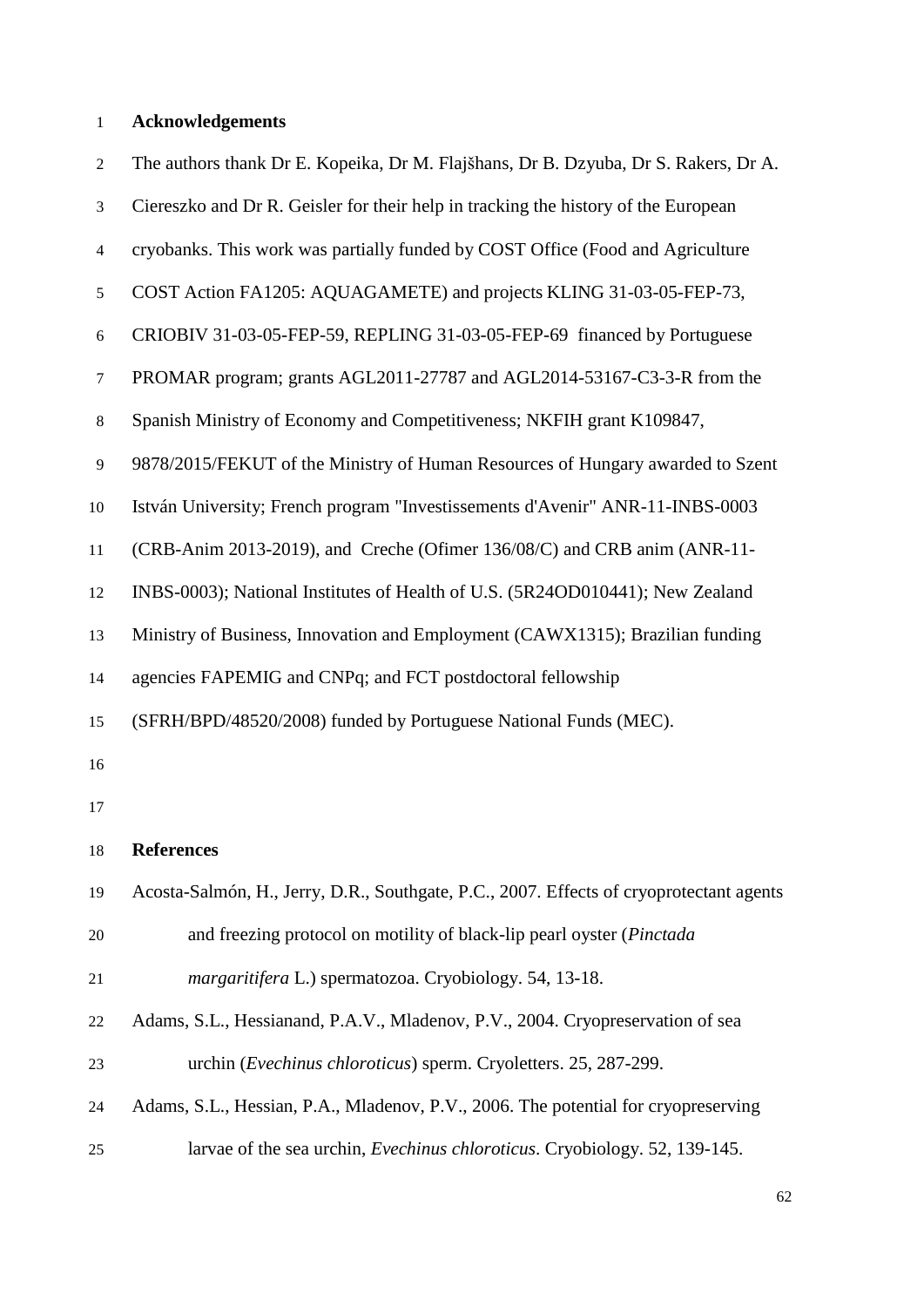| $\mathbf{1}$   | Adams, S.L., Salinas-Flores, L., Lim, M.H., 2013. Diet conditioning of Pacific oyster, |
|----------------|----------------------------------------------------------------------------------------|
| $\overline{c}$ | Crassostrea gigas, broodstock to improve oocyte cryopreservation success. J.           |
| 3              | Shellfish Res. 32, 391-399.                                                            |
| $\overline{4}$ | Adams, S.L., Smith, J.F., Taylor, J., McGowan, L., Tervit, H.R., 2015.                 |
| 5              | Cryopreservation of Greenshell Mussel™ (Perna canaliculus) Sperm. In:                  |
| 6              | Wolkers, W.F., Oldenhof, H. (Eds.), Cryopreservation and Freeze-Drying                 |
| 7              | Protocols, Methods in Molecular Biology vol 1257. Springer Science +                   |
| $8\,$          | Business, New York, pp. 329-336.                                                       |
| $\mathbf{9}$   | Adams, S.L., Smith, J.F., Roberts, R.D., Janke, A.R., King, N.G., Tervit, H.R., Webb,  |
| 10             | S.C., 2008. Application of sperm cryopreservation in selective breeding of the         |
| 11             | Pacific oyster, Crassostrea gigas (Thunberg). Aquac. Res. 39, 1434-1442.               |
| 12             | Adams, S.L., Smith, J.F., Tervit, H.R., Gale, S.L., McGowan, L.T., Morrish, J.R.,      |
| 13             | Watts, E., Taylor, J., 2012. Cryopreservation and fertility of geoduck (Panopea        |
| 14             | zelandica) sperm and oocytes. Cryobiology. 65, 344-345.                                |
| 15             | Adams, S.L., J.F., S., Tervit, H.R., McGowan, L.T., Roberts, R.D., Janke, A.R., King,  |
| 16             | N.G., Gale, S.L., Webb, S.C., 2011. Cryopreservation of Molluscan Sperm:               |
| 17             | Pacific Oyster, Green-lipped Mussel, and Paua Abalone. In: Tiersch, T.R.,              |
| 18             | Green, C.C. (Eds.), Cryopreservation in Aquatic Species, 2nd Ed. World                 |
| 19             | Aquaculture Society, Baton Rouge, Louisiana, pp. 562-573.                              |
| 20             | Agostinho, A.A., Thomaz, S.M., Gomes, L.C., 2005. Conservation of the biodiversity     |
| 21             | of Brazil's inland waters. Conserv. Biol. 19, 646-652.                                 |
| 22             | Ahammad, M.M., Bhattacharyya, D., Jana, B.B., 2003. Stage-dependent hatching           |
| 23             | responses of rohu (Labeo rohita) embryos to different concentrations of                |
| 24             | cryoprotectants and temperatures. Cryobiology. 46, 2-16.                               |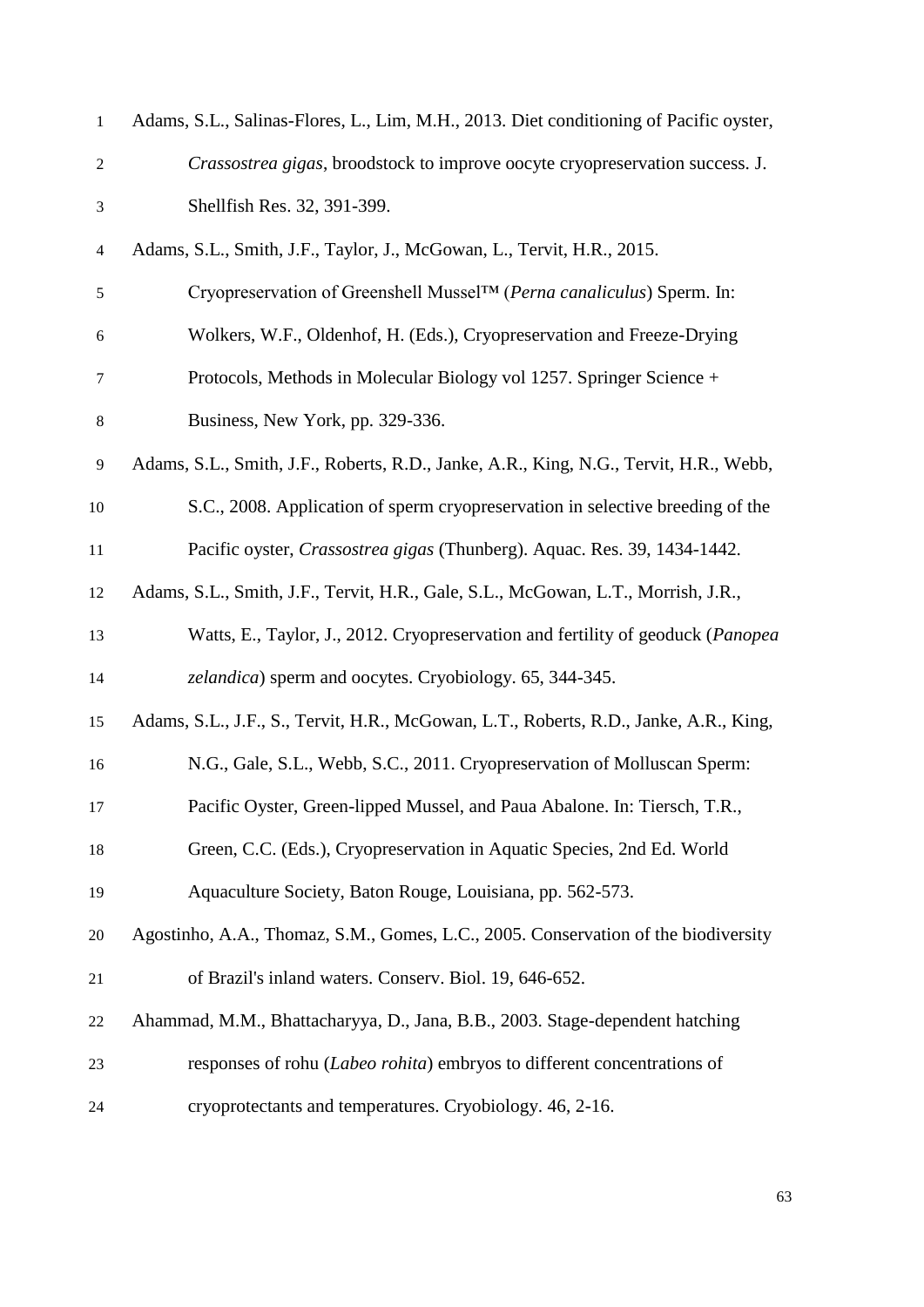| $\mathbf{1}$             | Akimenko, M.-A., Marí-Beffa, M., Becerra, J., Géraudie, J., 2003. Old questions, new       |
|--------------------------|--------------------------------------------------------------------------------------------|
| $\boldsymbol{2}$         | tools, and some answers to the mystery of fin regeneration. Dev. Dynam. 226,               |
| 3                        | 190-201.                                                                                   |
| $\overline{\mathcal{A}}$ | Anchordoguy, T., Crowe, J.H., Griffin, F.J., Clark Jr, W.H., 1988. Cryopreservation of     |
| $\sqrt{5}$               | sperm from the marine shrimp Sicyonia ingentis. Cryobiology. 25, 238-243.                  |
| 6                        | Anil, S., 2013. Development of <i>in vitro</i> culture and cryopreservation protocol for   |
| $\tau$                   | zebrafish (Danio rerio) ovarian tissue fragments, PhD Thesis. University of                |
| $\,8$                    | Bedfordshire, United Kingdom.                                                              |
| 9                        | Anil, S., Zampolla, T., Zhang, T., 2011. Development of <i>in vitro</i> culture method for |
| 10                       | zebrafish ovarian tissue fragment. Cryobiology. 63, 311-312.                               |
| 11                       | Aoki, K., Okamoto, M., Tatsumi, K., Ishikawa, Y., 1997. Cryopreservation of medaka         |
| 12                       | spermatozoa. Zool. Sci. 14, 641-644.                                                       |
| 13                       | Aramli, M.S., Golshahi, K., Nazari, R.M., Aramli, S., 2015. Effect of freezing rate on     |
| 14                       | motility, adenosine triphosphate content and fertilizability in beluga sturgeon            |
| 15                       | (Huso huso) spermatozoa. Cryobiology. 70, 170-174.                                         |
| 16                       | Asturiano, J., Marco-Jiménez, F., Peñaranda, D., Garzón, D., Pérez, L., Vicente, J.,       |
| 17                       | Jover, M., 2007. Effect of sperm cryopreservation on the European eel sperm                |
| 18                       | viability and spermatozoa morphology. Reprod. Domest. Anim. 42, 162-166.                   |
| 19                       | Asturiano, J.F., Pérez, L., Marco-Jiménez, F., Olivares, L., Vicente, J.S., Jover, M.,     |
| 20                       | 2003. Media and methods for the cryopreservation of European eel (Anguilla                 |
| 21                       | anguilla) sperm. Fish Physiol. Biochem. 28, 501-502.                                       |
| 22                       | Babiak, I., Bolla, S., Ottesen, O., 2008. Suitable methods for cryopreservation of semen   |
| 23                       | from Atlantic halibut, <i>Hippoglossus hippoglossus</i> L. Aquacult. Int. 16, 561-572.     |
| 24                       | Babiak, I., Ottesen, O., Rudolfsen, G., Johnsen, S., 2006a. Chilled storage of semen       |
| 25                       | from Atlantic halibut, Hippoglossus hippoglossus L. II: Effect of spermiation              |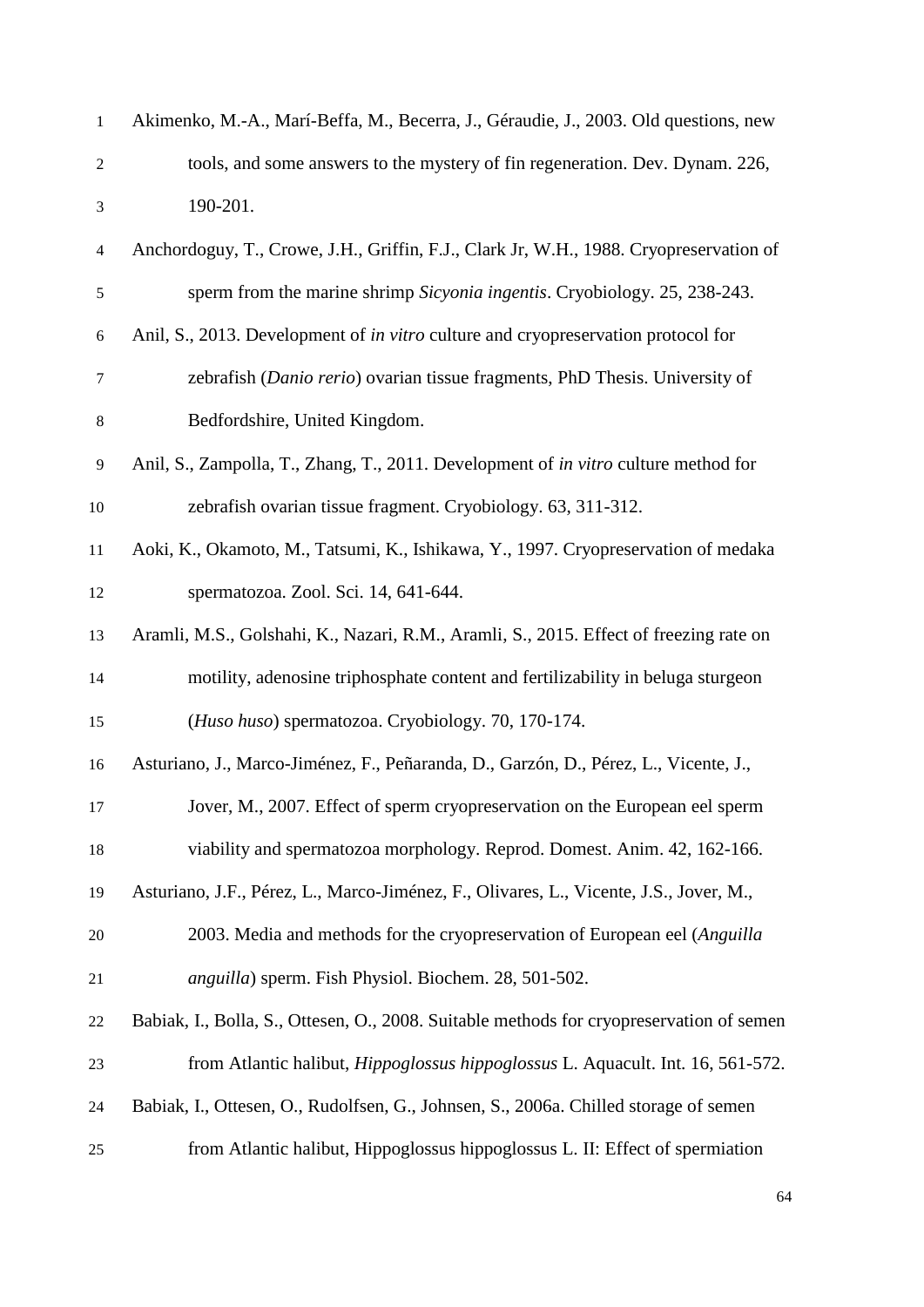| $\mathbf{1}$             | advancement, catheterization of semen, and production-scale application.                |
|--------------------------|-----------------------------------------------------------------------------------------|
| $\overline{c}$           | Theriogenology. 66, 2036-2046.                                                          |
| 3                        | Babiak, I., Ottesen, O., Rudolfsen, G., Johnsen, S., 2006b. Chilled storage of semen    |
| $\overline{\mathcal{L}}$ | from Atlantic halibut, <i>Hippoglossus hippoglossus</i> L.: I: Optimizing the protocol. |
| 5                        | Theriogenology. 66, 2025-2035.                                                          |
| $\boldsymbol{6}$         | Babiak, I., Dobosz, S., Goryczko, K., Kuzminski, H., Brzuzan, P., Ciesielski, S., 2002. |
| $\tau$                   | Androgenesis in rainbow trout using cryopreserved spermatozoa: the effect of            |
| $8\,$                    | processing and biological factors. Theriogenology. 57, 1229-1249.                       |
| $\mathbf{9}$             | Bail, P.-Y., Depince, A., Chenais, N., Mahe, S., Maisse, G., Labbe, C., 2010.           |
| 10                       | Optimization of somatic cell injection in the perspective of nuclear transfer in        |
| 11                       | goldfish. BMC Dev. Biol. 10, 64.                                                        |
| 12                       | Barnes, D.W., Parton, A., Tomana, M., Hwang, J.-H., Czechanski, A., Fan, L., Collodi,   |
| 13                       | P., 2008. Stem cells from cartilaginous and bony fish. In: Dr. Jennie, P.M. (Ed.),      |
| 14                       | Methods in Cell Biology. Academic Press, pp. 343-367.                                   |
| 15                       | Barroso, A.S., Silva, L.R., Barros, V.M., Oliveira, A.S., Alves, M.S.S., Varela, E.S.,  |
| 16                       | Hashimoto, D.T, Alves, A.L., 2013. Implantação do banco de DNA de peixes da             |
| 17                       | bacia Araguaia-Tocantins: aplicações na taxonomia, produção e conservação de            |
| 18                       | recursos genéticos. Rev. Integralização Universitária - RIU 7, 173-180.                 |
| 19                       | Available at                                                                            |
| 20                       | http://ainfo.cnptia.embrapa.br/digital/bitstream/item/92822/1/p173.pdf                  |
| 21                       | Basavaraja, N., Hegde, S.N., 2004. Cryopreservation of the endangered mahseer (Tor      |
| 22                       | khudree) spermatozoa: I. Effect of extender composition, cryoprotectants,               |
| 23                       | dilution ratio, and storage period on post-thaw viability. Cryobiology. 49, 149-        |
| 24                       | 156.                                                                                    |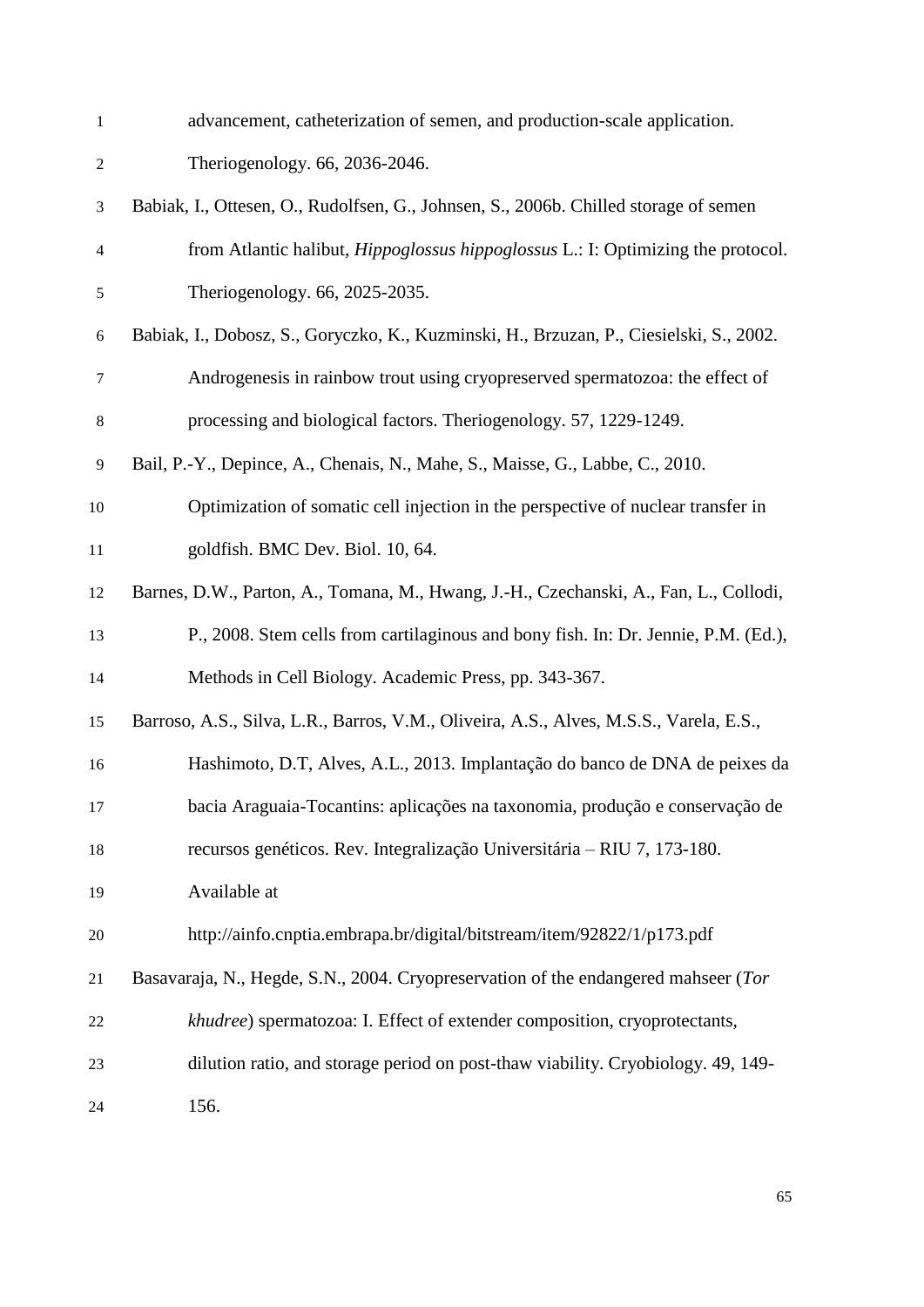| $\mathbf{1}$     | Beirão, J., Cabrita, E., Pérez-Cerezales, S., Martínez-Páramo, S., Herráez, M.P., 2011. |
|------------------|-----------------------------------------------------------------------------------------|
| $\boldsymbol{2}$ | Effect of cryopreservation on fish sperm subpopulations. Cryobiology. 62, 22-           |
| $\mathfrak{Z}$   | 31.                                                                                     |
| $\overline{4}$   | Benson, E.E., Betsou, F., Fuller, B.J., Harding, K., Kofanova, O., 2013. Translating    |
| $\mathfrak s$    | cryobiology principles into trans-disciplinary storage guidelines for                   |
| $\sqrt{6}$       | biorepositories and biobanks: a concept paper. Cryoletters. 34, 277-312.                |
| $\tau$           | Bercsényi, M., Magyary, I., Urbányi, B., Orbán, L., Horváth, L., 1998. Hatching out     |
| $8\,$            | goldfish from common carp eggs: interspecific androgenesis between two                  |
| 9                | cyprinid species. Genome. 41, 573-579.                                                  |
| 10               | Bernáth, G., Bokor, Z., Kása, E., Várkonyi, L., Hegyi, Á., Kollár, T., Urbányi, B.,     |
| 11               | Żarski, D., Radóczi Ifj, J., Horváth, Á., 2015. Comparison of two different             |
| 12               | methods in the cryopreservation of Eurasian perch (Perca fluviatilis) sperm.            |
| 13               | Cryobiology. 70, 76-78.                                                                 |
| 14               | Biddle, A., Simeoni, I., Gurdon, J.B., 2009. Xenopus oocytes reactivate muscle gene     |
| 15               | transcription in transplanted somatic nuclei independently of myogenic factors.         |
| 16               | Development (Cambridge, England). 136, 2695-2703.                                       |
| 17               | Biran, A., Meshorer, E., 2012. Concise review: chromatin and genome organization in     |
| 18               | reprogramming. Stem cells (Dayton, Ohio). 30, 1793-1799.                                |
| 19               | Blackburn, H.D., 2011. The USDA national animal germplasm program and the aquatic       |
| 20               | species collection. In: Tiersch, T.R., Green, C.C. (Eds.), Cryopreservation in          |
| 21               | Aquatic Species, 2nd Ed. World Aquaculture Society, Baton Rouge, Louisiana,             |
| 22               | pp. 774-779.                                                                            |
| 23               | Bokor, Z., Urbányi, B., Horváth, L., Horváth, Á., 2010. Commercial-scale                |
| 24               | cryopreservation of wels catfish (Silurus glanis) semen. Aquac. Res. 41, 1549-          |
| 25               | 1551.                                                                                   |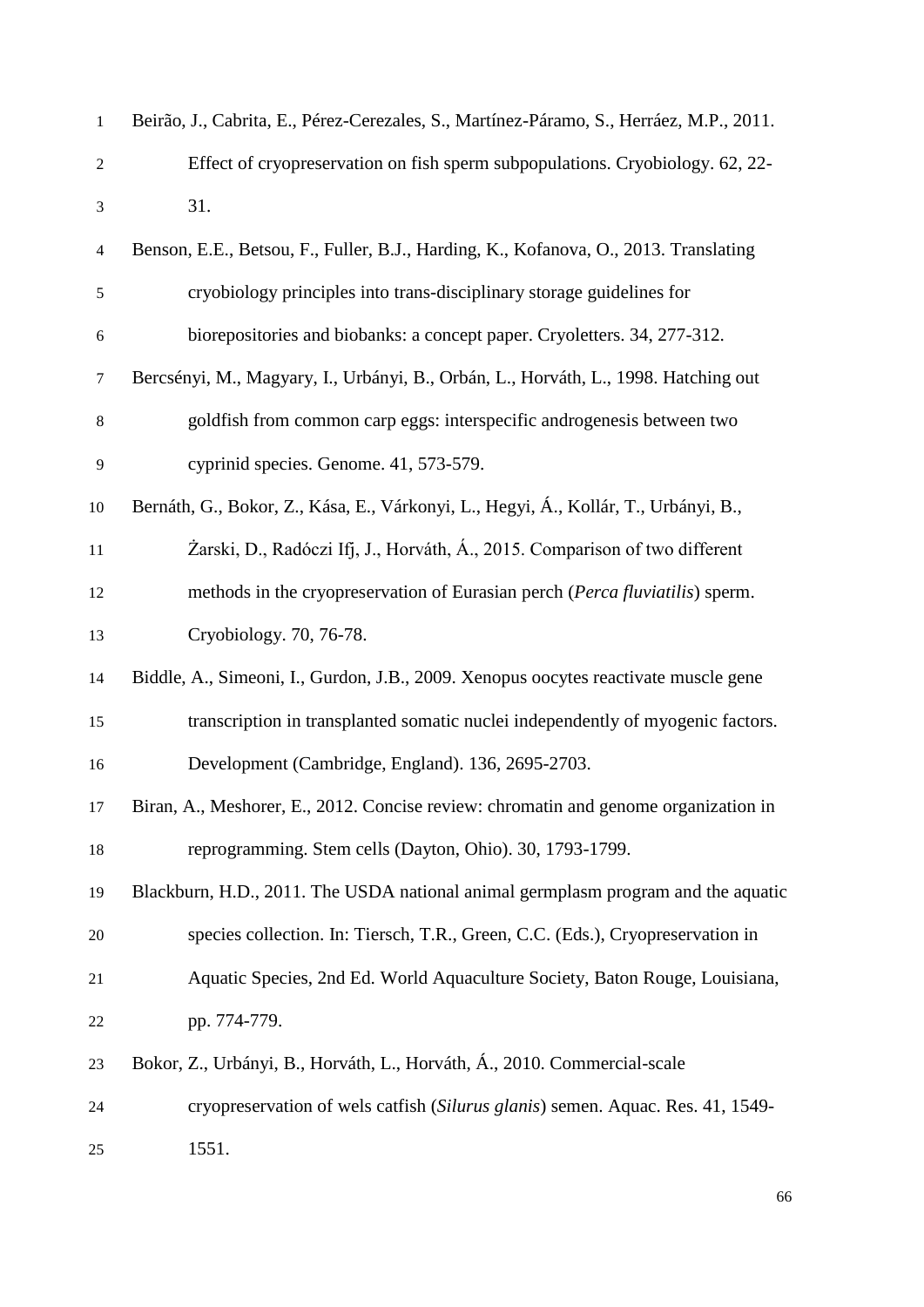| $\mathbf{1}$   | Bolla, S., Holmefjord, I., Refstie, T., 1987. Cryogenic preservation of Atlantic halibut |
|----------------|------------------------------------------------------------------------------------------|
| $\overline{c}$ | sperm. Aquaculture. 65, 371-374.                                                         |
| 3              | Browne, R.K., Clulow, J., Mahony, M., 2002. The short-term storage and                   |
| 4              | cryopreservation of spermatozoa from hylid and myobatrachid frogs.                       |
| 5              | Cryoletters. 23, 129-136.                                                                |
| 6              | Buckup, P.A., Menezes, N.A., 2003. Catalogo de peixes marinhos e de água doce do         |
| $\tau$         | Brasil, 2nd ed. Museu Nacional, Rio de Janeiro. Available at                             |
| 8              | http://www.mnrj.ufrj.br/catalogolo/.                                                     |
| 9              | Bui, T.V.L., Ross, I.L., Jakob, G., Hankamer, B., 2013. Impact of procedural steps and   |
| 10             | cryopreservation agents in the cryopreservation of chlorophyte microalgae.               |
| 11             | PLoS ONE. 8, e78668.                                                                     |
| 12             | Butts, I.A.E., Litvak, M.K., Kaspar, V., Trippel, E.A., 2010. Cryopreservation of        |
| 13             | Atlantic cod Gadus morhua L. spermatozoa: Effects of extender composition                |
| 14             | and freezing rate on sperm motility, velocity and morphology. Cryobiology. 61,           |
| 15             | 174-181.                                                                                 |
| 16             | Cabrita, E., Robles, V., Herráez, M.P. (Eds.), 2008. Methods in Reproductive             |
| 17             | Aquaculture: Marine and Freshwater Species. CRCPress, Boca Raton, FL, USA,               |
| 18             | 549 pp. ISBN: 13:978-0-8493-8053-2.                                                      |
| 19             | Cabrita, E., Robles, V., Alvarez, R., Herraez, M.P., 2001. Cryopreservation of rainbow   |
| 20             | trout sperm in large volume straws: application to large scale fertilization.            |
| 21             | Aquaculture. 201, 301-314.                                                               |
| 22             | Cabrita, E., Engrola, S., Conceição, L.E.C., Pousão-Ferreira, P., Dinis, M.T., 2009.     |
| 23             | Successful cryopreservation of sperm from sex-reversed dusky grouper,                    |
| 24             | Epinephelus marginatus. Aquaculture. 287, 152-157.                                       |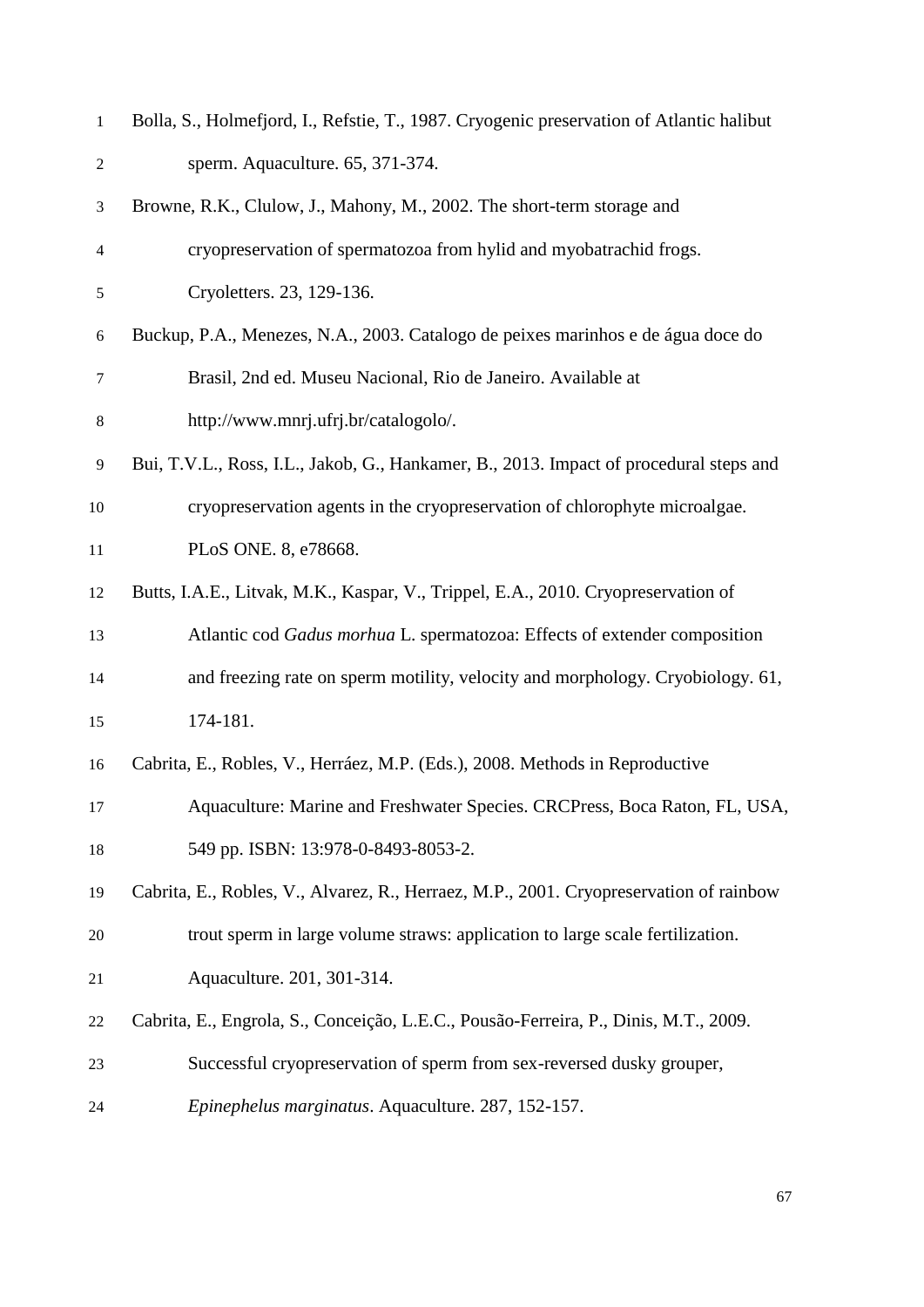| $\mathbf{1}$             | Cabrita, E., Robles, V., Chereguini, O., de Paz, P., Anel, L., Herraez, M.P., 2003.      |
|--------------------------|------------------------------------------------------------------------------------------|
| $\overline{c}$           | Dimethyl sulfoxide influx in turbot embryos exposed to a vitrification protocol.         |
| 3                        | Theriogenology. 60, 463-473.                                                             |
| $\overline{\mathcal{A}}$ | Cabrita, E., Robles, V., Cunado, S., Wallace, J.C., Sarasquete, C., Herraez, M.P., 2005. |
| $\mathfrak s$            | Evaluation of gilthead sea bream, Sparus aurata, sperm quality after                     |
| 6                        | cryopreservation in 5 ml macrotubes. Cryobiology. 50, 273-284.                           |
| $\boldsymbol{7}$         | Cabrita, E., Martínez-Páramo, S., Gavaia, P.J., Riesco, M.F., Valcarce, D.G.,            |
| $8\,$                    | Sarasquete, C., Herráez, M.P., Robles, V., 2014. Factors enhancing fish sperm            |
| $\mathbf{9}$             | quality and emerging tools for sperm analysis. Aquaculture. 432, 389-401.                |
| 10                       | Caffey, R.H., Tiersch, T.R., 2011. Economics and marketing of cryopreserved fish         |
| 11                       | sperm. In: Tiersch, T.R., Green, C.C. (Eds.), Cryopreservation in Aquatic                |
| 12                       | Species, 2nd Ed. World Aquaculture Society, Baton Rouge, Louisiana, pp. 896-             |
| 13                       | 916.                                                                                     |
| 14                       | Cai, H., Xia, X., Wang, L., Liu, Y., He, Z., Guo, Q., Xu, C., 2013. In vitro and in vivo |
| 15                       | differentiation of induced pluripotent stem cells into male germ cells. Biochem.         |
| 16                       | Bioph. Res. Co. 433, 286-291.                                                            |
| 17                       | Cartón-García, F., Riesco, M.F., Cabrita, E., Herráez, M.P., Robles, V., 2013.           |
| 18                       | Quantification of lesions in nuclear and mitochondrial genes of Sparus aurata            |
| 19                       | cryopreserved sperm. Aquaculture. 402-403, 106-112.                                      |
| 20                       | Ciereszko, A., Dabrowski, K., Froschauer, J., Wolfe, T.D., 2006. Cryopreservation of     |
| 21                       | semen from lake sturgeon. T. Am. Fish. Soc. 135, 232-240.                                |
| 22                       | Ciereszko, A., Dietrich, G.J., Nynca, J., Dobosz, S., Zalewski, T., 2014.                |
| 23                       | Cryopreservation of rainbow trout semen using a glucose-methanol extender.               |
| 24                       | Aquaculture. 420-421, 275-281.                                                           |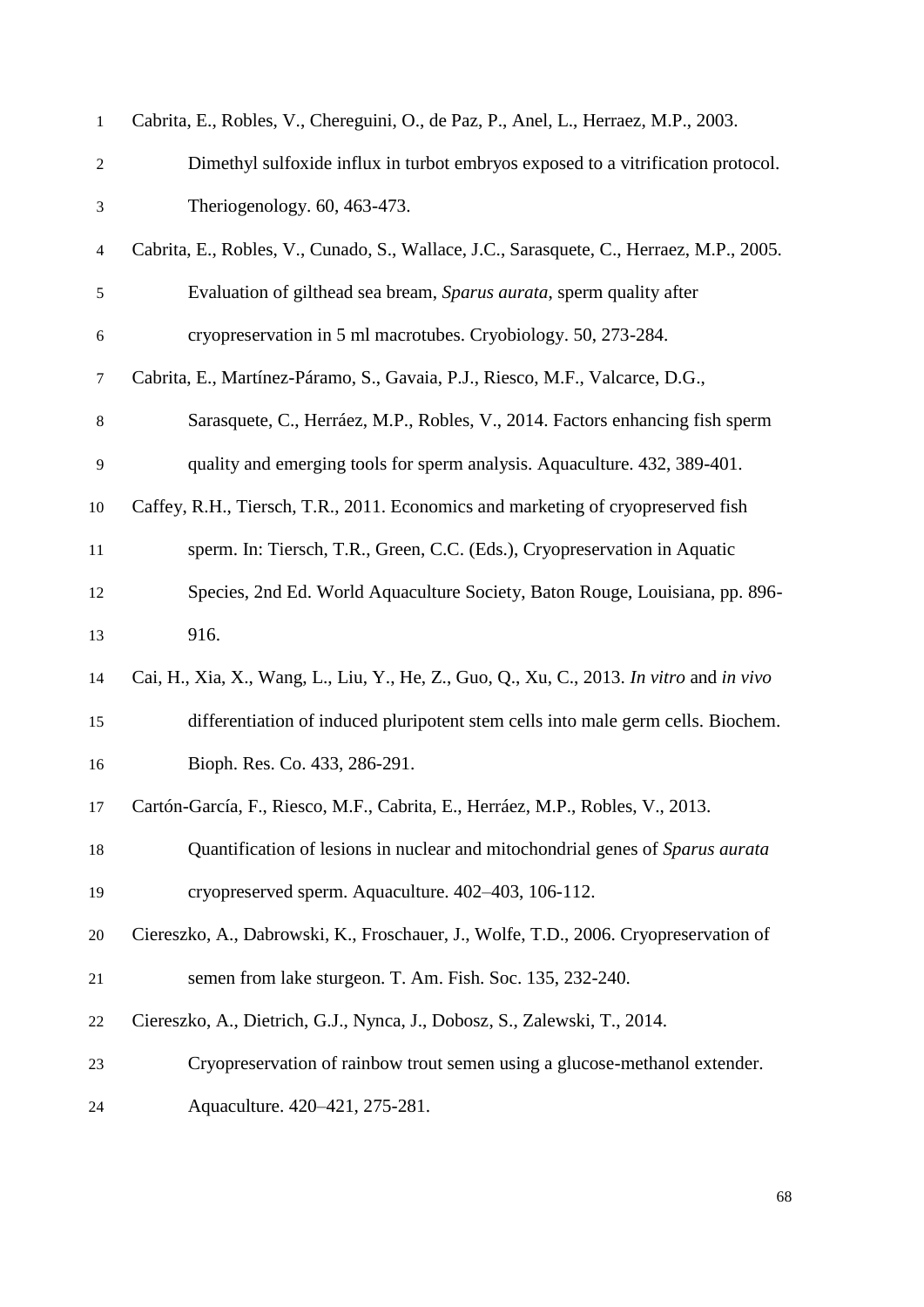| $\mathbf{1}$   | Cloud, J.G., Miller, W.H., Levanduski, M.J., 1990. Cryopreservation of sperm as a        |
|----------------|------------------------------------------------------------------------------------------|
| $\overline{c}$ | means to store salmonid germ plasm and to transfer genes from wild fish to               |
| $\mathfrak{Z}$ | hatchery populations. Prog. Fish. Cult. 52, 51-53.                                       |
| $\overline{4}$ | Cloud, J.G., A., R., Wheeler, P.A., Kucera, P.A., Thorgaard, G.H., 2011. The Northwest   |
| $\sqrt{5}$     | salmonid germplasm repository. In: Tiersch, T.R., Green, C.C. (Eds.),                    |
| 6              | Cryopreservation in Aquatic Species, 2nd Ed. World Aquaculture Society,                  |
| $\tau$         | Baton Rouge, Louisiana, pp. 789-793.                                                     |
| $\,8\,$        | Collodi, P., Kamei, Y., Ernst, T., Miranda, C., Buhler, D.R., Barnes, D.W., 1992.        |
| 9              | Culture of cells from zebrafish ( <i>Brachydanio rerio</i> ) embryo and adult tissues.   |
| 10             | Cell Biol. Toxicol. 8, 43-61.                                                            |
| 11             | Crivelli, A.J., Poizat, G., Berrebi, P., Jesensek, D., Rubin, J.-F., 2000. Conservation  |
| 12             | biology applied to fish: The example of a project for rehabilitating the marble          |
| 13             | trout (Salmo marmoratus) in Slovenia. Cybium. 24, 211-230.                               |
| 14             | Chao, N.-H., Chiang, C.-P., Hsu, H.-W., Tsai, C.-T., Lin, T.-T., 1994. Toxicity          |
| 15             | tolerance of oyster embryos to selected cryoprotectants. Aquat. Living Resour.           |
| 16             | 7, 99-104.                                                                               |
| 17             | Chen, S.L., Tian, Y.S., 2005. Cryopreservation of flounder (Paralichthys olivaceus)      |
| 18             | embryos by vitrification. Theriogenology. 63, 1207-1219.                                 |
| 19             | Chenais, N., Depince, A., Le Bail, P.-Y., Labbe, C., 2014. Fin cell cryopreservation and |
| 20             | fish reconstruction by nuclear transfer stand as promising technologies for              |
| 21             | preservation of finfish genetic resources. Aquacult. Int. 22, 63-76.                     |
| 22             | Chereguini, O., García de la Banda, I., Herrera, M., Martinez, C., De la Hera, M., 2003. |
| 23             | Cryopreservation of turbot Scophthalmus maximus (L.) sperm: fertilization and            |
| 24             | hatching rates. Aquac. Res. 34, 739-747.                                                 |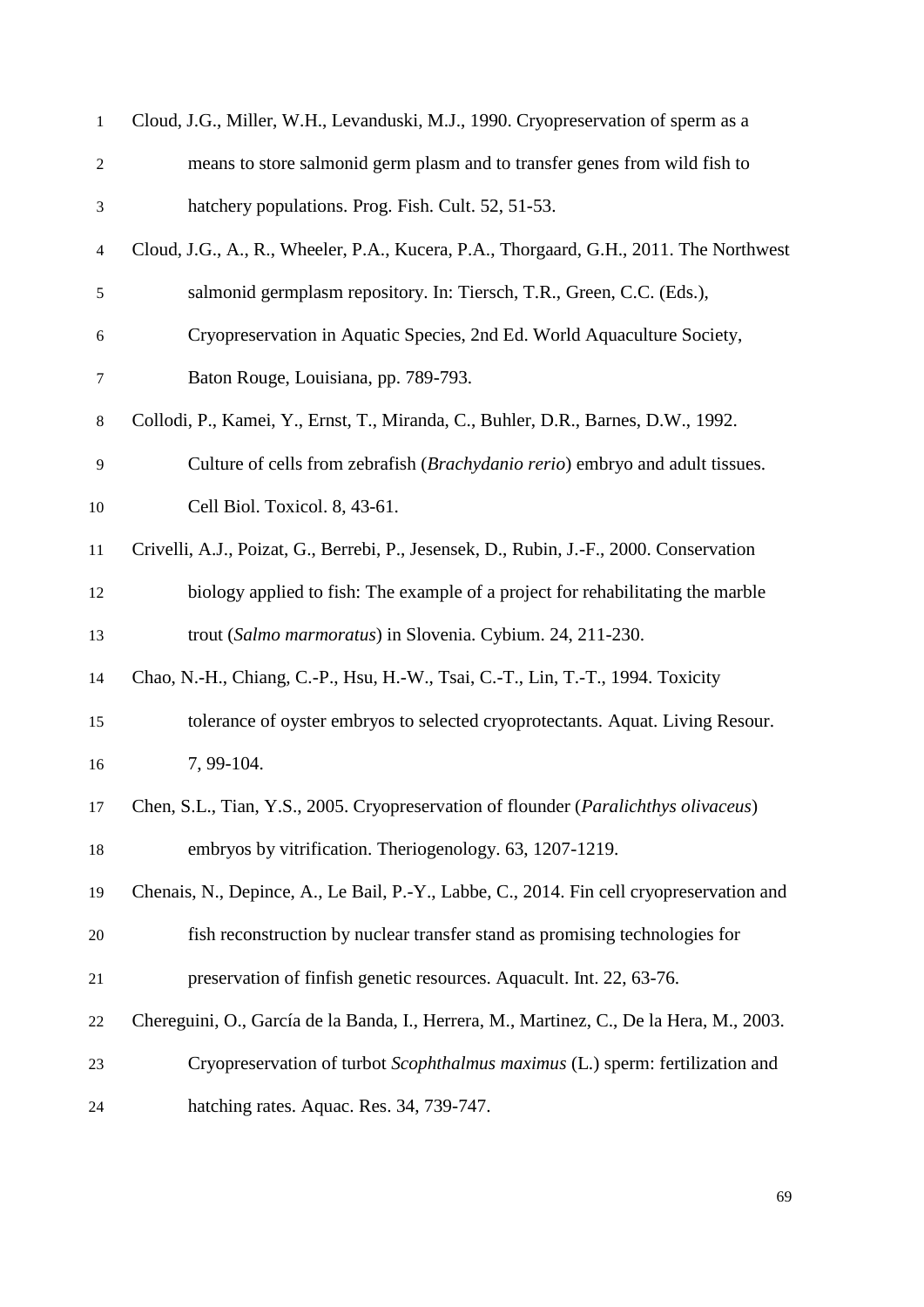| $\mathbf{1}$  | Choi, Y.H., Chang, Y.J., 2003. The influence of cooling rate, developmental stage, and      |
|---------------|---------------------------------------------------------------------------------------------|
| $\mathbf{2}$  | the addition of sugar on the cryopreservation of larvae of the pearl oyster                 |
| 3             | Pinctada fucata martensii. Cryobiology. 46, 190-193.                                        |
| 4             | Choi, Y.H., Chang, Y.J., 2014. Influences of developmental stages, protective additives     |
| $\mathfrak s$ | and concentrations of cryoprotective agents on the cryopreservation of Pacific              |
| 6             | oyster (Crassostrea gigas) larvae. Cryoletters. 35, 495-500.                                |
| 7             | Daly, J., Tiersch, T.R., 2011. Flow cytometry for the assessment of sperm quality in        |
| $8\,$         | aquatic species. In: Tiersch, T.R., Green, C. (Eds.), Cryopreservation in Aquatic           |
| 9             | Species, 2nd Ed. World Aquaculture Society, Baton Rouge, Louisiana, pp. 201-                |
| 10            | 207.                                                                                        |
| 11            | de Carvalho, A.F.S., Ramos, S.E., de Carvalho, T.S.G., de Souza, Y.C.P., Zangeronimo,       |
| 12            | M.G., Pereira, L.J., Murgas, L.D.S., 2014. Efficacy of fish embryo vitrification            |
| 13            | protocols in terms of embryo morphology - A systematic review. Cryoletters.                 |
| 14            | 35, 361-370.                                                                                |
| 15            | Desai, K., Spikings, E., Zhang, T., 2011. Effect of chilling on sox2, sox3 and sox19a       |
| 16            | gene expression in zebrafish (Danio rerio) embryos. Cryobiology. 63, 96-103.                |
| 17            | Di Matteo, O., Langellotti, A.L., Masullo, P., Sansone, G., 2009. Cryopreservation of       |
| 18            | the Mediterranean mussel ( <i>Mytilus galloprovincialis</i> ) spermatozoa.                  |
| 19            | Cryobiology. 58, 145-150.                                                                   |
| $20\,$        | Digmayer, M., 2013. Studies on viability of pacu, <i>Piaractus mesopotamicus</i> (Holmberg, |
| 21            | 1887) embryos exposed to -8 $^{\circ}$ C and different cryoprotectant concentrations,       |
| 22            | PhD Thesis. Maringá State University, Brazil.                                               |
| 23            | Ding, F., Lall, S.P., Li, J., Lei, J., Rommens, M., Milley, J.E., 2011. Cryopreservation of |
| 24            | sperm from Atlantic halibut ( <i>Hippoglossus hippoglossus</i> , L.) for commercial         |
| 25            | application. Cryobiology. 63, 56-60.                                                        |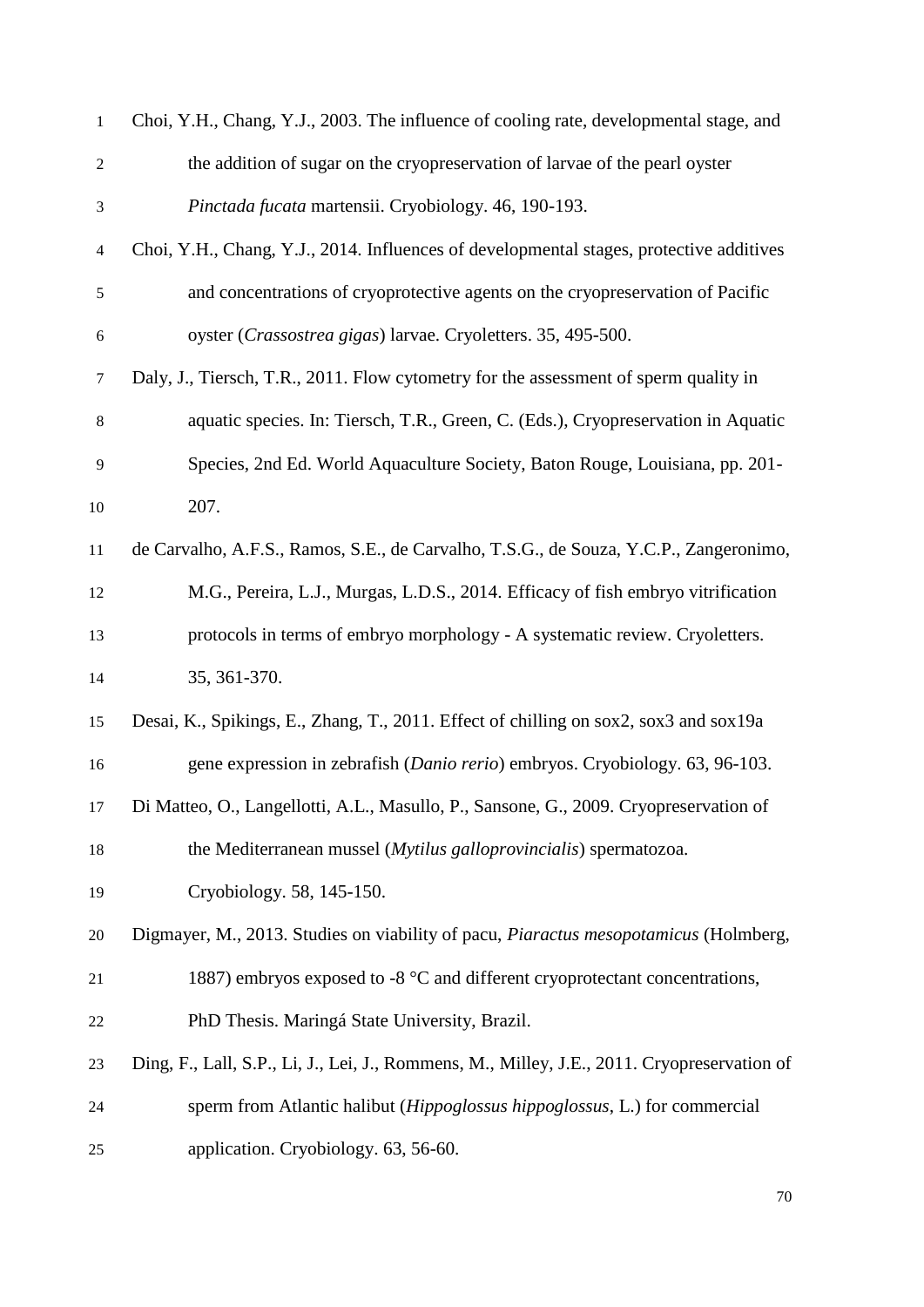| $\mathbf{1}$                | Ding, F., Milley, J.E., Rommens, M., Li, J., Lei, J., Lall, S.P., 2012. Effect of hormone |
|-----------------------------|-------------------------------------------------------------------------------------------|
| $\boldsymbol{2}$            | implantation on cryopreservation of Atlantic halibut (Hippoglossus hippoglossus           |
| $\ensuremath{\mathfrak{Z}}$ | L.) sperm. Cryobiology. 65, 51-55.                                                        |
| $\overline{\mathcal{A}}$    | Ding, F.H., Xiao, Z.Z., Li, J., 2007. Preliminary studies on the vitrification of red sea |
| 5                           | bream (Pagrus major) embryos. Theriogenology. 68, 702-708.                                |
| 6                           | Dinnyes, A., Urbanyi, B., Baranyai, B., Magyary, I., 1998. Chilling sensitivity of carp   |
| $\tau$                      | (Cyprinus carpio) embryos at different developmental stages in the presence or            |
| $8\,$                       | absence of cryoprotectants: Work in progress. Theriogenology. 50, 1-13.                   |
| 9                           | Dong, Q., Huang, C., Eudeline, B., Tiersch, T.R., 2005. Systematic factor optimization    |
| 10                          | for cryopreservation of shipped sperm samples of diploid Pacific Oysters,                 |
| 11                          | Crassostrea gigas. Cryobiology. 51, 176-197.                                              |
| 12                          | Dong, Q., Huang, C., Eudeline, B., Allen Jr, S.K., Tiersch, T.R., 2006. Systematic        |
| 13                          | factor optimization for sperm cryopreservation of tetraploid Pacific oysters,             |
| 14                          | Crassostrea gigas. Theriogenology. 66, 387-403.                                           |
| 15                          | Draper, B.W., Moens, C.B., 2009. A high-throughput method for zebrafish sperm             |
| 16                          | cryopreservation and in vitro fertilization. Journal of visualized experiments:           |
| 17                          | JOVE. 1395.                                                                               |
| 18                          | Dunham, R.A., 2004. Gynogenesis, androgenesis, cloned populations and nuclear             |
| 19                          | transplantation. In: Dunham, R.A. (Ed.), Aquaculture and fisheries                        |
| 20                          | biotechnology: genetic approaches.                                                        |
| 21                          | Dunn, R.S., McLachlan, J., 1973. Cryopreservation of echinoderm sperm. Canadian           |
| 22                          | journal of zoology. 51, 666-669.                                                          |
| 23                          | Dziewulska, K., Rzemieniecki, A., Czerniawski, R., Domagała, J., 2011. Post-thawed        |
| 24                          | motility and fertility from Atlantic salmon (Salmo salar L.) sperm frozen with            |
| 25                          | four cryodiluents in straws or pellets. Theriogenology. 76, 300-311.                      |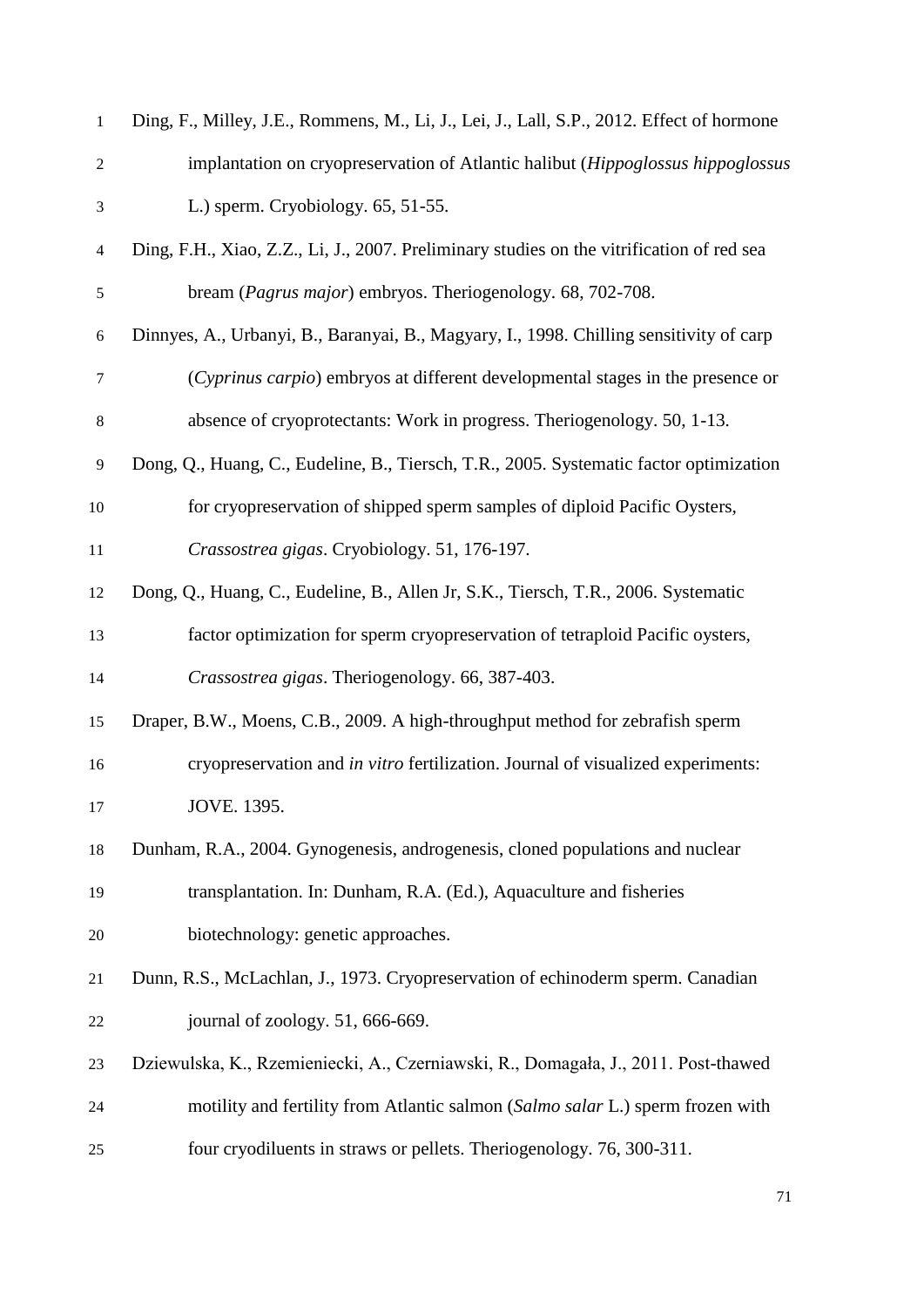| $\mathbf{1}$     | Dzyuba, B., Cosson, J., Yamaner, G., Bondarenko, O., Rodina, M., Gela, D.,               |
|------------------|------------------------------------------------------------------------------------------|
| $\overline{c}$   | Bondarenko, V., Shaliutina, A., Linhart, O., 2013. Hypotonic treatment prior to          |
| $\mathfrak{Z}$   | freezing improves cryoresistance of common carp (Cyprinus carpio L.)                     |
| $\overline{4}$   | spermatozoa. Cryobiology. 66, 192-194.                                                   |
| $\sqrt{5}$       | Edashige, K., Valdez Jr, D.M., Hara, T., Saida, N., Seki, S., Kasai, M., 2006. Japanese  |
| $\boldsymbol{6}$ | flounder ( <i>Paralichthys olivaceus</i> ) embryos are difficult to cryopreserve by      |
| 7                | vitrification. Cryobiology. 53, 96-106.                                                  |
| $8\,$            | Effer, B., Figueroa, E., Augsburger, A., Valdebenito, I., 2013. Sperm biology of         |
| 9                | Merluccius australis: Sperm structure, semen characteristics and effects of pH,          |
| 10               | temperature and osmolality on sperm motility. Aquaculture. 408-409, 147-151.             |
| 11               | Eilertsen, K.J., Power, R.A., Harkins, L.L., Misica, P., 2007. Targeting cellular memory |
| 12               | to reprogram the epigenome, restore potential, and improve somatic cell nuclear          |
| 13               | transfer. Anim. Reprod. Sci. 98, 129-146.                                                |
| 14               | El-Battawy, K.A., Linhart, O., 2009. Preliminary studies on cryopreservation of          |
| 15               | common tench (Tinca tinca) embryos (work in progress). Reprod. Domest.                   |
| 16               | Anim. 44, 718-723.                                                                       |
| 17               | Enright, B.P., Jeong, B.S., Yang, X., Tian, X.C., 2003. Epigenetic characteristics of    |
| 18               | bovine donor cells for nuclear transfer: levels of histone acetylation. Biol             |
| 19               | Reprod. 69, 1525-1530.                                                                   |
| 20               | Fabbrocini, A., Lavadera, S.L., Rispoli, S., Sansone, G., 2000. Cryopreservation of      |
| 21               | Seabream (Sparus aurata) Spermatozoa. Cryobiology. 40, 46-53.                            |
| 22               | Fauvel, C., Suquet, M., Dreanno, C., Zonno, V., Menu, B., 1998. Cryopreservation of      |
| 23               | sea bass (Dicentrarchus labrax) spermatozoa in experimental and production               |
| 24               | simulating conditions. Aquat. Living Resour. 11, 387-394.                                |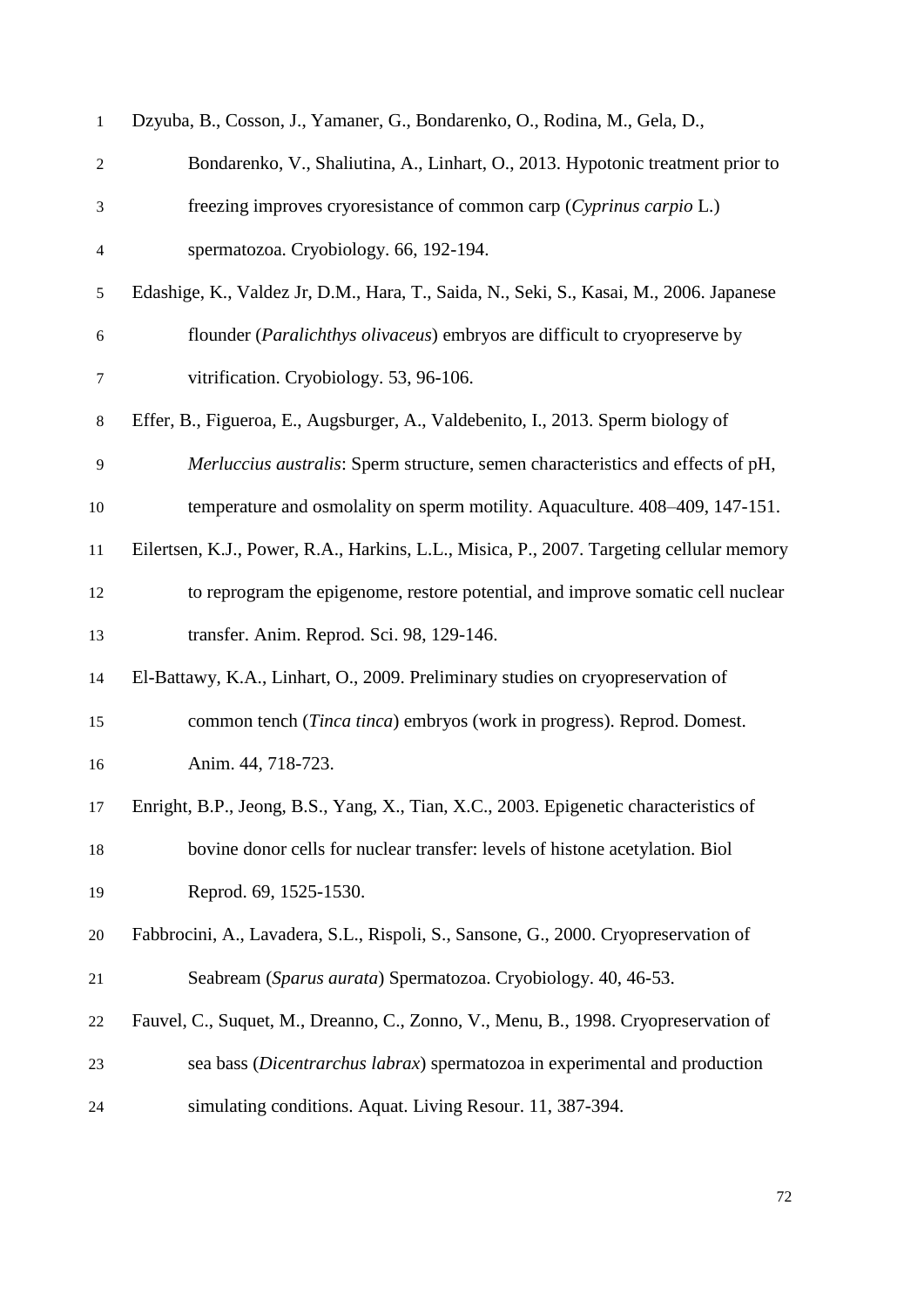| 1              | Fauvel, C., Boryshpolets, S., Cosson, J., Wilson Leedy, J.G., Labbé, C., Haffray, P.,   |
|----------------|-----------------------------------------------------------------------------------------|
| $\overline{c}$ | Suquet, M., 2012. Improvement of chilled seabass sperm conservation using a             |
| 3              | cell culture medium. J. Appl. Ichthyol. 28, 961-966.                                    |
| 4              | Figueroa, E., Merino, O., Risopatrón, J., Isachenko, V., Sánchez, R., Effer, B.,        |
| 5              | Isachenko, E., Farias, J.G., Valdebenito, I., 2015. Effect of seminal plasma on         |
| 6              | Atlantic salmon (Salmo salar) sperm vitrification. Theriogenology. 83, 238-             |
| 7              | 245.e232.                                                                               |
| 8              | Fornari, D.C., Ribeiro, R.P., Streit, D.J., Godoy, L.C., Neves, P.R., de Oliveira, D.,  |
| 9              | Sirol, R.N., 2014. Effect of cryoprotectants on the survival of cascudo preto           |
| 10             | ( <i>Rhinelepis aspera</i> ) embryos stored at $-8$ °C. Zygote. 22, 58-63.              |
| 11             | Fraser, D.J., 2008. How well can captive breeding programs conserve biodiversity? A     |
| 12             | review of salmonids. Evol. Appl. 1, 535-586.                                            |
| 13             | Gaitán-Espitia, J.D., Martínez-Silva, M.A., Borrero, C.E., Ramírez, L., Valencia, J.P., |
| 14             | 2013. Cryogenic preservation of sperm from lane snapper (Lutjanus synagris):            |
| 15             | Testing the effects of extenders and freezing rates on sperm quality.                   |
| 16             | Aquaculture. 384-387, 6-12.                                                             |
| 17             | Gaspar-Maia, A., Alajem, A., Meshorer, E., Ramalho-Santos, M., 2011. Open               |
| 18             | chromatin in pluripotency and reprogramming. Nat. Rev. Mol. Cell Biol. 12, 36-          |
| 19             | 47.                                                                                     |
| 20             | Godinho, H.P., Viveiros, A.T.M., 2011. Current status of sperm cryopreservation of      |
| 21             | Brazilian characiform fishes. In: Tiersch, T.R., Green, C.C. (Eds.),                    |
| 22             | Cryopreservation in Aquatic Species. 2 <sup>nd</sup> edition World Aquaculture Society, |
| 23             | Baton Rouge, Louisiana, pp. 875-884.                                                    |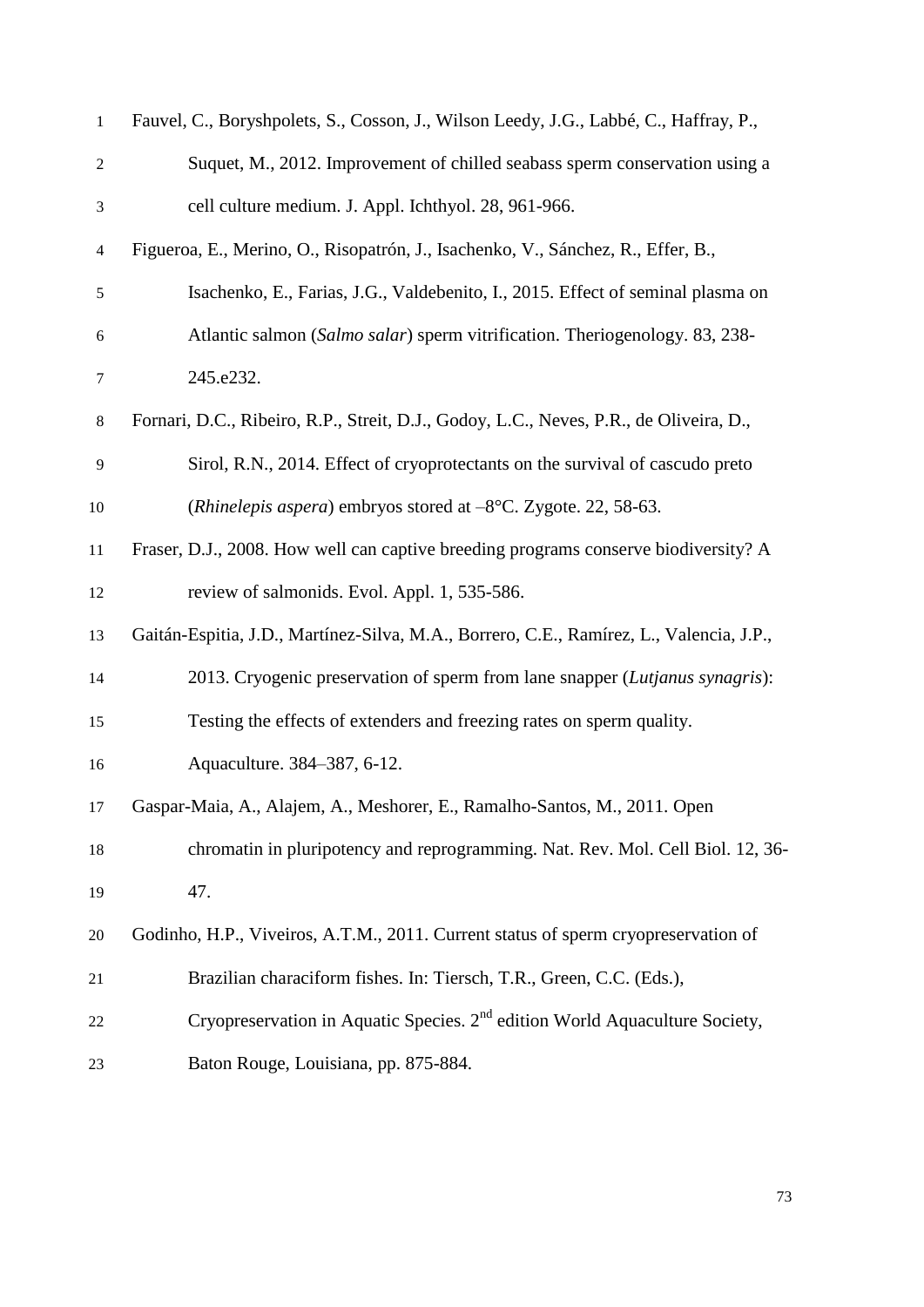| $\mathbf{1}$             | Godoy, L.C., Streit Jr, D.P., Zampolla, T., Bos-Mikich, A., Zhang, T., 2013. A study on |
|--------------------------|-----------------------------------------------------------------------------------------|
| $\overline{c}$           | the vitrification of stage III zebrafish (Danio rerio) ovarian follicles.               |
| 3                        | Cryobiology. 67, 347-354.                                                               |
| $\overline{\mathcal{A}}$ | Groison, A.-L., Suquet, M., Cosson, J., Mayer, I., Severe, A., Bouquet, J.-M., Geffen,  |
| 5                        | A.J., Utne-Palm, A.C., Kjesbu, O.S., 2010. Sperm motility in European hake,             |
| 6                        | Merluccius merluccius, and characterization of its spermatozoa concentration            |
| 7                        | and volume, spermatocrit, osmolality and pH. Aquaculture. 301, 31-36.                   |
| 8                        | Grunina, A.S., Recoubratsky, A.V., Tsvetkova, L.I., Barmintsev, V.A., 2006.             |
| 9                        | Investigation on dispermic androgenesis in sturgeon fish. The first successful          |
| 10                       | production of androgenetic sturgeons with cryopreserved sperm. Int. J. Refrig.          |
| $11\,$                   | Issue with Special Emphasis on Cryobiology. 29, 379-386.                                |
| 12                       | Guan, M., Rawson, D.M., Zhang, T., 2008. Cryopreservation of zebrafish (Danio rerio)    |
| 13                       | oocytes using improved controlled slow cooling protocols. Cryobiology. 56,              |
| 14                       | 204-208.                                                                                |
| 15                       | Guan, M., Rawson, D.M., Zhang, T., 2010. Cryopreservation of zebrafish (Danio rerio)    |
| 16                       | oocytes by vitrification. Cryoletters. 31, 230-238.                                     |
| 17                       | Guerra, S.M., Valcarce, D.G., Cabrita, E., Robles, V., 2013. Analysis of transcripts in |
| 18                       | gilthead seabream sperm and zebrafish testicular cells: mRNA profile as a               |
| 19                       | predictor of gamete quality. Aquaculture. 406–407, 28-33.                               |
| $20\,$                   | Gwo, J.-C., Wu, C.-Y., Chang, W.-S.P., Cheng, H.-Y., 2003. Evaluation of damage in      |
| 21                       | pacific oyster (Crassostrea gigas) spermatozoa before and after cryopreservation        |
| 22                       | using comet assay. Cryoletters. 24, 171-180.                                            |
| 23                       | Gwo, J.C., 1995. Cryopreservation of oyster (Crassostrea gigas) embryos.                |
| 24                       | Theriogenology. 43, 1163-1174.                                                          |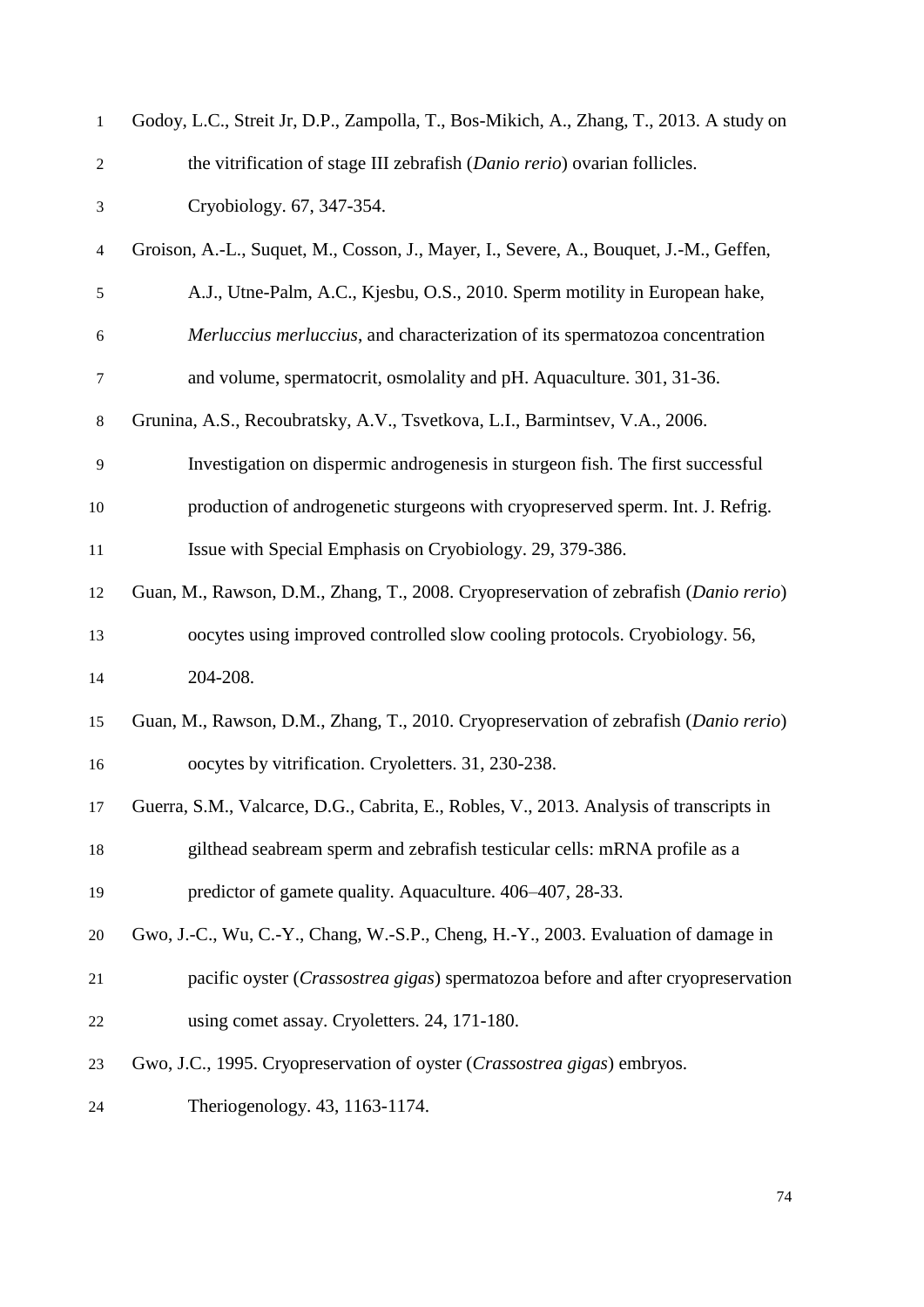| $\mathbf{1}$   | Hagedorn, M., Spindler, R., 2014. The reality, use and potential for cryopreservation of   |
|----------------|--------------------------------------------------------------------------------------------|
| $\overline{c}$ | coral reefs. In: Holt, W.V., Brown, J.L., Comizzoli, P. (Eds.), Reproductive               |
| $\mathfrak{Z}$ | sciences in animal conservation. Springer New York, pp. 317-329.                           |
| $\overline{4}$ | Hagedorn, M., Kleinhans, F.W., Wildt, D.E., Rall, W.F., 1997a. Chill sensitivity and       |
| $\sqrt{5}$     | cryoprotectant permeability of dechorionated zebrafish embryos, Brachydanio                |
| $\sqrt{6}$     | rerio. Cryobiology. 34, 251-263.                                                           |
| $\tau$         | Hagedorn, M., Hsu, E.W., Pilatus, U., Wildt, D.E., Rall, W.R., Blackband, S.J., 1996.      |
| $\,8$          | Magnetic resonance microscopy and spectroscopy reveal kinetics of                          |
| 9              | cryoprotectant permeation in a multicompartmental biological system. P. Natl.              |
| 10             | Acad. Sci. USA. 93, 7454-7459.                                                             |
| 11             | Hagedorn, M., Kleinhans, F.W., Freitas, R., Liu, J., Hsu, E.W., Wildt, D.E., Rall, W.F.,   |
| 12             | 1997b. Water distribution and permeability of zebrafish embryos, Brachydanio               |
| 13             | rerio. J. Exp. Zool. 278, 356-371.                                                         |
| 14             | Hagedorn, M., Lance, S.L., Fonseca, D.M., Kleinhans, F.W., Artimov, D., Fleischer, R.,     |
| 15             | Hoque, A.T., Hamilton, M.B., Pukazhenthi, B.S., 2002. Altering fish embryos                |
| 16             | with aquaporin-3: an essential step toward successful cryopreservation. Biol.              |
| 17             | Reprod. 67, 961-966.                                                                       |
| 18             | Hagedorn, M., van Oppen, M.J.H., Carter, V., Henley, M., Abrego, D., Puill-Stephan,        |
| 19             | E., Negri, A., Heyward, A., MacFarlane, D., Spindler, R., 2012. First frozen               |
| 20             | repository for the Great Barrier Reef coral created. Cryobiology. 65, 157-158.             |
| 21             | Harvey, B., Ross, C., Greer, D., Carolsfeld, J. (Eds.), 1998. Action before extinction: an |
| 22             | international conference on conservation of fish genetic diversity. World                  |
| 23             | Fisheries Trust, Victoria, Canada, 259 pp.                                                 |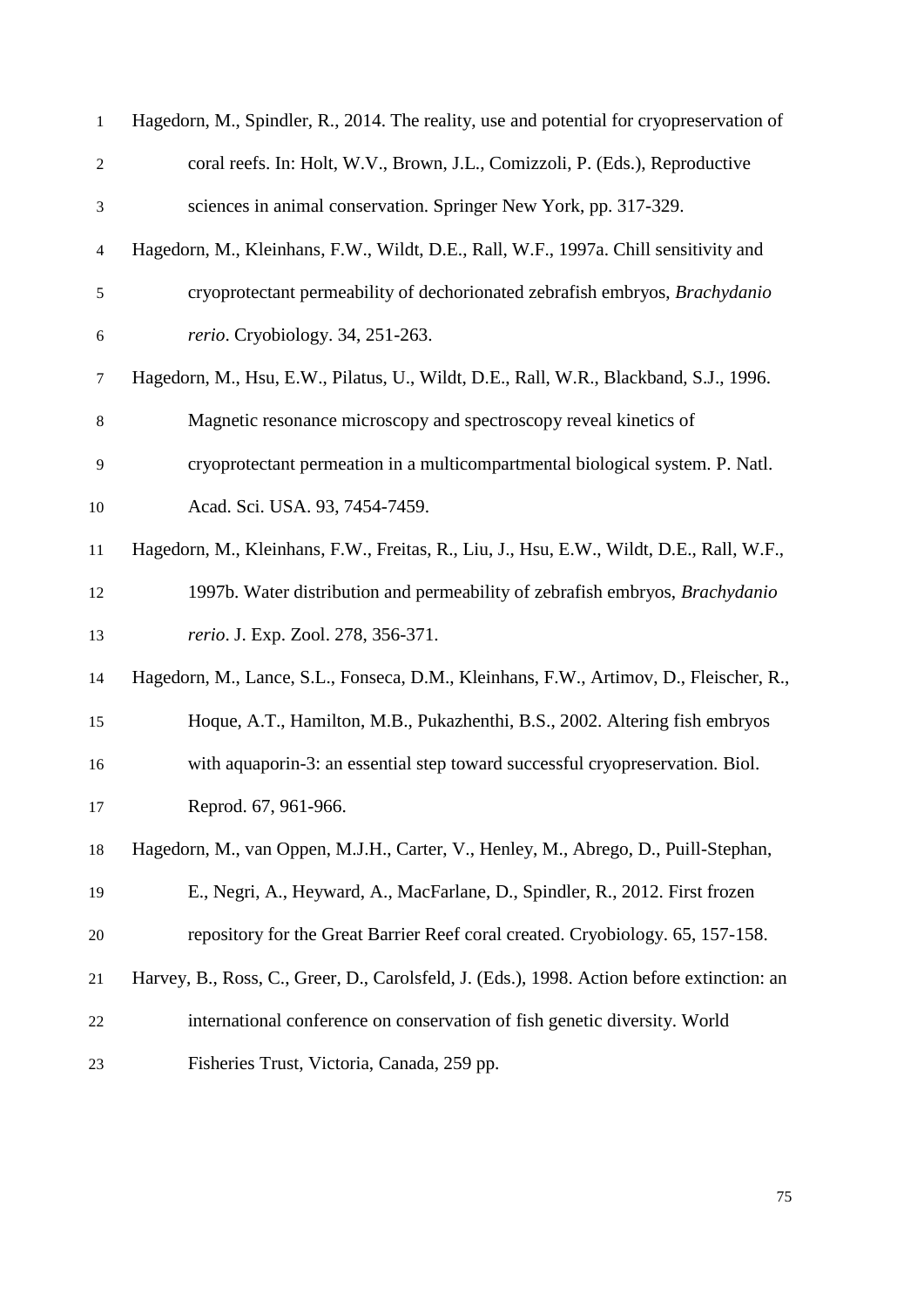| $\mathbf{1}$   | Hattori, M., Hashimoto, H., Bubenshchikova, E., Wakamatsu, Y., 2011. Nuclear              |
|----------------|-------------------------------------------------------------------------------------------|
| $\overline{2}$ | transfer of embryonic cell nuclei to non-enucleated eggs in zebrafish, Danio              |
| $\mathfrak{Z}$ | rerio. Int. J. Biol. Sci. 7, 460-468.                                                     |
| $\overline{4}$ | He, Q., Lu, G., Che, K., Zhao, E., Fang, Q., Wang, H., Liu, J., Huang, C., Dong, Q.,      |
| $\sqrt{5}$     | 2011. Sperm cryopreservation of the endangered red spotted grouper,                       |
| 6              | Epinephelus akaara, with a special emphasis on membrane lipids. Aquaculture.              |
| $\tau$         | 318, 185-190.                                                                             |
| $8\,$          | Higaki, S., Mochizuki, K., Baba, H., Akashi, Y., Yamaha, E., Katagiri, S., Takahashi,     |
| 9              | Y., 2009. Feasibility of cryopreservation of zebrafish (Danio rerio) primordial           |
| 10             | germ cells by whole embryo freezing. Jpn. J. Vet. Res. 57, 119-128.                       |
| 11             | Higaki, S., Kawakami, Y., Eto, Y., Yamaha, E., Nagano, M., Katagiri, S., Takada, T.,      |
| 12             | Takahashi, Y., 2013. Cryopreservation of zebrafish (Danio rerio) primordial               |
| 13             | germ cells by vitrification of yolk-intact and yolk-depleted embryos using                |
| 14             | various cryoprotectant solutions. Cryobiology. 67, 374-382.                               |
| 15             | Higaki, S., Eto, Y., Kawakami, Y., Yamaha, E., Kagawa, N., Kuwayama, M., Nagano,          |
| 16             | M., Katagiri, S., Takahashi, Y., 2010. Production of fertile zebrafish (Danio             |
| 17             | rerio) possessing germ cells (gametes) originated from primordial germ cells              |
| 18             | recovered from vitrified embryos. Reproduction. 139, 733-740.                             |
| 19             | Hong, N., Li, Z., Hong, Y., 2011. Fish stem cell cultures. Int. J. Biol. Sci. 7, 392-402. |
| 20             | Horvath, A., Wayman, W.R., Urbanyi, B., Ware, K.M., Dean, J.C., Tiersch, T.R., 2005.      |
| 21             | The relationship of the cryoprotectants methanol and dimethyl sulfoxide and               |
| 22             | hyperosmotic extenders on sperm cryopreservation of two North-American                    |
| 23             | sturgeon species. Aquaculture. 247, 243-251.                                              |
| 24             | Horváth, Á., 2007. Cryobank of common carp sperm, a tool for the preservation of          |
| 25             | genetic resources, Workshop on Characterization and Conservation of Common                |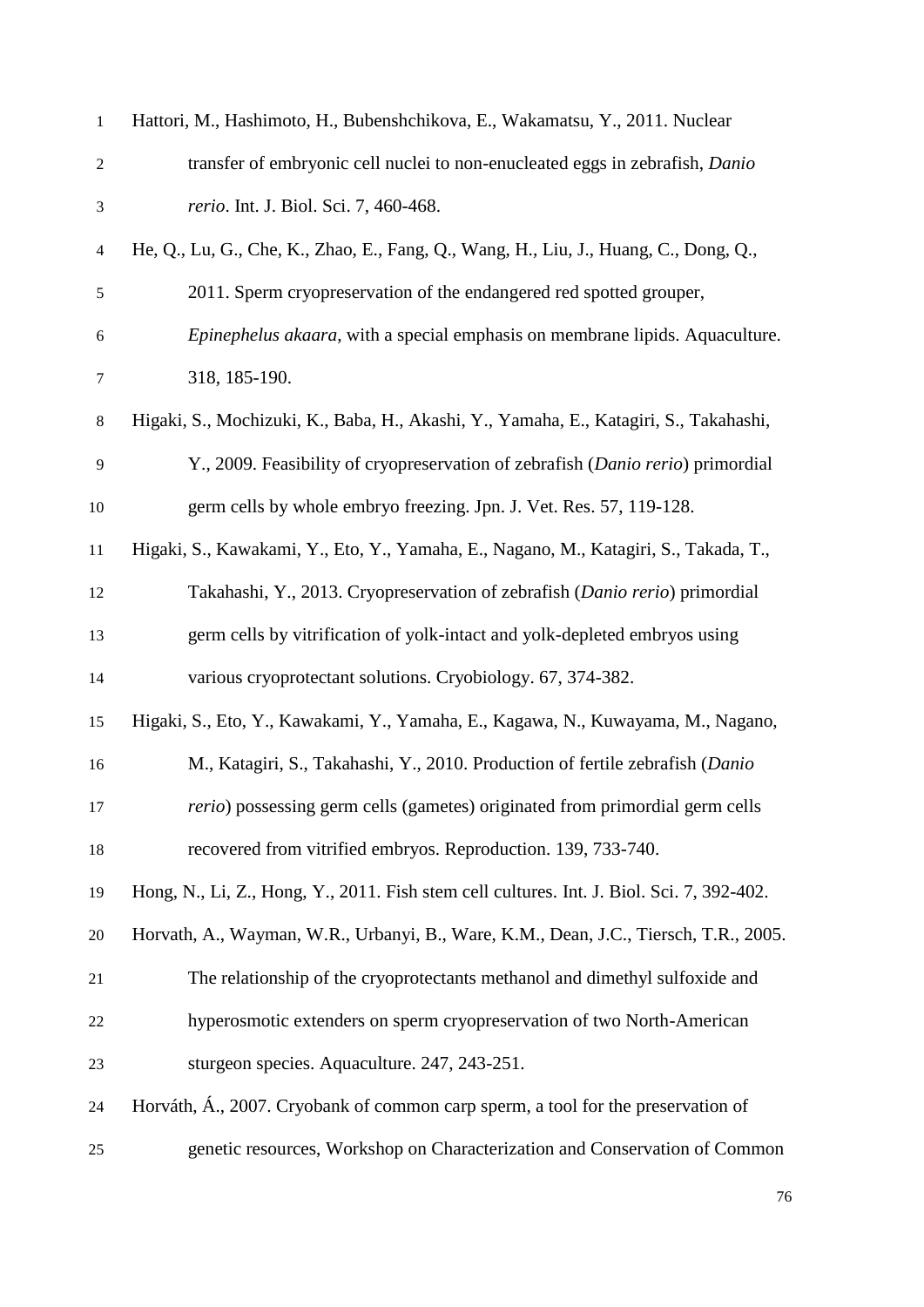Carp Genetic Resources, Research Institute for Fisheries, Aquaculture and Irrigation, Szarvas, Hungary.

 Horváth, Á., Bokor, Z., Bernáth, G., Csenki, Z., Gorjan, A., Herráez, M.P., Urbányi, B., Jesenšek, D., 2015. Very low sperm–egg ratios result in successful fertilization using cryopreserved sperm in the Adriatic grayling (*Thymallus thymallus*). Aquaculture. 435, 75-77. Horváth, Á., Jesenšek, D., Csorbai, B., Bokor, Z., Raboczki, É., Kaczkó, D., Bernáth, G., Hoitsy, G., Urbányi, B., Bajec, S.S., Snoj, A., 2012. Application of sperm cryopreservation to hatchery practice and species conservation: A case of the Adriatic grayling (*Thymallus thymallus*). Aquaculture. 358–359, 213-215. Horváth, L., Orbán, L., 1995. Genome and gene manipulation in the common carp. Aquaculture. 129, 157-181. Hu, E., Tiersch, T.R., 2011. Development of high-throughput cryopreservation for aquatic species. In: Tiersch, T.R., Green, C.C. (Eds.), Cryopreservation in Aquatic Species, 2nd Ed. World Aquaculture Society, Baton Rouge, Louisiana, pp. 995-1003. Hu, E., Liao, T.W., Tiersch, T.R., 2013. A quality assurance initiative for commercial- scale production in high-throughput cryopreservation of blue catfish sperm. Cryobiology. 67, 214-224. Ieropoli, S., Masullo, P., Santo, M.D.E., Sansone, G., 2004. Effects of extender composition, cooling rate and freezing on the fertilisation viability of spermatozoa of the Pacific oyster (*Crassostrea gigas*). Cryobiology. 49, 250- 257.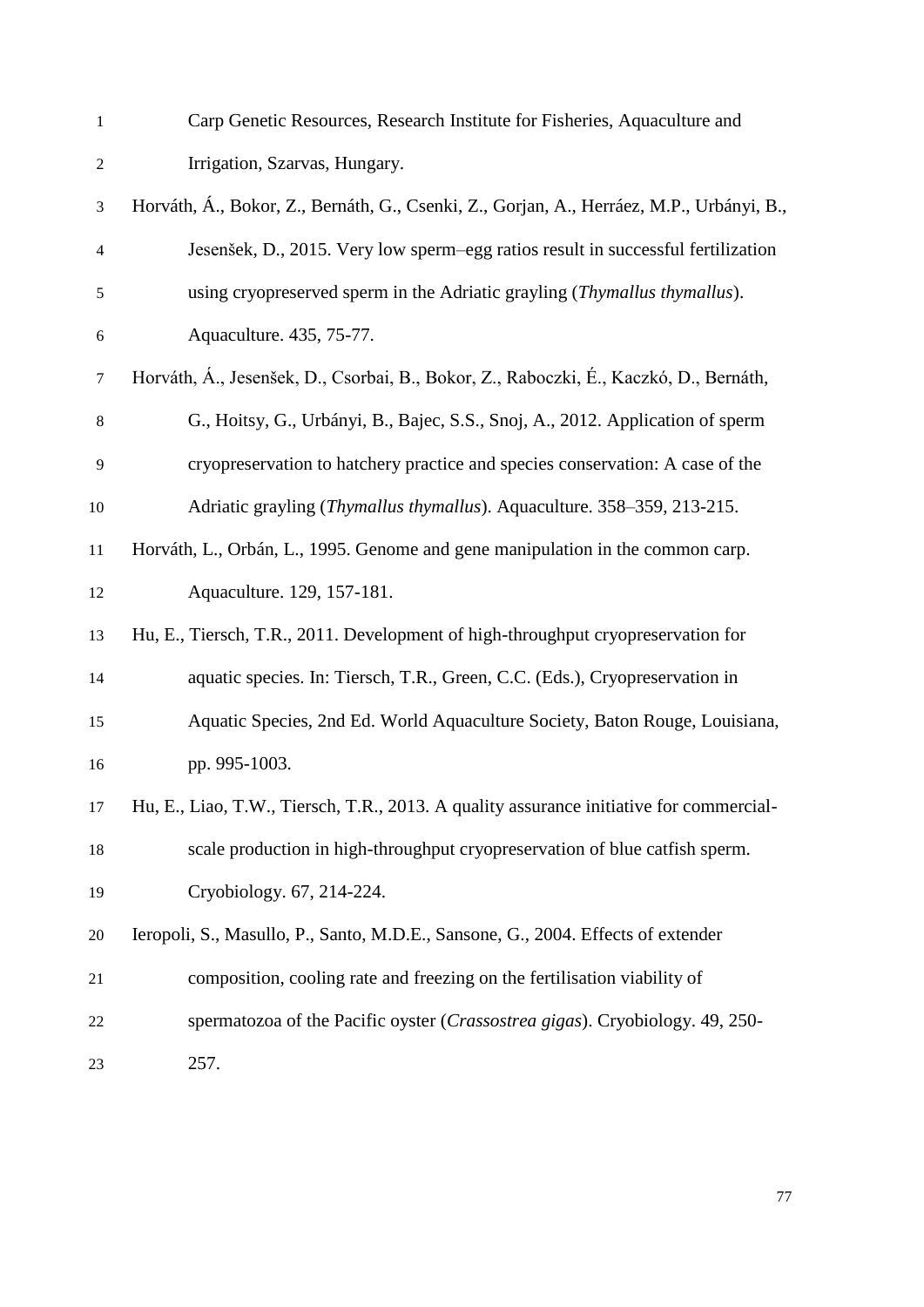| $\mathbf{1}$     | Imamura, M., Aoi, T., Tokumasu, A., Mise, N., Abe, K., Yamanaka, S., Noce, T., 2010.       |
|------------------|--------------------------------------------------------------------------------------------|
| $\overline{c}$   | Induction of primordial germ cells from mouse induced pluripotent stem cells               |
| 3                | derived from adult hepatocytes. Mol. Reprod. Dev. 77, 802-811.                             |
| 4                | Isayeva, A., Zhang, T., Rawson, D.M., 2004. Studies on chilling sensitivity of zebrafish   |
| $\mathfrak s$    | (Danio rerio) oocytes. Cryobiology. 49, 114-122.                                           |
| $\boldsymbol{6}$ | Ishii, T., 2014. Human iPS cell-derived germ cells: current status and clinical potential. |
| $\tau$           | J. Clin. Med. 3, 1064-1083.                                                                |
| $8\,$            | Janik, M., Kleinhans, F.W., Hagedorn, M., 2000. Overcoming a permeability barrier by       |
| 9                | microinjecting cryoprotectants into zebrafish embryos (Brachydanio rerio).                 |
| 10               | Cryobiology. 41, 25-34.                                                                    |
| 11               | Judycka, S., Szczepkowski, M., Ciereszko, A., Dietrich, G.J., 2015. New extender for       |
| 12               | cryopreservation of Siberian sturgeon (Acipenser baerii) semen. Cryobiology.               |
| 13               | 70, 184-189.                                                                               |
| 14               | Kane, D.A., Kimmel, C.B., 1993. The zebrafish midblastula transition. Development          |
| 15               | (Cambridge, England). 119, 447-456.                                                        |
| 16               | Kawamoto, T., Narita, T., Isowa, K., Aoki, H., Hayashi, M., Komaru, A., Ohta, H.,          |
| 17               | 2007. Effects of cryopreservation methods on post-thaw motility of spermatozoa             |
| 18               | from the Japanese pearl oyster, Pinctada fucata martensii. Cryobiology. 54, 19-            |
| 19               | 26.                                                                                        |
| 20               | Kiriyakit, A., Gallardo, W.G., Bart, A.N., 2011. Successful hybridization of groupers      |
| 21               | (Epinephelus coioides x Epinephelus lanceolatus) using cryopreserved sperm.                |
| 22               | Aquaculture. 320, 106-112.                                                                 |
| 23               | Komen, H., Thorgaard, G.H., 2007. Androgenesis, gynogenesis and the production of          |
| 24               | clones in fishes: A review. Aquaculture. 269, 150-173.                                     |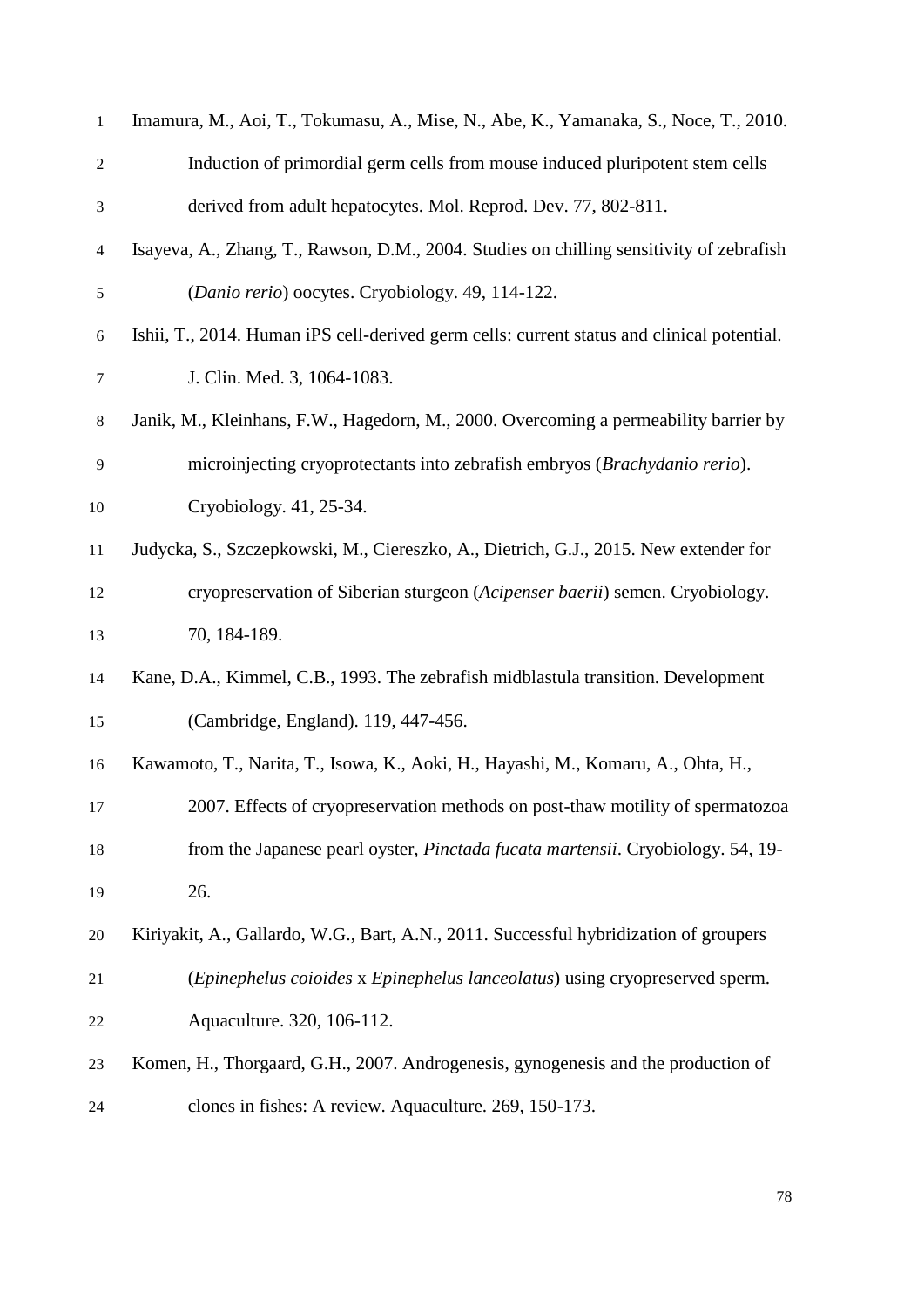| $\mathbf{1}$  | Kopeika, E., Kopeika, J., Zhang, T., 2007. Cryopreservation of fish sperm. Method.       |
|---------------|------------------------------------------------------------------------------------------|
| $\mathbf{2}$  | Mol. Biol. (Clifton, N.J.). 368, 203-217.                                                |
| 3             | Krone, A., Wittbrodt, J., 1997. A simple and reliable protocol for cryopreservation of   |
| 4             | medaka Oryzias latipes spermatozoa. Fish Biol. J. Medaka. 9, 47-48.                      |
| $\mathfrak s$ | Kurokura, H., Hirano, R., 1980. Cryopreservation of rainbow trout sperm. Bull.           |
| 6             | Japanese Soc. Sci. Fish. 46, 1493-1495.                                                  |
| $\tau$        | Kusuda, S., Koide, N., Kawamula, H., Teranishi, T., Nakajima, J.-i., Yamaha, E., Arai,   |
| $8\,$         | K., Ohta, H., 2005. Cryopreservation diluents for spermatozoa of Sakhalin                |
| 9             | taimen Hucho perryi. Fisheries Sci. 71, 293-298.                                         |
| 10            | Kutluyer, F., Kayim, M., Öğretmen, F., Büyükleblebici, S., Tuncer, P.B., 2014.           |
| 11            | Cryopreservation of rainbow trout Oncorhynchus mykiss spermatozoa: Effects               |
| 12            | of extender supplemented with different antioxidants on sperm motility, velocity         |
| 13            | and fertility. Cryobiology. 69, 462-466.                                                 |
| 14            | Labbe, C., Depince, A., Le Bail, P.-Y., Williot, P., 2011. One alternative to germ cells |
| 15            | cryopreservation: cryobanking of somatic cells in sturgeon. In: Williot, P.,             |
| 16            | Rochard, E., Desse-Berset, N., Kirschbaum, F., Gessner, J. (Eds.), Biology and           |
| 17            | Conservation of the European Sturgeon Acipenser sturio L. 1758. Springer                 |
| 18            | Berlin Heidelberg, pp. 621-633.                                                          |
| 19            | Labbé, C., Robles, V., Herraez, M.P., 2013. Cryopreservation of gametes for              |
| 20            | aquaculture and alternative cell sources for genome preservation. In: Allan, G.,         |
| 21            | Burnell, G. (Eds.), Advances in Aquaculture Hatchery Technology. Woodhead                |
| 22            | Publishing, pp. 76-116.                                                                  |
| 23            | Lahnsteiner, F., 2008. The effect of internal and external cryoprotectants on zebrafish  |
| 24            | (Danio rerio) embryos. Theriogenology. 69, 384-396.                                      |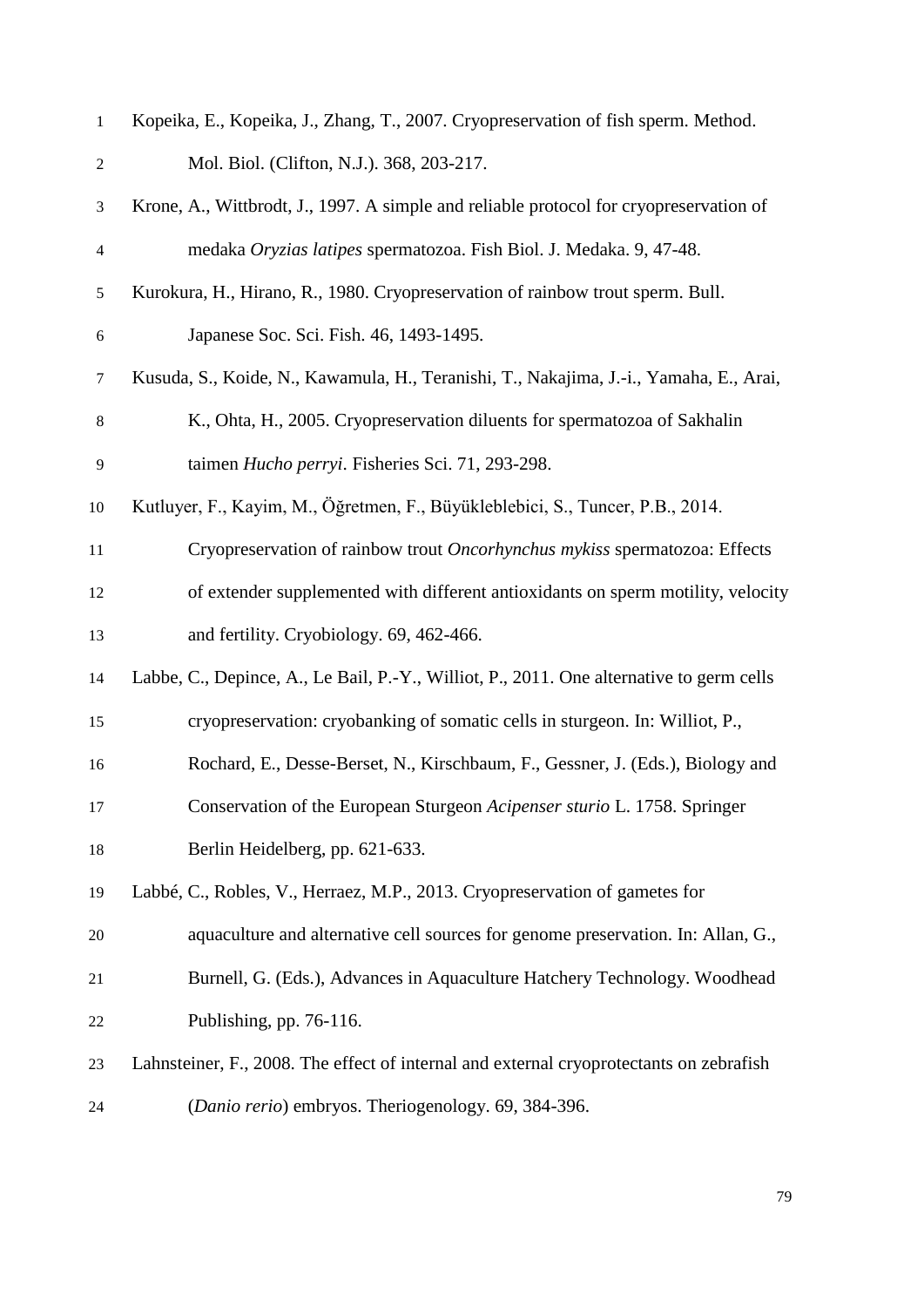| $\mathbf{1}$             | Lahnsteiner, F., Mansour, N., Kunz, F.A., 2011. The effect of antioxidants on the            |
|--------------------------|----------------------------------------------------------------------------------------------|
| $\overline{c}$           | quality of cryopreserved semen in two salmonid fish, the brook trout (Salvelinus             |
| 3                        | <i>fontinalis</i> ) and the rainbow trout <i>(Oncorhynchus mykiss)</i> . Theriogenology. 76, |
| $\overline{\mathcal{A}}$ | 882-890.                                                                                     |
| 5                        | Lahnsteiner, F., Berger, B., Weismann, T., Patzner, R., 1996. The influence of various       |
| $\epsilon$               | cryoprotectants on semen quality of the rainbow trout (Oncorhynchus mykiss)                  |
| $\tau$                   | before and after cryopreservation. J. Appl. Ichthyol. 12, 99-106.                            |
| 8                        | Lakra, W.S., Swaminathan, T.R., Joy, K.P., 2011. Development, characterization,              |
| 9                        | conservation and storage of fish cell lines: a review. Fish Physiol. Biochem. 37,            |
| 10                       | $1-20.$                                                                                      |
| 11                       | Lezcano, M., Granja, C., Salazar, M., 2004. The use of flow cytometry in the evaluation      |
| 12                       | of cell viability of cryopreserved sperm of the marine shrimp (Litopenaeus                   |
| 13                       | vannamei). Cryobiology. 48, 349-356.                                                         |
| 14                       | Li, P., Hulak, M., Li, Z.H., Sulc, M., Psenicka, M., Rodina, M., Gela, D., Linhart, O.,      |
| 15                       | 2013. Cryopreservation of common carp (Cyprinus carpio L.) sperm induces                     |
| 16                       | protein phosphorylation in tyrosine and threonine residues. Theriogenology. 80,              |
| 17                       | 84-89.                                                                                       |
| 18                       | Li, P., Hulak, M., Koubek, P., Sulc, M., Dzyuba, B., Boryshpolets, S., Rodina, M.,           |
| 19                       | Gela, D., Manaskova-Postlerova, P., Peknicova, J., Linhart, O., 2010. Ice-age                |
| 20                       | endurance: the effects of cryopreservation on proteins of sperm of common carp,              |
| 21                       | Cyprinus carpio L. Theriogenology. 74, 413-423.                                              |
| 22                       | Lim, H.K., Le, M.H., 2013. Evaluation of extenders and cryoprotectants on motility and       |
| 23                       | morphology of longtooth grouper (Epinephelus bruneus) sperm.                                 |
| 24                       | Theriogenology. 79, 867-871.                                                                 |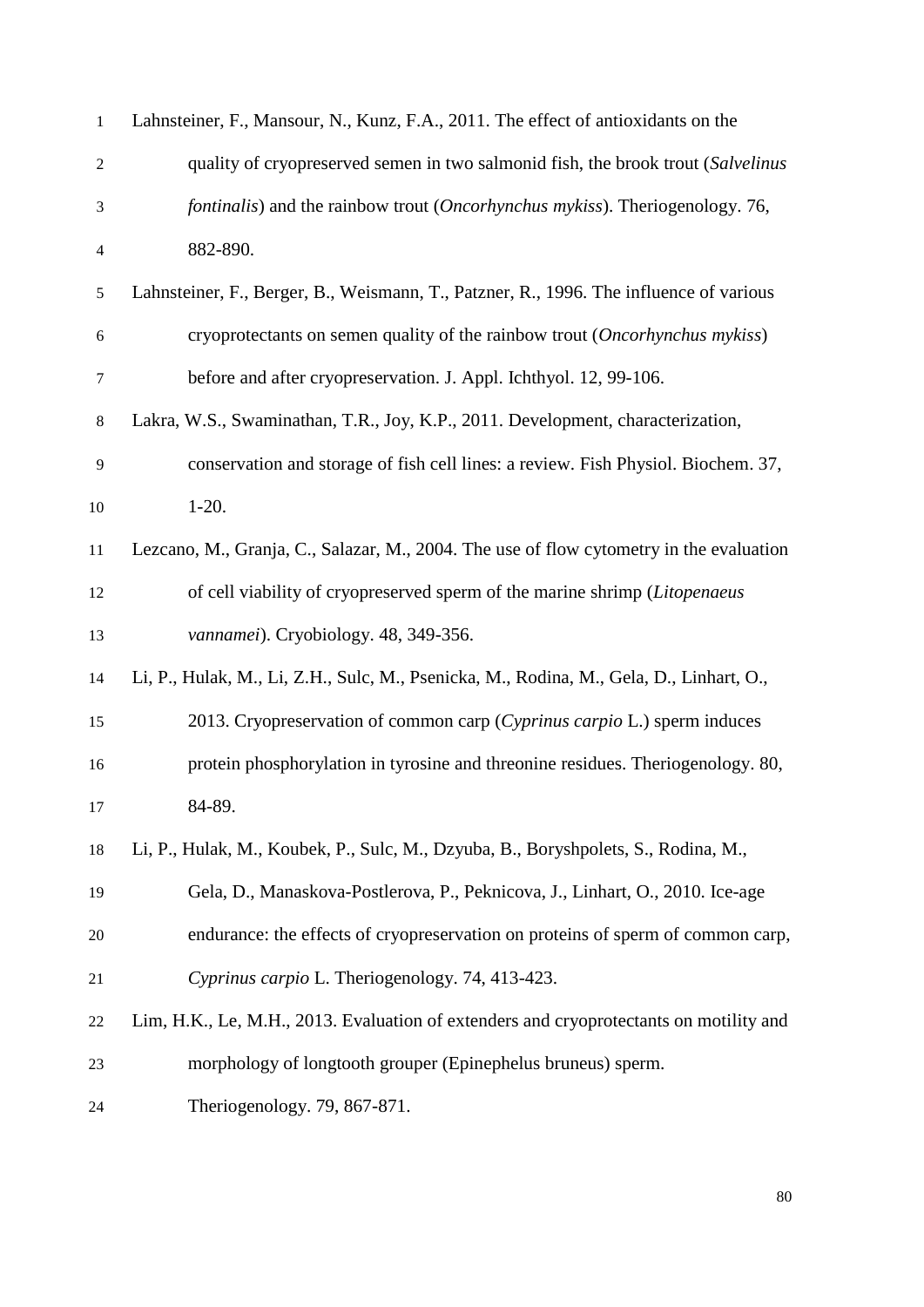| $\mathbf{1}$     | Lind, C.E., Ponzoni, R.W., Nguyen, N.H., Khaw, H.L., 2012. Selective breeding in fish   |
|------------------|-----------------------------------------------------------------------------------------|
| $\overline{c}$   | and conservation of genetic resources for aquaculture. Reprod. Domest. Anim.            |
| 3                | 47, 255-263.                                                                            |
| $\overline{4}$   | Linhart, O., Rodina, M., Cosson, J., 2000. Cryopreservation of sperm in common carp     |
| $\mathfrak s$    | Cyprinus carpio: sperm motility and hatching success of embryos. Cryobiology.           |
| $\boldsymbol{6}$ | 41, 241-250.                                                                            |
| $\tau$           | Linhart, O., Rodina, M., Flajshans, M., Gela, D., Kocour, M., 2005. Cryopreservation of |
| $\,8$            | European catfish Silurus glanis sperm: Sperm motility, viability, and hatching          |
| 9                | success of embryos. Cryobiology. 51, 250-261.                                           |
| 10               | Liu, Q.H., Ma, D.Y., Xu, S.H., Xiao, Z.Z., Xiao, Y.S., Song, Z.C., Li, J., 2015. Summer |
| 11               | flounder (Paralichthys dentatus) sperm cryopreservation and application in              |
| 12               | interspecific hybridization with olive flounder ( <i>P olivaceus</i> ). Theriogenology. |
| 13               | 83, 703-710.                                                                            |
| 14               | Liu, X.H., Zhang, T., Rawson, D.M., 2001a. Differential scanning calorimetry studies    |
| 15               | of intraembryonic freezing and cryoprotectant penetration in zebrafish (Danio           |
| 16               | rerio) embryos. J. Exp. Zool. 290, 299-310.                                             |
| 17               | Liu, X.H., Zhang, T., Rawson, D.M., 2001b. Effect of cooling rate and partial removal   |
| 18               | of yolk on the chilling injury in zebrafish (Danio rerio) embryos.                      |
| 19               | Theriogenology. 55, 1719-1731.                                                          |
| 20               | Liu, Y., Li, X., 2015. Successful oocyte cryopreservation in the blue mussel Mytilus    |
| 21               | galloprovincialis. Aquaculture. 438, 55-58.                                             |
| 22               | Liu, Y., Xu, T., Robinson, N., Qin, J., Li, X., 2014. Cryopreservation of sperm in      |
| 23               | farmed Australian greenlip abalone Haliotis laevigata. Cryobiology. 68, 185-            |
| 24               | 193.                                                                                    |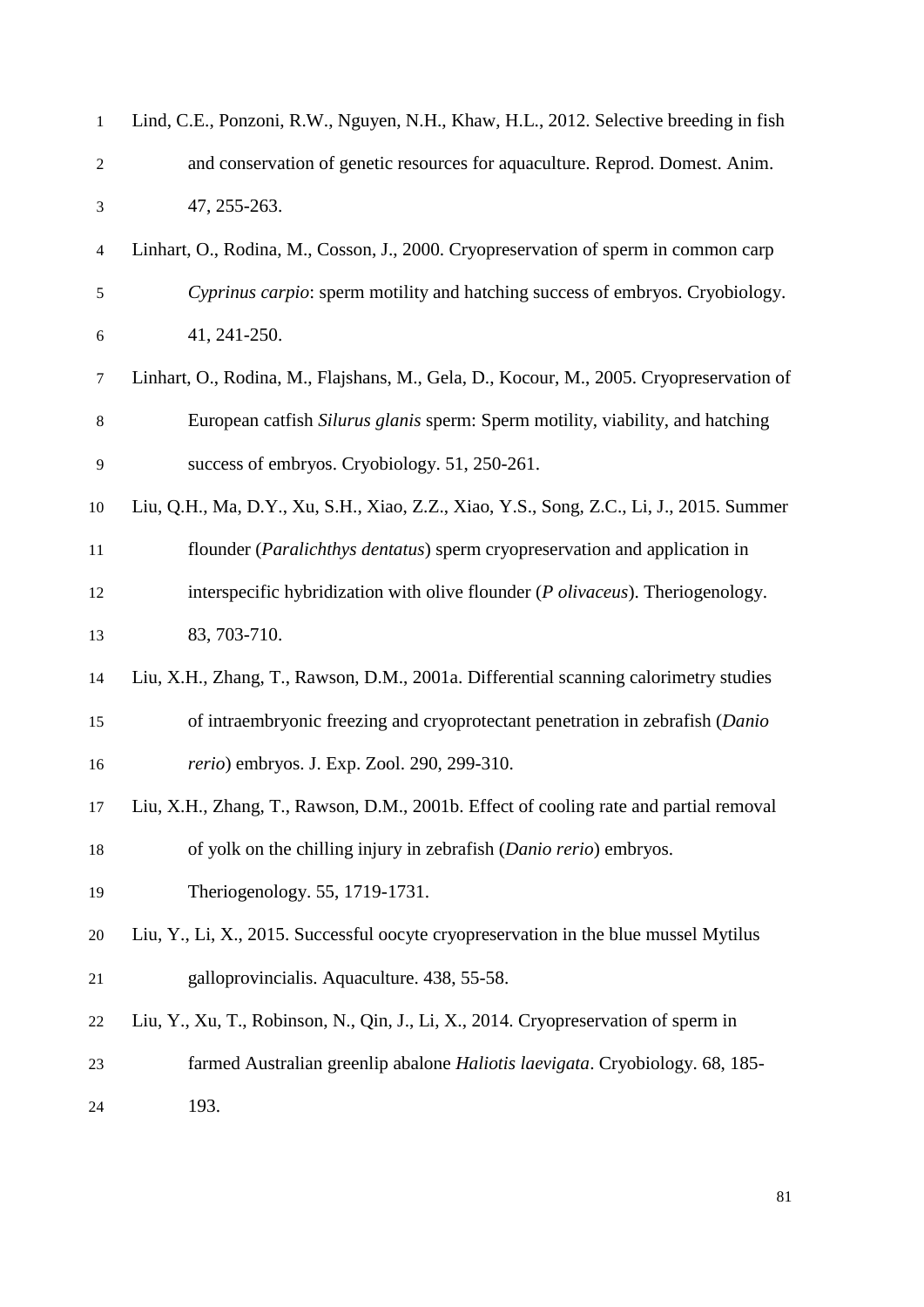| $\mathbf{1}$     | Lubzens, E., Daube, N., Pekarsky, I., Magnus, Y., Cohen, A., Yusefovich, F., Feigin, P.,  |
|------------------|-------------------------------------------------------------------------------------------|
| $\overline{c}$   | 1997. Carp (Cyprinus carpio L.) spermatozoa cryobanks — strategies in                     |
| $\mathfrak{Z}$   | research and application. Aquaculture. 155, 13-30.                                        |
| $\overline{4}$   | Luo, C., Lu, F., Wang, X., Wang, Z., Li, X., Gong, F., Jiang, J., Liu, Q., Shi, D., 2013. |
| $\sqrt{5}$       | Treatment of donor cells with trichostatin A improves in vitro development and            |
| $\boldsymbol{6}$ | reprogramming of buffalo (Bubalus bubalis) nucleus transfer embryos.                      |
| 7                | Theriogenology. 80, 878-886.                                                              |
| $\,8\,$          | Luo, D., Hu, W., Chen, S., Xiao, Y., Sun, Y., Zhu, Z., 2009. Identification of            |
| 9                | differentially expressed genes between cloned and zygote-developing zebrafish             |
| 10               | (Danio rerio) embryos at the dome stage using suppression subtractive                     |
| 11               | hybridization. Biol. Reprod. 80, 674-684.                                                 |
| 12               | Ma, C., Fan, L., Ganassin, R., Bols, N., Collodi, P., 2001. Production of zebrafish germ- |
| 13               | line chimeras from embryo cell cultures. P. Natl. Acad. Sci. USA. 98, 2461-               |
| 14               | 2466.                                                                                     |
| 15               | Magyary, I., Urbányi, B., Horváth, L., 1996. Cryopreservation of common carp              |
| 16               | (Cyprinus carpio L.) sperm I. The importance of oxygen supply. J. Appl.                   |
| 17               | Ichthyol. 12, 113-115.                                                                    |
| 18               | Maria, A.N., Viveiros, A.T.M., Freitas, R.T.F., Oliveira, A.V., 2006. Extenders and       |
| 19               | cryoprotectants for cooling and freezing of piracanjuba (Brycon orbignyanus)              |
| 20               | semen, an endangered Brazilian teleost fish. Aquaculture. 260, 298-306.                   |
| 21               | Maria, A.N., Carvalho, A.C.M., Araújo, R.V., Santos, J.P., Carneiro, P.C.F., Azevedo,     |
| 22               | H.C., 2015. Use of cryotubes for the cryopreservation of tambaqui fish semen              |
| 23               | (Colossoma macropomum). Cryobiology. 70, 109-114.                                         |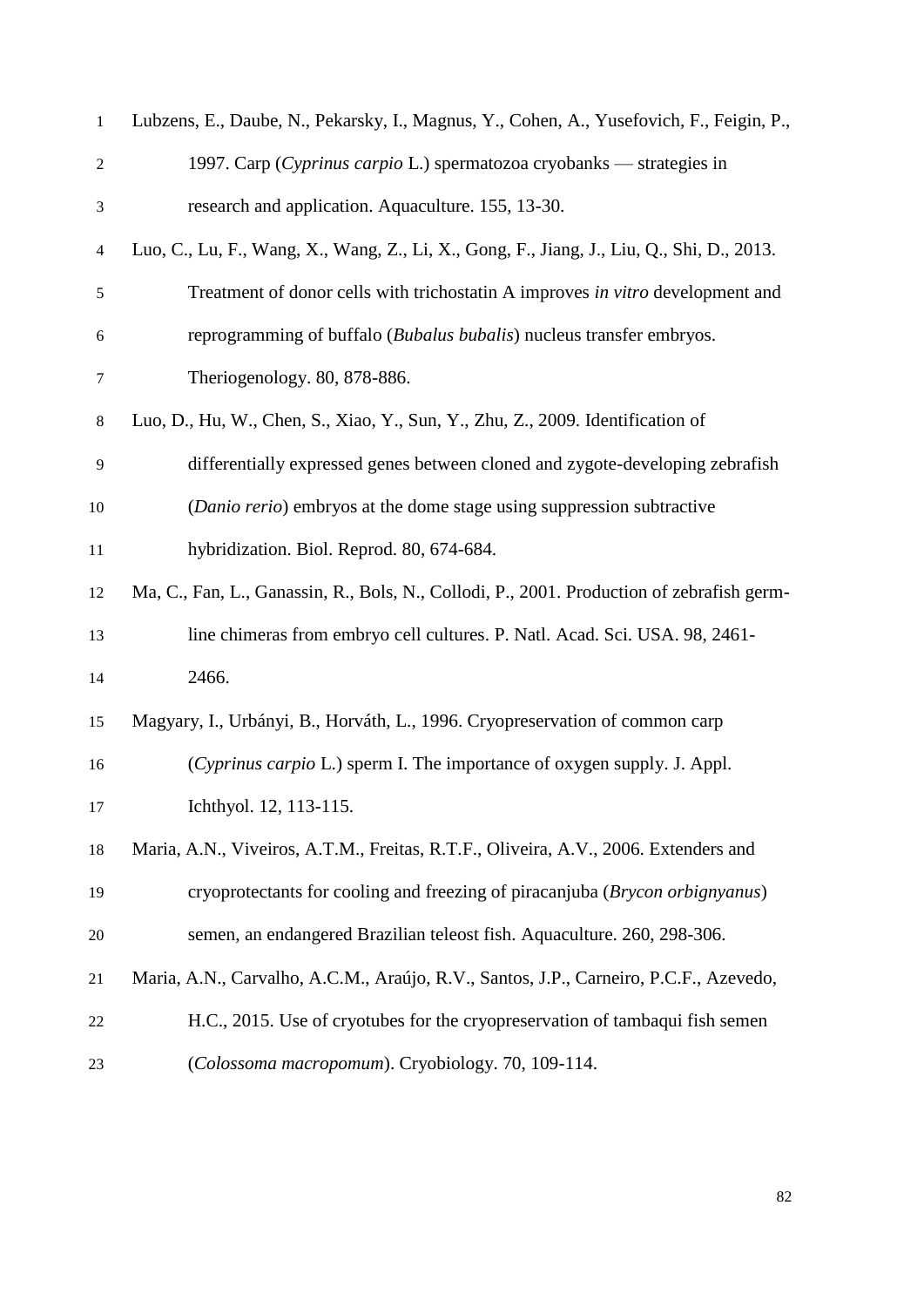| $\mathbf{1}$             | Martínez-Páramo, S., Pérez-Cerezales, S., Robles, V., Anel, L., Herráez, M.P., 2008.     |
|--------------------------|------------------------------------------------------------------------------------------|
| $\overline{c}$           | Incorporation of antifreeze proteins into zebrafish embryos by a non-invasive            |
| 3                        | method. Cryobiology. 56, 216-222.                                                        |
| $\overline{\mathcal{A}}$ | Martínez-Páramo, S., Barbosa, V., Pérez-Cerezales, S., Robles, V., Herráez, M.P.,        |
| $\mathfrak s$            | 2009a. Cryoprotective effects of antifreeze proteins delivered into zebrafish            |
| 6                        | embryos. Cryobiology. 58, 128-133.                                                       |
| $\tau$                   | Martínez-Páramo, S., Pérez-Cerezales, S., Gómez-Romano, F., Blanco, G., Sánchez,         |
| $8\,$                    | J.A., Herráez, M.P., 2009b. Cryobanking as tool for conservation of                      |
| 9                        | biodiversity: effect of brown trout sperm cryopreservation on the male genetic           |
| 10                       | potential. Theriogenology. 71, 594-604.                                                  |
| $11\,$                   | Martínez-Páramo, S., Diogo, P., Dinis, M.T., Herráez, M.P., Sarasquete, C., Cabrita, E., |
| 12                       | 2012. Incorporation of ascorbic acid and $\alpha$ -tocopherol to the extender media to   |
| 13                       | enhance antioxidant system of cryopreserved seabass sperm. Theriogenology.               |
| 14                       | 77, 1129-1136.                                                                           |
| 15                       | Martínez-Páramo, S., Diogo, P., Dinis, M.T., Soares, F., Sarasquete, C., Cabrita, E.,    |
| 16                       | 2013. Effect of two sulfur-containing amino acids, taurine and hypotaurine in            |
| 17                       | European sea bass (Dicentrarchus labrax) sperm cryopreservation. Cryobiology.            |
| 18                       | 66, 333-338.                                                                             |
| 19                       | McDonald, T.M., Pascual, A.S., Uppalapati, C.K., Cooper, K.E., Leyva, K.J., Hull,        |
| 20                       | E.E., 2013. Zebrafish keratocyte explant cultures as a wound healing model               |
| 21                       | system: Differential gene expression & morphological changes support                     |
| 22                       | epithelial–mesenchymal transition. Exp. Cell Res. 319, 1815-1827.                        |
| 23                       | Morais, S., Aragao, C., Cabrita, E., Estevez, A., Yúfera, M., Valente, L.M.P.,           |
| 24                       | Conceiçao, L.E.C., Dias, J., Engrola, S., Gisbert, E., Costas B., Constenla, M.,         |
| 25                       | Mañanós, E., Duncan, N., Dinis, M.T. 2014. New developments and biological               |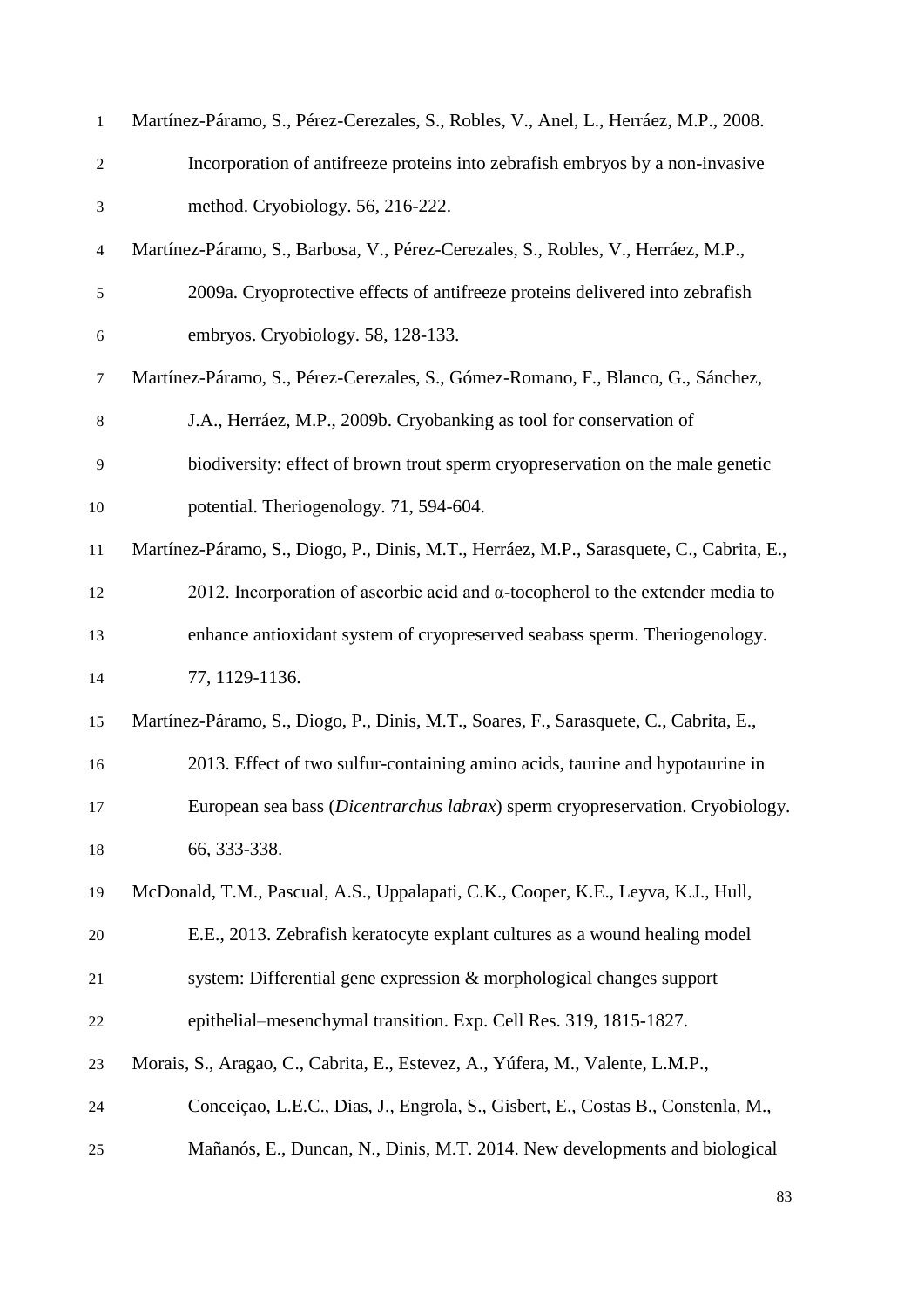| $\mathbf{1}$             | insights into the farming of Solea senegalensis reinforcing its aquaculture               |
|--------------------------|-------------------------------------------------------------------------------------------|
| $\boldsymbol{2}$         | potential. Reviews in Aquaculture 6, 1-37.                                                |
| 3                        | Moritz, C., Labbe, C., 2008. Cryopreservation of goldfish fins and optimization for field |
| $\overline{\mathcal{L}}$ | scale cryobanking. Cryobiology. 56, 181-188.                                              |
| 5                        | Morris, G.J., 2005. The origin, ultrastructure, and microbiology of the sediment          |
| $\boldsymbol{6}$         | accumulating in liquid nitrogen storage vessels. Cryobiology. 50, 231-238.                |
| $\tau$                   | Müller, T., Horváth, Á., Takahashi, E., Kolics, B., Bakos, K., Decsi, K., Kovács, B.,     |
| $8\,$                    | Taller, J., Urbányi, B., Bercsényi, M., Horváth, L., Adachi, S., Arai, K.,                |
| 9                        | Yamaha, E., 2012. Artificial hybridization of Japanese and European eel                   |
| 10                       | (Anguilla japonica x A. anguilla) by using cryopreserved sperm from freshwater            |
| 11                       | reared males. Aquaculture. 350–353, 130-133.                                              |
| 12                       | National Research Council. 1993. Managing Global Genetic Resources: Livestock.            |
| 13                       | National Academy Press, Washington, D.C.                                                  |
| 14                       | Neves, P.R., Ribeiro, R.P., Streit, D.P.J., Natali, M.R.M., Fornari, D.C., Santos, A.I.,  |
| 15                       | Godoy, L.C., 2014. Injuries in pacu embryos (Piaractus mesopotamicus) after               |
| 16                       | freezing and thawing. Zygote. 22, 25-31.                                                  |
| 17                       | Nynca, J., Arnold, G.J., Fröhlich, T., Ciereszko, A., 2015a. Cryopreservation-induced     |
| 18                       | alterations in protein composition of rainbow trout semen. PROTEOMICS.                    |
| 19                       | doi:10.1002/pmic.201400525.                                                               |
| 20                       | Nynca, J., Dietrich, G.J., Dobosz, S., Grudniewska, J., Ciereszko, A., 2014. Effect of    |
| 21                       | cryopreservation on sperm motility parameters and fertilizing ability of brown            |
| 22                       | trout semen. Aquaculture. 433, 62-65.                                                     |
| 23                       | Nynca, J., Dietrich, G.J., Dobosz, S., Zalewski, T., Ciereszko, A., 2015b. Effect of      |
| 24                       | postthaw storage time and sperm-to-egg ratio on fertility of cryopreserved brook          |
| 25                       | trout sperm. Theriogenology. 83, 253-256.                                                 |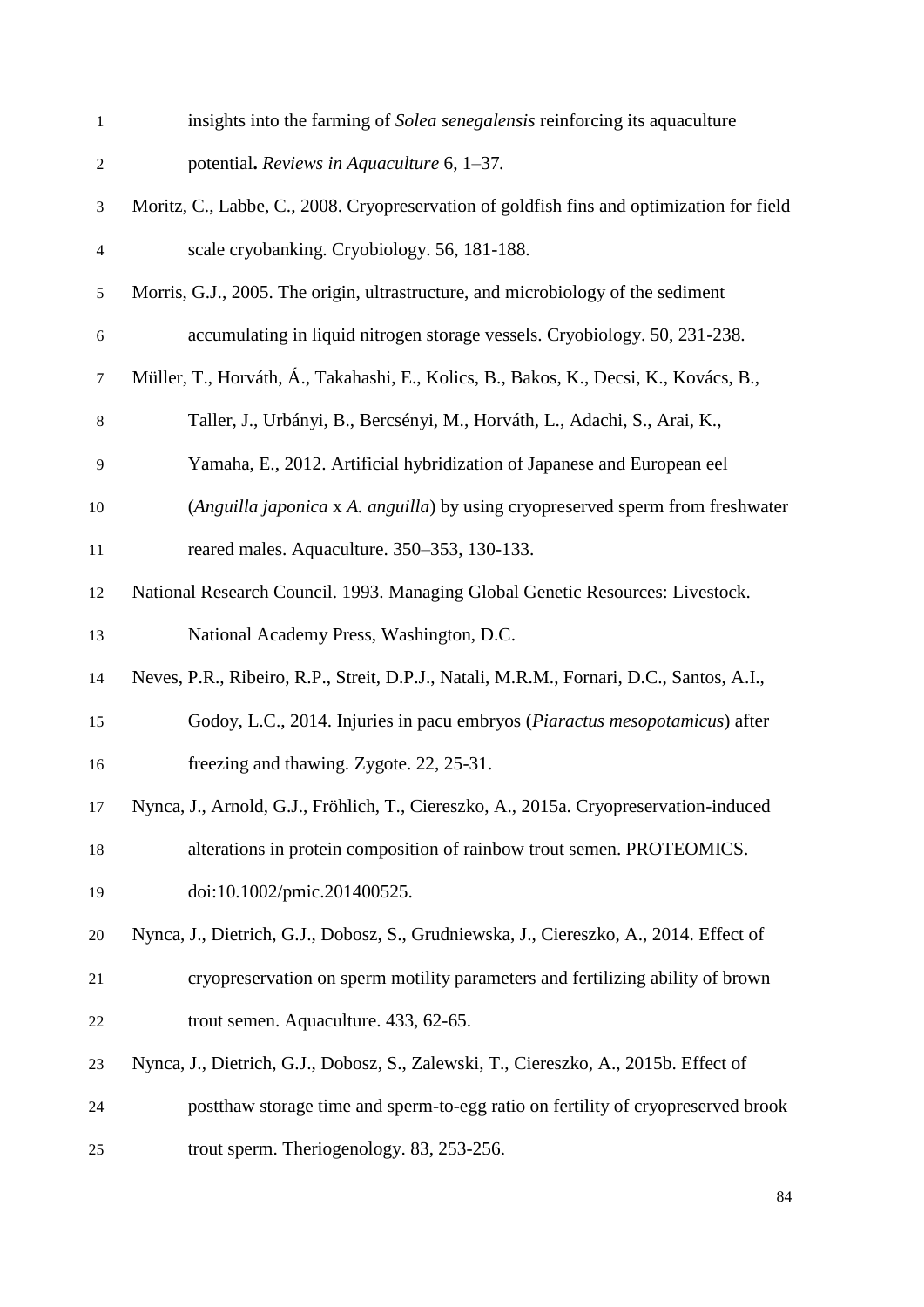| $\mathbf{1}$             | Nynca, J., Dietrich, G.J., Grudniewska, J., Dobosz, S., Liszewska, E., Krzyś, M.,      |
|--------------------------|----------------------------------------------------------------------------------------|
| $\mathfrak 2$            | Różyński, R., Ciereszko, A., 2015c. Efficient method for cryopreservation of           |
| 3                        | European huchen (Hucho hucho L.) and grayling (Thymallus thymallus L.)                 |
| $\overline{\mathcal{A}}$ | semen. Aquaculture. 435, 146-151.                                                      |
| $\mathfrak{S}$           | O'Reilly, P., Doyle, R., 2007. Live gene banking of endangered populations of Atlantic |
| $\sqrt{6}$               | salmon, The Atlantic Salmon. Blackwell Publishing Ltd, pp. 425-469.                    |
| $\tau$                   | O'Brien, J.K., Robeck, T.R., 2010. The value of <i>ex situ</i> cetacean populations in |
| $\,8$                    | understanding reproductive physiology and developing assisted reproductive             |
| 9                        | technology for ex situ and in situ species management and conservation efforts.        |
| 10                       | Int. J. Comp. Psychol. 23, 227-248.                                                    |
| 11                       | Öğretmen, F., İnanan, B.E., 2014a. Evaluation of cryoprotective effect of Turkish pine |
| 12                       | honey on common carp (Cyprinus carpio) spermatozoa. Cryoletters. 35, 427-              |
| 13                       | 437.                                                                                   |
| 14                       | Öğretmen, F., İnanan, B.E., 2014b. Effect of butylated hydroxytoluene (BHT) on the     |
| 15                       | cryopreservation of common carp (Cyprinus carpio) spermatozoa. Anim.                   |
| 16                       | Reprod. Sci. 151, 269-274.                                                             |
| 17                       | Öğretmen, F., İnanan, B.E., Öztürk, M., 2014. Protective effects of propolis on        |
| 18                       | cryopreservation of common carp (Cyprinus carpio) sperm. Cryobiology. 68,              |
| 19                       | 107-112.                                                                               |
| 20                       | Öğretmen, F., İnanan, B.E., Kutluyer, F., Kayim, M., 2015. Effect of semen extender    |
| 21                       | supplementation with cysteine on postthaw sperm quality, DNA damage, and               |
| 22                       | fertilizing ability in the common carp (Cyprinus carpio). Theriogenology. 83,          |
| 23                       | 1548-1552.                                                                             |
| 24                       | Orfão, L.H., Nascimento, A.F., Corrêa, F.M., Cosson, J., Viveiros, A.T.M., 2011.       |
| 25                       | Extender composition, osmolality and cryoprotectant effects on the motility of         |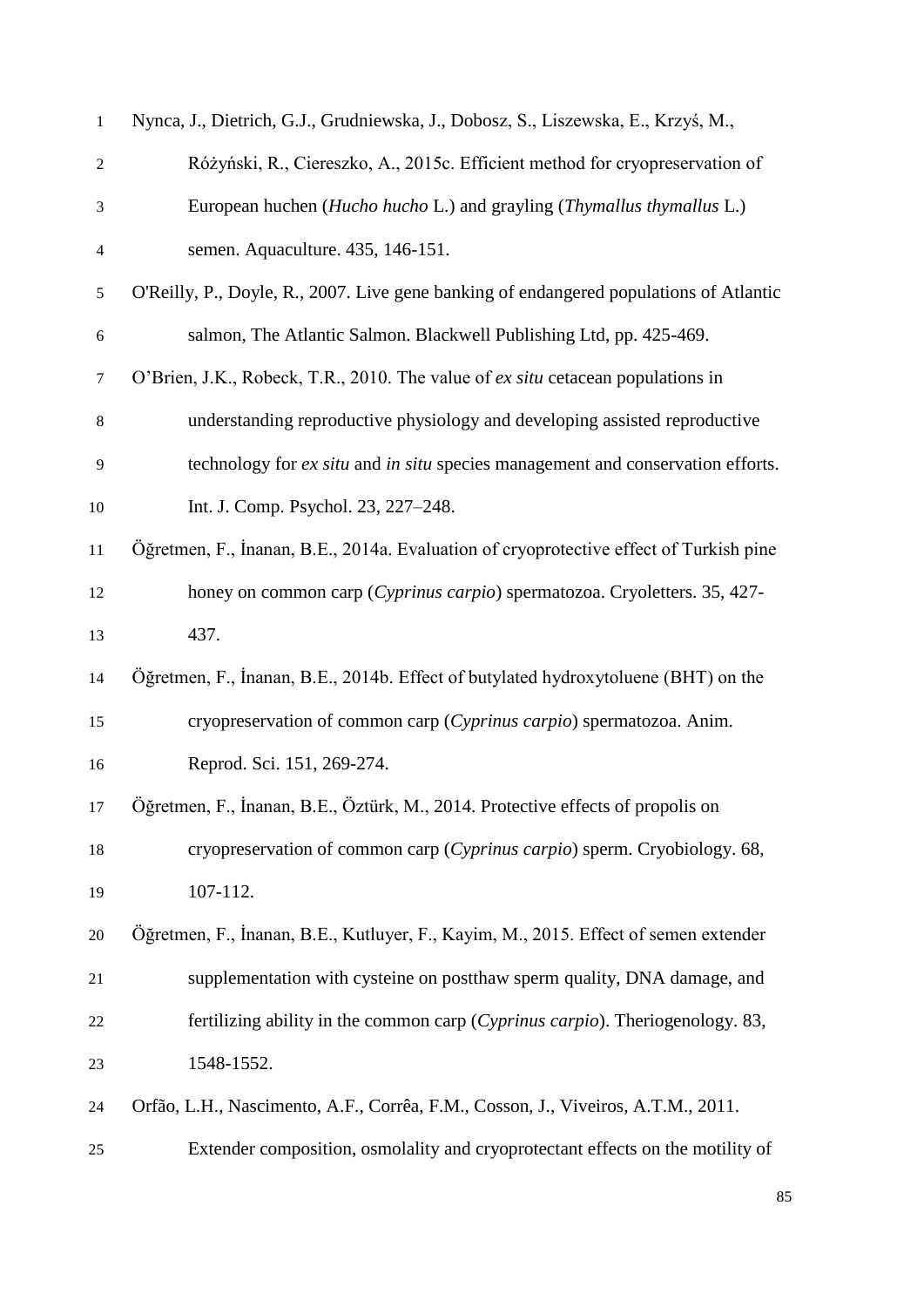| 1                | sperm in the Brazilian endangered species Brycon opalinus (Characiformes).               |
|------------------|------------------------------------------------------------------------------------------|
| $\boldsymbol{2}$ | Aquaculture. 311, 241-247.                                                               |
| 3                | Osipova, V.P., Kolyada, M.N., Berberova, N.T., Milaeva, E.R., Ponomareva, E.N.,          |
| 4                | Belaya, M.M., 2014. Cryoprotective effect of phosphorous-containing phenolic             |
| 5                | anti-oxidant for the cryopreservation of beluga sperm. Cryobiology. 69, 467-             |
| $\boldsymbol{6}$ | 472.                                                                                     |
| $\tau$           | Paniagua-Chavez, C.G., Tiersch, T.R., 2001. Laboratory studies of cryopreservation of    |
| $8\,$            | sperm and trochophore larvae of the Eastern oyster. Cryobiology. 43, 211-223.            |
| 9                | Paniagua-Chavez, C.G., Buchanan, J.T., Supan, J.E., Tiersch, T., 2000.                   |
| 10               | Cryopreservation of sperm and larvae of the Eastern oyster. In: Tiersch, T.R.,           |
| 11               | Mazik, P.M. (Eds.), Cryopreservation in aquatic species. WAS, pp. 230-239.               |
| 12               | Paniagua-Chávez, C.G., Jenkins, J., Segovia, M., Tiersch, T.R., 2006. Assessment of      |
| 13               | gamete quality for the eastern oyster (Crassostrea virginica) by use of                  |
| 14               | fluorescent dyes. Cryobiology. 53, 128-138.                                              |
| 15               | Paredes, E., Bellas, J., Adams, S.L., 2013. Comparative cryopreservation study of        |
| 16               | trochophore larvae from two species of bivalves: Pacific oyster (Crassostrea             |
| 17               | gigas) and Blue mussel (Mytilus galloprovincialis). Cryobiology. 67, 274-279.            |
| 18               | Paredes, E., Adams, S.L., Tervit, H.R., Smith, J.F., McGowan, L.T., Gale, S.L.,          |
| 19               | Morrish, J.R., Watts, E., 2012. Cryopreservation of Greenshell mussel (Perna             |
| 20               | canaliculus) trochophore larvae. Cryobiology. 65, 256-262.                               |
| 21               | Pei, D.S., Sun, Y.H., Chen, S.P., Wang, Y.P., Hu, W., Zhu, Z.Y., 2007. Identification of |
| 22               | differentially expressed genes from the cross-subfamily cloned embryos derived           |
| 23               | from zebrafish nuclei and rare minnow enucleated eggs. Theriogenology. 68,               |
| 24               | 1282-1291.                                                                               |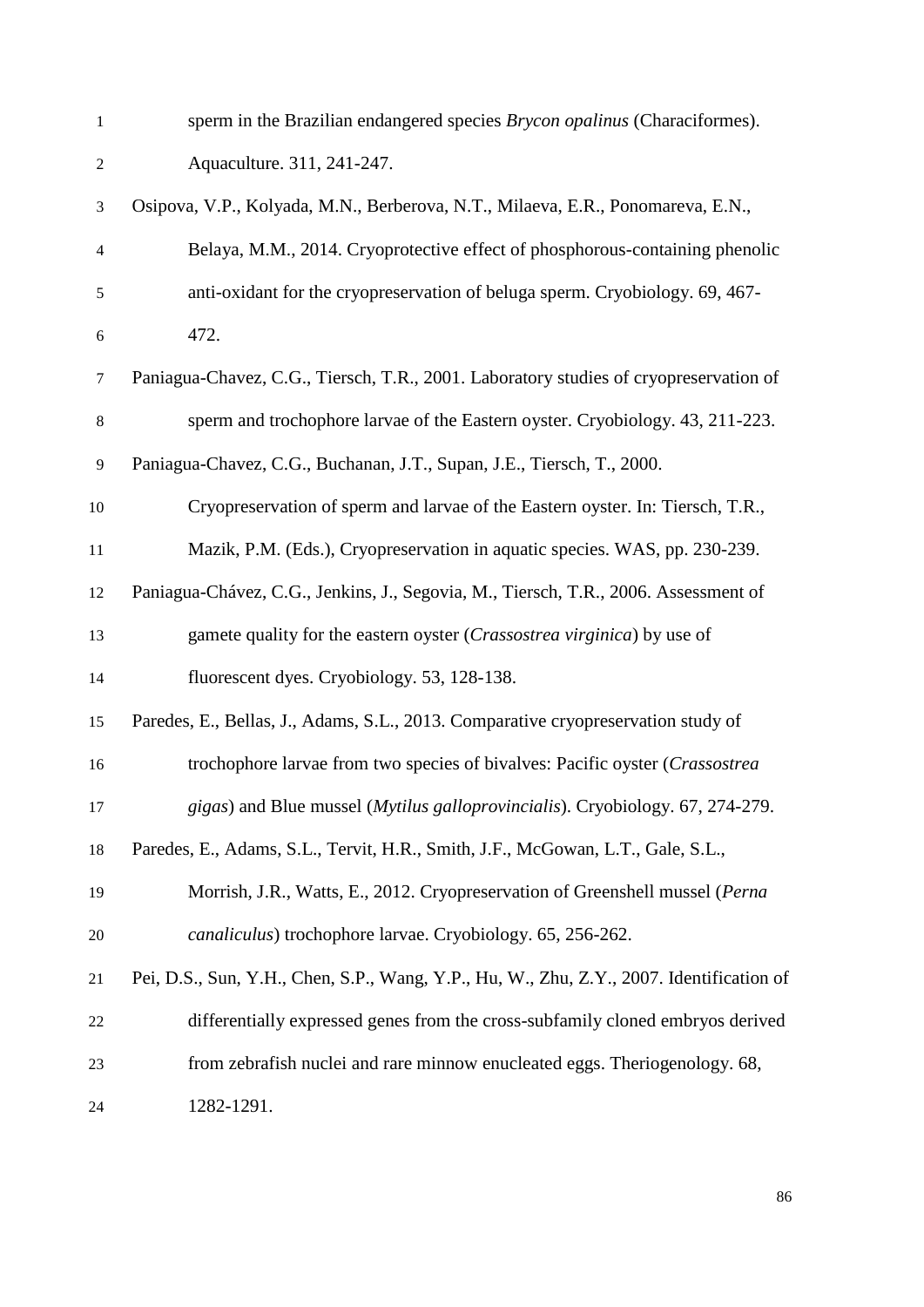| $\mathbf{1}$   | Peñaranda, D.S., Pérez, L., Gallego, V., Jover, M., Asturiano, J.F., 2009. Improvement |
|----------------|----------------------------------------------------------------------------------------|
| $\sqrt{2}$     | of European eel sperm cryopreservation method by preventing spermatozoa                |
| $\mathfrak 3$  | movement activation caused by cryoprotectants. Cryobiology. 59, 119-126.               |
| $\overline{4}$ | Pérez-Cerezales, S., Gutiérrez-Adán, A., Martínez-Páramo, S., Beirão, J., Herráez,     |
| $\mathfrak s$  | M.P., 2011. Altered gene transcription and telomere length in trout embryo and         |
| $\sqrt{6}$     | larvae obtained with DNA cryodamaged sperm. Theriogenology. 76, 1234-1245.             |
| 7              | Pessoa, N.O., Galvão, J.A.S., de Souza Filho, F.G.M., de Sousa, M.L.N.M., Sampaio,     |
| $\,8\,$        | C.M.S., 2014. Cooling of pirapitinga (Piaractus brachypomus) embryos stored            |
| 9              | at $-10$ °C. Zygote. FirstView, 1-7.                                                   |
| 10             | Pineault, N., Abu-Khader, A., 2015. Advances in umbilical cord blood stem cell         |
| 11             | expansion and clinical translation. Exp. Hematol. 43, 498-513.                         |
| 12             | Plachinta, M., Zhang, T., Rawson, D.M., 2004. Studies on cryoprotectant toxicity to    |
| 13             | zebrafish (Danio rerio) oocytes. Cryoletters. 25, 415-424.                             |
| 14             | Poikane, S., Zampoukas, N., Borja, A., Davies, S.P., van de Bund, W., Birk, S., 2014.  |
| 15             | Intercalibration of aquatic ecological assessment methods in the European              |
| 16             | Union: Lessons learned and way forward. Environ. Sci. Policy. 44, 237-246.             |
| 17             | Poss, K.D., Keating, M.T., Nechiporuk, A., 2003. Tales of regeneration in zebrafish.   |
| 18             | Dev. Dynam. 226, 202-210.                                                              |
| 19             | Rahman, S.M., Strüssmann, C.A., Majhi, S.K., Suzuki, T., Watanabe, M., 2011.           |
| 20             | Efficiency of osmotic and chemical treatments to improve the permeation of the         |
| 21             | cryoprotectant dimethyl sulfoxide to Japanese whiting (Sillago japonica)               |
| 22             | embryos. Theriogenology. 75, 248-255.                                                  |
| 23             | Rall, W., Grieder, F., Chang, M., 2011. Cryopreservation of germplasm for effective    |
| 24             | management of animal genetic resources. In: Tiersch, T.R., Green, C.C. (Eds.),         |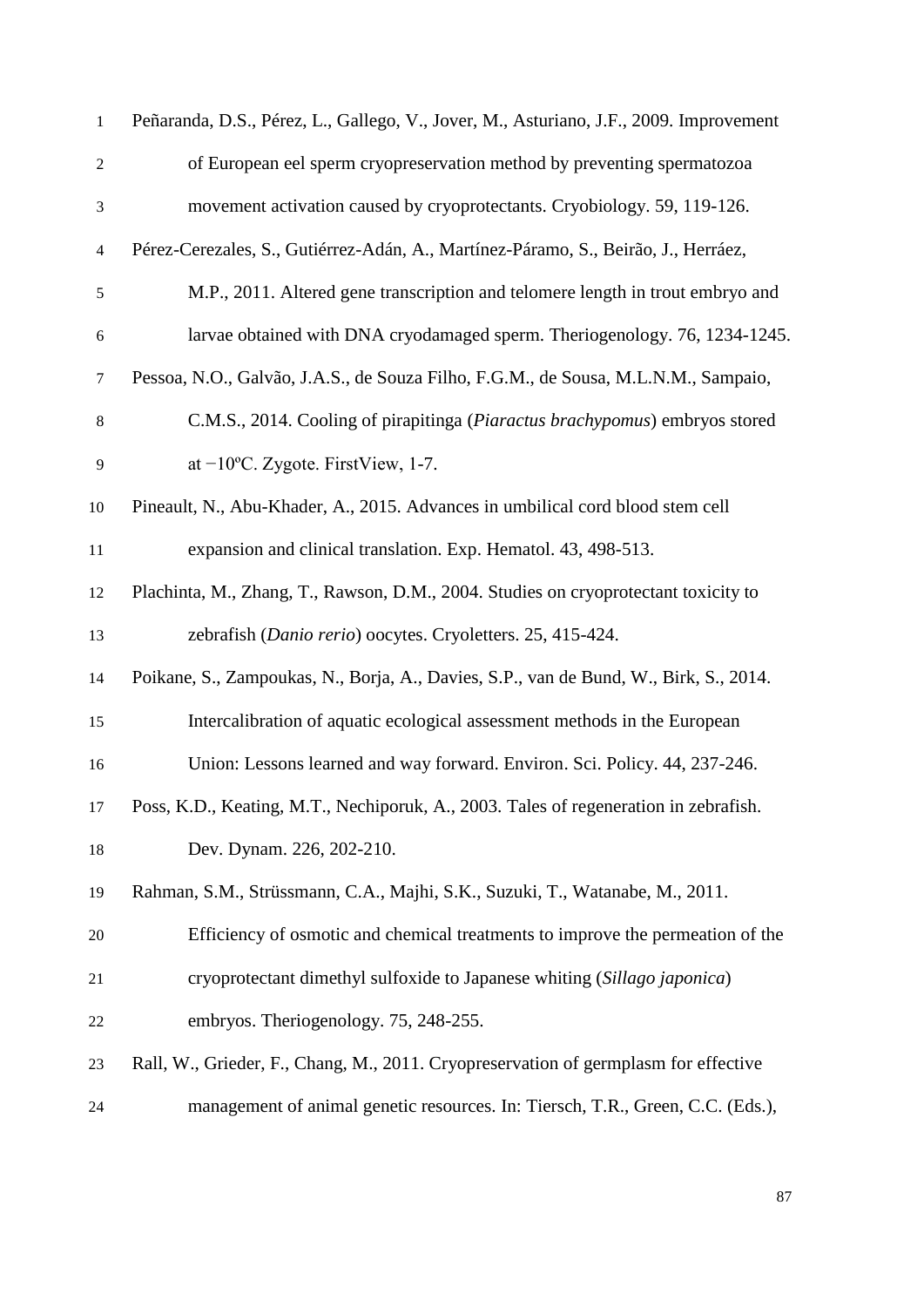| $\mathbf{1}$   | Cryopreservation in Aquatic Species, 2nd Ed. World Aquaculture Society,                  |
|----------------|------------------------------------------------------------------------------------------|
| $\mathfrak{2}$ | Baton Rouge, Louisiana, pp. 794-795.                                                     |
| 3              | Rasines, I., Gómez, M., Martín, I., Rodríguez, C., Mañanós, E., Chereguini, O., 2013.    |
| 4              | Artificial fertilisation of cultured Senegalese sole (Solea senegalensis): Effects       |
| 5              | of the time of day of hormonal treatment on inducing ovulation. Aquaculture.             |
| 6              | 392-395, 94-97.                                                                          |
| $\tau$         | Renard, P., 1991. Cooling and freezing tolarances in embryos of the Pacific oyster,      |
| $8\,$          | Crassostrea gigas: methanol and sucrose effects. Aquaculture. 92, 43-57.                 |
| 9              | Resende, E.K., Marques, D.K.S., 2009. Criopreservação de sêmen de peixe. Embrapa         |
| 10             | Pantanal. Circular Técnica 84. Available at                                              |
| 11             | http://www.cpap.embrapa.br/publicacoes/online/CT84.pdf.                                  |
| 12             | Rhodes, L., Smith, J., Tervit, R., Roberts, R., Adamson, J., Adams, S., Decker, M.,      |
| 13             | 2006. Cryopreservation of economically valuable marine micro-algae in the                |
| 14             | classes Bacillariophyceae, Chlorophyceae, Cyanophyceae, Dinophyceae,                     |
| 15             | Haptophyceae, Prasinophyceae, and Rhodophyceae. Cryobiology. 52, 152-156.                |
| 16             | Riesco, M.F., Valcarce, D.G., Alfonso, J., Herraez, M.P., Robles, V., 2014. In vitro     |
| 17             | generation of zebrafish PGC-like cells. Biol. Reprod. 91, 114.                           |
| 18             | Riesco, M.F., Félix, F., Matias, D., Joaquim, S., Suquet, M., Cabrita, E. First study in |
| 19             | cryopreserved sperm of Crassostrea angulata. General and Comparative                     |
| 20             | Endocrinology (in press).                                                                |
| 21             | Robeck, T.R., Steinman, K.J., Gearhart, S., Reidarson, T.R., McBain, J.F., Monfort,      |
| 22             | S.L., 2004. Reproductive physiology and development of artificial insemination           |
| 23             | technology in killer whales (Orcinus orca). Biol. Reprod. 71, 650-660.                   |
| 24             | Robeck, T.R., Gearhart, S.A., Steinman, K.J., Katsumata, E., Loureiro, J.D., O'Brien,    |
| 25             | J.K., 2011. In vitro sperm characterization and development of a sperm                   |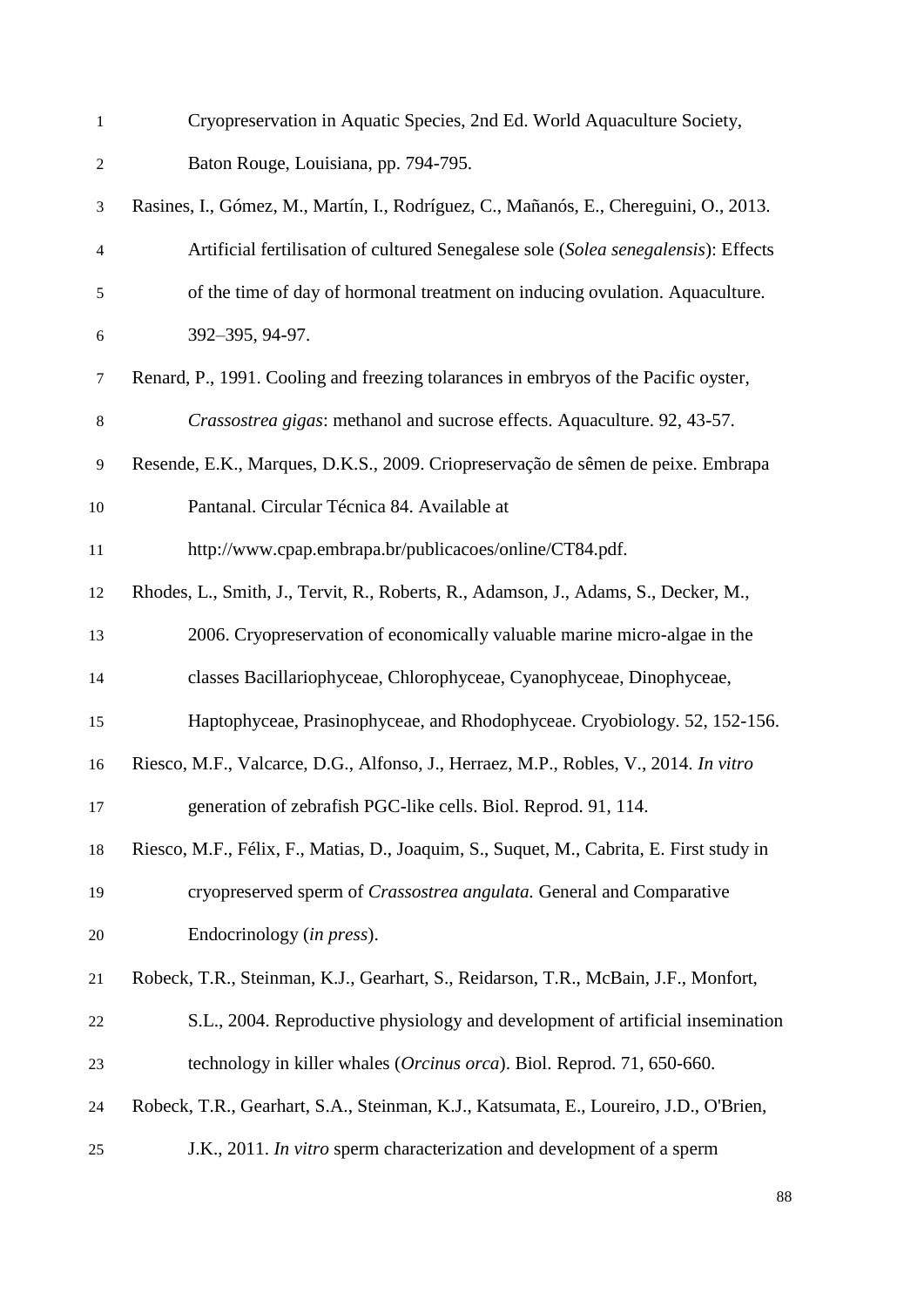| $\mathbf{1}$             | cryopreservation method using directional solidification in the killer whale              |
|--------------------------|-------------------------------------------------------------------------------------------|
| $\boldsymbol{2}$         | (Orcinus orca). Theriogenology. 76, 267-279.                                              |
| 3                        | Robeck, T.R., Montano, G.A., Steinman, K.J., Smolensky, P., Sweeney, J., Osborn, S.,      |
| $\overline{\mathcal{A}}$ | O'Brien, J.K., 2013. Development and evaluation of deep intra-uterine artificial          |
| $\mathfrak s$            | insemination using cryopreserved sexed spermatozoa in bottlenose dolphins                 |
| 6                        | (Tursiops truncatus). Anim. Reprod. Sci. 139, 168-181.                                    |
| $\boldsymbol{7}$         | Robles, V., Marti, M., Izpisua Belmonte, J.C., 2011. Study of pluripotency markers in     |
| $\,8\,$                  | zebrafish embryos and transient embryonic stem cell cultures. Zebrafish. 8, 57-           |
| 9                        | 63.                                                                                       |
| 10                       | Robles, V., Cabrita, E., Cunado, S., Herraez, M.P., 2003a. Sperm cryopreservation of      |
| 11                       | sex-reversed rainbow trout (Oncorhynchus mykiss): parameters that affect its              |
| 12                       | ability for freezing. Aquaculture. 224, 203-212.                                          |
| 13                       | Robles, V., Cabrita, E., Acker, J.P., Herraez, M.P., 2008. Embryo cryopreservation:       |
| 14                       | what we know until now? In: Cabrita, E., Robles, V., Herraez, M.P. (Eds.),                |
| 15                       | Methods in reproductive aquaculture. C.R.C. Press, Boca Raton, pp. 261-294.               |
| 16                       | Robles, V., Cabrita, E., Real, M., Alvarez, R., Herraez, M.P., 2003b. Vitrification of    |
| 17                       | turbot embryos: preliminary assays. Cryobiology. 47, 30-39.                               |
| 18                       | Robles, V., Barbosa, V., Herraez, M.P., Martinez-Paramo, S., Cancela, M.L., 2007. The     |
| 19                       | antifreeze protein type I (AFP I) increases seabream (Sparus aurata) embryos              |
| 20                       | tolerance to low temperatures. Theriogenology. 68, 284-289.                               |
| 21                       | Robles, V., Cabrita, E., de Paz, P., Cunado, S., Anel, L., Herraez, M.P., 2004. Effect of |
| 22                       | a vitrification protocol on the lactate dehydrogenase and glucose-6-phosphate             |
| 23                       | dehydrogenase activities and the hatching rates of Zebrafish (Danio rerio) and            |
| 24                       | Turbot (Scophthalmus maximus) embryos. Theriogenology. 61, 1367-1379.                     |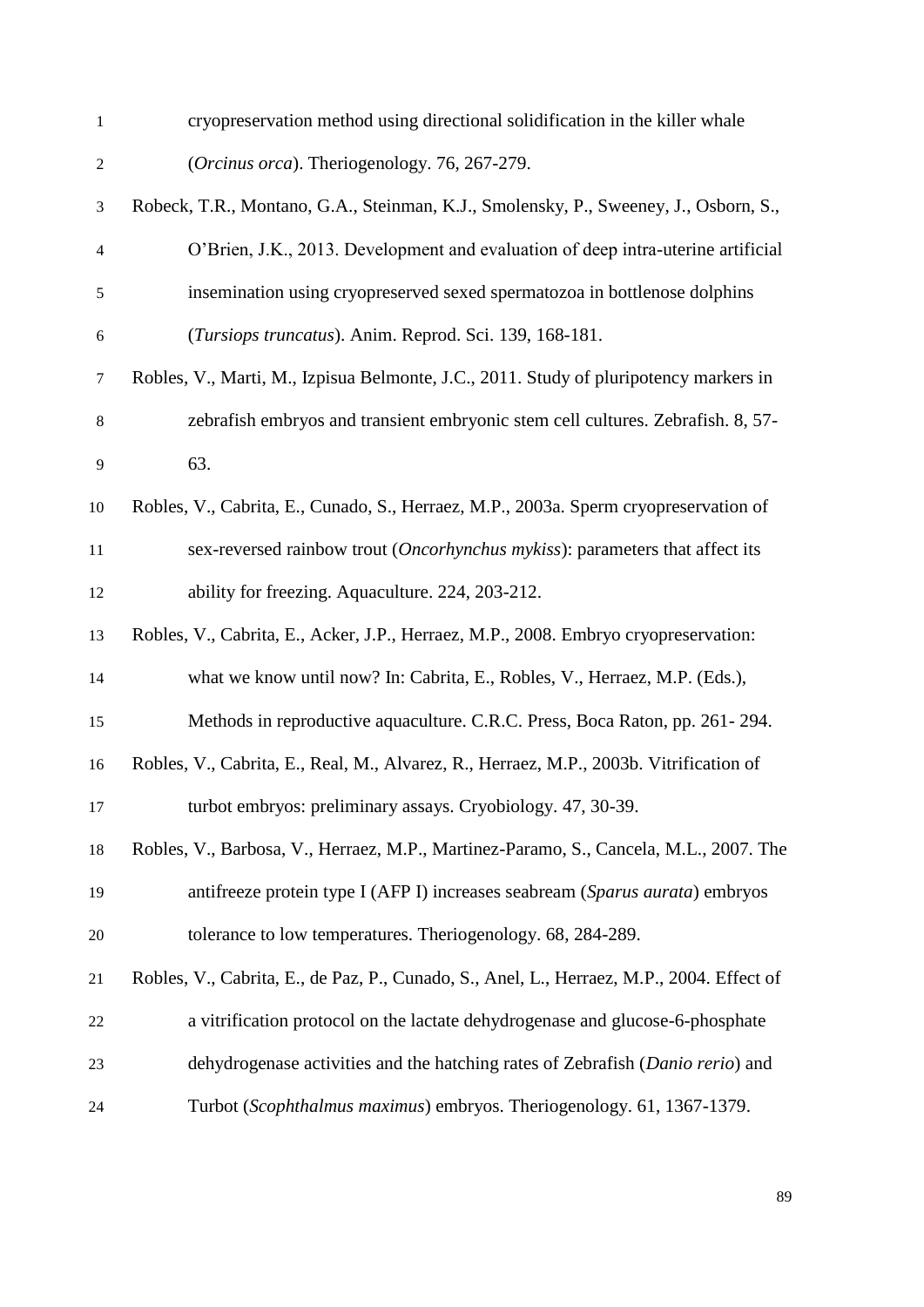| $\mathbf{1}$             | Robles, V., Cabrita, E., Fletcher, G.L., Shears, M.A., King, M.J., Herraez, M.P., 2005.   |
|--------------------------|-------------------------------------------------------------------------------------------|
| $\mathfrak{2}$           | Vitrification assays with embryos from a cold tolerant sub-arctic fish species.           |
| 3                        | Theriogenology. 64, 1633-1646.                                                            |
| $\overline{\mathcal{A}}$ | Robles, V., Martínez-Pastor, F., Petroni, G., Riesco, M.F., Bozzano, A., Villanueva, R.,  |
| 5                        | 2013. Cryobiology of cephalopod (Illex coindetii) spermatophores. Cryobiology.            |
| 6                        | 66, 288-294.                                                                              |
| 7                        | Robles, V., Riesco, M.F., Psenicka, M., Saito, T., Valcarce, D,G., Cabrita, E., Herráez,  |
| $8\,$                    | M.P. In press. Biology of teleost primordial germ cells (PGCs) and                        |
| 9                        | spermatogonia: biotechnological applications. Aquaculture, <i>(in press)</i> .            |
| 10                       | Rodina, M., Gela, D., Kocour, M., Alavi, S.M.H., Hulak, M., Linhart, O., 2007.            |
| $11\,$                   | Cryopreservation of tench, <i>Tinca tinca</i> , sperm: Sperm motility and hatching        |
| 12                       | success of embryos. Theriogenology. 67, 931-940.                                          |
| 13                       | Rodriguez-Wallberg, K.A., 2015. Clinical aspects and perinatal outcomes after             |
| 14                       | cryopreservation of embryos and gametes. Minerva ginecol. 67, 207-215.                    |
| 15                       | Rurangwa, E., Volckaert, F.A.M., Huyskens, G., Kime, D.E., Ollevier, F., 2001. Quality    |
| 16                       | control of refrigerated and cryopreserved semen using computer-assisted sperm             |
| 17                       | analysis (CASA), viable staining and standardized fertilization in African catfish        |
| 18                       | (Clarias gariepinus). Theriogenology. 55, 751-769.                                        |
| 19                       | Sanches, E.G., Oliveira, I.R., Serralheiro, P.C.d.S., Cerqueira, V.R., 2013.              |
| 20                       | Cryopreservation of mutton snapper (Lutjanus analis) sperm. Anais da                      |
| 21                       | Academia Brasileira de Ciências. 85, 1083-1092.                                           |
| 22                       | Sarvi, K., Niksirat, H., Mojazi Amiri, B., Mirtorabi, S.M., Rafiee, G.R., Bakhtiyari, M., |
| 23                       | 2006. Cryopreservation of semen from the endangered Caspian brown trout                   |
| 24                       | (Salmo trutta caspius). Aquaculture. 256, 564-569.                                        |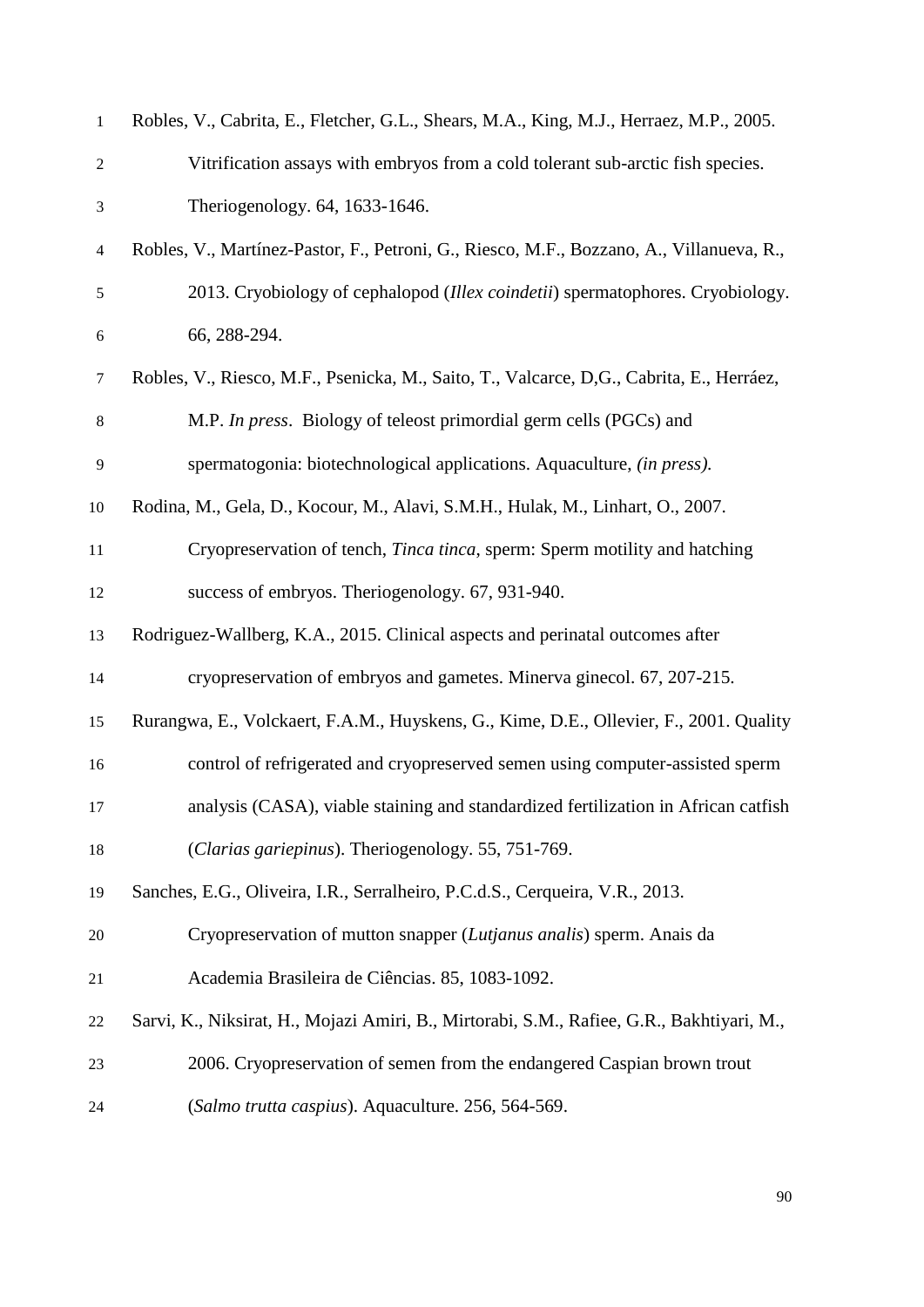| $\mathbf{1}$     | Scheerer, P.D., Thorgaard, G.H., Allendorf, F.W., 1991. Genetic analysis of                   |
|------------------|-----------------------------------------------------------------------------------------------|
| $\boldsymbol{2}$ | androgenetic rainbow trout. J. Exp. Zool. 260, 382-390.                                       |
| 3                | Seki, S., Kouya, T., Tsuchiya, R., Valdez Jr, D.M., Jin, B., Koshimoto, C., Kasai, M.,        |
| $\overline{4}$   | Edashige, K., 2011. Cryobiological properties of immature zebrafish oocytes                   |
| $\mathfrak s$    | assessed by their ability to be fertilized and develop into hatching embryos.                 |
| $\boldsymbol{6}$ | Cryobiology. $62, 8-14$ .                                                                     |
| $\tau$           | Seki, S., Kouya, T., Tsuchiya, R., Valdez, D.M., Jin, B., Hara, T., Saida, N., Kasai, M.,     |
| $8\,$            | Edashige, K., 2008. Development of a reliable in vitro maturation system for                  |
| 9                | zebrafish oocytes. Reproduction. 135, 285-292.                                                |
| 10               | Siripattarapravat, K., Pinmee, B., Venta, P.J., Chang, C.-C., Cibelli, J.B., 2009. Somatic    |
| 11               | cell nuclear transfer in zebrafish. Nat. Meth. 6, 733-735.                                    |
| 12               | Siripattarapravat, K., Pinmee, B., Chang, E.A.H., Muñoz, J.D., Kawakami, K., Cibelli,         |
| 13               | J.B., 2011. The influence of donor nucleus source on the outcome of zebrafish                 |
| 14               | somatic cell nuclear transfer. Int. J. Dev. Biol. 54, 1679-1683.                              |
| 15               | Smith, J.F., Adams, S.L., Gale, S.L., McGowan, L.T., Tervit, H.R., Roberts, R.D., 2012.       |
| 16               | Cryopreservation of Greenshell™ mussel (Perna canaliculus) sperm. I.                          |
| 17               | Establishment of freezing protocol. Aquaculture. 334–337, 199-204.                            |
| 18               | Sorrenti, G., Bagnoli, A., Miraglia, V., Crocetta, F., Vitiello, V., Ristoratore, F., Cirino, |
| 19               | P., Sansone, G., Sordino, P., 2014. Investigating sperm cryopreservation in a                 |
| 20               | model tunicate, <i>Ciona intestinalis</i> sp. A. Cryobiology. 68, 43-49.                      |
| 21               | Spiegler, M.A., Oppenheimer, S.B., 1995. Extending the viability of sea urchin                |
| 22               | gametes. Cryobiology. 32, 168-174.                                                            |
| 23               | Streit Jr., D.P., Godoy, L.C., Ribeiro, R.P., Fornari, D.C., Digmayer, M., Zhang, T.,         |
| 24               | 2014. Cryopreservation of embryos and oocytes of south american fish species.                 |
| 25               | In: Yamashiro, H. (Ed.), Recent Advances in Cryopreservation. Intech.                         |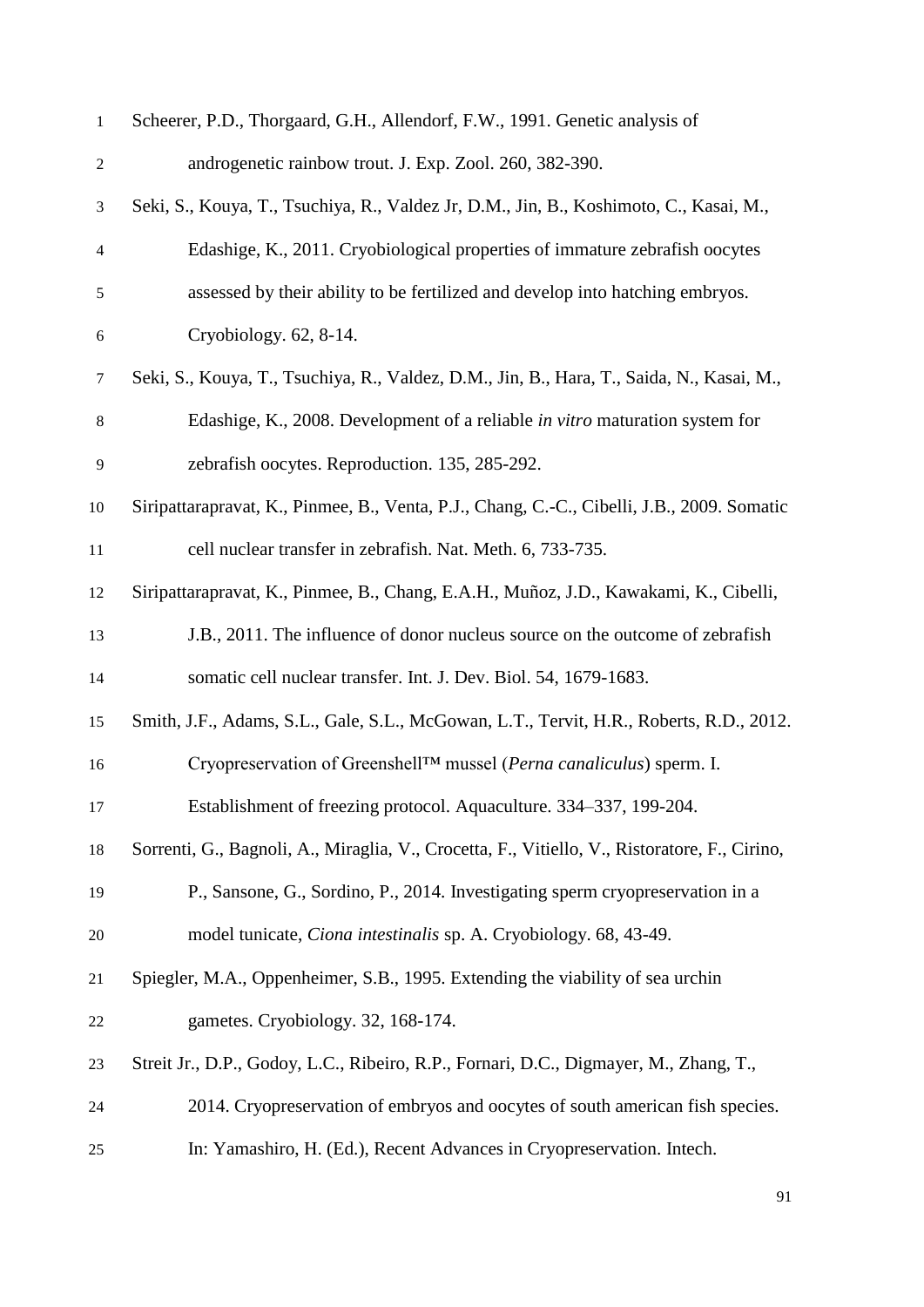| $\mathbf{1}$     | Streit Jr., D.P., Fornari, D.C., Povh, J.A., de Godoy, L.C., Lopes de Oliveira, C.A.,    |
|------------------|------------------------------------------------------------------------------------------|
| $\overline{c}$   | Kawakami de Resende, E., Ribeira Pereiro, R., 2013. Germplasm banking and                |
| $\mathfrak{Z}$   | its role on development of the genetic improvement program for fish in Brazil.           |
| 4                | In: Martínez-Páramo, S., Oliveira, C., Dinis, M.T. (Eds.), 4 <sup>th</sup> International |
| $\sqrt{5}$       | Workshop on the Biology of Fish Gametes, Centre of Marine Sciences                       |
| $\boldsymbol{6}$ | (CCMAR), University of Algarve, Faro, Portugal, Albufeira, Portugal, pp. 140–            |
| $\tau$           | 141.                                                                                     |
| $\,8\,$          | Sun, L., Bradford, C.S., Ghosh, C., Collodi, P., Barnes, D.W., 1995. ES-like cell        |
| 9                | cultures derived from early zebrafish embryos. Mol. Mar. Biol. Biotechnol. 4,            |
| 10               | 193-199.                                                                                 |
| 11               | Sun, Y.-H., Chen, S.-P., Wang, Y.-P., Hu, W., Zhu, Z.-Y., 2005. Cytoplasmic impact on    |
| 12               | cross-genus cloned fish derived from transgenic common carp (Cyprinus carpio)            |
| 13               | nuclei and goldfish (Carassius auratus) enucleated eggs. Biol. Reprod. 72, 510-          |
| 14               | 515.                                                                                     |
| 15               | Suquet, M., Le Mercier, A., Rimond, F., Mingant, C., Haffray, P., Labbe, C., 2012.       |
| 16               | Setting tools for the early assessment of the quality of thawed Pacific oyster           |
| 17               | (Crassostrea gigas) D-larvae. Theriogenology. 78, 462-467.                               |
| 18               | Suquet, M., Labbé, C., Puyo, S., Mingant, C., Quittet, B., Boulais, M., Queau, I.,       |
| 19               | Ratiskol, D., Diss, B., Haffray, P., 2014. Survival, growth and reproduction of          |
| 20               | cryopreserved larvae from a marine Invertebrate, the Pacific oyster (Crassostrea         |
| 21               | gigas). PLoS ONE. 9, e93486.                                                             |
| 22               | Symonds, J.E., Bowman, S., 2007. Atlantic cod genomics and broodstock development        |
| 23               | in Canada. Aquaculture. 272, Supplement 1, S313.                                         |
| 24               | Takahashi, K., Yamanaka, S., 2006. Induction of pluripotent stem cells from mouse        |
| 25               | embryonic and adult fibroblast cultures by defined factors. Cell. 126, 663-676.          |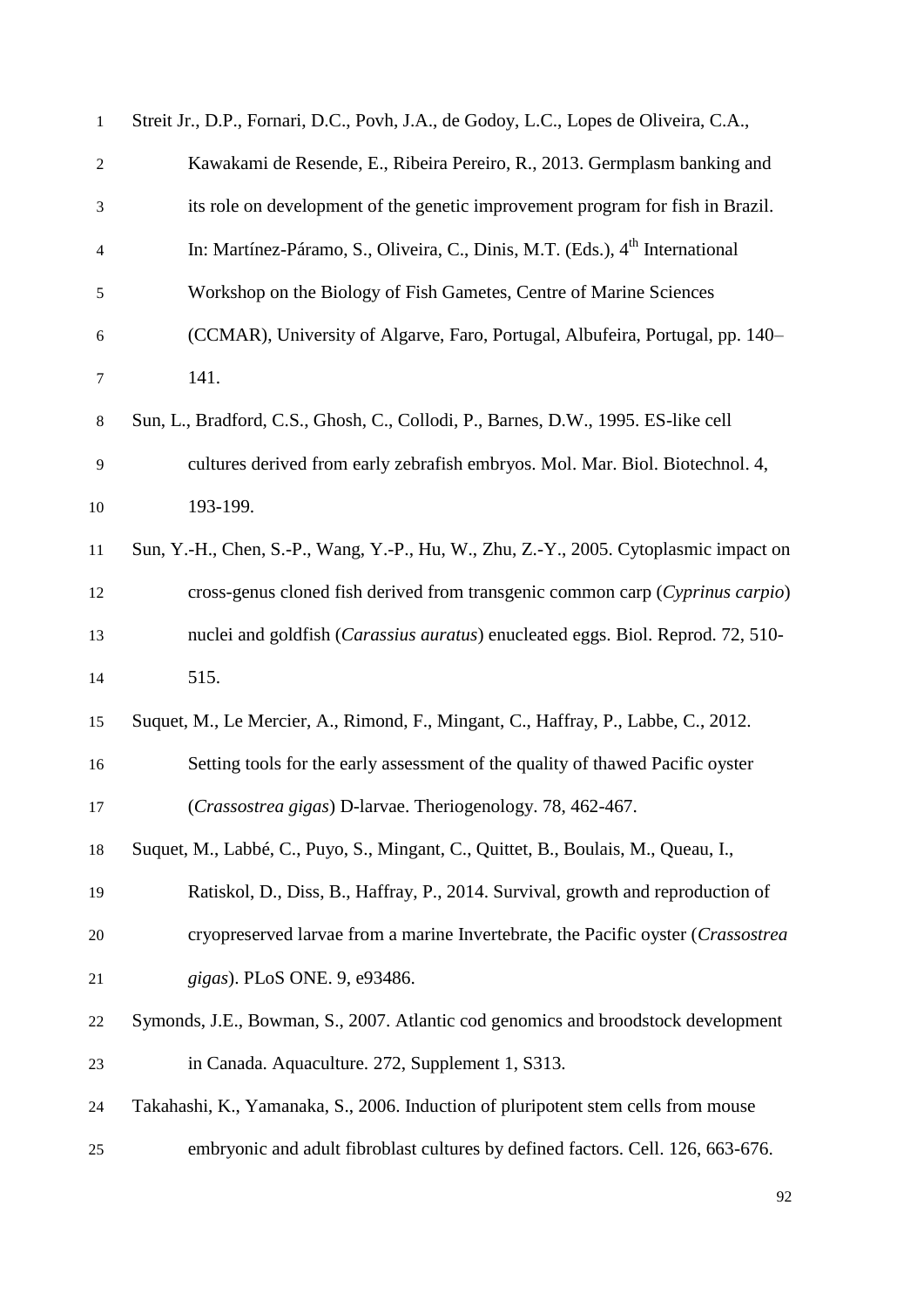| $\mathbf{1}$   | Tan, E., Yang, H., Tiersch, T.R., 2010. Determination of sperm concentration for small- |
|----------------|-----------------------------------------------------------------------------------------|
| $\mathfrak{2}$ | bodied biomedical model fishes by use of microspectrophotometry. Zebrafish. 7,          |
| $\mathfrak{Z}$ | 233-240.                                                                                |
| $\overline{4}$ | Tanaka, S., Zhang, H., Horie, N., Yamada, Y., Okamura, A., Utoh, T., Mikawa, N.,        |
| 5              | Oka, H.P., Kurokura, H., 2002. Long-term cryopreservation of sperm of                   |
| $\sqrt{6}$     | Japanese eel. J. Fish Biol. 60, 139-146.                                                |
| $\tau$         | Tervit, H.R., Adams, S.L., Roberts, R.D., McGowan, L.T., Pugh, P.A., Smith, J.F.,       |
| $\,8\,$        | Janke, A.R., 2005. Successful cryopreservation of Pacific oyster (Crassostrea           |
| $\mathbf{9}$   | gigas) oocytes. Cryobiology. 51, 142-151.                                               |
| 10             | Thurston, L.M., Watson, P.F., 2002. Semen cryopreservation: a genetic explanation for   |
| 11             | species and individual variation? CryoLetters. 23, 255-262.                             |
| 12             | Tiersch, T.R., 2001. Cryopreservation in aquarium fishes. Mar. Biotechnol. 3, S212-     |
| 13             | S223.                                                                                   |
| 14             | Tiersch, T.R., 2011. Process pathways for sperm cryopreservation research, application, |
| 15             | and commercialization. In: Tiersch, T.R., Green, C. (Eds.), Cryopreservation in         |
| 16             | Aquatic Species, 2nd Ed. World Aquaculture Society, Baton Rouge, Louisiana,             |
| 17             | pp. 646-671.                                                                            |
| 18             | Tiersch, T.R., Yang, H., Hu, E., 2011. Outlook for development of high-throughput       |
| 19             | cryopreservation for small-bodied biomedical model fishes. Comp. Biochem.               |
| 20             | Phys. C. 154, 76-81.                                                                    |
| 21             | Tiersch, T.R., Yang, H., Jenkins, J.A., Dong, Q., 2007. Sperm cryopreservation in fish  |
| 22             | and shellfish. Soc. Reprod. Fertil. Suppl. 65, 493-508.                                 |
| 23             | Tiersch, T.R., Figiel, C.R., Wayman, W.R., Williamson, J.H., Carmichael, G.J.,          |
| 24             | Gorman, O.T., 1998. Cryopreservation of sperm of the endangered razorback               |
| 25             | sucker. T. Am. Fish. Soc. 127, 95-104.                                                  |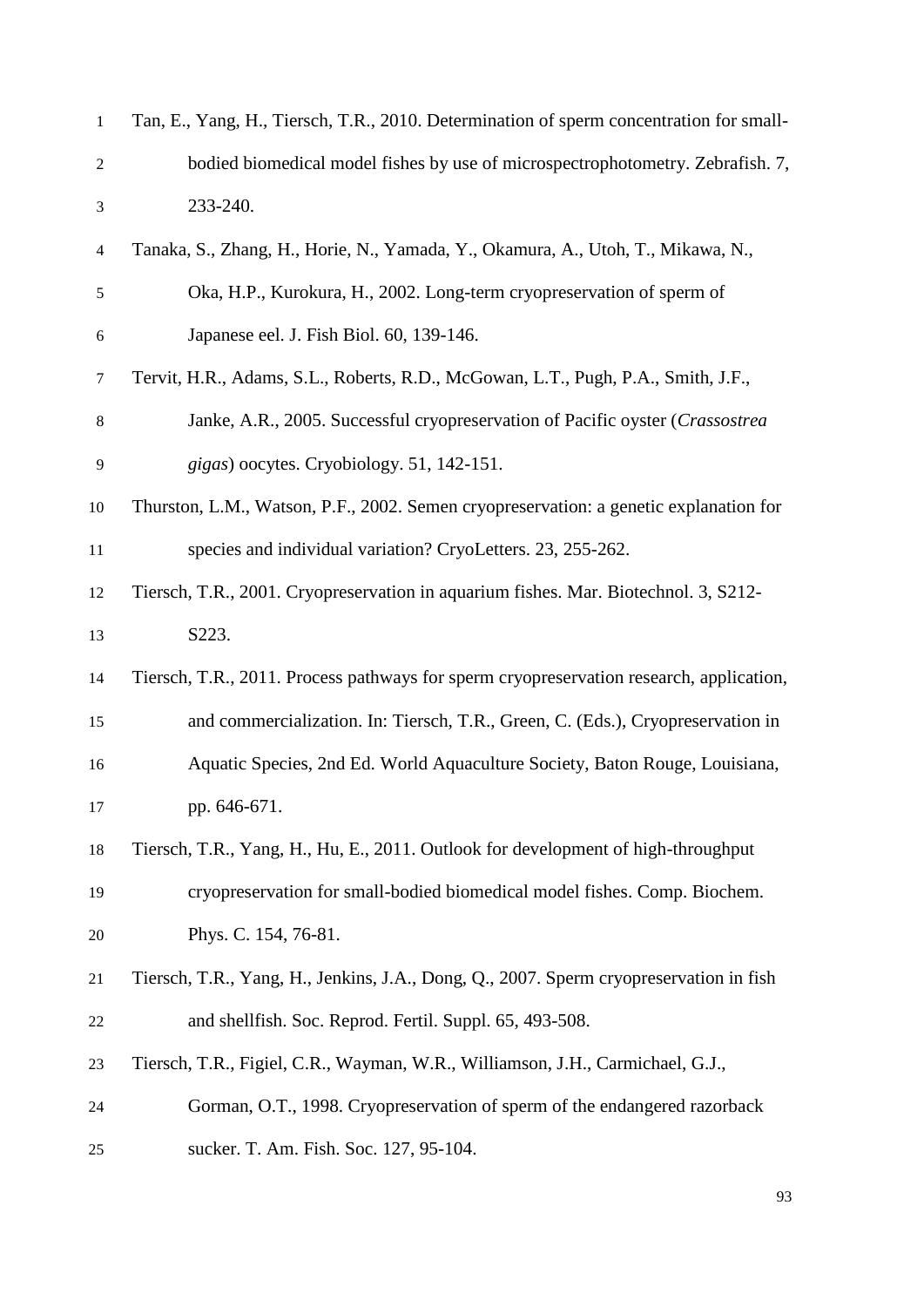| $\mathbf{1}$             | Tiersch, T.R., Figiel Jr, C.R., Wayman, W.R., Williamson, J.H., Gorman, O.T.,            |
|--------------------------|------------------------------------------------------------------------------------------|
| $\mathfrak{2}$           | Carmichael, G.J., 2004. Cryopreservation of sperm from the endangered                    |
| 3                        | colorado pikeminnow. N. Am. J. Aquacult. 66, 8-14.                                       |
| $\overline{\mathcal{A}}$ | Tsai, S., Rawson, D.M., Zhang, T., 2009a. Studies on chilling sensitivity of early stage |
| 5                        | zebrafish (Danio rerio) ovarian follicles. Cryobiology. 58, 279-286.                     |
| 6                        | Tsai, S., Rawson, D.M., Zhang, T., 2009b. Development of cryopreservation protocols      |
| 7                        | for early stage zebrafish (Danio rerio) ovarian follicles using controlled slow          |
| $8\,$                    | cooling. Theriogenology. 71, 1226-1233.                                                  |
| 9                        | Tsai, S., Rawson, D.M., Zhang, T., 2010. Development of in vitro culture method for      |
| 10                       | early stage zebrafish (Danio rerio) ovarian follicles for use in cryopreservation        |
| $11\,$                   | studies. Theriogenology. 74, 290-303.                                                    |
| 12                       | Tsai, S., Kuit, V., Lin, Z.G., Lin, C., 2014. Application of a functional marker for the |
| 13                       | effect of cryoprotectant agents on Gorgonian coral (Junceella juncea and J.              |
| 14                       | <i>fragilis</i> ) sperm sacs. Cryoletters. 35, 1-7.                                      |
| 15                       | Usuki, H., Hamaguchi, M., Ishioka, H., 2002. Effects of developmental stage, seawater    |
| 16                       | concentration and rearing temperature on cryopreservation of Pacific oyster              |
| 17                       | Crassostrea gigas larvae. Fisheries Sci. 68, 757-762.                                    |
| 18                       | Valdez, J., Delgado M., Miyamoto, A., Hara, T., Edashige, K., Kasai, M., 2005.           |
| 19                       | Sensitivity to chilling of medaka (Oryzias latipes) embryos at various                   |
| 20                       | developmental stages. Theriogenology. 64, 112-122.                                       |
| 21                       | Van Der Walt, L.D., Van Der Bank, F.H., Steyn, G.J., 1993. The suitability of using      |
| 22                       | cryopreservation of spermatozoa for the conservation of genetic diversity in             |
| 23                       | African catfish (Clarias gariepinus). Comp. Biochem. Phys. A. 106, 313-318.              |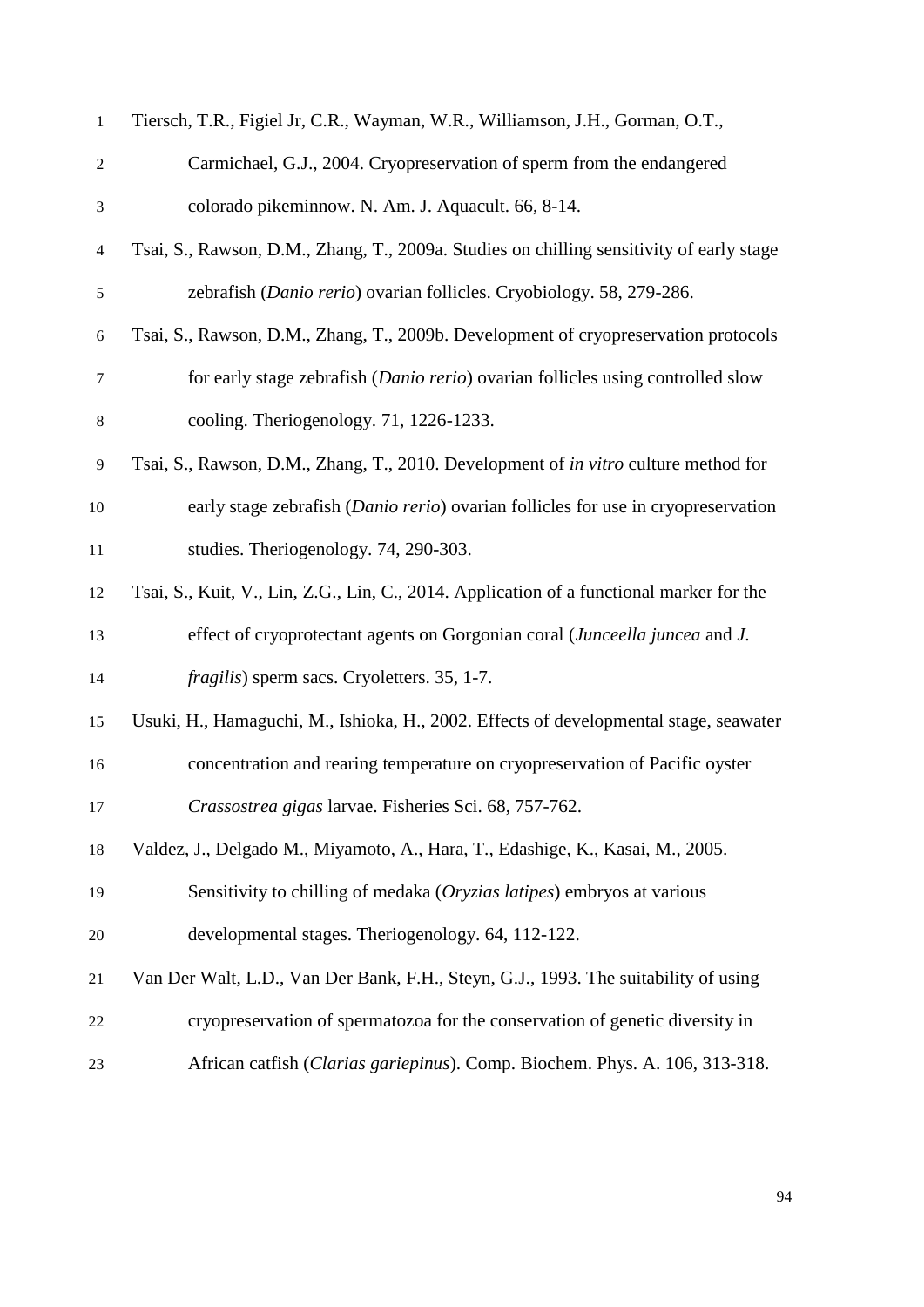| $\mathbf{1}$   | Varela Junior, A.S., Goularte, K.L., Alves, J.P., Pereira, F.A., Silva, E.F., Cardoso, T.F., |
|----------------|----------------------------------------------------------------------------------------------|
| $\sqrt{2}$     | Jardim, R.D., Streit Jr, D.P., Corcini, C.D., 2015. Methods of cryopreservation              |
| 3              | of Tambaqui semen, Colossoma macropomum. Anim. Reprod. Sci. 157, 71-77.                      |
| $\overline{4}$ | Varga, Z., Westerfield, M., 2011. Sperm cryopreservation and storage at the Zebrafish        |
| 5              | International Resource Center. In: Tiersch, T.R., Green, C.C. (Eds.),                        |
| $\sqrt{6}$     | Cryopreservation in Aquatic Species, 2nd Ed. World Aquaculture Society,                      |
| $\tau$         | Baton Rouge, Louisiana, pp. 809-819.                                                         |
| $8\,$          | Vitiello, V., Carlino, P.A., Del Prete, F., Langellotti, A.L., Sansone, G., 2011. Effects of |
| 9              | cooling and freezing on the motility of <i>Ostrea edulis</i> (L., 1758) spermatozoa          |
| 10             | after thawing. Cryobiology. 63, 118-124.                                                     |
| 11             | Viveiros, A.T., Godinho, H.P., 2009. Sperm quality and cryopreservation of Brazilian         |
| 12             | freshwater fish species: a review. Fish Physiol. Biochem. 35, 137-150.                       |
| 13             | Viveiros, A.T.M., 2005. Semen cryopreservation in catfish species, with particular           |
| 14             | emphasis on the African catfish. Anim. Breed. Abs. 73, 1N-9N.                                |
| 15             | Viveiros, A.T.M., Orfão, L.H., Leal, M.C., 2014. Biologia e conservação de                   |
| 16             | espermatozoides. In: Baldisserotto, B., Cyrino, J.E.P., Urbinati, E.C. (Eds.),               |
| 17             | Biologia e Fisiologia de Peixes Neotropicais de Água Doce. FUNEP, UNESP,                     |
| 18             | Jaboticabal, pp. 307-327.                                                                    |
| 19             | Viveiros, A.T.M., Isaú, Z.A., Caneppele, D., Leal, M.C., 2012. Sperm cryopreservation        |
| 20             | affects post thaw motility, but not embryogenesis or larval growth in the                    |
| 21             | Brazilian fish <i>Brycon insignis</i> (Characiformes). Theriogenology. 78, 803-810.          |
| 22             | Vuthiphandchai, V., Chomphuthawach, S., Nimrat, S., 2009. Cryopreservation of red            |
| 23             | snapper (Lutjanus argentimaculatus) sperm: Effect of cryoprotectants and                     |
| 24             | cooling rates on sperm motility, sperm viability, and fertilization capacity.                |
| 25             | Theriogenology. 72, 129-138.                                                                 |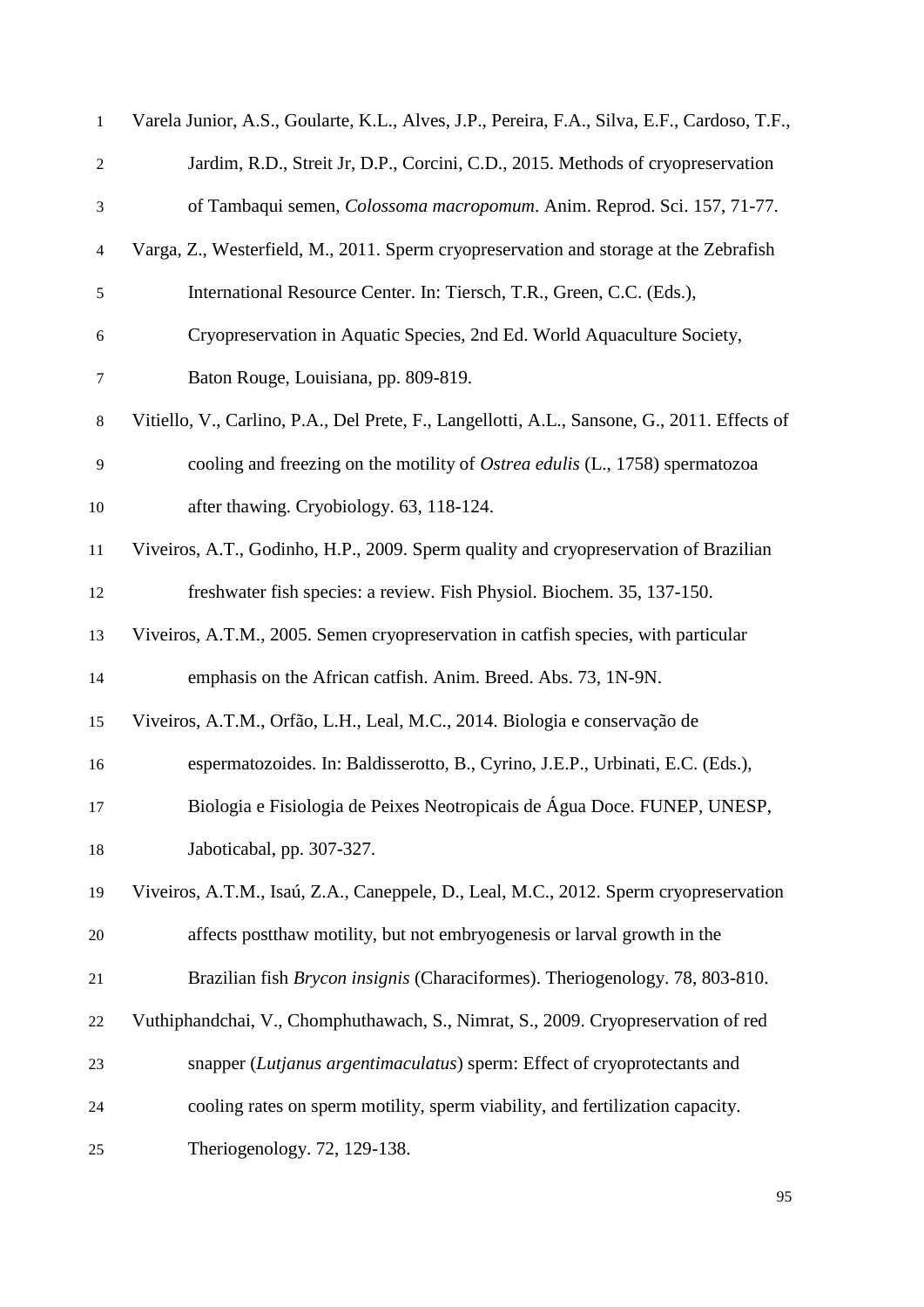| $\mathbf{1}$     | Vuthiphandchai, V., Nimrat, S., Kotcharat, S., Bart, A.N., 2007. Development of a         |
|------------------|-------------------------------------------------------------------------------------------|
| $\boldsymbol{2}$ | cryopreservation protocol for long-term storage of black tiger shrimp (Penaeus            |
| 3                | monodon) spermatophores. Theriogenology. 68, 1192-1199.                                   |
| $\overline{4}$   | Wakamatsu, Y., Ozato, K., Sasado, T., 1994. Establishment of a pluripotent cell line      |
| 5                | derived from a medaka (Oryzias latipes) blastula embryo. Mol. Mar. Biol.                  |
| $\sqrt{6}$       | Biotechnol. 3, 185-191.                                                                   |
| $\tau$           | Walter, R., 2011. Xiphophorus fishes: varieties and genetic resources. In: Tiersch, T.R., |
| $8\,$            | Green, C.C. (Eds.), Cryopreservation in Aquatic Species, 2nd Ed. World                    |
| 9                | Aquaculture Society, Baton Rouge, Louisiana, pp. 796-808.                                 |
| 10               | Walters, E.M., Benson, J.D., Woods, E.J., Critser, J.K., 2009. The history of sperm       |
| 11               | cryopreservation. In: Pacey, A.A., Tomlinson, M.J. (Eds.), Sperm banking,                 |
| 12               | theory and practice. Cambridge University Press, Cambridge, pp. 1-17.                     |
| 13               | Wang, H., Li, X., Wang, M., Clarke, S., Gluis, M., Zhang, Z., 2011. Effects of larval     |
| 14               | cryopreservation on subsequent development of the blue mussels, Mytilus                   |
| 15               | galloprovincialis Lamarck. Aquac. Res. 42, 1816-1823.                                     |
| 16               | Wang, R., Guan, M., Rawson, D., Zhang, T., 2008. Ultrasound enhanced methanol             |
| 17               | penetration of zebrafish (Danio rerio) embryos measured by permittivity                   |
| 18               | changes using impedance spectroscopy. Eur. Biophys. J. 37, 1039-1044.                     |
| 19               | Wayman, W., 2011. Germplasm repository programs in the United States Fish and             |
| 20               | Wildlife Service. In: Green, T.R.T.a.C.C. (Ed.), Cryopreservation in Aquatic              |
| 21               | Species, 2nd Ed. World Aquaculture Society, Baton Rouge, Louisiana, pp. 780-              |
| 22               | 782.                                                                                      |
| 23               | WHO, 2010. WHO laboratory manual for the Examination and processing of human              |
| 24               | semen, 5th ed. World Health Organization, Geneva.                                         |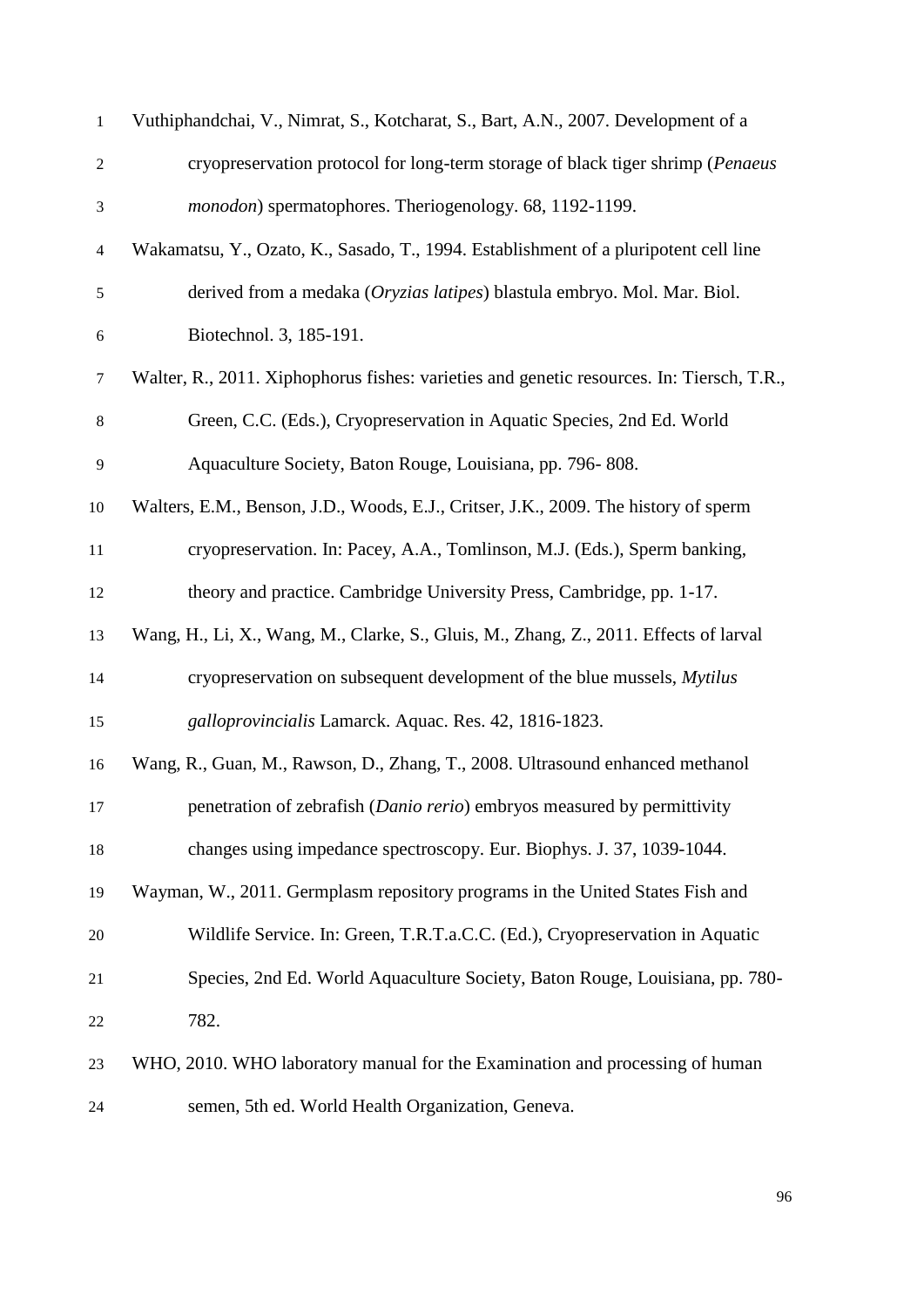| $\mathbf{1}$   | Williot, P., Rochard, E., Desse-Berset, N., Kirschbaum, F., Gessner, J. (Eds.), 2011.   |
|----------------|-----------------------------------------------------------------------------------------|
| $\sqrt{2}$     | Biology and conservation of the European sturgeon Acipenser sturio L. 1758:             |
| 3              | the reunion of the European and Atlantic sturgeons. Springer-Verlag Berlin              |
| $\overline{4}$ | Heidelberg. doi:10.1007/978-3-642-20611-5.                                              |
| $\sqrt{5}$     | Wolf, K., Quimby, M.C., 1969. Fish cell and tissue culture, in: W.S. Hoar, D.J. Randall |
| 6              | (Eds.), Fish Physiology Vol. III. Academic Press, New York, 253-305.                    |
| $\tau$         | Woods, S.A., Rhodes, L., Adams, S.L., Adamson, J.E., Smith, K.F., Smith, J.F., Tervit,  |
| 8              | H.R., Cary, S.C., 2008. Maintenance of cyanotoxin by cryopreserved                      |
| 9              | cyanobacteria in the New Zealand culture collection. New Zeal. J. Mar. Fresh.           |
| 10             | 42, 277-283.                                                                            |
| 11             | Yan, S.Y., Lu, D.Y., Du, M., Li, G.S., Han, Z., Yang, H.Y., Wu, Z.G., Yang, Y.Q., Xia,  |
| 12             | D.Q., Liu, A.Z., Zhang, X.Z., 1985. Nuclear transplantation in teleosts. IVA.           |
| 13             | Nuclear transplantation between different subfamilies-hybrid fish from the              |
| 14             | nucleus of grass carp (Ctenopharyngodon idellas) and the cytoplasm of blunt-            |
| 15             | snout bream (Megalobrama amblycephala). Chinese J. Biotech. 1, 15-26.                   |
| 16             | Yang, H., Tiersch, T.R., 2009. Current status of sperm cryopreservation in biomedical   |
| 17             | research fish models: Zebrafish, medaka, and Xiphophorus. Comp. Biochem.                |
| 18             | Phys. C. 149, 224-232.                                                                  |
| 19             | Yang, H., Carmichael, C., Varga, Z.M., Tiersch, T.R., 2007a. Development of a           |
| 20             | simplified and standardized protocol with potential for high-throughput for             |
| 21             | sperm cryopreservation in zebrafish Danio rerio. Theriogenology. 68, 128-136.           |
| 22             | Yang, H., Hazlewood, L., Walter, R.B., Tiersch, T.R., 2009. Sperm cryopreservation of   |
| 23             | a live-bearing fish, <i>Xiphophorus couchianus</i> : Male-to-male variation in post-    |
| 24             | thaw motility and production of F1 hybrid offspring. Comp. Biochem. Phys. C.            |
| 25             | 149, 233-239.                                                                           |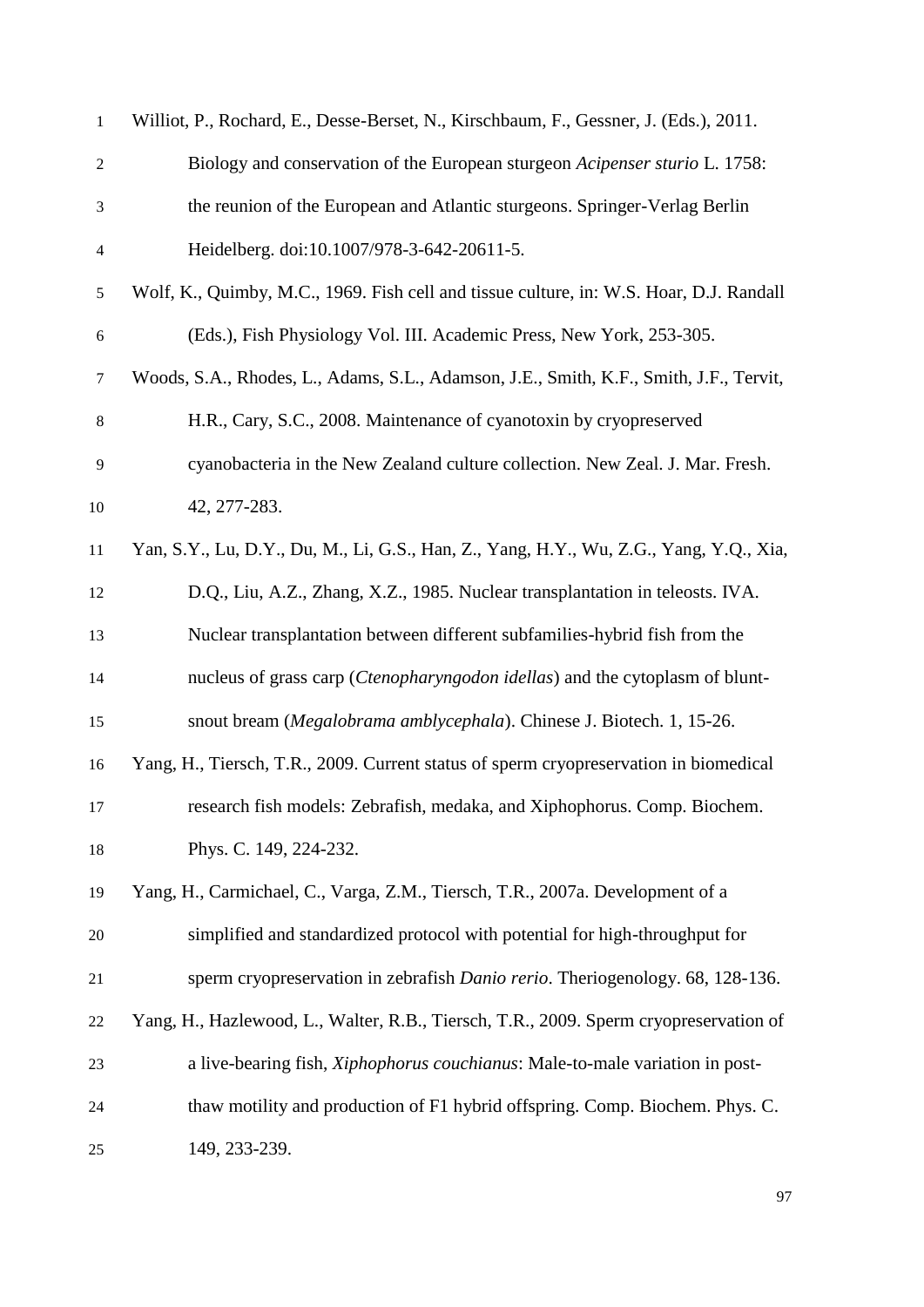| $\mathbf{1}$   | Yang, H., Norris, M., Winn, R., Tiersch, T.R., 2010. Evaluation of cryoprotectant and  |
|----------------|----------------------------------------------------------------------------------------|
| $\overline{c}$ | cooling rate for sperm cryopreservation in the euryhaline fish medaka Oryzias          |
| 3              | latipes. Cryobiology. 61, 211-219.                                                     |
| 4              | Yang, H., Hazlewood, L., Heater, S.J., Guerrero, P.A., Walter, R.B., Tiersch, T.R.,    |
| 5              | 2007b. Production of F1 interspecies hybrid offspring with cryopreserved sperm         |
| 6              | from a live-bearing fish, the swordtail <i>Xiphophorus helleri</i> . Biol. Reprod. 76, |
| 7              | 401-406.                                                                               |
| $8\,$          | Yasui, G.S., Fujimoto, T., Sakao, S., Yamaha, E., Arai, K., 2011. Production of loach  |
| 9              | (Misgurnus anguillicaudatus) germ-line chimera using transplantation of                |
| 10             | primordial germ cells isolated from cryopreserved blastomeres. J. Anim. Sci. 89,       |
| 11             | 2380-2388.                                                                             |
| 12             | Yildiz, C., Yavas, I., Bozkurt, Y., Aksoy, M., 2015. Effect of cholesterol-loaded      |
| 13             | cyclodextrin on cryosurvival and fertility of cryopreserved carp (Cyprinus             |
| 14             | carpio) sperm. Cryobiology. 70, 190-194.                                               |
| 15             | Yoshizaki, G., Fujinuma, K., Iwasaki, Y., Okutsu, T., Shikina, S., Yazawa, R.,         |
| 16             | Takeuchi, Y., 2011. Spermatogonial transplantation in fish: A novel method for         |
| 17             | the preservation of genetic resources. Comp. Biochem. Phys. D. 6, 55-61.               |
| 18             | Zhang, Q.-J., Zhou, G.-B., Wang, Y.-P., Fu, X.-W., Zhu, S.-E., 2012. Cryoprotectants   |
| 19             | protect medaka (Oryzias latipes) embryos from chilling injury. Cryoletters. 33,        |
| 20             | 107-116.                                                                               |
| 21             | Zhang, T., Rawson, D.M., 1995. Studies on chilling sensitivity of zebrafish            |
| 22             | (Brachydanio rerio) embryos. Cryobiology. 32, 239-246.                                 |
| 23             | Zhang, T., Rawson, D.M., 1998. Permeability of dechorionated one-cell and six-somite   |
| 24             | stage zebrafish (Brachydanio rerio) embryos to water and methanol.                     |
| 25             | Cryobiology. 37, 13-21.                                                                |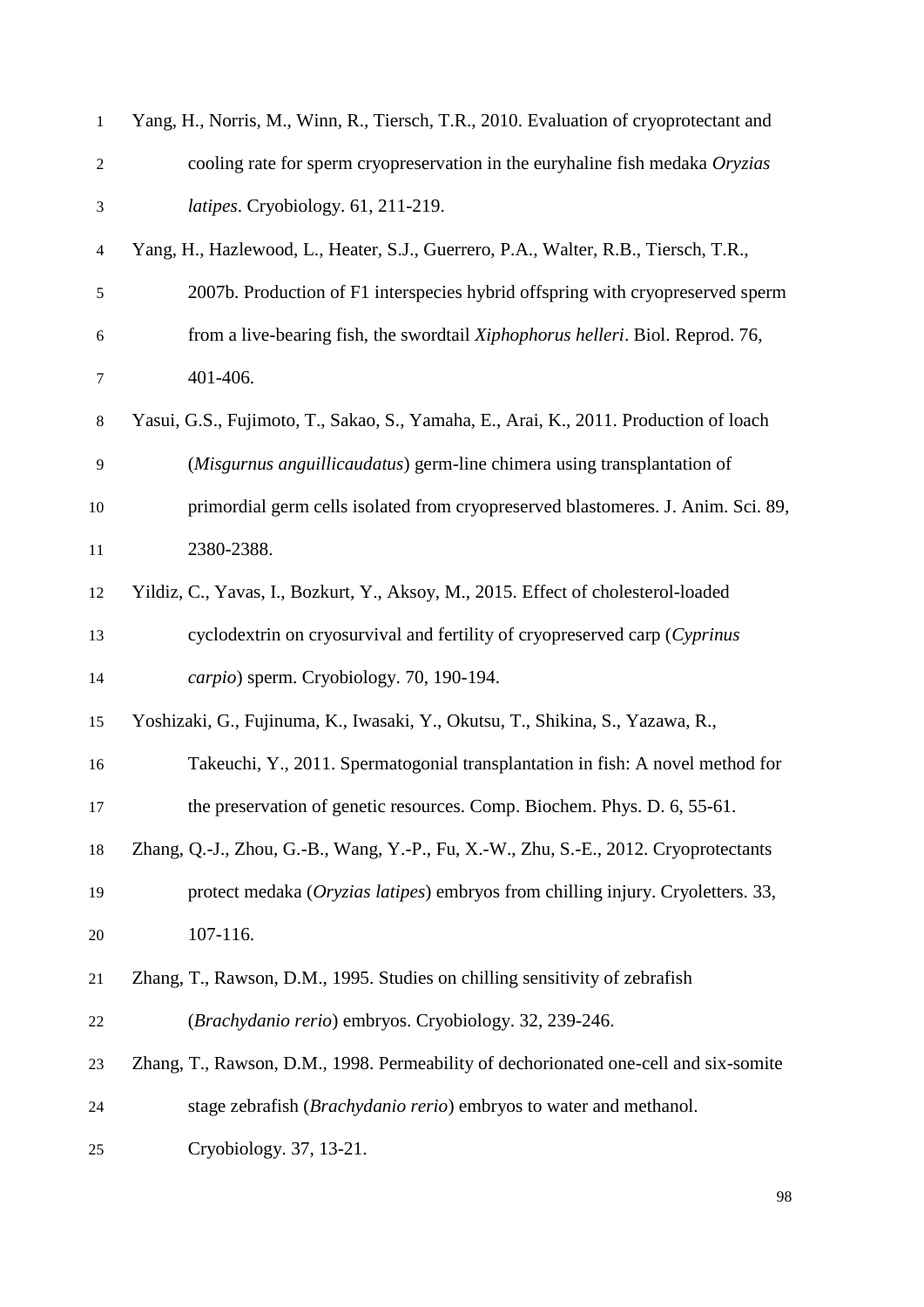| 1                | Zhang, T., Liu, X.-H., Rawson, D.M., 2003. Effects of methanol and developmental           |
|------------------|--------------------------------------------------------------------------------------------|
| $\mathfrak{2}$   | arrest on chilling injury in zebrafish ( <i>Danio rerio</i> ) embryos. Theriogenology. 59, |
| 3                | 1545-1556.                                                                                 |
| 4                | Zhang, T., Isayeva, A., Adams, S.L., Rawson, D.M., 2005a. Studies on membrane              |
| $\mathfrak s$    | permeability of zebrafish (Danio rerio) oocytes in the presence of different               |
| $\boldsymbol{6}$ | cryoprotectants. Cryobiology. 50, 285-293.                                                 |
| 7                | Zhang, T., Wang, R.Y., Bao, Q.-Y., Rawson, D.M., 2006. Development of a new rapid          |
| 8                | measurement technique for fish embryo membrane permeability studies using                  |
| 9                | impedance spectroscopy. Theriogenology. 66, 982-988.                                       |
| 10               | Zhang, T., Rawson, D., Pekarsky, I., Blais, I., Lubzens, E., 2007. Low-temperature         |
| 11               | preservation of fish gonad cells and oocytes. In: Babin, P., Cerdà, J., Lubzens, E.        |
| 12               | (Eds.), The Fish Oocyte. Springer Netherlands, pp. 411-436.                                |
| 13               | Zhang, Y.Z., Zhang, S.C., Liu, X.Z., Xu, Y.J., Hu, J.H., Xu, Y.Y., Li, J., Chen, S.L.,     |
| 14               | 2005b. Toxicity and protective efficiency of cryoprotectants to flounder                   |
| 15               | (Paralichthys olivaceus) embryos. Theriogenology. 63, 763-773.                             |
| 16               | Zilli, L., Vilella, S., 2012. Effect of cryopreservation on bio-chemical parameters, DNA   |
| 17               | integrity, protein profile and phosphorylation state of proteins of seawater fish          |
| 18               | spermatozoa In: Katkov, I. (Ed.), Current Frontiers in Cryobiology. InTech,                |
| 19               | Croacia, pp. 391-414.                                                                      |
| 20               |                                                                                            |
| 21               | <b>Figure captions</b>                                                                     |
| 22               | Figure 1. Publications dedicated to cryopreservation of sperm from diferent fish species   |
| 23               | in the last 5 years (source: sciencedirect).                                               |